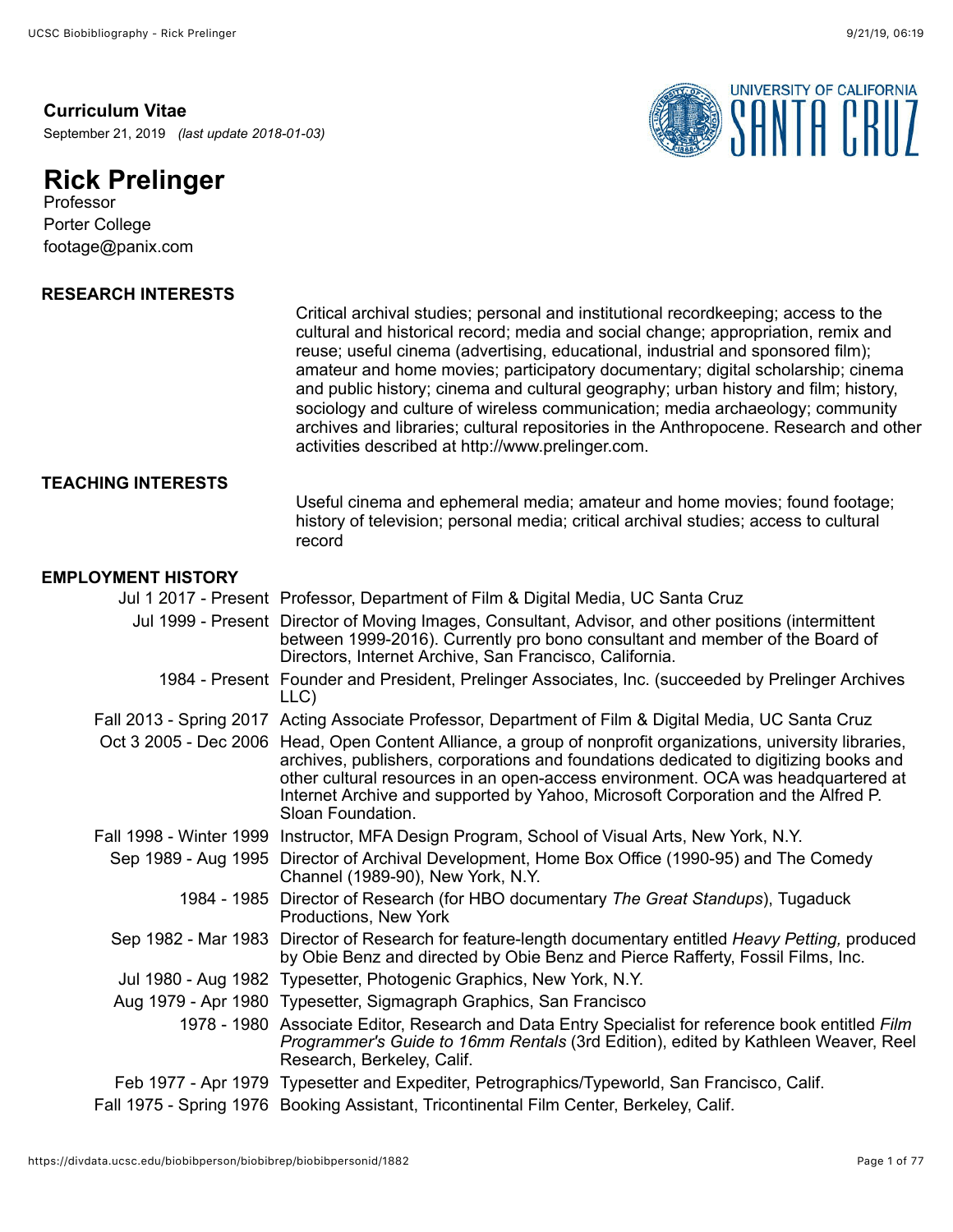| 1975 - 1976 Associate Editor for reference book entitled Film Programmer's Guide to 16mm<br>Rentals (2nd edition), edited by Kathleen Weaver, Reel Research, Berkeley, Calif. |
|-------------------------------------------------------------------------------------------------------------------------------------------------------------------------------|
| Feb - Nov 1973 Typesetter, Atlantic Typographers, South Boston, Mass.                                                                                                         |

#### **EDUCATION**

2017 B.A., University of California, Berkeley, Individual Major in Culture and Ideology (degree conferred December 2017)

### **HONORS AND AWARDS**

- Jun 2016 Best of San Francisco Award, 7x7 / San Francisco Magazine. For Prelinger Library.
	- 2014 Visionary Award, Traverse City Film Festival, awarded by Michael Moore
	- 2012 San Francisco Museum and Historical Society, Award of Merit (with Megan Prelinger)
	- 2012 Life Achievement Award, Federation of Commercial Audiovisual Archives (FOCAL), an international trade association headquartered in London, U.K.
	- 2010 "Goldie" Life Achievement Award, *San Francisco Bay Guardian* (with Megan Prelinger)
	- 2010 Essential SF Award, San Francisco Film Society
	- 2010 Dr. Albert Shumate Award, San Francisco History Association (with Megan Prelinger).
	- 2009 Best of the Bay Award, San Francisco Bay Guardian. For Prelinger Library.
	- 2005 "Innovative Use of Archives Award," Archivists Round Table of Metropolitan New York, for *Panorama Ephemera*
	- 2005 Anthology Film Archives Film Preservation Award
	- 2005 Best of San Francisco Award, San Francisco Magazine, 2005. For Prelinger Library.

#### **GRANTS**

| New        | Jul 2019 - Jun 2020 Principal Investigator, UC Santa Cruz, Arts Research Institute, Major Project Grant (for<br>documentary film tentatively entitled The Romance of the Archives) \$8,000                                                                                                                                                                                                                                                                                                                   |
|------------|--------------------------------------------------------------------------------------------------------------------------------------------------------------------------------------------------------------------------------------------------------------------------------------------------------------------------------------------------------------------------------------------------------------------------------------------------------------------------------------------------------------|
| <b>New</b> | Jul 2019 - Jun 2020 Principal Investigator, UC Santa Cruz, Academic Senate Committee on Research,<br>Special Research Grant (for documentary film tentatively called The Romance of the<br>Archives) \$7,000                                                                                                                                                                                                                                                                                                 |
| <b>New</b> | Jul 1 2016 - Co-Principal Investigator, Private and community contributions in support of Prelinger<br>Jun 30 2019 Library (three-year cumulative total) \$151,613                                                                                                                                                                                                                                                                                                                                           |
| <b>New</b> | 2017 - 2018 Principal Investigator, UC Santa Cruz, Arts Research Institute, Major Project Grant (for<br>film tentatively entitled City: The 20th-Century North American City as Documented By<br>Its Residents) \$5,875                                                                                                                                                                                                                                                                                      |
| <b>New</b> | 2016 - 2018 Co-Principal Investigator, Seed Fund, San Francisco, in support of Prelinger Library<br>(Multi-year grant, \$5,000 per year) \$15,000                                                                                                                                                                                                                                                                                                                                                            |
| <b>New</b> | Fall 2016 - Collaborator, Knight Arts Challenge, John S. and James L. Knight Foundation, grant<br>Summer 2017 awarded to Detroit Institute of Arts "to offer a raw look at the 1967 era in Detroit by<br>presenting an immersive screening of unedited archival films and crowdsourced home<br>movies of the pariod," in partnership with the <i>Detroit Free Press</i> , the Charles H. Wright<br>Museum of African American History, the Walter P. Reuther Library and the Prelinger<br>Archives. \$30,000 |
|            | Fall 2015 - Co-Principal Investigator, Walter & Elise Haas Fund, 2016, in support of Prelinger<br>Spring 2016 Library \$500                                                                                                                                                                                                                                                                                                                                                                                  |
|            | 2016 Co-Principal Investigator, Private contributions in support of Prelinger Library, January<br>1-June 30, 2016 \$30,880                                                                                                                                                                                                                                                                                                                                                                                   |
|            | 2014 - 2016 Principal Investigator, UC Santa Cruz, Arts Research Institute, Major Project Grant (for<br>film tentatively entitled City: The 20th-Century North American City as Documented By<br>Its Residents) \$4,721                                                                                                                                                                                                                                                                                      |
|            | 2014 - 2016 Principal Investigator, UC Santa Cruz, Academic Senate, Committee on Research,<br>Special Research Grant (for film tentatively entitled City: The 20th-Century North                                                                                                                                                                                                                                                                                                                             |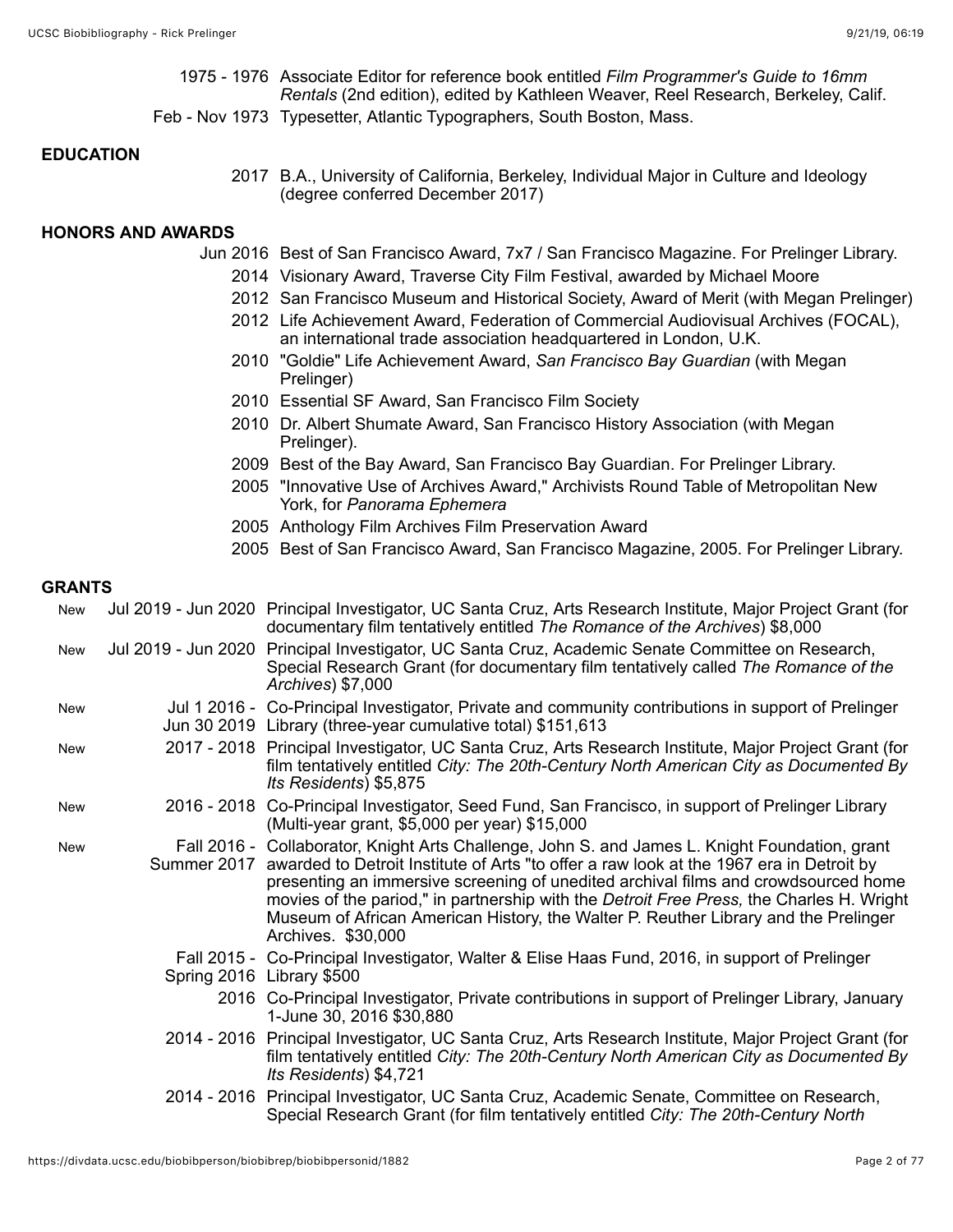*American City as Documented By Its Residents*) \$4,721

- 2015 Co-Principal Investigator, Westwood Movie Club, San Francisco, in support of Prelinger Library \$7,416
- 2015 Co-Principal Investigator, Peradam Foundation, Chicago, 2015, in support of Prelinger Library \$5,000
- 2015 Co-Principal Investigator, Private contributions in support of Prelinger Library, 2015 \$14,000
- 2013 2014 Principal Investigator, Commission, Oakland Museum of California, 2013 (for *Bay Motion* installation and Oakland historical film program) \$10,000
- 2013 2014 Co-Principal Investigator, Grant, Kenneth Rainin Foundation (in support of Prelinger Library) \$4,600
	- 2013 Co-Principal Investigator, Grant, Walter & Elise Haas Fund (in support of Prelinger Library) \$500
- 2012 2013 Co-Principal Investigator, Grant, Kenneth Rainin Foundation (in support of Prelinger Library) \$4,700
- 2012 2013 Principal Investigator, Creative Capital Award (for *No More Road Trips?* film) \$50,000
- 2012 2013 Co-Principal Investigator, Commission, The Exploratorium, San Francisco, for the Bay Observatory Library project (in collaboration with Megan Prelinger) \$60,000
	- 2012 Principal Investigator, Seed Fund Fellowship, The Seed Fund, San Francisco \$3,000
- 2011 2012 Co-Principal Investigator, Alternative Exposure grant, Southern Exposure, San Francisco (in support of Prelinger Library) \$3,500
	- 2010 Collaborator, Griswold Fund, Yale University, grant for reformatting *Call It Home: The House That Private Enterprise Built* from laserdisc to DVD (in collaboration with Keller Easterling) \$2,500
- 2007 2008 Collaborator, Invisible Dynamics Project Grant, The Exploratorium (as Prelinger Library) \$2,500
	- Dec 2006 Consultant, Project Coordinator and Co-Grantwriter for Alfred P. Sloan Foundation grant awarded in support of Internet Archive high-profile scanning projects. \$1,000,000
	- May 2006 Consultant, Project Coordinator and Co-Grantwriter for Alfred P. Sloan Foundation grant awarded in support of Internet Archive and the Open Content Alliance project. \$500,000
		- 2006 Collaborator, Graham Foundation for Advanced Studies in the Fine Arts, grant for reformatting *Call It Home: The House That Private Enterprise Built* from laserdisc to DVD (in collaboration with Keller Easterling) \$2,750
- 2005 2006 Principal Investigator, The Andrew W. Mellon Foundation to National Film Preservation Foundation, 2005. To research and write *A Field Guide to Sponsored Films,* a project I originated that was published by the Foundation in 2006. \$66,000
	- 2005 Principal Investigator, Vectors Fellowship, Institute for Multimedia Literacy, Annenberg Center, University of Southern California \$1,500
- 1990 1992 Co-Principal Investigator, NEA Design Arts Project Grant, 1990 (with Keller A. Easterling) for *Call It Home: The House That Private Enterprise Built.* \$8,000

## **SCHOLARLY AND CREATIVE WORK 1969 - 2019**

## **Books**

 $2011 -$ 2014 **Co-Author:** Bay Observatory Library Atlases, made for The Exploratorium's Bay Observatory Library, Pier 15, San Francisco, completed December 2014 and currently on exhibit in the Fisher Observatory Gallery. Five thematic atlases (*Islands, Watersheds, Shorelines, San Francisco Urban Atlas, East Bay Urban Atlas*) depicting and interpreting San Francisco Bay history, culture, geography and natural history, produced in an edition of one and bound in collaboration with Futurefarmers. Further publication plans are in discussion. *Collaborator as part of the working group Prelinger Library, whose members were Megan Prelinger, Rick Prelinger and Stacy Kozakavich.* (Aug 2011 - Dec 2014) INVITED https://www.exploratorium.edu/exhibit/observatory-library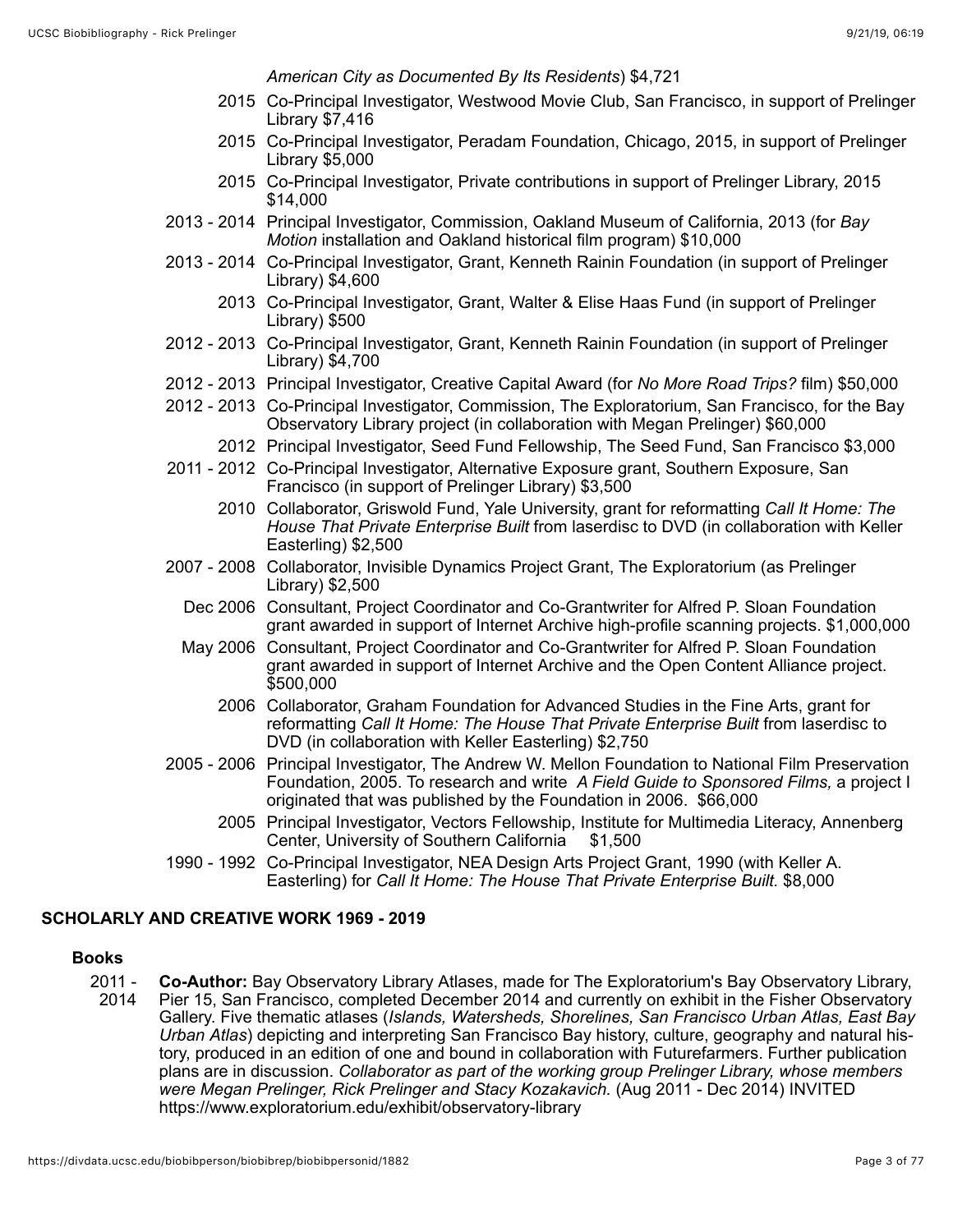- 2006 **Author and Compiler:** Prelinger, Rick. *The Field Guide to Sponsored Films.* San Francisco: National Film Preservation Foundation, 2006. Guide to 452 historically significant films commissioned by American advocacy groups, businesses, charities, educational institutions, fraternal and service organizations, state and local government units, and trade associations between 1897 and 1980. Funded by a grant from the Andrew W. Mellon Foundation. PEER REVIEWED http://www.filmpreservation.org/userfiles/image/PDFs/sponsored.pdf
	- (2017) PRESS: Smith, Ernie. "Film Preservation Group Gives 'Sponsored Films' An Online Home." *Associations Now.* (May 18 2017) http://associationsnow.com/2017/05/film-preservation-group-gives-sponsored-films-online-home/
	- (2017) PRESS: Murray, Noel. "Navigating the well-curated, deeply weird Sponsored Films onine archive." *The Verge.* (May 16 2017) https://www.theverge.com/2017/5/16/15648408/rick-prelinger-sponsored-films-archive-online-free-streaming-guide
	- → (2017) ONLINE COLLECTION: *Online Field Guide to Sponsored Films*, website offering for streaming and downloading initially 102, subsequently 154 films described in *Field Guide to Sponsored Films,* curated by RP with contextual descriptions written by RP. Project undertaken and funded by National Film Preservation Foundation in collaboration with Library of Congress, Prelinger Archives, AV Geeks, George Eastman House and other institutions. (May 9 2017) https://www. filmpreservation.org/sponsored-films
	- (2017) SCREENING: *Field Guide to Sponsored Films,* previewing the online archives project offering films profiled in the book. Alamo Drafthouse Cinema, Brooklyn, N.Y. (May 9 2017) https://www.nytimes.com/2017/05/04/movies/film-seriesin-nyc-this-week.html? r=0
	- (2017) SCREENING: *Field Guide to Sponsored Films,* previewing the online archives project offering films profiled in the book. Freep Film Festival, Detroit. *In collaboration with National Film Preservation Foundation.* (Apr 1 2017)
	- (2017) PRESS: Monaghan, John. "Built to persuade and convince, 'Sponsored Films' now entertain." *Detroit Free Press.* Preview of screening at Freep Film Festival. (Mar 30 2017) http://www.freep.com/story/entertainment/movies/2017/03/30/field-guide-sponsored-films-freep-film-festival/99793874/
	- → (2017) SCREENING AND INTRODUCTION: Field Guide to Sponsored Films, previewing the online archives project offering films profiled in the book. Alamo Drafthouse Cinema, San Francisco. *In collaboration with National Film Preservation Foundation.* (Feb 20 2017) https://drafthouse.com/sf/show/field-guide-to-sponsored-films
	- (2007) REVIEW: Shirley, Graham. "*The Field Guide to Sponsored Films* by Rick Prelinger." *Journal of Film Preservation* 74/75 (November 2007), 105-107. (Nov 2007)
	- (2007) REVIEW: Bowman, Donna. Review of *The Field Guide to Sponsored Films. The Onion, A.V. Club,* Vol. 43, No. 05, February 1, 2007. (Feb 1 2007) http://www.avclub.com/review/rick-prelinger-ithe-field-guide-to-sponsored-films-3607
	- → (2007) REVIEW: "Read Alert: The Field Guide to Sponsored Films." Conelrad, ca. 2007. http://conelrad.com/books/spine.php?id=314\_0\_1\_0\_C
	- (2006) REVIEW: Eisloffel, Paul. Review of *The Field Guide to Sponsored Films. Archival Issues,* Vol. 30 (No. 1, 2006), pp. 74-76.

# **Edited Books**

- 1990 **Co-Editor and Publisher:** Prelinger, Rick; Turnage, Cyndy; and Kors, Peter (eds.), *Footage 91: North American Film & Video Sources.* New York: Prelinger Associates, Inc., 1990. (Also copublished as CD-ROM version with Highlighted Data, Inc., Arlington, Va., 1992)
	- (1993) REVIEW: "Clip Art That Really Moves!" (Review of *Footage 91* CD-ROM.) *Desktop Communications.* (Feb 1993)
	- (1992) REVIEW: Prochak, Michael. "Film Preview on Location: *Footage '91.*" *Times Educational Supplement* (London), No. 3966. Review of *Footage 91* CD-ROM. (Jul 3 1992)
	- (1991) REVIEW: Review of *Footage 89/91* (print and CD-ROM editions). In "The Chronicle Whole Earth Catalog." *San Francisco Chronicle.* (Jul 3 1991)
	- (1991) REVIEW: Reveaux, Tony. "Publishing in CD-ROM." *Film/Tape World* (San Francisco). Describes and reviews *Footage 91* CD-ROM. (Feb 1991)
- 1989 **Co-Editor and Publisher:** Prelinger, Rick and Hoffnar, Celeste Ries (eds)., *Footage 89: North American Film & Video Sources.* New York: Prelinger Associates, Inc., 1989. Awarded Red Ribbon in category of Nationally Circulated Publications, Publication Contest, American Film and Video Association, 1991.
	- (1991) REVIEW: *AV Video.* (Mar 1991)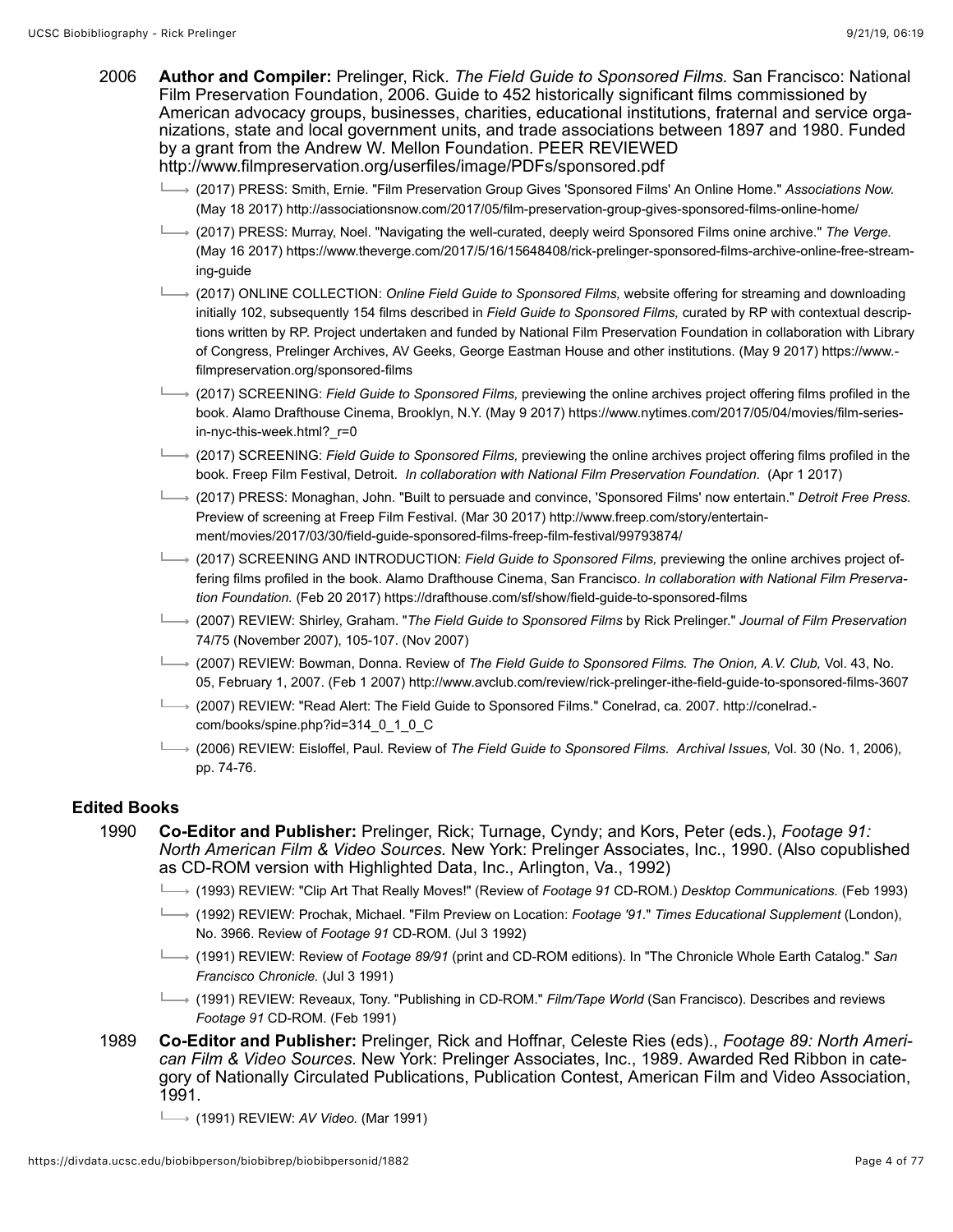- (1991) REVIEW: Wynar, Bohdan S. (Ed.) *American Reference Books Annual 1991.* Libraries Unlimited, 1991.
- (1990) REVIEW: *Small Press.* (Dec 1990)
- (1990) REVIEW: *The Independent* (Association of Video and Filmmakers). (Oct 1990)
- (1990) REVIEW: *Choice.* (Mar 1990)
- (1990) REVIEW: *Communication Booknotes,* March-April 1990. (Mar 1990)
- (1990) REVIEW: *RBB/Booklist.* (Feb 1 1990)
- (1989) REVIEW: *Library Journal.* (Dec 1 1989)
- (1989) REVIEW: *Wilson Library Bulletin.* (Dec 1989)
- (1989) REVIEW: *Reference and Research Book News.* (Dec 1989)
- (1989) REVIEW: *Sightlines.* (Fall 1989)
- 1985 **Editor:** *MONITOR AMERICA: The Communications/Travel Guide.* Newton Highlands, Mass.: SMB Publishing, 1985. Directory of government, business and institutional radio communications systems in the U.S., geared toward demystifying the wireless landscape for a broad audience.
- 1983 **Editor:** *Scanner Master New York Metro-Northeast New Jersey Guide.* Newton Highlands, Mass.: Scanner Master Books, 1983. Directory of government, business and institutional radio communications systems in the New York metropolitan area.
	- (1984) MEDIA APPEARANCE: *The Joe Franklin Show,* WOR-TV, New York, N.Y. (Fall 1984)
	- (1983) PRESS: Kaylan, Melik. "Scenes: Scan Scam." *Village Voice.* (Apr 5 1983)

### **Contributions to Books**

2019 **Book Chapter:** Prelinger, Rick. "Archives of Inconvenience" (extended essay comprising half of book). In Lison, Andrew, Marcell Mars. Tomislav Medak and Rick Prelinger, *In Search of Media: Archives.* Minneapolis: University of Minnesota Press and Lüneburg, Germany: Meson Press, published June 2019. (Jun 2019) PEER REVIEWED, INVITED https://meson.press/books/archives/

Open-access version available at the link.

- 2018 **Artist's Contribution:** Prelinger, Megan and Rick. "The Prospector's Tool Library." Forthcoming in Futurefarmers (Michael Swaine and Amy Franceschini, eds.), *For Want of a Nail.* New York and San Francisco: no place press, and Cambridge< Mass.: MIT Press, Spring 2019. (Jan 4 2018) INVITED https://mitpress.mit.edu/books/want-nail
- 2017 **Conversation:** Prelinger, Rick and Nicole Lavelle. "A Conversation with Rick Prelinger," a "contextualizing conversation." In Lavelle, Nicole, *Paper Road.* San Francisco: Publication Studio San Francisco, 2017. (Jul 2017) INVITED http://publicationstudio.cloud/paper-road
- 2017 **Introduction:** Prelinger, Rick. Introduction to *State Change,* an artists' anthology (Living Room Light Exchange, Publication Two.) Oakland: Living Room Light Exchange (Spring 2017) INVITED
- 2015 **Book Chapter:** Prelinger, Rick. "The Disappearance of Archives." In Wendy Chun, Thomas Keenan and Anna Watkins Fisher, eds., *New Media, Old Media: A History and Theory Reader (2nd edition)*, Routledge, 2015. INVITED
- 2012 **Book Chapter:** Prelinger, Rick. "Smoothing the Contours of Didacticism: Jam Handy and His Organization." In Dan Streible, Marsha Orgeron and Devin Orgeron, eds, *Learning With the Lights Off,* Oxford University Press, 2012. PEER REVIEWED, INVITED
- 2012 **Book Chapter:** Prelinger, Megan and Rick. "Exponents of Culture: A Library Tour." In Amy Franceschini and Michael Swaine (aka Futurefarmers), *A Variation on Powers of Ten.* Umea, Sweden: Bildmuseet, Umea University and London: Sternberg Press, 2012. INVITED http://www.sternberg-press.com/index.php?pageId=1400&l=en&bookId=295
- 2012 **Book Chapter:** Prelinger, Rick. "An Authentic Commons Is Not A Temporary Affair." Interview in Schultz, Sarah and Peters, Sarah (eds.), *Open Field: Conversations on the Commons,* Minneapolis: Walker Art Center, 2012. INVITED http://www.walkerart.org/magazine/2012/rick-prelinger-commons-open-field
	- (2012) Originally published in *Guernica,* December 7, 2012. (Dec 7 2012) https://www.guernicamag.com/daily/rickprelinger-what-can-artists-do-to-create-social-change/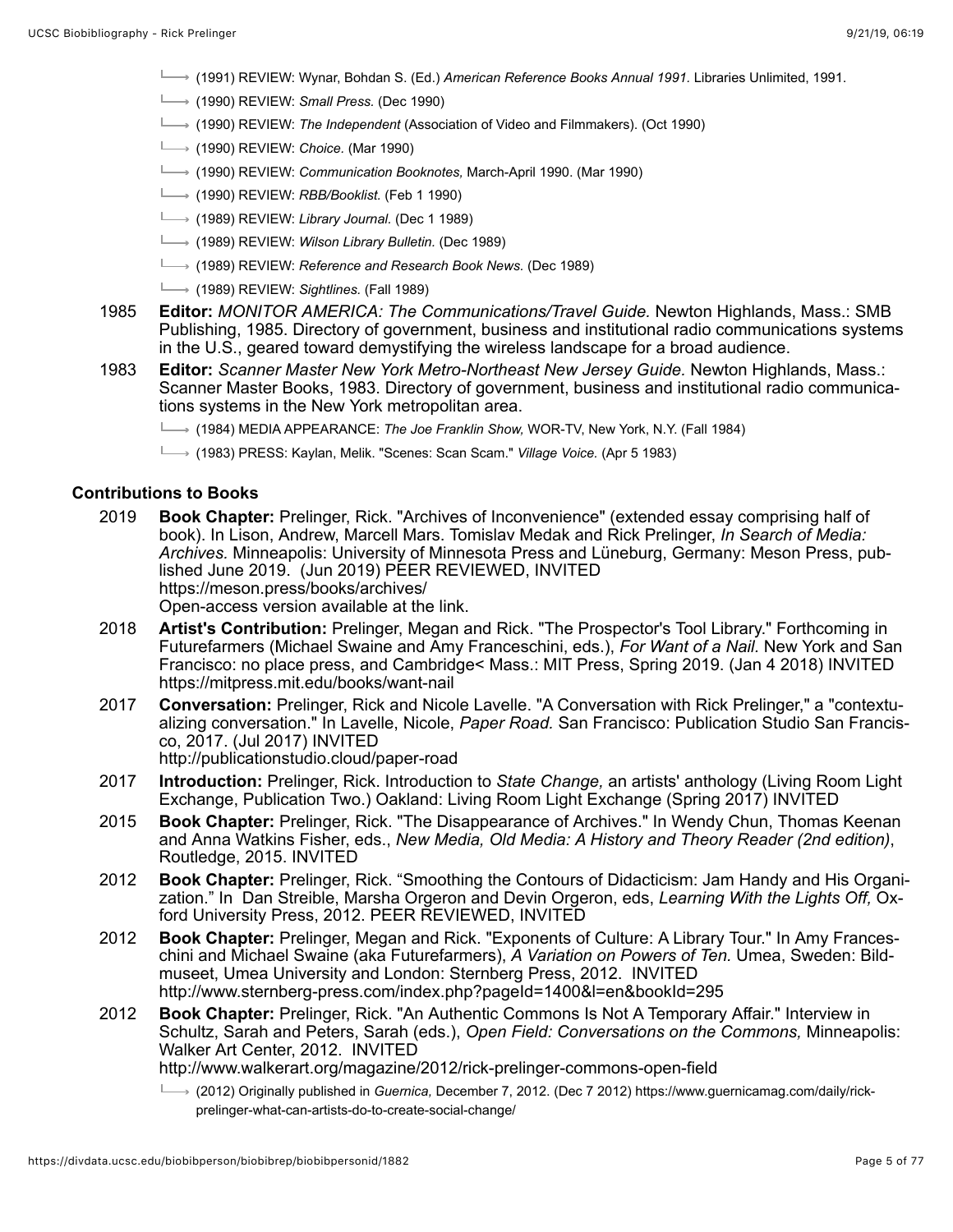- 2011 **Chapter (Interview, Co-Author):** Prelinger, Rick; and Stone, Melinda. "Part-Time Artists: Amateur and Industrial Filmmaking in the Bay Area: Rick Prelinger and Melinda Stone in Conversation." In Anker, Steve; Geritz, Kathy, and Seid, Steve (eds.), *Radical Light: 50 Years of Bay Area Experimental Film and Video,* Berkeley: University of California Press, 2011, 72-78. INVITED
- 2010 **Foreword:** Prelinger, Rick. Foreword to Alexander, Geoff. *Academic Films for the Classroom: A History.* Jefferson, N.C.: McFarland, 2010. INVITED
- 2009 **Book Chapter:** Prelinger, Rick. "The Appearance of an Archives." In Pelle Snickars and Patrick Vonderau, eds., *The YouTube Reader,* published by Swedish National Archive of Recorded Sound and Moving Images and distributed in the United States through Wallflower Press, 2009. PEER RE-VIEWED, INVITED
- 2008 **Book Chapter:** Prelinger, Rick. "Eccentricism, Education and the Evolution of Corporate Speech: Jam Handy and His Organization. In Vincenz Hediger and Patrick Vonderau, eds., *Films at Work: Industrial Film and the Productivity of Media,* Amsterdam: Amsterdam University Press, 2008. PEER REVIEWED, INVITED
- 2007 **Chapter:** Prelinger, Rick. "On the Virtues of Preexisting Material: A Manifesto." In *The California Files,* exhibition catalog, Wattis Institute, California College of the Arts, San Francisco, Calif. (Jun 2007) JURIED
- 2007 **Book Chapter:** "Zukunftsvisionen im Unternehmensfilm." In Beate Henschel and Anja Casser, *The Vision Behind: Technische und soziale Innovationen im Unternehmensfilm ab 1950,* Berlin: Vorwerk 8, 2007. INVITED
- 2004 **Book Chapter:** Prelinger, Rick. "Toward a Copyright-Free Zone." In Carlsson, Chris (ed.), *The Political Edge,* San Francisco: City Lights Press, 2004. INVITED
- 2004 **Book Chapter:** Prelinger, Rick. "Beyond Copyright Consciousness." (revised) In Prelinger, Megan Shaw and Schalit, Joel (eds.), *Collective Action: A Bad Subjects Anthology,* London and Ann Arbor: Pluto Press, 2004. PEER REVIEWED
- 2002 **Book Chapter:** Prelinger, Rick. "Yes, Information Wants to be Free, But How's That Going to Happen?" In Schalit, Joel, ed., *The Anti-Capitalism Reader,* New York: Akashic Books, October 2002. Turkish translation, *Anti-Capitalist Politics,* Istanbul: Plan B Books, 2006. (Oct 2002) INVITED
- 2000 **Book Chapter:** Prelinger, Rick. "Menace and Jeopardy: Five Films from the Prelinger Archive." In Reinke, Steve and Taylor, Tom (Eds.), *Lux: A Decade of Artists' Film and Video,* Toronto: YYZ Books and Pleasure Dome, 2000. INVITED
- 1997 **Senior Editor/Editorial Consultant:** *Footage* (1997-98 edition). Continuation and update of *Footage 89 & 91: North American Film & Video Sources.* New York: Second Line Search), Summer 1997. *Senior Editor/Editorial Consultant.* (Summer 1997)
- 1993 **Book Chapter:** Prelinger, Rick. [Chronology of events in the history of American suburbia.] In Easterling, Keller A. *American Town Plans.* New York: Princeton Architectural Press, 1993. INVITED
- 1989 **Book Chapter:** Prelinger, Rick. "Access to Archives: Past, Present and Future." In Lawrence, John Shelton and Timberg, Bernard, *Fair Use and Free Inquiry.* Norwood, N.J.: Ablex Publishing, 1989. IN-VITED
- 1986 **Book Chapter:** Prelinger, Rick. "Industrial Jeopardy Films." In Juno, Andrea and Vale, V., *Incredibly Strange Films.* San Francisco: ReSearch Publishing, 1986. INVITED
- 1980 **Associate Editor:** Weaver, Kathleen. *Film Programmer's Guide to 16mm Rentals.* Albany, Calif.: Reel Research, 1980. INVITED

## **Journal Articles**

- 2015 **Deep Interview:** Cook, Sophie; Bartolomé Herrera, Beatriz; and Robbins, Papagena. "Interview with Rick Prelinger." *Synoptique* (Montréal) 4 (No. 1, Summer 2015), 165-191. Deep interview edited from written responses by RP on history of Prelinger Archives, digitality, home movies, participatory film events, and question of "the archive" vs. "archives." (Summer 2015) INVITED http://synoptique.hybrid.concordia.ca/index.php/main/article/view/114/119
- 2013 **Co-Author:** Prelinger, Rick and Dean, Sara. "Considered Noncompletion: A Correspondence Between Rick Prelinger and Sara Dean." *Scapegoat* 5 (Summer/Fall, 2013). Discusses *Lost Landscapes of Detroit* and issues of urban landscape documentation in art and film. INVITED
- 2013 **Article:** Prelinger, Rick, edited by Erin Kissane. "On the Virtues of Preexisting Material." Revised, ex-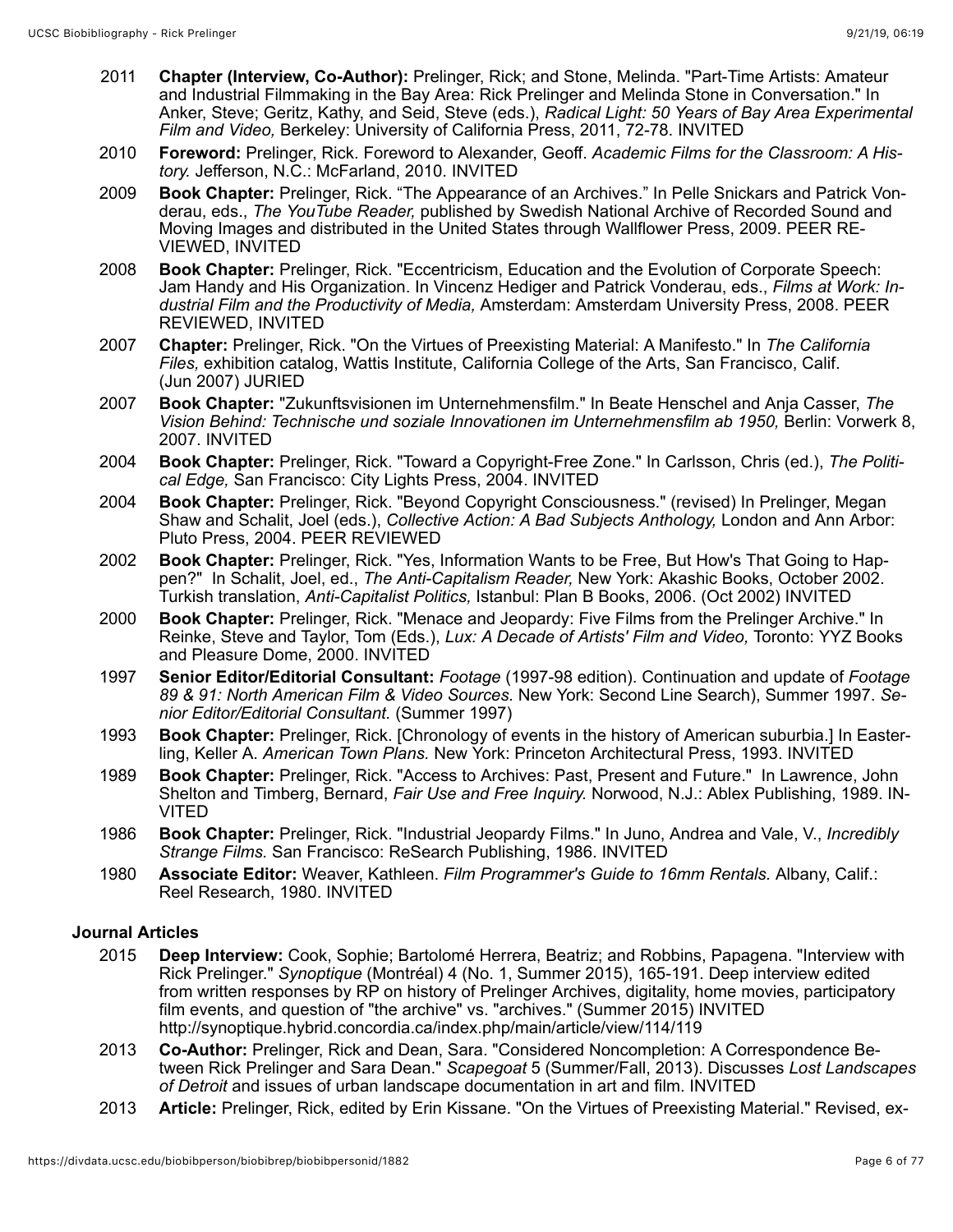tended and newly illustrated version of my manifesto and essay on archival appropriation and reuse. *Contents* (Issue 5, January 2013). INVITED

http://contentsmagazine.com/articles/on-the-virtues-of-preexisting-material/

2012 **Co-Author:** Kahle, Brewster and Prelinger, Rick. "Many Libraries." *Technology Review,* May-June 2012. (May 2012) INVITED

http://www.technologyreview.com/notebook/427708/many-libraries/

- 2009 **Article:** Prelinger, Rick. "Points of Origin: Discovering Ourselves Through Access." *The Moving Image* 9 (No. 2, 2009, pp. 164-175). INVITED
- 2009 **Article:** Prelinger, Rick. "Mehr als nur überleben -- Chancen von Filmarchiven im 21. Jahrhundert," *Recherche Film und Fernsehen,* Nr. 5 (2009). (Translation of keynote presentation "The Gift, The Bits and the Social Contract: How moving image archives can survive and flourish in the 21st century," delivered at "Die Digitale Herausforderung" Kolloquium, Deutsche Kinemathek-Museum für Film und Fernszehen, Berlin, June 2008). INVITED
- 2007 **Article:** Prelinger, Rick. "Free is a Four-Letter Word: Finding Happiness With the New Economics of Distribution," *Release Print* (published by Film Arts Foundation, San Francisco) May-June 2007. (May 2007) INVITED
- 2007 **Article:** Prelinger, Rick. "Archives and Access in the 21st Century." Included in Schaefer, Eric, "In Focus: The 21st Century Archive," *Cinema Journal* 46 (No. 3, Spring 2007), 114-118. INVITED
- 2001 **Article:** "Beyond Copyright Consciousness." *Bad Subjects* 52, November/December 2000. Reprinted with editorial changes in *Viewfinder,* a publication of British Universities Film and Video Council*,* March 2001. (Mar 2001) PEER REVIEWED http://bad.eserver.org/issues/2000/52/prelinger.html
- 2001 **Co-Author:** Kahle, Brewster; Jackson, Mary E.; and Prelinger, Rick. "Public Access to Digital Material." *D-Lib Magazine,* October 2001. Earlier version presented at Internet Archive 2001 Colloquium, San Francisco. March 2001. PEER REVIEWED, INVITED http://www.dlib.org/dlib/october01/kahle/10kahle.html
- 1998 **Article, Book Chapter (Co-Author):** Prelinger, Rick and Shaw, Megan. "Manifest Congestion: Freeway Landscapes and Timescapes." *In collaboration with Megan Shaw. Bad Subjects* (Berkeley, Calif.), November 1998. (Nov 1998) PEER REVIEWED
	- (2000) Anthologized in Solomon, Jack and Massik, Sonia, *Signs of Life in America* (3rd edition), New York: Bedford-St. Martins Press, 2000.
- 1998 **Article:** Prelinger, Rick. "The Stasis of Motion, or Will Moving Images Survive the Next Century?" *AIGA (American Institute of Graphic Arts) Journal,* Vol. 16, No. 1, 1998. INVITED
- 1995 **Article (Co-Author):** High, Kathy (ed.), "A Landscape Dialogue with Kathy High, Richard Prelinger, Liss Platt and Jason Livingston." *Felix* 2 (No. 1, 1995) INVITED

## **Critical Reviews Written for Others**

- 2015 **Review:** *Hollywood's Copyright Wars*, by Peter Decherney. *The Moving Image* 24 (No. 2, Fall 2014, 115-117). INVITED
- 2010 **Review:** *Personal Archives and a New Archival Calling: Readings, Reflections and Ruminations,* by Richard Cox. *American Archivist* 73 (No. 2, Fall/Winter 2010): 691-95. INVITED
- 1997 **Book Review:** Prelinger, Rick. "Living Better Digitally." (Review of *What Will Be,* by Michael Dertouzos). *New York Times Book Review* (Mar 30 1997) https://www.nytimes.com/books/97/03/30/reviews/970330.30prelint.html
- 1982 **Book Review:** Prelinger, Richard. Review of *Prairie Fires and Paper Moons,* by Andreas Brown. *Views* (The New England Journal of Photography) INVITED

## **Papers in Conference Proceedings**

2012 **Paper:** Prelinger, Rick. "We Are the New Archivists: Artisans, Activists, Citizens." International Federation of Television Archives Media Management Seminar, Toronto, May 2011. In *Changing Sceneries, Changing Roles: Proceedings of IFTA/FIAT Media Management Seminar 2011,* Hilversum, Netherlands: FIAT/IFTA Media Management Commission, 2012. INVITED

## **Other Publications**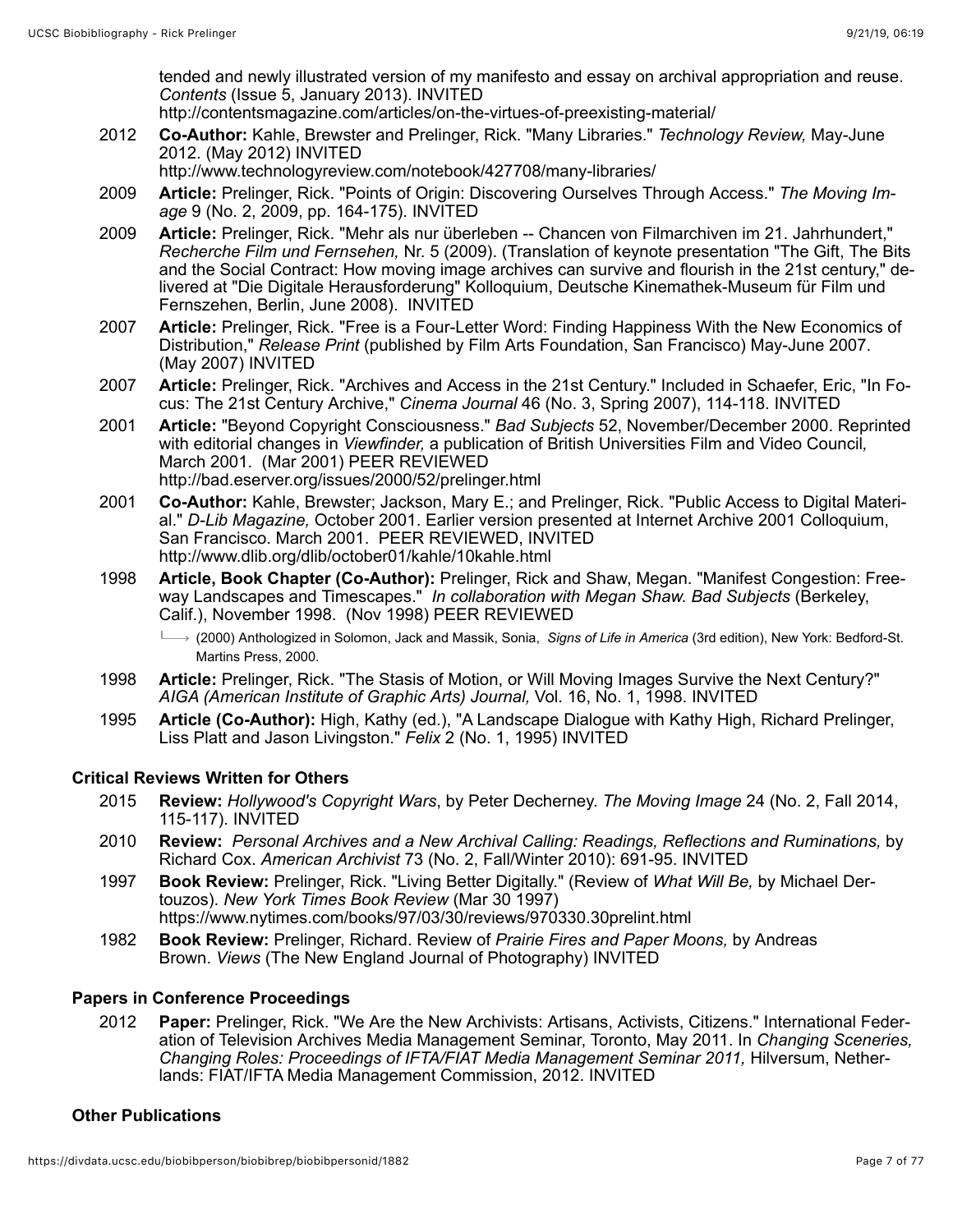- 2019 **Interview/Article:** Cocina, Carmen and Prelinger. Rick. "Tiempos Modernos: Causa archivada." *GQ Espana*, pp. 262-263. Interview edited from written responses by RP. (Mar 2019)
- 2017 **Article:** Prelinger, Rick. "Sorting the Archive." Based on talk delivered November 19, 2016 at Other Cinema, San Francisco, revised February 2017. Otherzine 32, Spring 2017 (Spring 2017) INVITED http://www.othercinema.com/otherzine/sorting-the-archive/
- 2016 **Contribution to Art Zine:** Prelinger, Rick. "Edited Manifesto." In Fellion, Courtney (ed.), *Canyon Cinemazine* (Mar 2016) INVITED
- 2016 **Contribution to Lecture/Performance:** Mattern, Shannon. "Cabinet Logic: A History, Critique and Consultation on Media Furniture," a lecture/performance by Shannon Mattern (The New School), at IKKM, Bauhaus-Universität Weimar, Germany. *Contributor of textual segment.* (Feb 2016) INVITED
- 2014 **Chapbook (Co-Author):** Prelinger, Megan and Rick. *Prelinger Library. C*hapbook (published through Temple Contemporary's Gallery Press, a project of Publication Studio), Temple Contemporary, Temple University, in conjunction with gallery exhibit of library materials. *Contributor as half of the working group Prelinger Library.* (Oct 2014) INVITED
- 2013 **Article:** "The Utopian Almanac." In *The New Farmers' Almanac,* Hudson, N.Y.: The Greenhorns. IN-VITED
- 2012 **Postcard:** "Why Archive?" Brief summary of reasons why communities should save their own history. Wrote initial version and collaborated on edited version with Activist Archivists (New York) and members of the OWS Archives Working Group. (Oct 2012) http://activist-archivists.org/wp/\_p=994.html
- 2012 **Blogpost:** "Home movies are important." San Francisco MOMA Open Space Blog. (Jul 6 2012) IN-VITED

https://web.archive.org/web/20130511222446/http://blog.sfmoma.org/2012/07/home-movies-are-important/

- 2012 **Interview:** Fest, Karin and Schmidt, Raoul. "How to Make Moving Images Social Again: Rick Prelinger im Gespräch mit Karen Fest und Raoul Schmidt." Kolik Film (Wien) 17, pp. 94-100 (Mar 2012) INVITED http://www.kolikfilm.at/sonderheft.php?edition=201217&content=inhalt (table of contents only)
- 2012 **Essay:** "Driving Through Bunker Hill." In *Rough Cuts: Media and Design in Process* collection, edited by Kari Kraus for *the new everyday,* Media Commons. INVITED http://mediacommons.futureofthebook.org/tne/pieces/driving-through-bunker-hill
- 2011 **Contribution to Exhibition Catalog:** Prelinger, Rick. "Marinship." Published in exhibition catalog accompanying Sharon Lockhart *Lunchbreak* show, San Francisco Museum of Modern Art, October 2011. (Oct 2011) INVITED
- 2011 **Amicus Brief (Co-Contributor):** Urban, Jennifer and Samuelson Law, Technology and Policy Clinic, Boalt Hall, UC Berkeley School of Law. Brief of *Amici Curiae* Public Domain Interests in Support of Petititioners, *Golan v. Holder,* U.S. Supreme Court 10-545, June 21, 2011. By Jennifer Urban, Describes practices of Prelinger Library and Archives regarding public domain works. Contribution: case studies, wording, structure. (Jun 21 2011) http://www.collegeart.org/pdf/GolanvHolder.pdf
- 2011 **Blogpost:** Prelinger, Rick. "Why We Should Read Bouvard and Pécuchet." *San Francisco MOMA Open Space Blog*, May 29, 2011. (May 29 2011) INVITED https://web.archive.org/web/20130131091659/http://blog.sfmoma.org/2011/05/why-we-should-readbouvard-and-pecuchet/
- 2011 **Blogpost:** Prelinger, Rick. "Let's Not Bash Detroit (or Fetishize It, Either). *San Francisco MOMA Open Space Blog,* April 14, 2011. (Apr 14 2011) INVITED https://web.archive.org/web/20130512011603/http://blog.sfmoma.org/2011/04/lets-not-bash-detroit-orfetishize-it-either/
- 2011 **Film Festival Program Essay:** Prelinger, Rick. "One Foot in the Archives." Program essay for Full Frame Documentary Film Festival, Durham, N.C., April 2011. (Apr 2011) INVITED
- 2011 **Blogpost:** "Do Physical Objects Have the Right to Exist?" *San Francisco MOMA Open Space Blog,* March 29, 2011. (Mar 29 2011) INVITED https://web.archive.org/web/20130512010339/http://blog.sfmoma.org/2011/03/do-physical-objectshave-the-right-to-exist/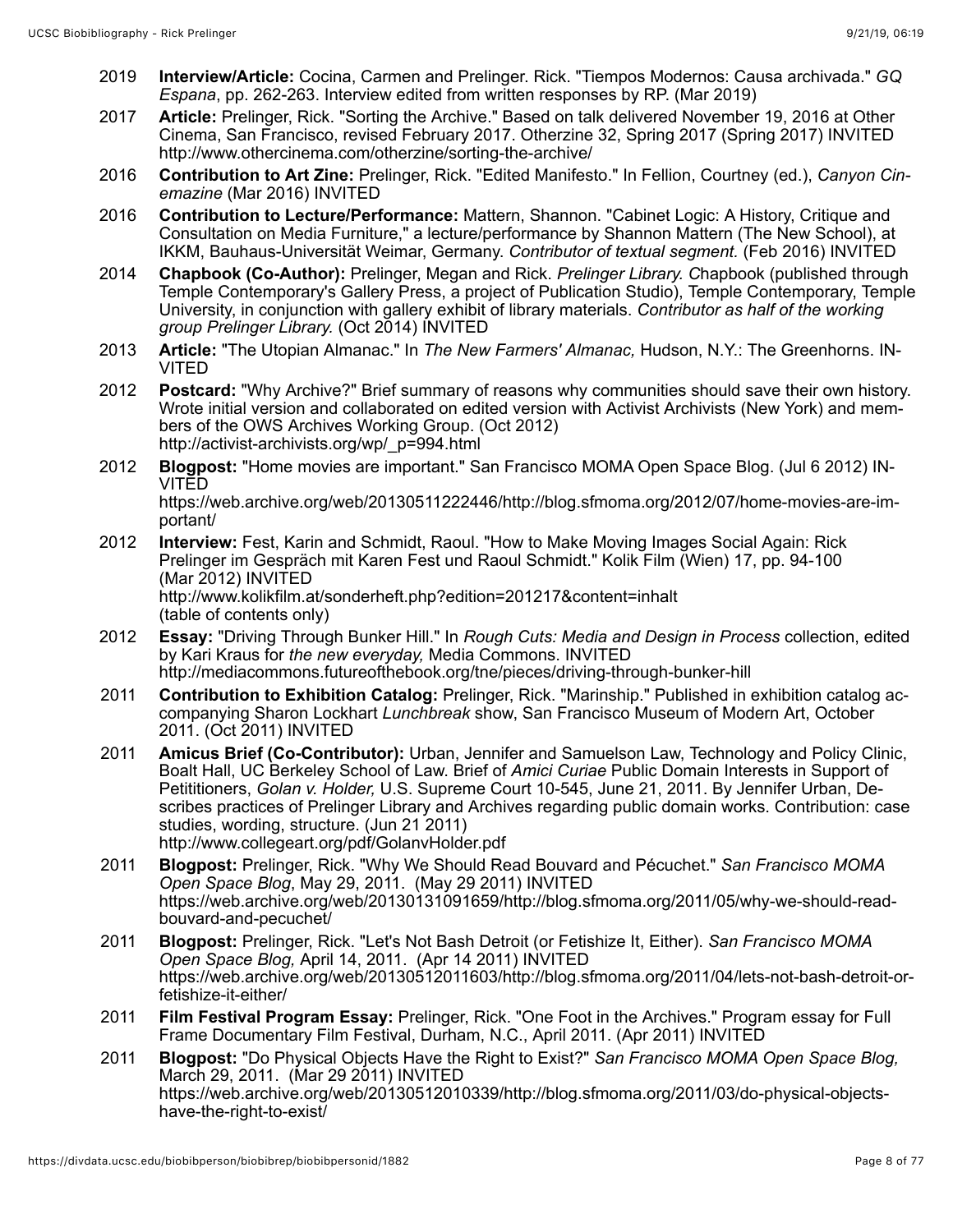- 2011 **Blogpost:** "Survival Through Touching." *San Francisco MOMA Open Space Blog,* March 10, 2011. (Mar 10 2011) INVITED https://web.archive.org/web/20130512005141/http://blog.sfmoma.org/2011/03/survival-through-touching/
- 2011 **Contribution to Mail Art Work:** Prelinger, Rick. "Intention and Accident." Text to accompany *Petite enveloppe urbaine,* No. 19, edited by Felicity Tayler. Montréal, Québec: Centre de recherche urbaine de Montréal, 2011. INVITED
- 2010 **Essay:** "We Have Always Recycled." *Sight & Sound* (online), March 2010. (Mar 2010) INVITED http://www.bfi.org.uk/news-opinion/sight-sound-magazine/features/rick-prelinger-we-have-always-recycled
- 2008 **Artist Tour Booklet:** Prelinger, Rick. "Free and Open? What Lies Behind Google's Walls," booklet prepared for Free Soil Bus Tour, conducted by Futurefarmers throughout Silicon Valley, June 2008. (Jun 2008) INVITED
- 2008 **Manifesto:** Prelinger, Rick. "On the Virtues of Preexisting Material: A Manifesto." *Absent magazine,* Issue 3, April 2008 (Apr 2008) INVITED
- 2006 **Intermedia:** *Panorama Ephemera. Vectors*, an online publication of the Institute for Multimedia Literacy, Annenberg Center, University of Southern California, September 2006. PEER REVIEWED, INVIT-ED

https://web.archive.org/web/20141216115742/http://panorama.vectorsjournal.org/html/index.php

2005 **Field Guide/Artist's Book:** *Wireless Landscapes: Making the Invisible Intelligible: A practical guide for wavespotters.* Guide to the Hertzian landscape of Bay Area Rapid Transit lines and stations, prepared for the "Art on BART" mobile group exhibition curated by Amber Hasselbring, October 1, 2005. (Oct 1 2005) INVITED

http://www.panix.com/~footage/ART\_on\_BART.pdf

- 2004 **Discussion Transcript:** "Illegal Art: Freedom of Expression in the Corporate Age." Transcript of panel discussion held at San Francisco Art Institute led by Marcia Tanner, with Lawrence Lessig, Ray Beldner, Rick Prelinger , July 3, 2003. Published in *Stretcher,* August 13, 2004. RP's remarks at http://ciufo.org/classes/114\_fl11/readings/Remarks%20on%20Appropriation%20Art.pdf (Aug 13 2004) INVITED
- 2003 **Interview:** McLaren, Carrie. "Interview with Rick Prelinger." *Punk Planet* 55, May-June 2003. (May 2003)
- 2002 **Interview:** July, Miranda (ed.). "Partial Truths; Complete Misconceptions; Out and Out Lies: A Conversation Between Rick Prelinger and Robin Grossinger." *Independent Film and Video Monthly,* Experimental Filmmaking 2002 Supplement, guest edited by Miranda July, July-August 2002. (Jul 2002) INVITED
- 2002 **Amicus Brief (Co-Contributor):** Samuelson Law, Technology and Public Policy Clinic, Boalt Hall School of Law, University of California at Berkeley. Brief of Amici Curiae The Internet Archive, Prelinger Archives and Project Gutenberg Literary Archive Foundation in Support of Petitioners. In the Supreme Court of the U.S., Eldred v. Ashcroft, on writ of certiorari to the U.S. Supreme Court. Submitted May 2002. Describes Prelinger Archives' interest in enabling access to works languishing in copyright due to Congressional extensions of the copyright term. Contribution: case studies, wording, structure. (May 2002)

http://findlawimages.com/efile/supreme/briefs/01-618/01-618.mer.ami.ia.pdf

- 2001 **Article:** Prelinger, Rick. "The Failure of Counter-Surveillance as Mass Activity." *Bad Subjects* 58, December 2001. (Dec 2001) PEER REVIEWED http://bad.eserver.org/issues/2001/58/prelinger.html
- 2000 **Article:** Prelinger, Rick. "The Invisible Audioscapes of Police Broadcasts." *Bad Subjects* 48, March 2000. (Mar 2000) PEER REVIEWED
- 1998 **Article (Coauthored):** McLaren, Carrie and Rick Prelinger. "Salesnoise: a timeline of music and advertising." *Stay Free* (New York), pp. 14-23. (Fall 1998) https://web.archive.org/web/20130630214701/http://www.stayfreemagazine.org/archives/15/15.pdf
- 1998 **Article:** Prelinger, Rick."Archival Footage: Its Past and Future." In program booklet for "The Story of the Century! An International Newsfilm Conference." National Film Theatre (London), September 1998, organized by the British Film Institute, the UK National Film, Television and Video Archive and others. (Sep 1998) INVITED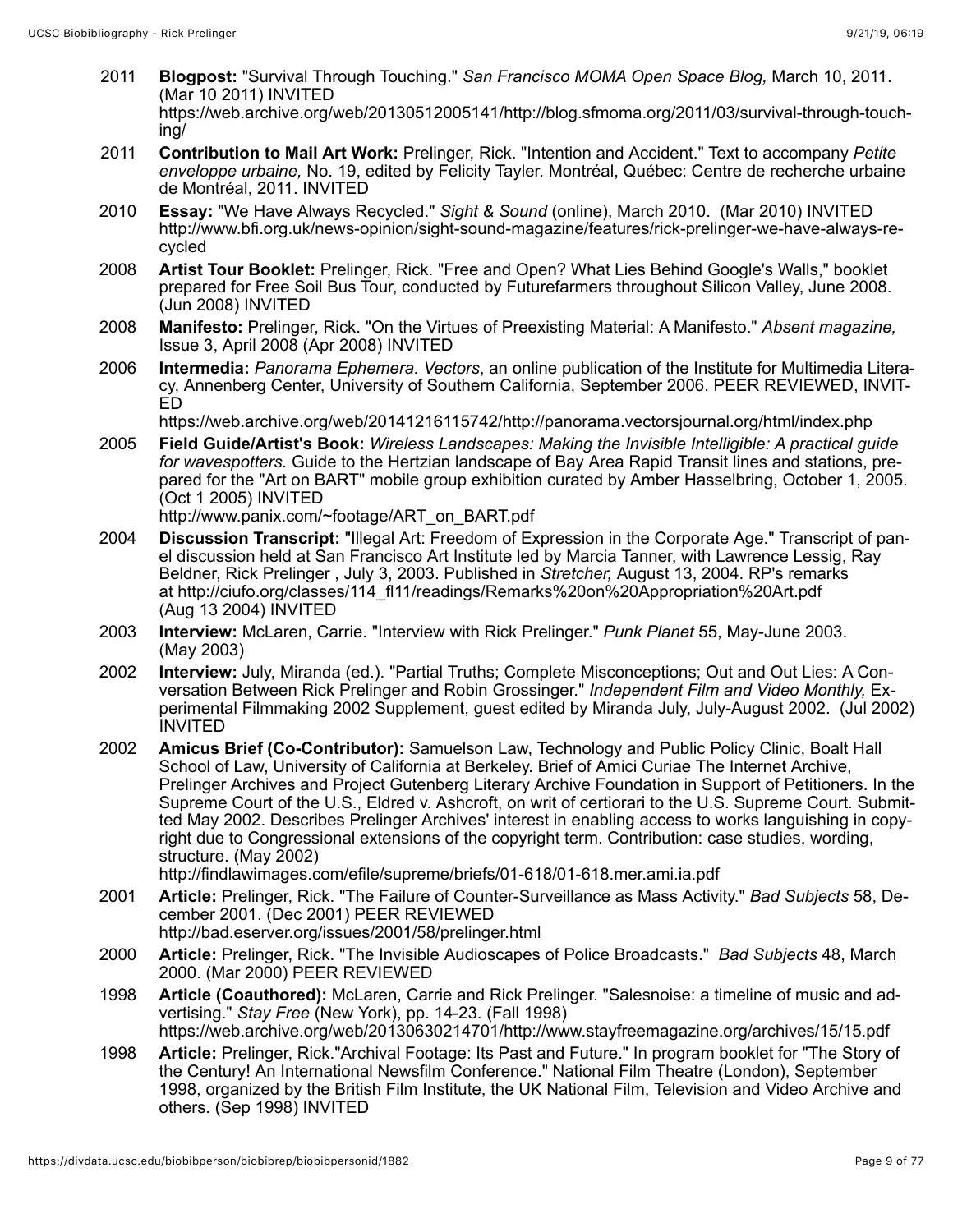- 1998 **Interview:** Heller, Steven. "Rick Prelinger on History as Commodity." (Interview). In Heller, Steven and Pettit, Elinor, *Design Dialogues.* New York: Allworth Press, 1998. INVITED
- 1998 **Liner Note:** Prelinger, Rick. Program notes for *Ohayo (Good Morning),* a film by Yasujiro Ozu, for the Criterion Collection Laserdisc, 1998. INVITED
- 1998 **Article:** Prelinger, Rick. Article describing the new phenomenon of ebay.com. *Index Magazine,* March-April 1998. INVITED
- 1996 **Article:** Prelinger, Rick. "Public Image Limited." *World Art,* 4/1996. (Fall 1996)
- 1996 **Article:** Prelinger, Rick. "Archives: Winners or Losers in the Digital Revolution." *AMIA (Association of Moving Image Archivists) Newsletter,* Spring 1996. (Spring 1996)
- 1996 **Exhibition Program Book:** Prelinger, Rick. "Millennial Mysteries: Continuing Revelations from the Prelinger Archives." (Program book for Prelinger Archives film series). Queens, N.Y.: American Museum of the Moving Image), 1996.
- 1995 **Exhibition Program Notes:** Prelinger, Rick. "One Hundred Years of Industry, One Hundred Years of Film." Contribution to program booklet for International Kurzfilmtage Oberhausen (Oberhausen International Festival of Short Films), 1995.
- 1995 **Exhibition Program Notes:** Prelinger, Rick. "Our Secret Century: New Media as Historical Intervention." Contribution to program booklet for International Kurzfilmtage Oberhausen (Oberhausen International Festival of Short Films), 1995.
- 1994 **Article:** Prelinger, Rick. "One Hundred Years: Jumping on the Millennial Bandwagon, Archives Await End of Century." *Moving Image Review (Northeast Historic Film),* Summer 1994. (Summer 1994)
- 1994 **Exhibition Program Book:** Prelinger, Rick. "The Secret Century: Revelations from the Prelinger Archives." (Program book for Prelinger Archives retrospective). Queens, N.Y.: American Museum of the Moving Image, 1994. (Jan 1994)
- 1991 **Article:** Prelinger, Rick. "Archival Survival: Commandments and Strategies for Independent Mediamakers." *Independent (Association of Independent Video and Filmmakers).* (Oct 1991) INVITED
- 1980 **Article:** [Prelinger, Rick] writing as "Argus." "Surveillance Techniques." *Re-Search* magazine (San Francisco), issue 3. INVITED

# **Art**

- 2000 Present **Site-Specific Installation: Ongoing**: The Landscape Coin Project, an ongoing project involving the placement of artist-designed "coins" at key sites of nature-culture interface, social and cultural contestation, historical events or environmental concern. Currently at approximately 2000 locations throughout the world. *Collaboration with Megan Shaw Prelinger.* (Jun 2000 - Present) http://www.landscapecoin.org
	- $\longmapsto$  (2000 Present) Collections: Numerous private collections
	- $\rightarrow$  (2015) Collection: Archive of the MACBA Study Centre, Barcelona, Spain
	- 2018 **Social Practice: Participating Artist:** "Added Value: An Alternative Book Sale," a temporary vending project organized by artist Stephanie Syjuco in conjunction with SFMOMA's Public Knowledge initiative, and with participation from The Friends of the San Francisco Public Library, The Prelinger Library and the collaborative artist team Related Tactics. Over the course of three days, the museum's Schwab Hall was transformed into a massive public book sale, featuring a radical re-organization of thousands of used books, with all sales proceeds benefitting the San Francisco Public Library. Collaborated with lead artist selecting, curating and processing books for exhibition; participated in exhibition. (Sep 21 - Sep 23 2018) INVITED

https://publicknowledge.sfmoma.org/added-value/

- 2014 **Installation:** Prelinger Library exhibit and chapbook (published through Temple Contemporary's gallery press, a project of Publication Studio), Temple Contemporary,Temple University, October 2014. *Contributor as half of the working group Prelinger Library.* INVITED
- 2014 **Installation:** Community library, Aeolian Day Wind Music Festival, Middle Harbor Shoreline Park, Oakland, May 2014. Commissioned by Thingamagigs, Oakland, Calif. INVITED
- 2011 **Performative Reading:** Text responding to Simon Goldin and Jakob Senneby's *After Microsoft* installation, using the same number of words as the original. Kadist Art Foundation San Francisco. (Jun 2011) INVITED http://vimeo.com/26384017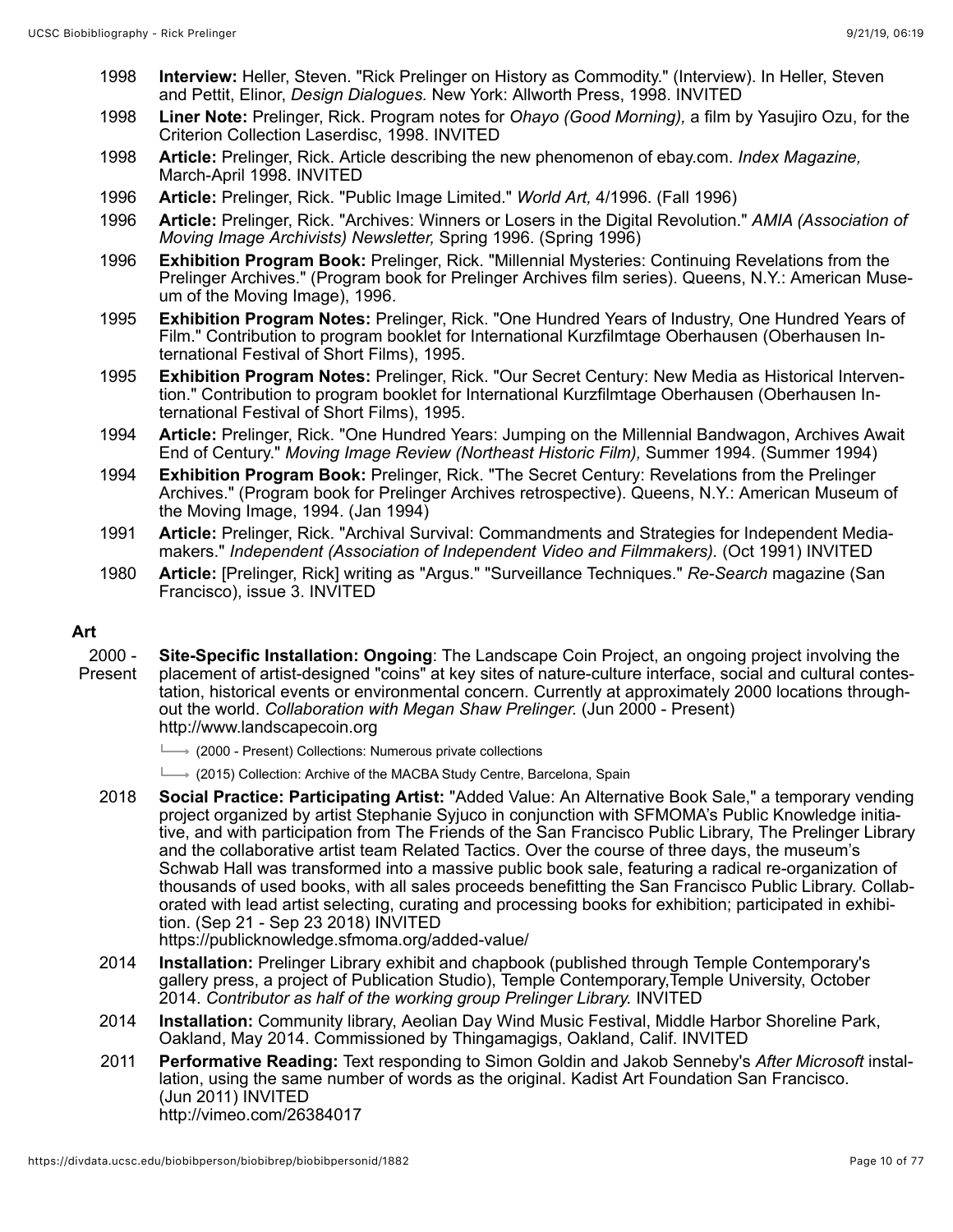- 2010 **Artist Talk:** "75 Reasons to Live," shortform artist talk prompted by and presented in front of Willard E. Worden's photograph *Observatory in Ruins, Golden Gate Park, San Francisco* (1906), San Francisco Museum of Modern Art. Video documentation on SFMOMA's website. (Jan 2010) INVITED https://openspace.sfmoma.org/2010/08/75-reasons-rick-prelinger/
- 2008 **Social Practice: Site Interpretation:** Free Soil Bus Tour, Outdoor Film/Video Festival & On-Site Exchange, produced by Futurefarmers, Silicon Valley, Calif. *Tour Guide and Presenter.* Prepared tour booklet "Free and Open? What Lies Behind Google's Walls" for participants. (Jun 5 2008) INVITED http://www.futurefarmers.com/tour2/busprojects.html
- 2006 **Performative Keynote:** "The Culture of Fear" Symposium, Department of Curatorial Practice, California College of the Arts, San Francisco (Apr 2006) INVITED
- 2005 **Social Practice: Site Extrapolation:** "Invisible Landscapes of the San Francisco Bay Area," a tour of the wireless landscapes surrounding all BART stations, with accompanying guidebook *Wireless Landscapes: Making the Invisible Intelligible*. Conducted as part of "Art on BART" mobile exhibition curated by Amber Hasselbring. (Oct 1 2005) INVITED
- 1987 **Gallery Talk & Panel:** "Surveillance." Randolph Street Gallery, Chicago, Ill. (Panelist and Presenter) (Nov 3 1987) INVITED

### **Film**

2000 - Present **Online Film Archives: Ongoing:** Curator and Developer (in collaboration with Internet Archive staff): Prelinger Archives online collection comprised of freely downloadable and reusable archival films hosted at Internet Archive. As of June 30, 2019, the collection held 7,084 digitized films; as of September 2019 it held 7,058 films. It has delivered an estimated 176 million views and downloads from Internet Archive and an uncountable, but larger number from YouTube and other mirror sites, and has contributed resources to an inestimable but large number of derivative works. The collection continues to grow. (Dec 2000 - Present)

http://www.archive.org/details/prelinger

- (2018) PRESS: Doerksen, Katrin. "11 Filmische Fundstücke aus dem Prelinger Archive." *Kino-Zeit* (Mannheim). (Jul 30 2018) https://www.kino-zeit.de/news-features/specials/11-filmische-fundstuecke-aus-dem-prelinger-archive
- → (2017) PRESS: McCormack, J.W. "The Source Material." *Paris Review.* Essay on the contents and significance of Prelinger Archives. (Jan 3 2017) https://www.theparisreview.org/blog/2017/01/03/the-source-material/
- (2014) ACADEMIC REVIEW: Shell, Hanna Rose. "Beyond Words: Films in the Archive: Hollywood in Detroit." *Technology and Culture* 55 (No. 3, July 2014), pp. 711-15. Review of the online Prelinger Archives as a resource for historians of technology. (Jul 2014)
- (2013) ARCHIVAL APP: *Linger,* an iOS app providing access to the online Prelinger Archives, with additional content. Developed by Chuck Shnider. (Apr 18 2013) http://www.lingerapp.net/
- → (2008) ACADEMIC REVIEW: Nash, Ilana. "Prelinger Archives." (Review of online collection at Internet Archive). *Journal of American History,* June 2008, 300-301. (Jun 2008)
- (2007) ACADEMIC REVIEW; Nash, Ilana. "Prelinger Archives." (Review of online collection at Internet Archive.) *History Matters: The U.S. Survey Course on the Web.* (Aug 15 2007) http://historymatters.gmu.edu/d/5265/
- 2019 **Archival Compilation:** *Nineteen-Eighties: The Archives Explode* (89 min., HD video transferred from 16mm). Commissioned by Red Bull Arts as part of the "Meet the Makers" series in conjunction with exhibition "Gretchen Bender: So Much Deathless," and presented by Red Bull Arts in collaboration with the Reserve Film and Video Collection of the New York Public Library for the Performing Arts. Premiered July 18, 2019 at Red Bull Arts. (Jun 17 2019) INVITED
	- (2019) PREMIERE SCREENING: Red Bull Arts, New York (Jul 18 2019) http://redbullarts.com/newyork/news/industrialand-sponsored-film-genre-bending/
- 2019 **Producing and Directing:** *Lost Landscapes of San Francisco April 2019* (80 min., HD video). Compilation of historical film footage of San Francisco scenes, events and people, presented as a live, participatory film event. This iteration is a new compilation with material from earlier presentations (2016- 18). Premiere at Ashland Independent Film Festival, Ashland, Oregon. (Apr 13 2019) INVITED
	- (2019) PREMIERE SCREENING: Ashland Independent Film Festival, Ashland, Oregon (Apr 13 2019) https://aiff2019.eventive.org/films/5c79bad7ebca5f002349690f
- 2019 **Archival Compilation/Collective Film Production: Workshop Leader and Convener.** *Iruñeako Pai-*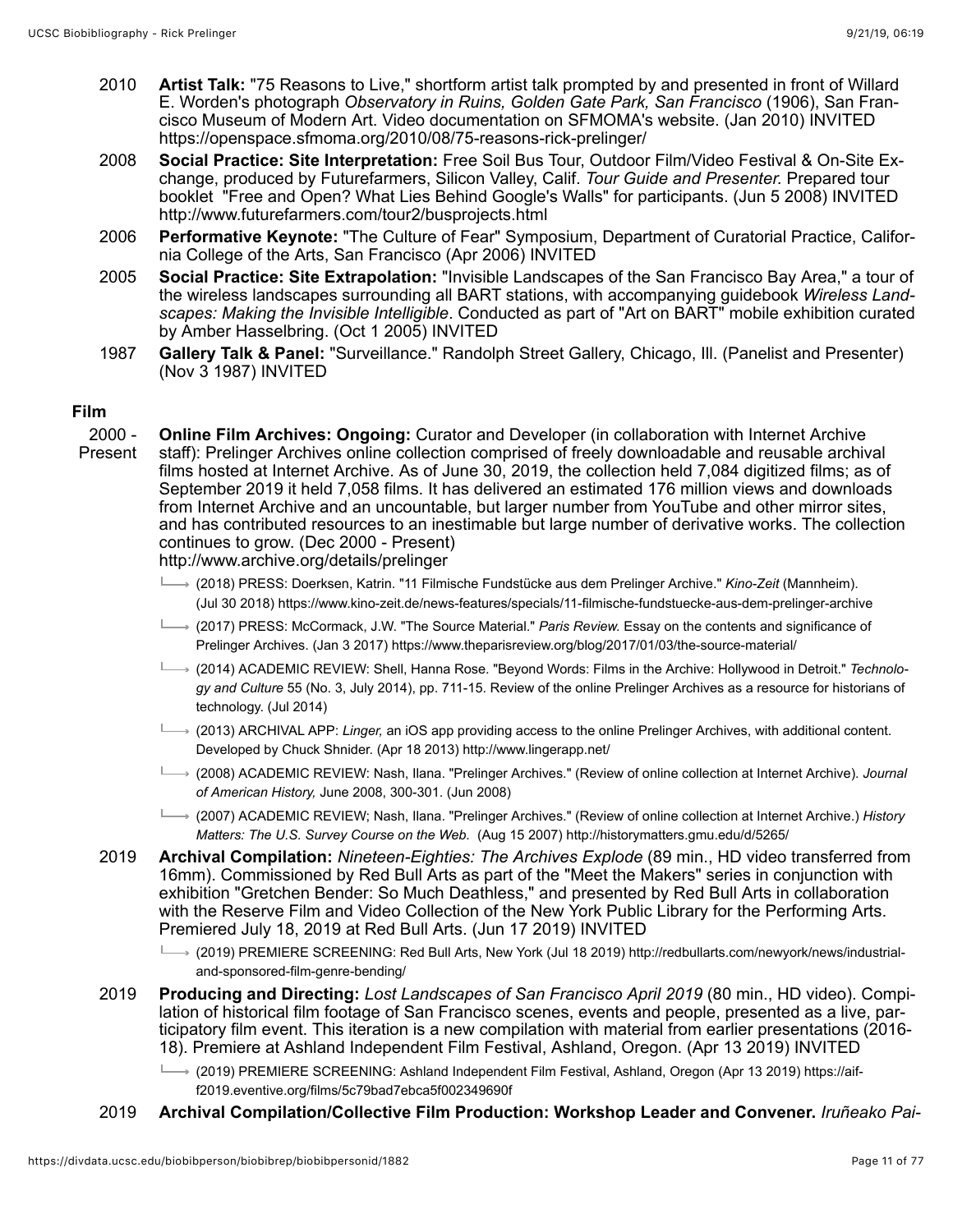*saia Galduak* (Euskara) / *Paisajes Perdidos en Iruña* (Castilian) / *Lost Landscapes of Pamplona* (English) (67 min., digital video from film and video sources). Participatory urban history film produced in the "Participatory Cinema: Assembly Over Algorithm" workshop at Centro de Arts Contemporáneo de Huarté, Huarté, Navarra, Spain, sponsored by Punto de Vista Festival, Pamplona and shown at the Festival. Members of the collective: Luis Azanza, Irma Baldwin Mateo, Carolina Cappa, Nerea Ganzarain, Saleta Gómez, Patricia Goroskieta, Mirari Echavarri, Ione Lameiro, Laura Mastantuono, Anna Mitjà Comas, Iker Oiz, Maite Redondo, Carlos Saldaña, Jessica Silva, Javier Urtasun, Carla Vidal Ferrandis, María Aizpuru. (Mar 16 2019) INVITED

http://www.puntodevistafestival.com/en/noticias.asp?IdNoticia=542

- (2019) SCREENING: Centro Huarte, Huarte, Navarra, Spain (May 16 2019) https://www.centrohuarte.es/proyeccion-lostlandscapes-pamplona/
- (2019) "Paisajes perdidos de Pamplona." *Noticias de Navarra* (Mar 17 2019) https://www.noticiasdenavarra. com/2019/03/17/ocio-y-cultura/cultura/paisajes-perdidos-de-pamplona#Loleido
- (2019) PREMIERE SCREENING: Punto de Vista Festival, Pamplona (Mar 16 2019) http://www.puntodevistafestival. com/en/noticias.asp?IdNoticia=542
- $\rightarrow$  (2018) Agencia EFE. "El archivista Rick Prelinger llevará el "Cine Participativo" a Punto de Vista." *Inversión & Finanzas* (Oct 19 2018) http://www.finanzas.com/noticias/empresas/20181019/archivista-rick-prelinger-llevara-3929652\_age.html
- 2019 **Archival Compilation:** *Useful Prophecies* (35mm, 16mm and 8mm scanned to digital video, 67 min.) A prophetic portrait of futures to come as proposed by filmmakers who let these visions speak through them, drawn from Prelinger Archives and other sources. Commissioned by Punto de Vista Festival, Pamplona, Spain, and presented as festival opening program. (Mar 11 2019) INVITED
	- (2019) Puy Muguiro, Laura. "Los archivos solo se justifican si se usan, cuando empiezan a tener vida propia." *Diario de Navarra* (Pamplona, Spain), pp. 66-67 (Mar 12 2019)
	- (2019) Oliveira Lizarribar, Ana. "'Con un mercado que anima a lo contrario, hay que ser valiente para experimentar.'" *Diario de Noticias* (Pamplona, Spain), pp. 72-73. (Mar 12 2019)
	- (2019) PREMIERE SCREENING: Punto de Vista Festival, Pamplona, Spain (Mar 11 2019) http://puntodevistafestival. com/en/ficha\_pelicula.asp?IdPeli=958
	- (2019) Asín, Manuel. "El guardían de las películas olvidadas: Rick Prelinger, dueño de un archivo de 70.000 títulos, llega a España para hablar de la memoria del cine efímero." *El País* (Madrid) (Mar 8 2019) https://elpais.com/cultura/2019/03/08/actualidad/1552049115\_509205.html
- 2018 **Producing and Directing:** *Lost Landscapes of San Francisco 13* (64 min, HD video), a co-presentation of Long Now Foundation and Prelinger Library. Compilation of historical film footage of San Francisco scenes, events and people, presented as a live, participatory film event. Premiered December 4 and 5, Castro Theatre, San Francisco. This year's program prefaced by Prelinger Archives' new 4K scan of the Miles Brothers' film *A Trip Down Market Street Before the Fire.* (Dec 4 - Dec 5 2018) IN-VITED

https://vimeo.com/335998108

- $\rightarrow$  (2019) SCREENING: Internet Archive, San Francisco (Jan 7 2019)
- → (2018) OUTDOOR ENVIRONMENTAL SCREENING: *A Trip Down Market Street Before the Fire* (1906) screened separately for two hours in coordination with Castro Theatre *Lost Landscapes* film event, on Jim Campbell's *Day For Night* video installation located atop Salesforce Tower, San Francisco. The 4K video screened on a highly public and low-resolution array of 2,500 pixels total. (Dec 5 2018)
- (2018) SCREENINGS: Castro Theatre, San Francisco (est. 2,600 attendance over 2 nights) (Dec 4 Dec 5 2018)
- 2018 **Archival Compilation:** *Lost and Found America* (70 min, 2K video), a curated compilation of film segments tracing a journey through life, landscape and struggle in 20th-century America. Presented by Archivio Aperto (a project of Home Movies: Archivio Nazionale del Film di Famiglia, in collaboration with MAST (Manifattura Di Arti, Sperimentazione e Tecnologia / Manufacture of Arts, Experimentation and Technology) on the occasion of the exhibition *GD Memoria e Futuro: A History by Images.* (Nov 10 2018) INVITED
	- (2018) PREMIERE SCREENING: MAST (Manifattura Di Arti, Sperimentazione e Tecnologia / Manufacture of Arts, Experimentation and Technology) Foundation, Bologna (Nov 10 2018)
	- (2018) PRESS: "A Bologna arriva Rick Prelinger, il paladino dell'accesso libero alla conoscenza." ("Rick Prelinger arrives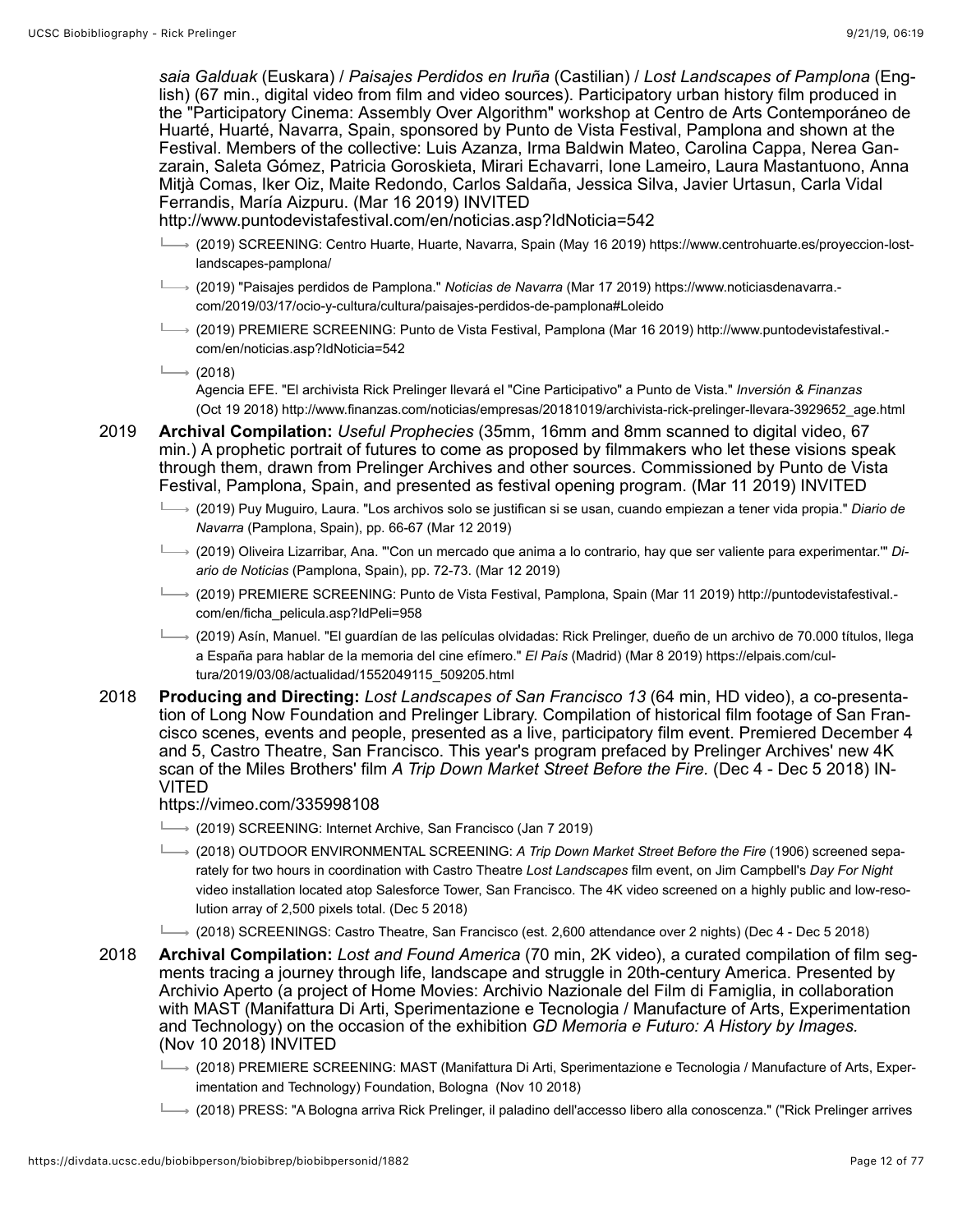in Bologna, the champion of free access to knowledge.") *Cameralook* (online). (Nov 7 2018) http://www.cameralook.it/web/a-bologna-arriva-rick-prelinger-il-paladino-dellaccesso-libero-alla-conoscenza/

2018 **Archival Compilation:** *Panorama 1968: From the Family to the Street.* Compilation of archival footage, film segments, films and home movies from 1968, presented as part of the *Seminario* at the Ambulante Film Festival, Cineteca National, Mexico City, Mexico (May 13 2018) INVITED http://www.cinetecanacional.net/php/detallePelicula.php?clv=15764

(2018) SCREENING: Cineteca Nacional, Mexico City (as part of Ambulante Festival) (May 3 2018)

- 2018 **Archival Compilation:** *Centers and Edges: Home Movie Revelations and Provocations* (59 min., 2K video) a curated program of home movies presented at Other Cinema, Artists' Television Access, San Francisco (Mar 10 2018) INVITED
- 2017 **Producing and Directing:** *Lost Landscapes of San Francisco 12* (70 min, HD video), a co-presentation of Long Now Foundation and Prelinger Library. Compilation of historical film footage of San Francisco scenes, events and people, presented as a live, participatory film event. Premiered December 12 and 13, Castro Theatre, San Francisco. https://vimeo.com/251498504 (Dec 12 - Dec 13 2017) IN-VITED

http://longnow.org/seminars/02017/dec/12/lost-landscapes-san-francisco-12/

- → (2018) SCREENING: Art Toronto, Metro Toronto Convention Center, Toronto, Ont. Screening bracketing the FOCUS: California exhibition (INDOOR/OUTDOOR), curated by Glen Helfand and Kim Nguyen. Repeated screenings throughout the exhibition. (Oct 26 - Oct 29 2018) https://www.arttoronto.ca/en/programming/focus-california.html
- (2018) SCREENING: San Francisco History Days, Old Mint Building, San Francisco (Mar 3 2018)
- (2018) SCREENING: Internet Archive, San Francisco (Jan 29 2018) http://blog.archive.org/2018/01/20/the-lost-landscapes-of-san-francisco-a-benefit-for-the-internet-archive-monday-january-29/
- (2017) SCREENINGS: Castro Theatre, San Francisco (2) (est. 2,500 attendance over 2 nights) (Dec 12 Dec 13 2017)
- 2017 **Producing and Directing:** *Lost Landscapes of New York* (83 min., HD video). Live participatory urban history event commissioned by Museum of the Moving Image (Queens, N.Y.), and presented in association with the Orphan Film Symposium and Moving Image Archives and Preservation Program (New York University). (Nov 12 2017) INVITED https://vimeo.com/240606823

- → (2019) SCREENING: Howe Library, Hanover, New Hampshire (Sep 9 2019) https://www.thehowe.org/eventdetail.php/pid/3/sid/55/tid/97/eid/6596
- (2018) SCREENING: Österreichisches Filmmuseum (Austrian Film Museum), Vienna (Dec 14 2018) https://www.filmmuseum.at/jart/prj3/filmmuseum/main.jart?rel=de&reserve-mode=active&content-id=1216730387413&veranstaltungen\_id=1542423015901&anzeige=
- → (2018) SCREENING: National Gallery of Art, Washington, D.C. (Dec 2 2018)
- (2018) SCREENING: Rencontres internationales du documentaire de Montréal (RIDM) (Montreal International Documentary Festival), Québec (Nov 2018)
- (2018) SCREENING: Architecture Film Festival Rotterdam, Netherlands. (Oct 14 2018) https://www.affr.nl/en/films/thelost-landscapes-of-new-york/
- $\rightarrow$  (2018) SCREENING DOCUMENTATION: "Look Back #5: Sunny Sunday with Rick Prelinger's Lost Landscapes of New York." (Oct 14 2018) https://www.affr.nl/en/festival-2018/look-back-5-sunny-sunday-with-rick-prelingers-lost-landscapesof-new-york/
- (2018) SCREENING: Visible Evidence Conference, Indiana University, Bloomington, Ind. (Aug 8 Aug 11 2018)
- $\rightarrow$  (2018) SCREENING: Internet Archive, San Francisco, Calif. (Jun 15 2018)
- (2018) SCREENING: Massachusetts Institute of Technology, Cambridge, Mass., co-presented by MIT's Open Documentary Lab and the DocYard. (Apr 10 2018) http://opendoclab.mit.edu/rick-prelinger
- (2018) PRESS: Israel, Dulcy. "The Lost Picture Show." New York University Alumni Magazine, issue 30. (Spring 2018)
- (2018) SCREENING: UCLA Film & Television Archive, Billy Wilder Theater, Hammer Museum, Los Angeles (Mar 31 2018)
- $\rightarrow$  (2018) SCREENINGS (2), Museum of the Moving Image, Astoria, N.Y. (Feb 10 Feb 11 2018)
- (2018) PRESS: Shaw, Shelby. "The Hero with a Thousand Faces: Rick Prelinger's *Lost Landscapes of New York. The Brooklyn Rail,* February 2018. (Feb 8 2018) https://brooklynrail.org/2018/02/film/The-Hero-with-a-Thousand-Faces-Rick-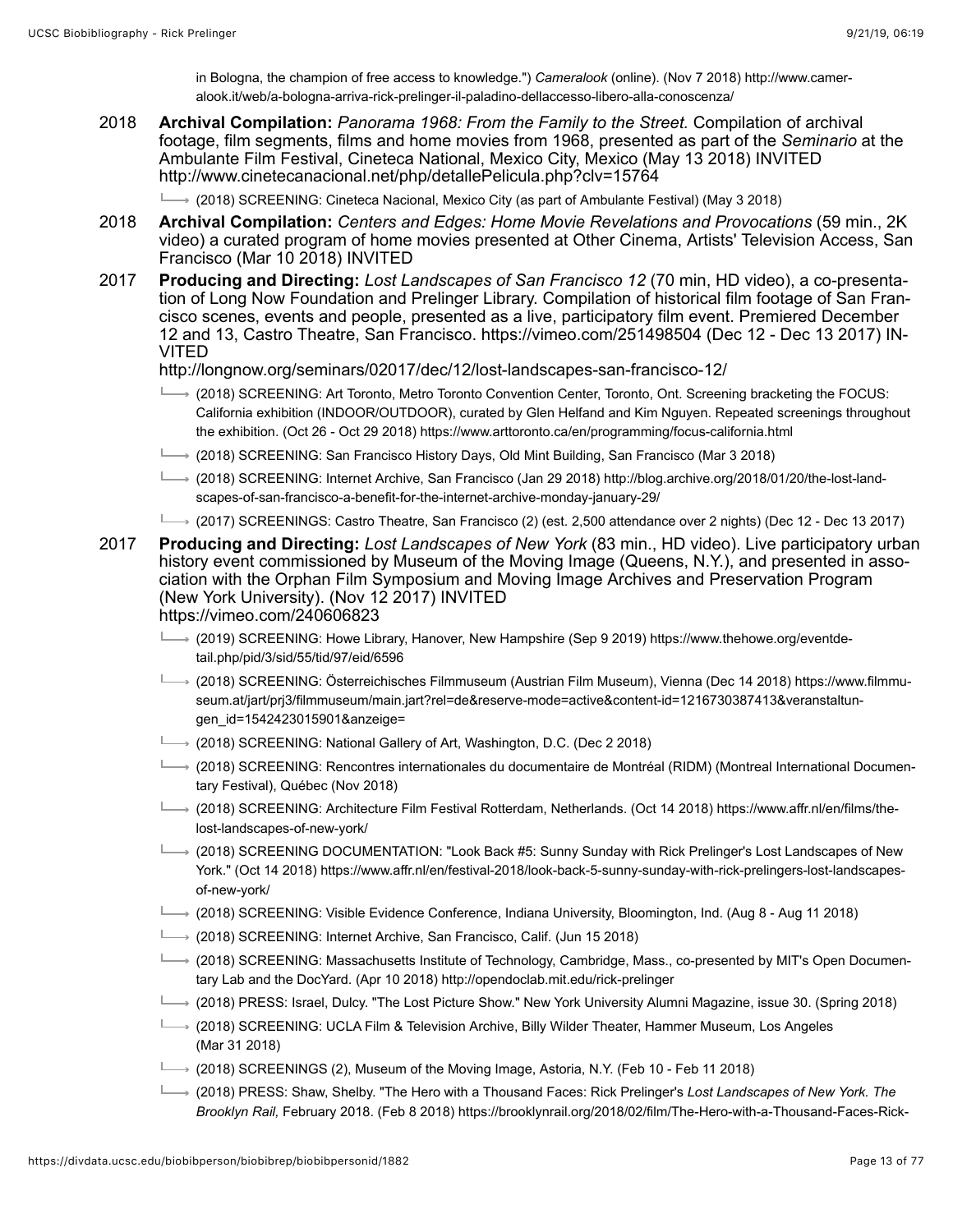Prelingers-Lost-Landscapes-of-New-York

- (2018) PRESS: Levere, Jane. "Filmmaker Rick Prelinger is Resurrecting New York City's Lost Urban Landscapes." *Metropolis*, February 7, 2018. (Feb 7 2018) http://www.metropolismag.com/cities/rick-prelinger-lost-landscapes/
- (2017) PRESS: Resnik, Max. "Lost Landscapes of New York." *Medium.com.* (Dec 7 2017) https://medium.com/@mresnik89/rick-prelingers-lost-landscapes-3fd8ea300f25
- (2017) SCREENING AND PREMIERE: New York University, Skirball Center for the Arts. Co-presentation of Orphan Film Symposium (Dept. of Cinema Studies), New York University and the Museum of the Moving Image. Additional program information: https://nyuskirball.org/events/rick-prelinger/#beyond-the-stage (Nov 12 2017) https://nyuskirball.org/events/rick-prelinger/
- (2017) SCREENING: Sunview Luncheonette (community arts center), Greenpoint, Brooklyn, N.Y. (Nov 10 2017)
- → (2017) PRESS: Solly, Meilan. "Archivist Captures New York's Bygone Past Through Home Movies, Historical Footage." Smithsonian.com. (Nov 10 2017) https://www.smithsonianmag.com/smart-news/lost-landscapes-captures-new-yorksbygone-past-through-home-movies-archival-footage-180967165/
- (2017) PRESS: Dargis, Manohla. "Excavating New York, Frame by Frame." *New York Times.* (Print version under title of "Found: The Lives of a City" appeared Nov. 9, 2017, page C1.) (Nov 8 2017) https://www.nytimes. com/2017/11/08/movies/lost-landscapes-of-new-york.html
- 2016 **Producing and Directing:** *Lost Landscapes of Los Angeles* (83 min., HD video). *Producer/Editor/Presenter.* Compilation of historical film footage depicting Los Angeles-area landscapes, mythologies and communities, presented as a live, participatory film event. The film is constructed completely from home movies, 35mm studio-produced background process plates and feature film outtakes. Initially commissioned by REDCAT Theater, Los Angeles. Ongoing presentations as work in progress, November 2015-June 2016; completed December 2016. (Dec 2016) INVITED https://vimeo.com/195641277
	- (2019) SCREENING: Los Angeles Public Library, Mark Taper Auditorium, Los Angeles, Calif. (Dec 14 2019)
	- (2018) SCREENING: Art Toronto, Metro Toronto Convention Center, Toronto, Ont. Screening bracketing the FOCUS: California exhibition (INDOOR/OUTDOOR), curated by Glen Helfand and Kim Nguyen. Repeated screenings throughout the exhibition. (Oct 26 - Oct 29 2018) https://www.arttoronto.ca/en/programming/focus-california.html
	- $\rightarrow$  (2017) Screening, UC Film Center, University of Chicago (Nov 2 2017)
	- $\rightarrow$  (2017) Screening, Harvard Film Archive, Harvard University (Oct 16 2017)
	- (2017) Screening, Internet Archive, San Francisco, Calif. (Aug 7 2017)
	- (2017) FESTIVAL SCREENING: Ashland (Oregon) Independent Film Festival (Apr 8 2017)
	- (2017) PRESS: Schiller, Lucy with Rick Prelinger. "Essayistic Interventions: Taking the City Into the Theater." *Essay Review* (Iowa City), 2017. Lengthy interview (authored by RP) regarding the history, production, intentions and significance of the *Lost Landscapes* urban history film events. (Apr 2017) http://theessayreview.org/essayistic-interventions-takingthe-city-into-the-theater/
	- (2017) FESTIVAL SCREENINGS: International Film Festival Rotterdam. Screened daily (10 screenings) as installation at Rotterdamse Schouwburg. (Jan 25 - Feb 5 2017)
	- (2017) Screening, Art Los Angeles Contemporary (2017 LA Art Fair), The Barker Hangar, Santa Monica, Calif. (Jan 28 2017)
	- (2017) Screening, Bob Baker Marionette Theater, Los Angeles, Calif. (Jan 28 2017)
	- $\rightarrow$  (2016) Screening, San Francisco DocFest (Jun 2016)
	- (2016) Screening, Full Frame Theatre, Duke University, Durham, N.C. (Feb 2016) http://mfaeda.org/archives/4012
	- (2015) PRESS: Dargis, Manohla. "The Best Movies of 2015." *New York Times* (Lost Landscapes of Los Angeles mentioned in "favorites" (Dec 9 2015) https://www.nytimes.com/2015/12/13/movies/best-movies-2015.html
	- (2015) PRESS: Miranda, Carolina A. "Q&A 'Lost Landscapes of Los Angeles': Rick Prelinger's new film of old home movies and studio outtakes." *Los Angeles Times,* November 15, 2015. (Interview and review of film). (Nov 15 2015) http://www.latimes.com/entertainment/arts/miranda/la-et-cam-rick-prelinger-lost-landscapes-of-los-angeles-20151113-column.html
	- (2015) PRESS: Artsy, Avishay. "Exploring Lost Landscapes with Rick Prelinger." *Design & Architecture Blog,* KCRW Santa Monica, November 10, 2015. Transcript of interview that appeared in part on *DnA (Design and Architecture)* pro-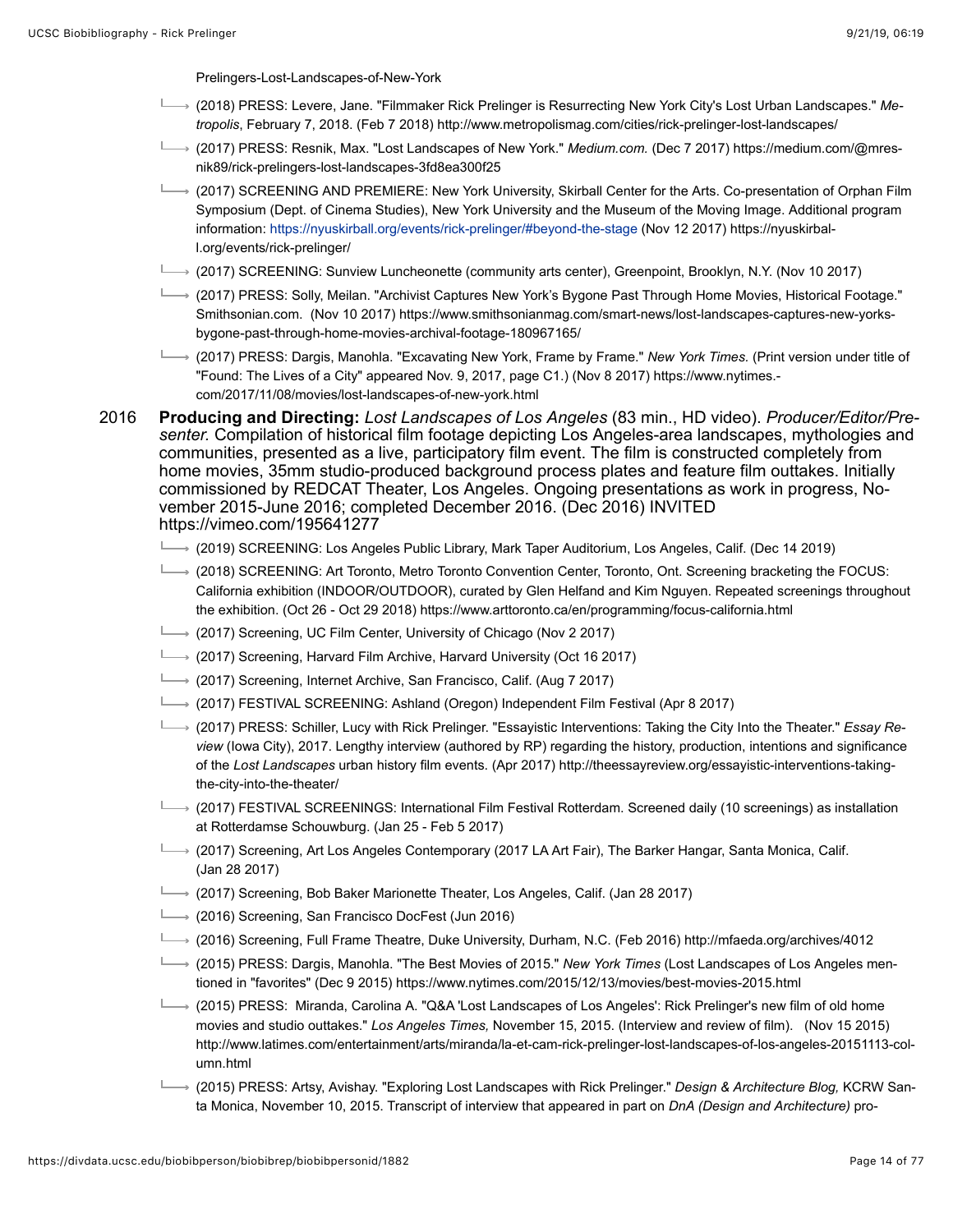- gram, KCRW Radio. (Nov 10 2015) http://blogs.kcrw.com/dna/exploring-lost-landscapes-with-rick-prelinger
- (2015) Premiere screenings (2), REDCAT Theater, Los Angeles. Program notes link: (Nov 2015) https://www.redcat.org/sites/redcat.org/files/event/linked-files/2015-10/RickPrelinger\_Web\_BR3.pdf
- 2016 **Producing and Directing:** *Lost Landscapes of San Francisco 11*, a co-presentation of Long Now Foundation and Prelinger Library. Compilation of historical film footage of San Francisco scenes, events and people, presented as a live, participatory film event. Premiere December 6 and 7, Castro Theatre, San Francisco. (Dec 2016) INVITED https://vimeo.com/207985724

- $\rightarrow$  (2017) Screening, Comfort Station Cinema, Chicago, Ill. (Nov 3 2017)
- $\rightarrow$  (2017) Screening, Architecture + the City Film Festival, Great Star Theater, San Francisco (Sep 13 2017)
- (2017) PRESS: Schiller, Lucy with Rick Prelinger. "Essayistic Interventions: Taking the City Into the Theater." *Essay Review* (Iowa City), 2017. Lengthy interview (authored by RP) regarding the history, production, intentions and significance of the *Lost Landscapes* urban history film events. (Apr 2017) http://theessayreview.org/essayistic-interventions-takingthe-city-into-the-theater/
- (2017) Presentation as part of 8-episode *Lost Landscapes* marathon screening, Shaping San Francisco, Mission District, San Francisco. (Feb 12 2017)
- $\rightarrow$  (2017) Screening, Internet Archive, San Francisco (Jan 30 2017)
- (2016) RADIO INTERVIEW & STORY: "Audiograph's Sound of the Week: Lost Landscapes," produced by Ninna Gaensler-Debs for KALW, San Francisco. (Dec 15 2016) http://kalw.org/post/audiographs-sound-week-lost-landscapes
- (2016) Premiere screenings, Castro Theatre, San Francisco (Dec 6 Dec 7 2016)
- 2016 **Producing and Directing:** *Farms Lost and Found.* Ongoing public engagement moving images project with Agrarian Trust, a national advocacy organization for young farmers, to collect, organize, document and catalog home movies picturing North American farming and agricultural practices (ca. 1925-1980), and to present compilations made from this material to contemporary audiences in a participatory context, crucially focusing on young and emerging farmers. This project aims to bridge generational and historical divides, to encourage discussion of the relationship between traditional and current farming methods and to entertain. Premiered (as ongoing work in progress) at OUR LAND 2: Tracing the Acequia Commons Symposium, Santa Fe, New Mexico. (Nov 17 2016) INVITED http://www.thegreenhorns.net/farms-lost-and-found/
	- (2016) Screening and Premiere, OUR LAND 2: Tracing the Acequia Commons Symposium, Santa Fe, New Mexico. (Nov 17 2016)
	- → (2016) RADIO INTERVIEW: "Morning Drive" with Richard Eeds, KVSF, Santa Fe, N.M. Interview with RP, Severine von Tscharner Fleming and Kim Stringfellow. (Nov 14 2016)
- 2016 **Directing:** *"All-Is-Well"* (14 min., HD video) Short archival film on ordinary adventures and ephemeral gestures as small pleasures and acts of survival. Commissioned by San Francisco Museum of Modern Art for Open Space. "*All-Is-Well* collects ordinary adventures remembered only because they survive in home movies. Against a backdrop of distant news events, kids stampede for Easter eggs; horses run together; families read pulps and shoot craps; cooks fry; tin-can tourists work hard at leisure; people pose, clown and drink, pull back the husks of sweet corn. For them and for us, remaking the ephemeral gesture is both a small pleasure and an act of survival." (Apr 2016) INVITED

http://openspace.sfmoma.org/2016/05/all-is-well/

(2016) Screening, San Francisco Museum of Modern Art Open Space Summer Party (Jul 2016)

- 2015 **Directing and Producing:** *Lost Landscapes of San Francisco* (10) (77 min., HD video) Compilation of historical film footage of San Francisco scenes, events and people, presented as a live, participatory film event, Castro Theatre, San Francisco. (Dec 9 2015) INVITED https://vimeo.com/178839007
	- (2017) Presentation as part of 8-episode *Lost Landscapes* marathon screening, Shaping San Francisco, Mission District, San Francisco. (Feb 12 2017)
	- (2016) Screening, Architecture + The City Film Festival, San Francisco (Sep 2016)
	- (2016) Screening, Officer's Club, Presidio of San Francisco (Apr 2016)
	- $\rightarrow$  (2015) Premiere screening, Castro Theatre, San Francisco (Dec 2015)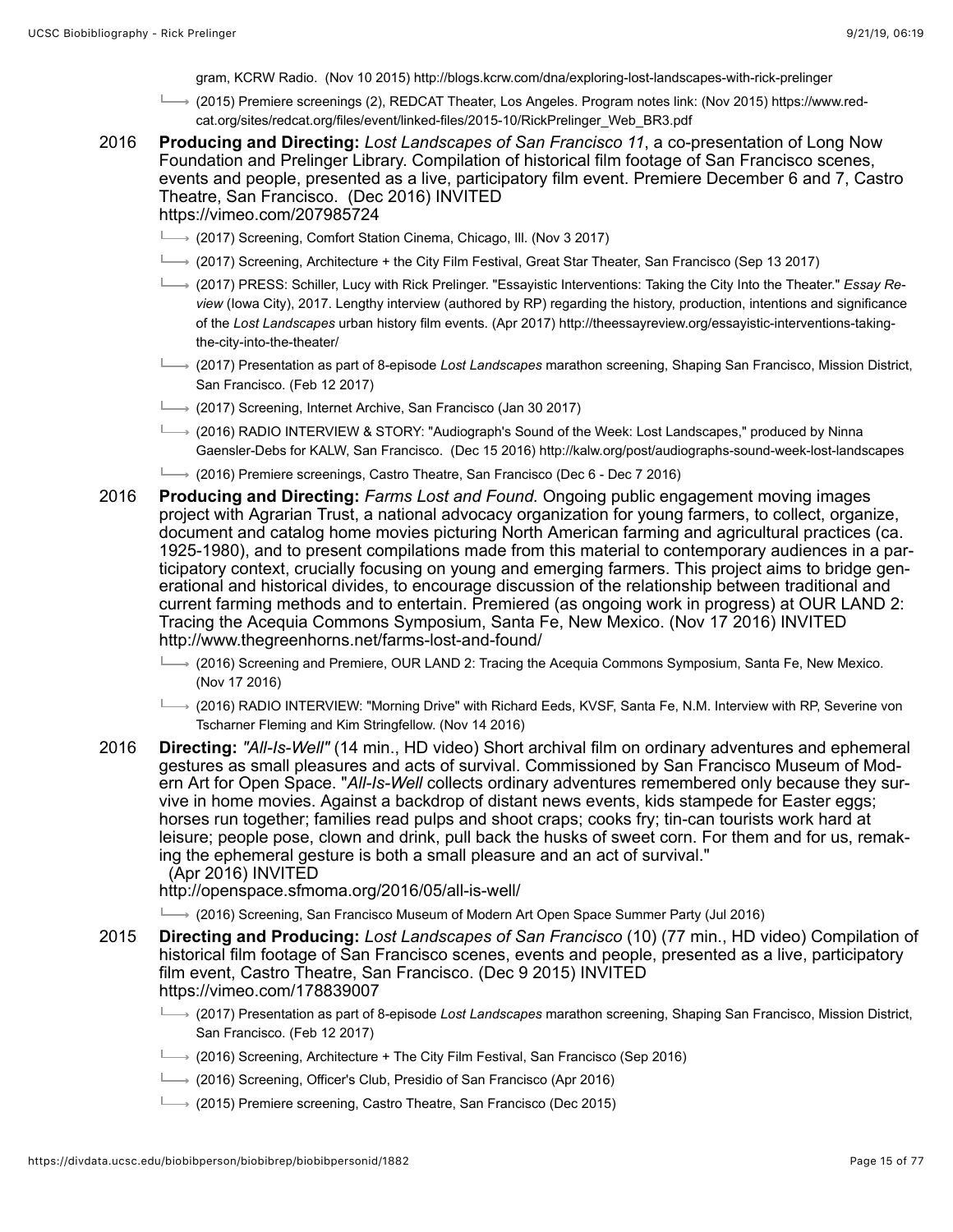(2015) Screening, Internet Archive, San Francisco (Dec 2015)

- 2015 **Narrator and Narration Writer:** *Station to Station,* directed by Doug Aitken. Feature film on Aitken's transcontinental art train, premiered at Sundance Film Festival, January 25, 2015. Wrote and narrated voiceover commentary for numerous sections of film composed of 62 1-minute segments. Preliminary versions of three segments released to the Web (see below, 2014) INVITED http://stationtostationfilm.com/
- 2015 **Directing:** *Yesterday and Tomorrow in Detroit* (5) (71 min., HD video) Participatory urban history event built from archival footage (principally home movies sourced from Detroiters and the Detroit diaspora, with promotional films) meditating on the past and future of Detroit and its communities. (Fifth iteration of project originally titled *Lost Landscapes of Detroit*). https://vimeo.com/178944207 No password required
	- (2018) SCREENING: Museum of the Moving Image, Astoria, Queens, N.Y. (Feb 10 2018) http://www.movingimage.us/visit/calendar/2018/02/10/detail/yesterday-and-tomorrow-in-detroit
	- (2015) Premiere and second screenings, Traverse City Film Festival, Traverse City, Michigan (Jul Aug 2015)
	- (2015) MEDIA APPEARANCE: Selbig, Aaron. "Documentarian turns old home movies from Detroit into interactive cinema." Interlochen Public Radio, Interlochen, Michigan. (Jul 30 2015) http://interlochenpublicradio.org/post/documentarianturns-old-home-movies-detroit-interactive-cinema
- 2015 **Screening:** *An Evening with California Filmmakers: Rick Prelinger and Dawn Logsdon,* SPUR Auditorium, San Francisco, June 2015 (in conjunction with American Library Association Annual Confer-**INVITED**
- 2014 **Directing:** *Yesterday and Tomorrow in Detroit* (4) (70 min., HD video) Compilation of archival footage (principally home movies sourced from Detroiters and the Detroit diaspora, with promotional films) meditating on the past and future of Detroit and its communities. (Fourth iteration of project originally titled *Lost Landscapes of Detroit*).

https://vimeo.com/90137152

- $\rightarrow$  (2014) Screening, Other Cinema, San Francisco (Oct 2014)
- (2014) PRESS: Drahos, Marta Hepler. "'Guerilla [sic] archivist' Preserves History by Preserving Film." *Traverse City (Mich.) Record-Eagle,* August 4, 2014. (Aug 4 2014)
- (2014) Screenings (4), Traverse City Film Festival, Traverse City, Michigan (Jul 2014)
- (2014) Monaghan, John. "5 questions with filmmaker and archivist Rick Prelinger." *Detroit Free Press,* March 18, 2014. (Mar 18 2014)
- → (2014) PRESS: "Archivist Prelinger Brings New Detroit Program to Freep Film Festival." *Detroit Free Press*, March 1, 2014. (Mar 1 2014) http://www.freep.com/story/entertainment/movies/2015/03/20/freep-film-festival-prelinger/25042719/
- (2014) Screening, Freep Film Festival (sponsored by *Detroit Free Press*), Detroit Institute of Arts (Mar 2014)
- (2014) MEDIA APPEARANCE: *Warren Pierce Show,* WJR, Detroit. (Mar 2014)
- 2014 **Directing:** *Lost Landscapes of Oakland* (68 min., HD video) Participatory urban history film event built from archival film footage meditating on the past and future of Oakland and the surrounding East Bay Cities, commissioned by Oakland Museum of California as part of its "Bay Motion" exhibit. First presented at the Museum on February 22, 2014. "Repatriated" to Oakland mediamakers in 2015 as a community media and history project. INVITED
	- $\rightarrow$  (2017) SCREENING (excerpts): "On The Road," outdoor screening program presented by Mobile Arts Platform and the Great Wall of Oakland, Oakland. Calif. (Mar 3 2017) http://greatwallofoakland.org/event/on-the-road/
	- (2016) Screening, recontextualized as part of Oakland Art Murmur's "All Oakland Mini Film Festival," New Parkway Cinema, Oakland, Calif. (Sep 7 2016) http://oaklandartmurmur.org/events/love-loss-and-lanscape/
	- (2016) Screening, Parkway Cinema, Oakland, Calif. (Apr 2016)
	- (2016) Screening, Pacific Film Archive, Berkeley Art Museum. (Mar 2016)
	- $\rightarrow$  (2015) Screening, Oakland Book Festival, Oakland City Hall Council Chambers (May 2015)
	- $\rightarrow$  (2014) Screening, Oakland Underground Film Festival (Sep 2014)
	- $\rightarrow$  (2014) Screening: Internet Archive, San Francisco (Apr 2014)
	- (2014) Premiere screening: Oakland Museum of California (Feb 2014)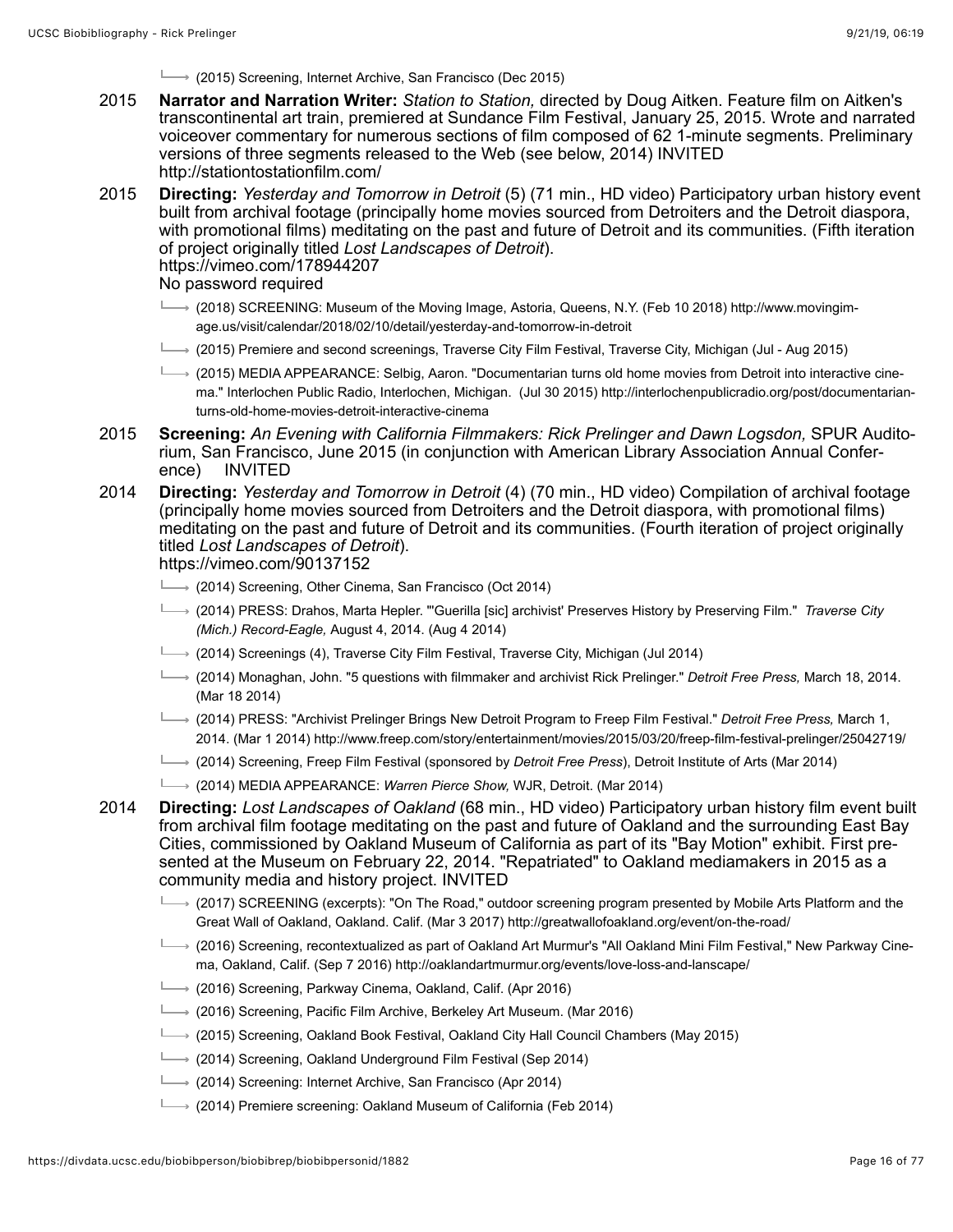- (2014) Mohammed, Zaineb. "Oakland's Lost Landscapes." *East Bay Express,* February 19. 2014. http://www.eastbayexpress.com/oakland/oaklands-lost-landscapes/Content?oid=3841322
- 2014 **Narrator:** *Prelinger Library: Book Activists*, a short film on Prelinger Library, directed by Doug Aitken. Appearance and narration in collaboration with Megan Prelinger. http://www.dailymotion.com/video/x2onc34
- 2014 **Narrator:** *Road Trip: Desire,* short film directed by Doug Aitken. Preliminary version of segment from *Station to Station* feature film.
- 2014 **Narrator:** *Road Trip: Future,* short film directed by Doug Aitken. Preliminary version of segment from *Station to Station* feature film. https://vimeo.com/69999616
- 2014 **Narrator:** *Road Trip: Frontier,* short film directed by Doug Aitken. Preliminary version of segment from *Station to Station* feature film. https://vimeo.com/69999615

2014 **Directing:** *Lost Landscapes of San Francisco* (9) (76 min., HD video) Compilation of historical film footage of San Francisco scenes, events and people, presented as a live, participatory film event, Castro Theatre, San Francisco, December 2014. Presented in association with Long Now Foundation's Seminars About Long-Term Thinking. INVITED http://library.fora.tv/2014/12/18/Lost\_Landscapes\_of\_San\_Francisco\_9 Pay-per-view

- (2017) Presentation as part of 8-episode *Lost Landscapes* marathon screening, Shaping San Francisco, Mission District, San Francisco. (Feb 12 2017)
- $\rightarrow$  (2015) Screening, Presidio of San Francisco, Officers' Club (Jan 2015)
- (2014) PRESS: Carstensen, Jeanne. "Forgotten Footage Illuminates San Francisco's 'Lost Landscapes.'" *KQED Arts,* December 2, 2014. (Dec 2 2014) http://ww2.kqed.org/arts/2014/12/02/forgotten-footage-illuminates-san-franciscoslost-landscapes/
- (2014) PRESS: Rotter, Joshua. "'Lost Landscapes' Address S.F.'s Future." *San Francisco Examiner,* December 1, 2014. (Dec 1 2014) http://m.sfexaminer.com/sanfrancisco/lost-landscapes-address-sfs-future/Content?oid=2913273
- $\rightarrow$  (2014) Screening, Internet Archive, San Francisco (Dec 2014)
- $\rightarrow$  (2014) Premiere screening, Castro Theatre, San Francisco (Dec 2014)
- 2013 **Directing:** *No More Road Trips?* (80 min., HD video) Feature-length interactive film-based event incorporating unscripted audience participation. A journey from the Atlantic Coast to California made from a collection of 9,000 home movies, revealing hidden histories embedded in the landscape and seeking to blend the pleasures of travel with premonitions of its end. A project of Creative Capital. Opensourced in September 2016 under the Creative Commons Attribution-Non-Commercial Share-Alike license. Capsule description online at http://creative-capital.org/projects/view/742; filmmaker's statement at http://nomoreroadtrips.com. https://vimeo.com/69781280
	- (2016) Screening, Spectacle Theatre, Brooklyn, N.Y. With live music score composed by Sullen Prospector (Zach Koeber and Dan Hirshorn). (Program notes at http://www.spectacletheater.com/diminished-horizons-two-for-the-road/) (Sep 10 2016) https://vimeo.com/180911856
	- (2016) Screening, Indiana University Cinema, Bloomington, Ind. (Sep 1 2016)
	- (2016) PRESS: Haag, Mallory. "Interactive film to screen tonight at Fine Arts Plaza." *Indiana Daily Student,* p. 9. (Sep 1 2016)
	- (2016) PRESS: Macdonald, Jonathan. "Cinema Ephemera: The Festival of Useful Film." *Sound and Vision* (Jul 5 2016) https://readsoundvision.com/2016/07/05/cinema-ephemera-the-festival-of-useful-film/
	- → (2016) MEDIA APPEARANCE: *Midday*, WYPR (Public Radio), Baltimore, Md. (Jun 23 2016)
	- (2016) Screening, Creative Alliance, Baltimore, Md. (as closing event in *Cinema Ephemera* festival) (Jun 2016)
	- (2016) Screening, Other Cinema, San Francisco. (Apr 2016)
	- $\rightarrow$  (2015) Screening, Los Angeles FilmForum (Nov 2015)
	- $\rightarrow$  (2015) Traverse City Film Festival, Traverse City, Michigan (Jul 2015)
	- → (2015) Screening accompanied by soundtrack composed for the occasion, ScreenTalk Series, Sidewalk Moving Picture Festival, Birmingham, Alabama (May 2015)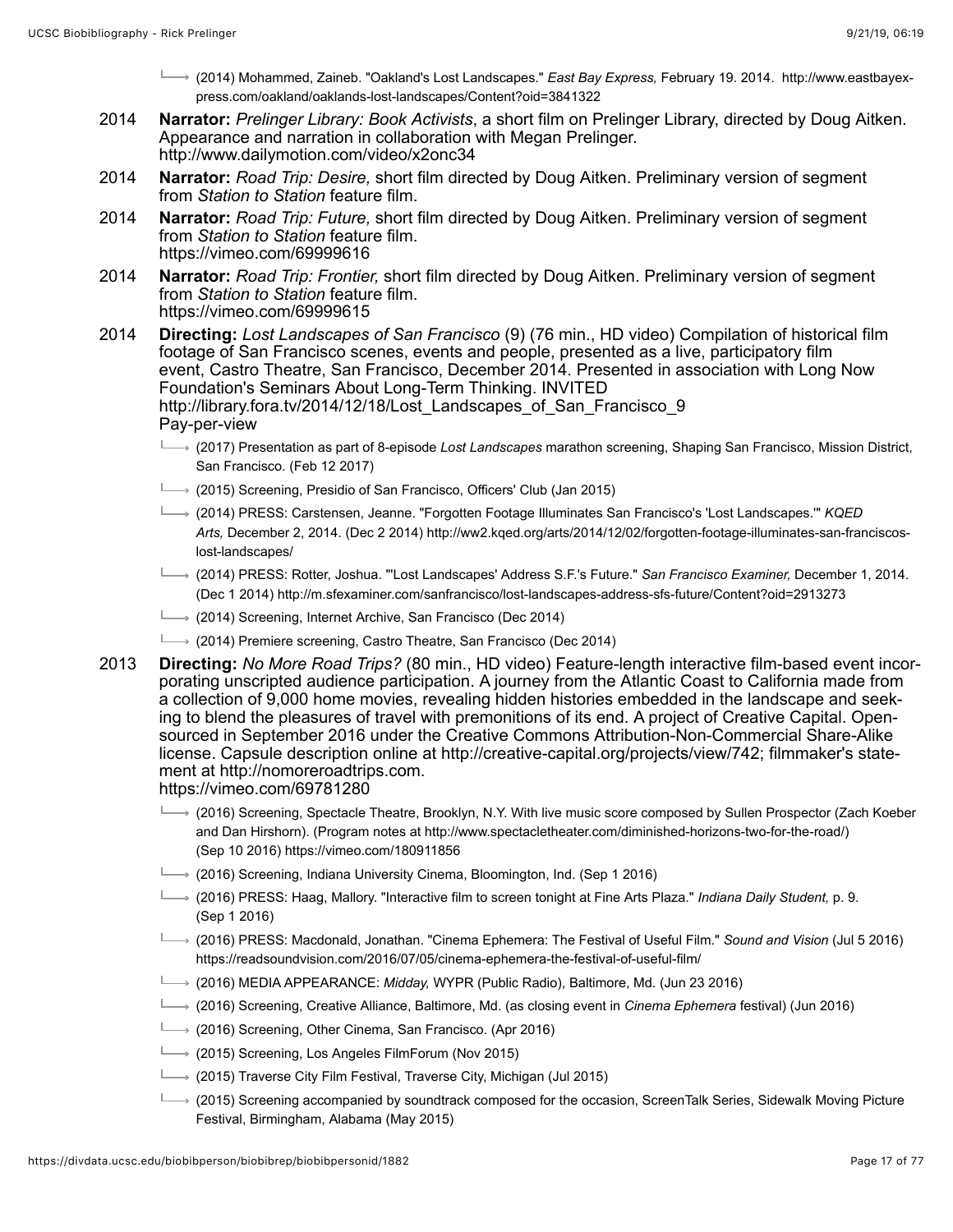- (2015) Screening, North Carolina State University, Raleigh, N.C. (Apr 2015)
- (2015) MEDIA APPEARANCE: *Warren Pierce Show,* WJR, Detroit. (Mar 21 2015)
- (2015) PRESS: Monaghan, John. "Archivist Prelinger Brings 'Road Trips' Film to Freep Fest." *Detroit Free Press,* March 20, 2015. (Mar 20 2015)
- (2015) Screening, Freep Film Festival, Detroit Institute of Arts and Cinema Detroit (Mar 2015)
- (2015) MEDIA APPEARANCE: *Monday Eight O'Clock Buzz,* WORT-FM, Madison, Wis. (Feb 26 2015)
- → (2015) Screening, Chazen Museum of Art, Madison, Wisconsin (Feb 21 2015) https://wcftr.commarts.wisc.edu/about/news/2015/02/17/rick-prelinger-person-february-20th-and-21st
- (2015) PRESS: Klein, David. "Feb 21: Rick Prelinger on 'No More Road Trips?' and reading history through place." *Lake Front Row* (Madison, Wis.), February 19, 2015. Deep interview. (Feb 19 2015) http://lakefrontrow.com/feb-21-rickprelinger-on-no-more-road-trips-and-reading-history-through-place
- (2015) PRESS: "Multimedia Preview: *No More Road Trips?* w/Rick Prelinger at Chazen Museum. *Madison (Wis.) Film Forum*, February 17. 2015. (Feb 17 2015) http://madfilm.org/multimedia-preview-no-more-road-trips-w-rick-prelinger-atchazen-museum-sat-feb-21-700pm
- (2015) MEDIA APPEARANCE: *The Organist* (KCRW, podcast, episode 46, February 17, 2015). Interview by journalist Rob Walker. A conversation with RP on the power of home movies, his new film, and the unexpected value of ephemera. (Feb 17 2015) http://www.kcrw.com/news-culture/shows/the-organist/episode-47-no-more-road-trips
- $\rightarrow$  (2015) Classroom screening, University of Massachusetts, Boston
- (2014) Screening, Anchorage International Film Festival, Anchorage, Alaska (Dec 2014)
- (2014) Screening, Hardesty Arts Center, Tulsa, Oklahoma (in connection with "The Mother Road" multimedia installation by Jessica Harvey, artist) (Oct 2014)
- (2014) MEDIA APPEARANCE: *The Film Show,* KBOO, Portland, Oregon (Jun 26 2014) http://kboo.fm/media/34626-filmand-music-archivists
- $\rightarrow$  (2014) Screening, San Francisco DocFest (Jun 2014)
- (2014) Screening: Northwest Film & Video Center, Portland Art Museum, Portland, Oregon (Jun 2014)
- $\rightarrow$  (2014) Screening, Internet Archive, San Francisco (May 2014)
- (2014) Screening, Full Frame Documentary Film Festival, Durham, North Carolina (Apr 2014)
- $\longmapsto$  (2014) Screening, Henry Art Gallery, University of Washington, Seattle (Mar 2014)
- (2014) PRESS: "Ein zusammengesetzter Road-Movie aus über 10000 Privatvideos." *Das Kraftfuttermischwerk,* February 9, 2014 (Feb 9 2014) http://www.kraftfuttermischwerk.de/blogg/ein-zusammengesetzter-road-movie-aus-ueber-10000 privatvideos/
- (2014) PRESS: Maheshwari, Laya. "At Rotterdam: Cinema's Components Stretched." *Filmmaker Magazine.* (Feb 3 2014) http://filmmakermagazine.com/84228-at-rotterdam-cinemas-components-stretched/
- $\rightarrow$  (2014) Screening, Concordia University, Montréal, Québec, Canada (Feb 2014)
- (2014) MEDIA APPEARANCE: *Fred Film Radio* (recorded in Rotterdam, Netherlands). (Jan 29 2014)
- (2014) Screening, International Film Festival Rotterdam (Jan 2014)
- (2013) Screening: Hopkins Center for the Arts, Dartmouth College (Oct 2013)
- (2013) PRESS: Gill, Jenny. "Rick Prelinger's 'No More Road Trips' Celebrates Home Movies and the Open Road." Creative Capital blog. (Sep 18 2013)
- (2013) Premiere screening, New York Film Festival (as part of *Convergences* program) (Sep 2013)
- (2013) Screening: National Film & Sound Archive, Canberra, Australia (Aug 2013)
- (2013) Performative talk and presentation of sequence, San Francisco Museum of Modern Art, weekend events commemorating three-year-closing (Aug 2013)
- (2013) PRESS: Johnson, G. Allen. "Archivist Gives Audience a Role in Home Movies." *San Francisco Chronicle,* p. 24- 25. (May 5 2013)
- (2013) PRESS: "Our Top Seven Picks, San Francisco International Film Festival, Week Two." 7x7.com, May 2, 2013. (May 2 2013) http://www.7x7.com/arts-culture/our-top-seven-picks-sf-international-film-festival-week-two#/0
- (2013) Screening, San Francisco International Film Festival, Castro Theatre (as work in progress) (May 2013)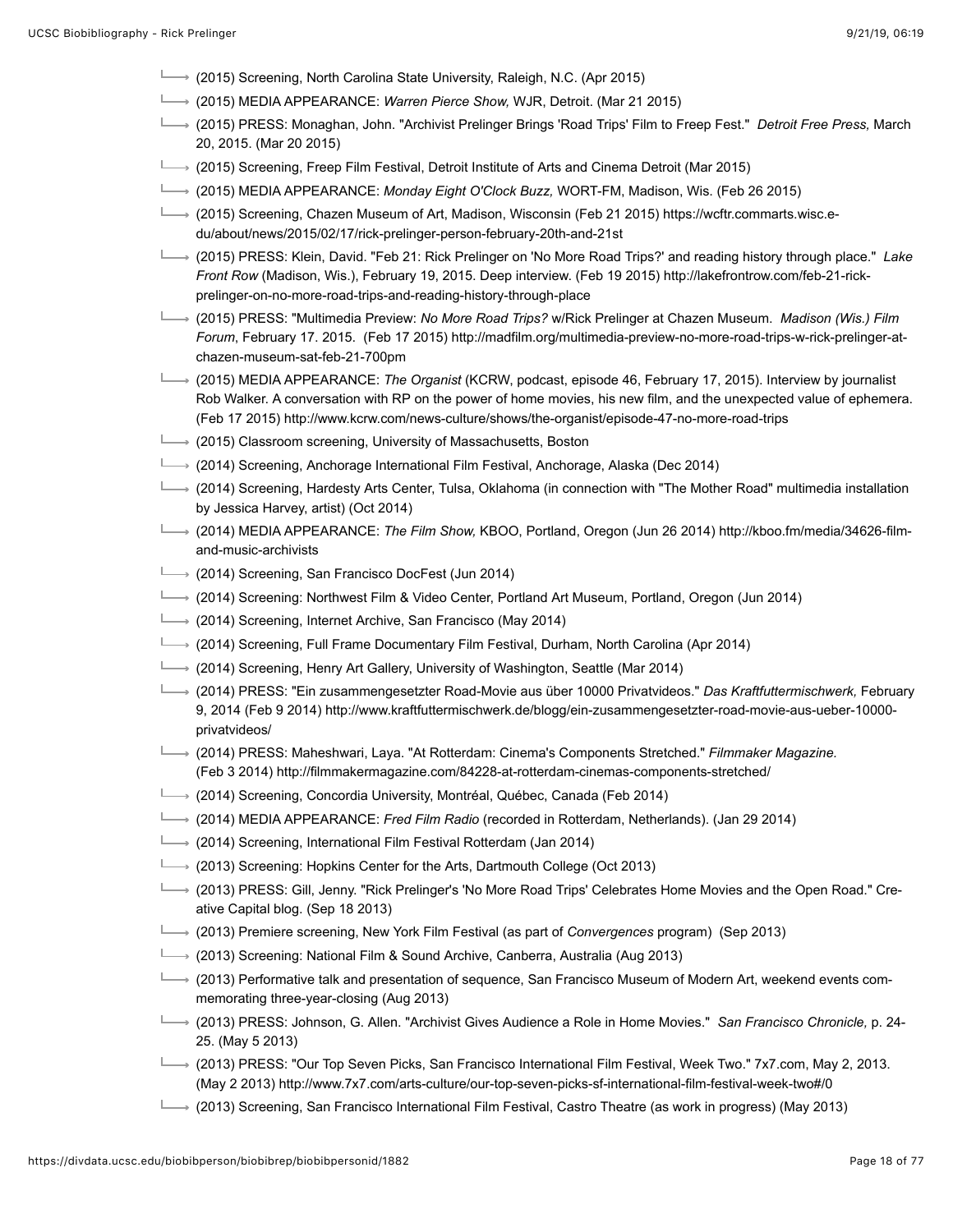- (2013) PRESS: Connelly, Sherilyn. "Rick Prelinger's 'Are We There Yet?' Lets You Yell at the Screen, and the Past." *SF Weekly,* April 24, 2013. (Apr 24 2013) http://sfweekly.com/2013-04-24/film/rick-prelinger-are-we-there-yet/
- (2013) PRESS: Nakhnikian, Elise. "SXSW 2013: Getting Back to Abnormal, This Ain't No Mouse Music!, No More Road Trips?, & Don Jon." *Slant* magazine, March 18, 2013 (Mar 18 2013) http://www.slantmagazine.com/house/2013/03/sxsw-2013-getting-back-to-abnormal-this-aint-no-mouse-music-no-more-road-trips-don-jon/
- (2013) PRESS: Churner, Leah. "Traveling Road Show." *Austin Chronicle,* March 8, 2013 (Mar 8 2013) http://www.austinchronicle.com/screens/2013-03-08/traveling-road-show/
- $\longmapsto$  (2013) Screening, South by Southwest, Austin, Texas (as work in progress) (Mar 2013)
- 2013 **Directing:** *Lost Landscapes of San Francisco* (8) (72 min., HD video) Compilation of historical film footage of San Francisco scenes, events and people, presented as a live, participatory film event, Castro Theatre, San Francisco. Presented in association with Long Now Foundation's Seminars About Long-Term Thinking. INVITED
	- (2017) Presentation as part of 8-episode *Lost Landscapes* marathon screening, Shaping San Francisco, Mission District, San Francisco. (Feb 12 2017)
	- (2014) Sebastopol Documentary Film Festival, Sebastopol, California (Mar 2014)
	- $\longmapsto$  (2014) Screening and discussion, Concordia University, Montréal (Feb 2014)
	- (2013) Screening, Internet Archive, San Francisco (Dec 2013)
	- $\rightarrow$  (2013) Premiere Screening, Castro Theatre, San Francisco (Dec 2013)
- 2012 **Film Performance:** *Everyday as History: Selections from Lost Landscapes* (ca. 80 min., HD video), Contemporary Jewish Museum, San Francisco. Public performance incorporating remixed sections of various *Lost Landscapes* events, presented before a participatory audience. (Nov 2012) INVITED
- 2012 **Directing and Presenter:** Program of 35mm archival images and urban process plates, presented at Getty Images Gallery, London, U.K. (May 2012) INVITED
- 2012 **Directing:** *Lost Landscapes of San Francisco* (7) (74 min., HD video) Compilation of historical film footage of San Francisco scenes, events and people, presented as a live, participatory film event, Castro Theatre, San Francisco. Presented in association with Long Now Foundation's Seminars About Long-Term Thinking. INVITED https://archive.org/details/LostLandscapesOfSanFrancisco7
	- (2017) Presentation as part of 8-episode *Lost Landscapes* marathon screening, Shaping San Francisco, Mission District, San Francisco. (Feb 12 2017)
	- $\rightarrow$  (2013) Sebastopol Documentary Film Festival, Sebastopol, California (Mar 2013)
	- $\rightarrow$  (2013) Screening: Internet Archive, San Francisco (Jan 2013)
	- (2013) PRESS: Beck, John. "Sebastopol documentary fest finds niche." *Santa Rosa Press-Democrat,* March 20, 2013. Interview and description of *Lost Landscapes of San Francisco.*
	- $\rightarrow$  (2012) Premiere screening: Castro Theatre, San Francisco (Dec 2012)
- 2012 **Directing:** *Lost Landscapes of Detroit* (3) (72 min., HD video). *Producer/Editor/Presenter.* Compilation of historical film footage of Detroit scenes, events and people (principally home movies sourced from Detroiters and the Detroit diaspora, with promotional films), meditating on the past and future of the city of Detroit and presented as a live, participatory film event. http://archive.org/details/LostLandscapesOfDetroitYear32012
	- $\rightarrow$  (2013) Screening, Internet Archive, San Francisco (Jan 2013)
	- (2012) Premiere screening, Salt & Cedar Letterpress Gallery, Eastern Market, Detroit (in conjunction with Taubman College of Architecture and Urban Planning, University of Michigan) (Sep 2012)
- 2011 **Directing:** *San Francisco: Top to Bottom* (72 min., HD video), an edited feature-length program counterposing feature film outtakes and studio-produced background process plates with home movies shot by local families and tourists. (Jun 2011) INVITED
	- (2011) PRESS: Heidecker, Erika. "Archivist Presents Previously Unseen Glimpses of San Francisco On Film." *Bay Citizen,* June 14, 2011. (Jun 14 2011) https://web.archive.org/web/20110617055110/http://www.baycitizen.org/blogs/culturefeed/archivist-presents-previously-unseen-san/
	- (2011) PRESS: Fox, Michael. "San Francisco Top to Bottom." By Michael Fox. *KQED Arts,* June 13, 2011. (Jun 13 2011) http://www.kqed.org/arts/movies/article.jsp?essid=57091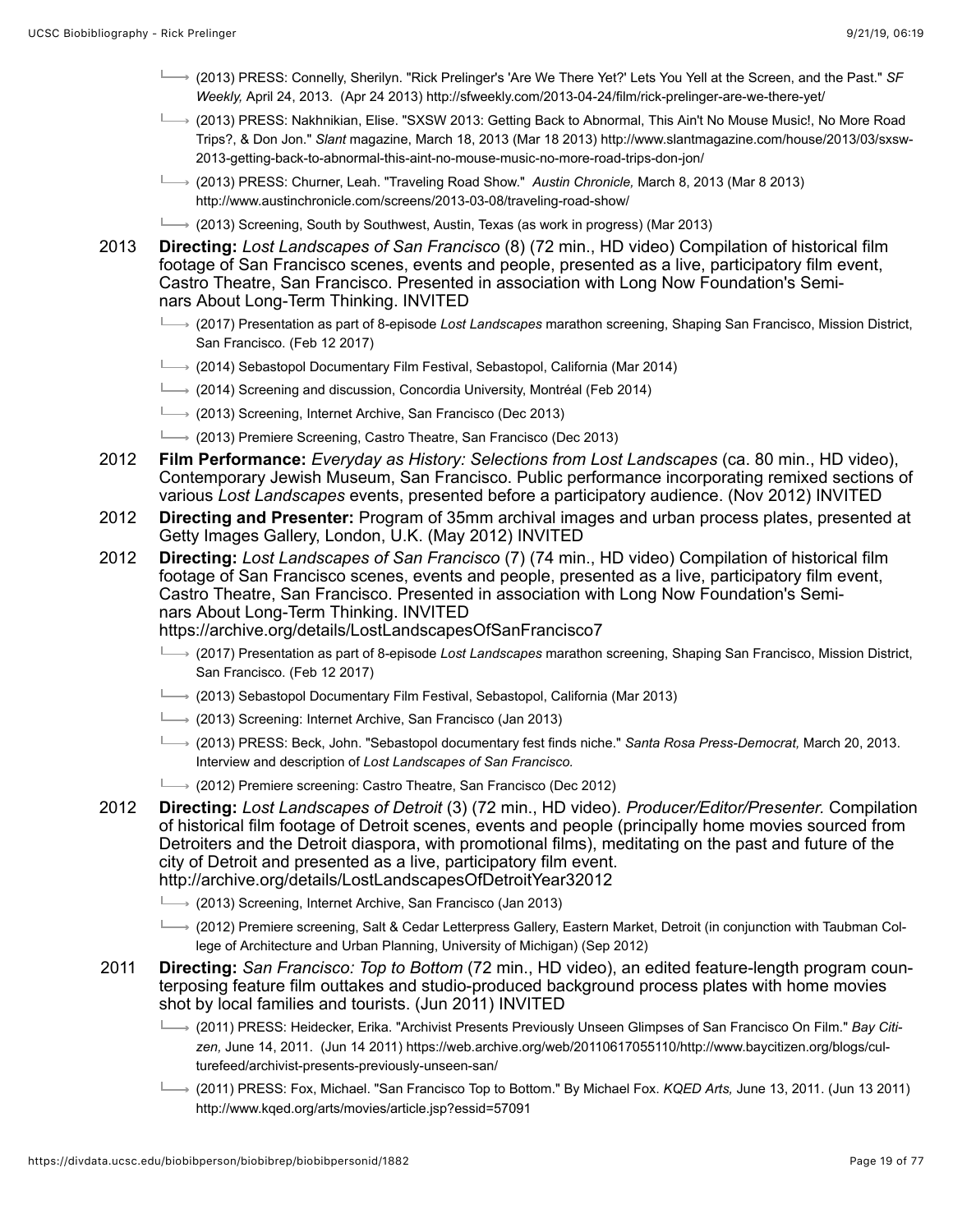- (2011) SCREENING: San Francisco Jewish Community Center. Presented with the sponsorship of San Francisco Museum and Historical Society. (Jun 2011)
- 2011 **Directing:** *Lost Landscapes of Detroit* (2) (70 min., DV video). *Producer/Editor/Presenter.* Compilation of historical film footage of Detroit scenes, events and people, principally home movies sourced from Detroiters and the Detroit diaspora plus promotional and industrial films, meditating on the past and future of the city of Detroit and presented as a live, participatory film event. http://www.archive.org/details/LostLandscapesOfDetroit22011\_337
	- (2012) Screening, Internet Archive, San Francisco (in conjunction with Personal Digital Archives conference) (Feb 2012)
	- (2011) PRESS: Sandula, Mike. "Rebuilding the Landscape of Detroit's Past." *Michigan Citizen,* November 6, 2011. (Nov 6 2011)
	- → (2011) Premiere screening, Museum of Contemporary Art Detroit (MOCAD) (Nov 2011)
	- (2011) MEDIA APPEARANCE: *Craig Fahle Show,* WDET, Detroit (Nov 2011)

2011 **Directing:** *Lost Landscapes of San Francisco* (6) (78 min., DV video) Compilation of historical film footage of San Francisco scenes, events and people, presented as a live, participatory film event. Presented in association with Long Now Foundation's Seminars About Long-Term Thinking.

- (2017) Presentation as part of 8-episode *Lost Landscapes* marathon screening, Shaping San Francisco, Mission District, San Francisco. (Feb 12 2017)
- → (2012) Screening, San Francisco Neighborhood Theatre Foundation (as edited selections), Vogue Theatre, San Francisco (Dec 2012)
- (2012) Screening, CounterPULSE, San Francisco (Feb 2012)
- (2011) Premiere screening, Herbst Theatre, San Francisco (Dec 2011)
- 2010 **Presenter:** *A Trip Down Market Street Before the Fire* (new restoration), Orphan Film Symposium, New York University. (Apr 2010) INVITED
- 2010 **Directing:** *The Lives of Energy* (70 min., DV video). *Director/Producer/Editor.* Archival collage film broadly conceived around energy, commissioned by AV Festival (Newcastle, UK). INVITED
	- $\rightarrow$  (2015) Screening, BikeShed Theatre, Exeter, U.K. (Sep 2015)
	- (2012) Screening, Cinema Pacific Festival, University of Oregon, Eugene (Apr 2012)
	- $\rightarrow$  (2012) Screening, University of Oklahoma, Norman, Okla. (Mar 2012)
	- (2011) Screening, Portland Art Museum, Portland, Oregon (presented by Northwest Film Center)
	- $\longmapsto$  (2011) Screening, University of Notre Dame, South Bend, Indiana
	- $\rightarrow$  (2010) Screening, 01 SJ Biennial, San Jose, Calif. (Sep 2010)
	- $\rightarrow$  (2010) Screening, Other Cinema, San Francisco (Sep 2010)
	- $\rightarrow$  (2010) Screening, Walker Art Center, Minneapolis, Minn. (Aug 2010)
	- $\rightarrow$  (2010) Premiere screening, AV Festival, Newcastle, U.K. (Mar 2010)
- 2010 **Directing:** *Lost Landscapes of Detroit* (1) (65 min., DV video). *Producer/Editor/Presenter.* Compilation of historical film footage of Detroit scenes, events and people, principally home movies sourced from Detroiters and the Detroit diaspora, meditating on the past and future of the city of Detroit and presented as a live, participatory film event. INVITED http://www.archive.org/details/LostLandscapesOfDetroit2010
	- (2011) PRESS: Paletz, Gabriel, "The Archive in Contemporary Documentary." *POV Magazine,* Issue 83, Fall 2011, published September 1, 2011. On *Lost Landscapes of* Detroit and other archival films. (Sep 1 2011) http://povmagazine.com/articles/view/the-archive-in-contemporary-documentary
	- → (2011) PRESS: Goldsmith, Leo. "Recycling Programs: Rick Prelinger and the Meta-Archival Documentary." Moving Im*age Source,* August 17, 2011. On *Lost Landscapes of Detroit*, interactive documentary and new archival theory. (Aug 17 2011) http://www.movingimagesource.us/articles/recycling-programs-20110817
	- $\rightarrow$  (2011) Screening, Internet Archive, San Francisco
	- $\rightarrow$  (2011) Screening, Full Frame Documentary Film Festival, Durham, N.C.
	- (2010) Screening, Library of Congress, National Audiovisual Conservation Center, Culpeper, Va. as part of the Home Movie Summit, a project of the Center for Homa Movies and Library of Congress (Sep 2010)
	- → (2010) BLOGPOST: Singleton, Douglas. "Lost Landscapes of Detroit." *Dispactké,* June 26, 2010. Synopsis of and medi-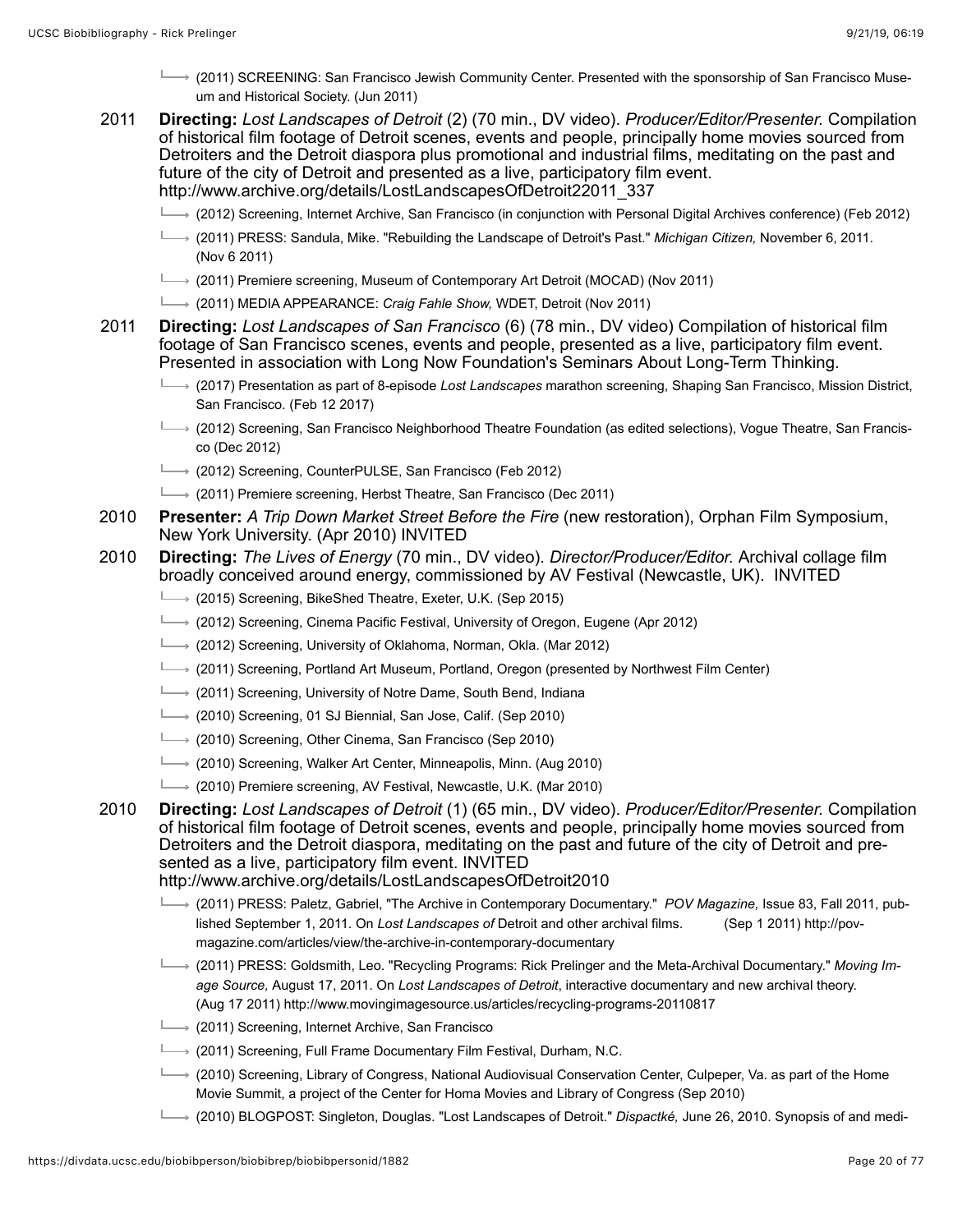- tation on the film. (Jun 26 2010) http://dispactke.blogspot.com/2010/06/lost-landscapes-of-detroit.html
- (2010) BLOGPOST: Watten, Barrett. "Entry 10: Lost Landscapes of Detroit." BarrettWatten.net, February 10, 2010. Detroit-area "language poet" reacts to *Lost Landscapes of Detroit 1.* (Feb 10 2010) http://barrettwatten.net/texts/entry-10 lost-landscapes-of-detroit/2010/02/
- (2010) PRESS: Monaghan, John. "'Lost Landscapes' a peek at old Detroit." *Detroit Free Press,* February 4, 2010. (Feb 4 2010)
- (2010) Premiere screening, Museum of Contemporary Art Detroit (MOCAD) (Feb 2010)
- 2010 **Directing:** *Lost Landscapes of San Francisco* (5) (72 min., DV video) Compilation of historical film footage of San Francisco scenes, events and people, presented as a live, participatory film event. Presented in association with Long Now Foundation's Seminars About Long-Term Thinking.
	- (2017) Presentation as part of 8-episode *Lost Landscapes* marathon screening, Shaping San Francisco, Mission District, San Francisco. (Feb 12 2017)
	- $\rightarrow$  (2011) Screening, Internet Archive, San Francisco (Jan 2011)
	- (2010) Mai-Duc, Christine. "TakeFive: Rick Prelinger." *MissionLoc@l,* December 16, 2010. (Dec 16 2010) http://missionlocal.org/2010/12/takefive-rick-prelinger/
	- $\rightarrow$  (2010) Premiere screening, Herbst Theatre, San Francisco (Dec 2010)
	- $\rightarrow$  (2010) MEDIA APPEARANCE: KPIX-TV News, San Francisco. (Nov 17 2010)
	- (2010) Nolte, Carl. "San Franciscans Tell Real Tales of City in Their Home Movies." *San Francisco Chronicle,* November 14, 2010. (Nov 14 2010) http://www.sfgate.com/cgi-bin/article.cgi?f=/c/a/2010/11/14/MNK11G3J0S.DTL
	- (2010) Nolte, Carl. "Home movies watching the reel S.F. fly by." *San Francisco Chronicle* (Nov 14 2010) https://www.sfgate.com/bayarea/nativeson/article/Home-movies-watching-the-reel-S-F-fly-by-3245927.php

2009 **Directing:** *Lost Landscapes of San Francisco* (4) (72 min., DV video) Compilation of historical film footage of San Francisco scenes, events and people, presented as a live, participatory film event. Presented in association with Long Now Foundation's Seminars About Long-Term Thinking.

- (2017) Presentation as part of 8-episode *Lost Landscapes* marathon screening, Shaping San Francisco, Mission District, San Francisco. (Feb 12 2017)
- (2010) Screening, San Francisco History Association, San Francisco (Apr 2010)
- $\rightarrow$  (2009) Premiere screening, Herbst Theatre, San Francisco (Dec 2009)
- (2009) PRESS: Diehl, Jeff. "Interview with San Francisco's Guerrilla Archivist, Rick Prelinger," *Spots Unknown*, November 20, 2009. (Nov 20 2009) http://spotsunknown.com/interview-with-san-franciscos-guerrilla-archivist-rick-prelinger/

2008 **Directing:** *Lost Landscapes of San Francisco* (3) (72 min., DV video) Compilation of historical film footage of San Francisco scenes, events and people, presented as a live, participatory film event. Presented in association with Long Now Foundation's Seminars About Long-Term Thinking. INVITED

- (2009) Screening, International Conference on Digital Preservation (iPRES), San Francisco (Oct 2009)
- $\rightarrow$  (2009) Screening, The Exploratorium, San Francisco
- (2009) Screening, CounterPULSE, San Francisco
- (2008) PRESS: Palm, Kristin. "Prelinger's Land of the Lost." *Metropolis POV,* December 16, 2008. (Dec 16 2008) https://web.archive.org/web/20120503135003/http://www.metropolismag.com/pov/20081216/prelingers-land-of-the-lost
- (2008) Premiere screening, Cowell Theatre, Fort Mason, San Francisco (Dec 2008)
- 2007 **Directing:** *Replaying Lost Landscapes: Film Fragments of 20th-Century San Francisco* (2) (80 min.) Compilation of historical film footage of San Francisco scenes, events and people, presented as a live, participatory film event. Second in a series that would become *Lost Landscapes of San Francisco.* INVITED
	- (2007) Screening, CounterPULSE, San Francisco
- 2006 **Directing:** *Replaying Lost Landscapes: Film Fragments of 20th-Century San Francisco* (65 min., DV video) Compilation of historical film footage of San Francisco scenes, events and people, presented as a live, participatory film event. First in a series that would become *Lost Landscapes of San Francisco.* INVITED
	- (2006) Screening, CounterPULSE, San Francisco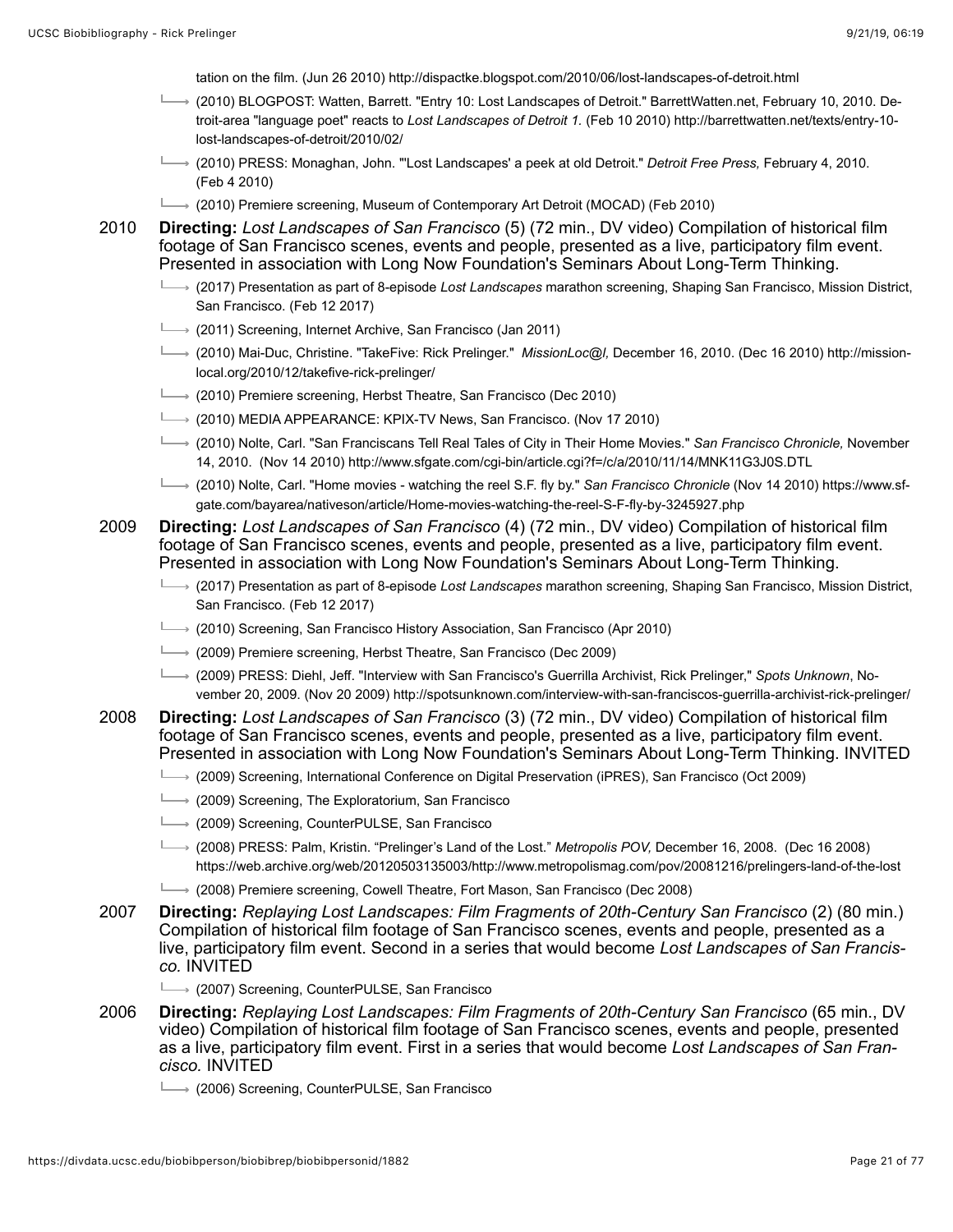- (2006) Screening, Orphan Film Symposium, University of South Carolina, Columbia, S.C.
- 2004 **Directing:** *Panorama Ephemera* (89:35 min., DV video converted to DigiBeta). Feature-length archival film exploring the conflicted landscapes of 20th-century America. Preliminary restoration work (to result in a remastered and upgraded HD release) in progress, Summer-Fall 2018. https://archive.org/details/panorama\_ephemera2004
	- (2018) SCREENING: Rencontres internationales du documentaire de Montréal (RIDM) (Montreal International Documentary Festival), Québec (Nov 2018)
	- (2016) Screening, Comfort Station Logan Square microcinema, Chicago, Ill. (Nov 2 2016)
	- (2016) Screening, Dryden Theatre, George Eastman Museum, Rochester, N.Y. (Jun 2016)
	- (2013) PRESS: Lyman, David. "Fringe review: There is no label for quirky 'Ephemera.'" *Cincinnati Enquirer (Cincinnati. com)*, June 1, 2013. Review of film and its rescoring by Cincinnati Composers Laptop Orchestra Project. (Jun 1 2013)
	- (2013) PRESS: Bishop, Bart. "*Panorama Ephemera* (Review)." *CityBeat* (Cincinnati), May 31, 2013. Review of film and its rescoring by Cincinnati Composers Laptop Orchestra Project. (May 31 2013) http://www.citybeat.com/home/article/13007418/panorama-ephemera-review
	- (2013) Presented with new musical score composed by CiCLOP (Cincinnati Composers Laptop Orchestra Project) at Cincinnati Fringe Festival, May-June 2013.
	- $\longmapsto$  (2013) Screening, Spectacle Theatre, Brooklyn, N.Y.
	- (2012) Derivative Work: Sampled for a concept album by Lothar and Matthew named *Panorama* after the film. Album presents 34 tracks sampled heavily from the film. https://lotharandmatthew.bandcamp.com/album/panorama
	- (2010) Screening, Big Sky Documentary Film Festival, Missoula, Montana (Feb 2010)
	- (2008) Screening, Economics of the Commons Conference, de Balie, Amsterdam, Netherlands (Apr 2008)
	- (2008) Included in Andrea Grover's DVD anthology entitled *At Your Service: Escaping the Progress Trap* in *Art Lies* 57 (Spring 2008). (Spring 2008)
	- (2007) Screening as part of *Ephemera Panorama* installation, *The California Files* exhibition, Wattis Institute, California College of Arts, San Francisco
	- $\longmapsto$  (2007) Screening, Arteleku, Donostia-San Sebastian, Spain
	- (2007) Screening, *Illuminated Corridor,* San Francisco. Outdoor screening with new musical score composed and conducted by Gino Robair.
	- $\longmapsto$  (2007) Metelkova Klub Gromka, Ljubliana, Slovenia
	- $\longmapsto$  (2006) Screening, University of Georgia, Athens
	- $\longmapsto$  (2006) Screening, Pittsburgh Filmmakers
	- (2005) PRESS: Dargis, Manohla. "In Snippets, an America That Ducked and Covered." *New York Times,* April 4, 2005. (Apr 4 2005) http://www.nytimes.com/2005/04/04/movies/in-snippets-an-america-that-ducked-and-covered.html
	- (2005) PRESS: Young, Neil. Review*.* In "Rotterdam Film Festival Part Five." February 27, 2005. (Feb 27 2005) http://www.jigsawlounge.co.uk/film/reviews/rotterdam-film-festival-part-five-2nd-feb-detour-panorama-ephemera-the-skyturns-etc/
	- → (2005) MEDIA APPEARANCE: KUOM-TV, Columbia, Missouri. (Feb 25 2005)
	- (2005) PRESS: Eaves, Hannah. "Rotterdam Dispatch. 4." *GreenCine Daily,* February 5, 2005. Review of *Panorama Ephemera.* (Feb 5 2005) https://web.archive.org/web/20130509161816/http://daily.greencine.com/archives/000809.html
	- → (2005) Screening, Filmmuseum, Antwerp, Belgium (as part of "Cinema Regained" program, curated by Edwin Carels (Feb 2005)
	- (2005) PRESS: Anderson, Steve. "Open Source Cinema: Panorama Ephemera." *RES* magazine, January/February 2005. (Jan 2005)
	- $\rightarrow$  (2005) International Film Festival Rotterdam
	- $\longmapsto$  (2005) True-False Film Festival, Columbia, Missouri (as installation)
	- $\rightarrow$  (2005) Adelaide Film Festival, Australia
	- $\rightarrow$  (2005) Screening, OVNI 2005, Archivos del Laboratorio, Barcelona
	- $\rightarrow$  (2005) Screening, Directors Lounge, Berlin
	- $\Box$  (2005) Screening, REDCAT Theatre, Walt Disney Concert Hall, Los Angeles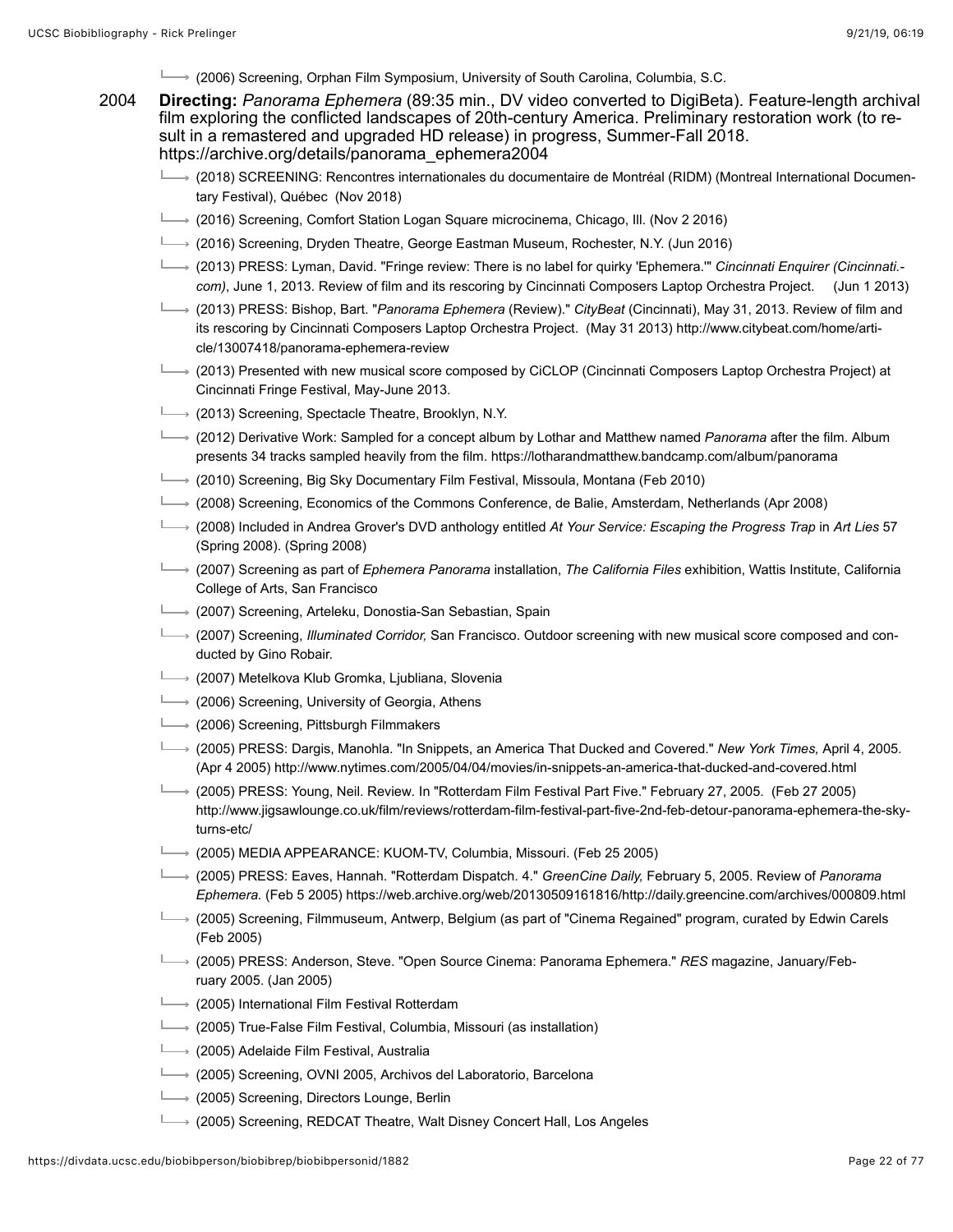- (2005) Screening, Harvard Film Archive, Cambridge, Massachusetts
- (2005) Screening, Chicago Filmmakers
- $\rightarrow$  (2005) Screening, Provisions Library, Washington, D.C.
- (2005) Screening, Zemeckis Center for Digital Arts, University of Southern California
- $\longmapsto$  (2005) Screening, Hillside Club, Berkeley, California
- $\Box$  (2005) Leeds Film Festival, United Kingdom
- $\rightarrow$  (2005) Screening, Creative Commons launch, Torino, Italy
- (2005) Screening, Northwest Film & Video Center, Guild Theatre, Portland, Oregon
- $\longmapsto$  (2005) Screening, Charlotte Street Theatre, London
- $\rightarrow$  (2005) Screening: Klappei Cinema, Antwerp, Belgium (April 14 and 21)
- (2004) PRESS: Knipfel, Jim, "Stock Footage Psyche." *New York Press,* Oct. 19, 2004. (Oct 19 2004) http://www.nypress.com/stock-footage-psyche/
- → (2004) Screening, Media Archaeology Film Festival, Museum of Fine Arts/Aurora Picture Show, Houston, Texas (as work in progress) (Apr 17 2004) http://aurorapictureshow.org/pages/media\_archeology\_festival\_archive\_581.asp
- $\Box$  (2004) Screening, Other Cinema, San Francisco
- $\rightarrow$  (2004) Screening, Anthology Film Archives, New York
- $\Box$  (2004) Screening, Charles Mansion, Lexington, Kentucky
- **E** (2004) Screening, New York Center for Architecture, New York, N.Y.
- (2004) Dallas Video Festival
- $\longmapsto$  (2004) Premiere screening, San Francisco Cinematheque
- $\rightarrow$  (2004) Screening, New Zealand Film Archive, Wellington
- $\Box$  (2004) Screening, University of Virginia Film Society, Charlottesville, Va.
- 2001 **Film Installation:** Program of ephemeral films relating to San Francisco Bay and its borders, installed at Yerba Buena Center for the Arts, San Francisco, Calif., as part of the *Metropolis Dissolved: An Exploration of the Margins of the San Francisco Bay* exhibition curated by Matthew Coolidge and the Center for Land Use Interpretation (CLUI) (Aug 2001) INVITED
- 2000 **Co-Presenter:** Appearance with author Ken Smith to introduce "Mental Hygiene" screening series, derived from his book based on the Prelinger Archives social-guidance film collection, American Museum of the Moving Image, Queens, N.Y. (Jan 2000) INVITED
- 1999 2000 **Television Series: Host and Writer:** *Museum of Film Archaeology* (Season 2, 16 episodes, ea. 30 min.). Produced by Telecom Staff, Inc. (Tokyo) for Digital Media Entertainment (a division of Sony) and broadcast on VAIO-TV, Japan. Wrote and hosted TV series on U.S. history and culture, centered on archival film and its contextualization. Season 2 began airing Fall 1999.
	- (2000) "Looking For Your Self-Identity on the Net: New Millennium Series 4." Interview. *Asahi Shinbun* (Tokyo). (Jan 17 2000)
	- (1999) Profile. *Brutus* (Tokyo). (May 1 1999)
	- (1999) Profile. *The Sun* (Tokyo). (May 1999)
	- (1999) Kitakoji, Takashi. Profile of Rick Prelinger and article about Prelinger Archives. *Kinema Jumpo* (Japan). (Apr 1999)
	- (1999) Profile. *Asahi Shinbun* (Tokyo). (Mar 19 1999)
	- (1999) Profile. *Spa!* (Tokyo). (Mar 9 1999)
	- (1999) MEDIA APPEARANCE: *Museum of Film Archaeology Symposium Special,* VAIO-TV, Tokyo, Japan. (Feb 26 1999)
	- (1999) MEDIA APPEARANCE: *Silicon Valley Watch* (Japanese version), NTV Japan
- 1998 **Television Broadcast (Conceptualist and Writer):** *Nickellennium* (24-hour television special, aired
- 2000 Dec. 31, 1999-January 1, 2000, focusing on kids' visions of the future. Produced by Schaffer Productions (New York) for Nickelodeon. *Conceptualist and Writer.*
- 1999 **Presenter and Panelist:** Museum of Film Archaeology Symposium, Sony Corporate HQ, Tokyo, Japan. Screening of *Museum of Film Archaeology* segments, ephemeral films, discussion and press conference sponsored by Digital Media Entertainment division of Sony Corporation. (Feb 1999) IN-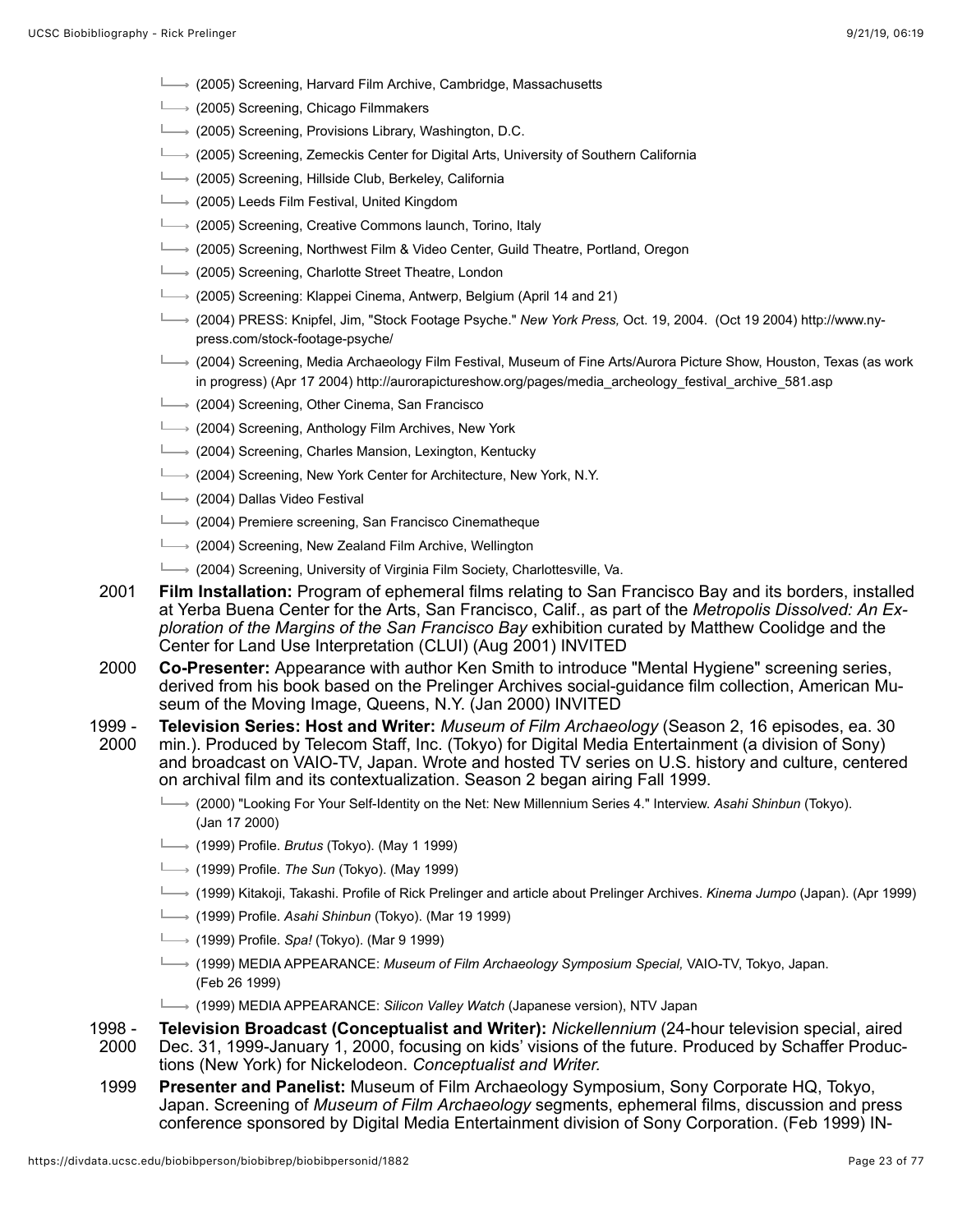#### VITED

- 1999 **Directing:** *Everyone Wins in Vegas* (6 min.) Short film on Las Vegas, Nevada, as pictured in the American cinema. Commissioned by the American Institute of Graphic Arts (AIGA) for presentation at their 1999 conference, Las Vegas, Nevada. INVITED
- 1998 1999 **Television Series: Host and Writer:** *Museum of Film Archaeology* (Season 1, 4 episodes, ea. 60 min.). Produced by Telecom Staff, Inc. (Tokyo) for Digital Media Entertainment (a division of Sony) and broadcast on VAIO-TV, Japan. Wrote and hosted TV series on U.S. history and culture, centered on archival film and its contextualization. Season 1 began airing December 1998.
- 1998 1999 **Archival Film Consultant:** *Soviet Propaganda Machine,* episode of *The Red Files.* Produced by Abamedia for PBS.
- 1997 1998 **Director and Writer:** *Danger Lurks!* Dramatic all-archival feature portraying a jeopardy-filled weekend in the life of an American family. Produced by Ron Mann (Sphinx Productions, Toronto); budgeted at CDN \$700,000; initially financed by a letter of intent from Alliance/Atlantis Pictures (Canada); financing fell through during research and writing stage. 44-minute rough cut completed with editor Michael Tuomey. UNCOMPLETED. (Spring 1997 - Summer 1998)
- 1996 1997 **Television (Guest Commentator):** *Big Life* (CBC Newsworld [Canada)], Fall 1996 and Spring 1997). *Guest Commentator.* Wrote, hosted and performed 12 video segments for weekly cultural affairs program originating at CBC Toronto and hosted by Daniel Richler.
- 1994 1997 **Curated Anthology, Writer, Editor, Performer:** *Our Secret Century* (1995-97, 12 CD-ROM discs, each approx. 100-110 minutes of moving image material). *Curator, Writer, Editor and Performer.* Anthology of films, film segments, text, still images and artifacts depicting key trends and developments of the 20th century. Published by The Voyager Company (New York and Irvington, N.Y.). The 12 discs include 100 complete films, over 100 supplemental sequences, extensive program notes and performative commentaries. Titles: *The Rainbow is Yours* (post-World War II design and consumerism); *Capitalist Realism* (portrayal of labor, workers and economics in the Depression); *The Behavior Offensive* (post-World War II social guidance movement); *Menace and Jeopardy* (social and individual risks as depicted in safety films); *The Uncharted Landscape* (landscape as the silent character in this century); *Teenage Transgression* (juvenile delinquency and misbehavior); *Gender Role Call* (comparison of normative persuasion directed to men and women); *Nuts and Bolts* (changing image of technology throughout century) (completed, but unreleased); *Free to Obey: Control and Conformity* (social control and repression) (completed, but unreleased); *Make Mine Freedom* (patriotism as equated with capitalism and construction of enemies); *Busy Bodies* (gender, sexuality, education, mis-education and censorship); *Tireless Marketers* (pervasive role of advertising, selling and marketing in U.S. society).
	- (2003) INSTALLATION: As part of "Tan atractivos, tan diferentes" exhibit, La Casa Encendida, Madrid, Spain. (2003 Jul - 2003 Sep) INVITED (Jul - Sep 2003)
	- (2003) INSTALLATION: As part of "Tan atractivos, tan diferentes" exhibit, MACBA (Museu d'Art Contemporanio de Barcelona), Barcelona, Spain. (2003 Mar - 2003 May) INVITED (Mar - May 2003)
	- (1998) REVIEW: Hearst, Andrew. *Civilization: The Magazine of the Library of Congress.* (Dec 1998)
	- (1998) REVIEW: MacDonald, Ross. "A Permanent Archive of Ephemeral Films." *Computer Paper* (Canada). (Sep 1998)
	- (1998) REVIEW: James, Susan. Review of *Our Secret Century. Material History Review/Revue d'histoire de la culture materielle* (Ottawa), 47, Spring 1998, 80-83. (Spring 1998) https://journals.lib.unb.ca/index.php/MCR/article/view/17748/22206
	- (1998) ACADEMIC REVIEW: Brunner, Edward. "Ersatz Truths: Variations on the *Faux* Documentary. *Postmodern Culture* 8:2, January 1998. Exhaustive review of and meditation on *Our Secret Century.* . (Jan 1998) http://pmc.iath.virginia.edu/text-only/issue.198/8.2.r\_brunner
	- (1998) REVIEW: Strengholt, Geert-Jan. "Prelinger: Our Secret Century." *Mediamatic* (Amsterdam) 9 (No. 1, 1998). http://www.mediamatic.nl/magazine/previews/reviews/strengholt/strengholt=prelinger.html
	- (1997) Walker, Rob. *Reel to Real.* Discussion of Prelinger Archives and *Our Secret Century.* (Sep 4 1997) https://www.miaminewtimes.com/film/reel-to-real-6360595
	- (1997) PRESENTATION: Fundació la Caixa, Vic, Catalunya, Spain (Jul 1997)
	- → (1997) PRESENTATION: Mostra de Video International, Centre de Cultura Contemporània de Barcelona, Catalunya, Spain (Spring 1997)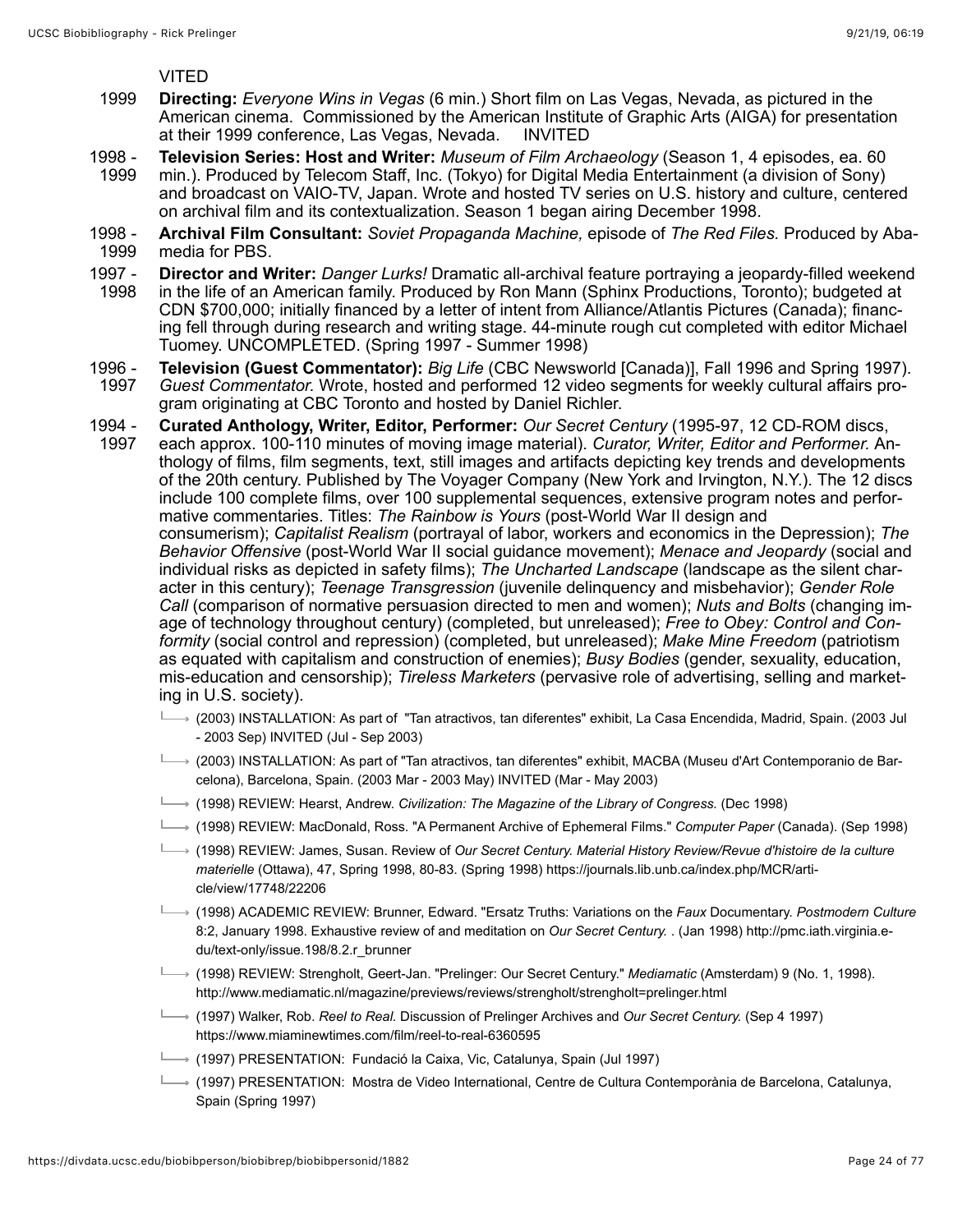- $\rightarrow$  (1997) PRESENTATION: Taos Moving Picture Festival, Taos, N.M. (Apr 1997)
- (1997) REVIEW: Brown, Rodger. "Celluloid Desire and Technicolor Discipline." (Review of *Our Secret Century,* vols. 1- 4). *Creative Loafing* (Atlanta). (Mar 29 1997)
- (1997) REVIEW: "American Values: Woe Is Me." (Review of *Our Secret Century,* vols. 1-4). *The Economist,* March 15, 1997. (Mar 15 1997)
- (1997) REVIEW: Groome, Carl VP. "It Bytes: Dirty Little Secret." *Raygun.* (Feb 1997)
- (1997) PRESENTATION: American Studies Program Speaker Series, Columbia University, New York, N.Y.
- (1996) REVIEW: Sublett, Jesse. "Motoramas in Pink Pajamas and Other Illusions from When Life Was Pretty Swell." *Austin Chronicle,* December 13-19, 1996. (Dec 13 1996)
- (1996) REVIEW AND PROFILE: Lehmann-Haupt, Rachel. "The Celluloid Archeologist." *Wired.* (Nov 1996)
- (1996) MEDIA COVERAGE: *Monitor Radio*, Boston, Mass. (Nov 1996)
- (1996) REVIEW: Daly, James. "Looking Back on Propaganda, Art and Dracula." (Review of *Our Secret Century* series). *San Francisco Chronicle,* Book Review section. (Oct 20 1996)
- (1996) PRESENTATION: Margaret Mead Film Festival, American Museum of Natural History, New York, N.Y. *Make Mine Freedom, Busy Bodies* and *Gender Role Call* (Fall 1996)
- (1996) REVIEW: [Strausbaugh, John]. "Best Local Hero's CD-ROM." (Review of *Our Secret Century.*) *New York Press,* September 18-24, 1996 ("Best of Manhattan" issue.) (Sep 18 1996)
- (1996) REVIEW: Hine, Thomas. "Disaster Is Imminent, So Plan Ahead." (Review of *Our Secret Century,* vols. 1-6). *New York Times Book Review,* September 15, 1996. (Sep 15 1996) http://www.nytimes.com/1996/09/15/books/disaster-is-imminent-so-plan-ahead.html
- (1996) REVIEW: Rosenberg, Scott. "The Ways We Were: 'Our Secret Century' unearths American social history from forgotten films." (Review of *Our Secret Century,* vols. 1-4). *Salon,* September 9, 1996. (Sep 9 1996) https://web.archive.org/web/20000824122420/http://www.salon.com/weekly/voyager960909.html
- (1996) REVIEW: Mehta, Diane. "Propaganda and Perfection." (Review of *Our Secret Century,* vols. 1-4). *PC World* (Sep 1996)
- (1996) REVIEW: Schwartz, Steven. "Our Secret Century Explores America's Forgotten Films." (Review of vols. 1 and 2). *Computer Shopper* (Sep 1996)
- (1996) REVIEW: White, Ron. "Jump-Start Your Brain." (Review of *Our Secret Century,* vols. 1-4). *PC Computing* (Aug 15 1996)
- (1996) REVIEW: Barol, Bill. "Dark Secrets of Ephemeral Films." msnbc.com. No longer present in online archives. (Aug 8 1996)
- (1996) REVIEW: [Anonymous]. "Of Special Interest." *Indelible Ink* (online, no longer archived) (Aug 1996)
- (1996) REVIEW: *Cyberlife*, The Discovery Channel. (Jul 31 1996)
- (1996) REVIEW: [Pearlman, Chee.] *I.D. 42nd Annual Design Review.* Section on Interactive Media. *I.D. magazine,* July/August 1996. (Jul 1996)
- (1996) REVIEW: Emery, Gene. "Bizarre Movies Make Up 'Secret Century.'" Reuters News Service (via Yahoo! Headlines), June 27, 1996. (Jun 27 1996)
- (1996) REVIEW: Pierce, Anne. "American Dreams." *HotWired.* (Jun 26 1996)
- (1996) REVIEW: Forer, Bruce. "Our Secret Century, Vols. 1-4." *Entertainment Weekly.* (Jun 21 1996) http://www.ew. com/article/1996/06/21/our-secret-century-vols-1-4
- (1996) REVIEW: LeFurgy, Bill. "History Without Boredom." *Culture in Cyberspace* (ezine), Vol. 1, Issue 17. (Jun 10 1996)
- (1996) REVIEW: Colker, David. "Insightful Glimpses of the Way We Were." *Los Angeles Times.* (Jun 4 1996)
- (1996) REVIEW: Price, Michael H. "Forced Wholesomeness: A Sort of Nostalgic Look Back at Those School Assembly Films of the '50s." *Fort Worth Star-Telegram,* June 1, 1996. (Jun 1 1996)
- (1996) REVIEW: Chen, Irwin. Review of *Our Secret Century* CD-ROM series (vols. 1-4). *Time Out New York,* May 29- June 5, 1996. (May 29 1996)
- (1996) REVIEW: Herrmann, Nancy. Review of *Our Secret Century* CD-ROM series (vols. 1-4). *I.D. Magazine,* May/June 1996. (May 1996)
- → (1996) REVIEW: Garfield, Bob. "Back to the Future." *Civilization: The Magazine of the Library of Congress, March/April*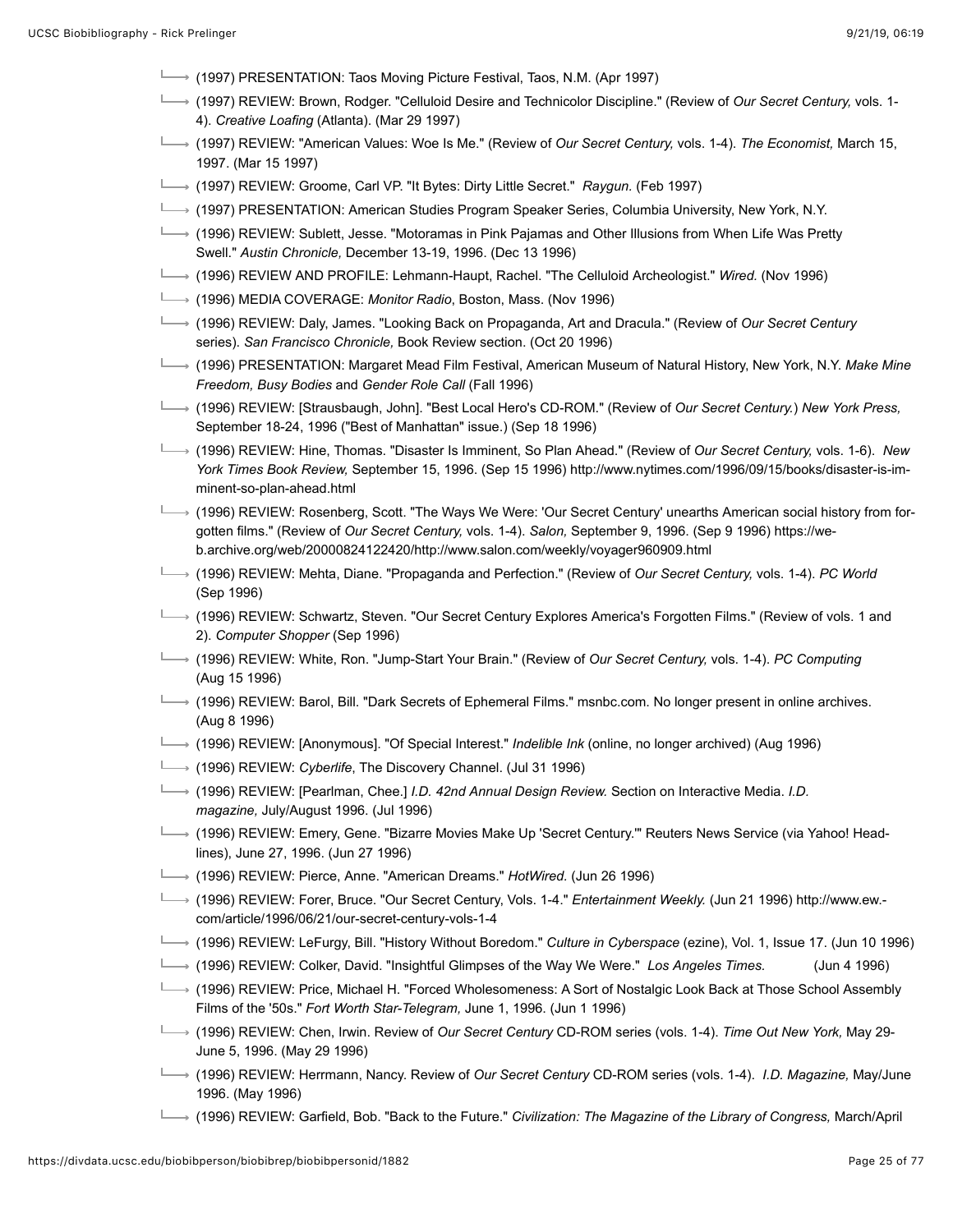1996. (Mar 1996)

- (1996) PRESS: Vickers, Graham. "Behind the Accidents." *Creative Review* (London), March 1996. On the design and development background of the *Our Secret Century* CD-ROM series. (Mar 1996)
- (1996) REVIEW: McDonough, Kevin. "Uncovering Mysteries of A 'Secret Century.'" *Newsday,* February 11, 1996. (Feb 11 1996)
- (1996) REVIEW: Wood, Tim. "Video Digital." (Review of works presented at the Dallas Video Festival, including *Our Secret Century.) The Word: Dallas Guide to the Arts.* (Feb 1996)
- (1996) PRESENTATION: "Exploding Cinema" Found Footage program, Rotterdam Film Festival, The Netherlands (Winter 1996)
- (1996) REVIEW: Webber, Gene. Review of *Our Secret Century* CD-ROM series (vols. 1-4). *Static* (Toronto) e-zine, Winter 1996. (Winter 1996)
- (1996) REVIEW: Spiegler, Marc. "Americana Noir." *Wired.* Brief review. (Jan 1996)
- $\longmapsto$  (1996) PRESENTATION: Dallas Video Festival, Dallas, Texas.
- (1996) PRESENTATION: Center for Media, Culture and History and the Metropolitan Studies Program, New York **University**
- (1996) PRESENTATION: "Digita" program, Melbourne International Film Festival, Australia
- (1996) PRESENTATION: Virginia Festival of American Film, Charlottesville, Va.

(1996) REVIEW: Kassel, Mike. "Ephemeral Films." 1996. (Special issue of ready.to.ware, an online zine, on *Our Secret Century,* the history of ephemeral films and the Jam Handy Organization) https://web.archive.org/web/19990429134625/http://www.tir.com/~rtw/ephemerl.htm

- (1996) MEDIA COVERAGE: *Media Television* (produced for CITY-TV, Toronto and Bravo Network [USA])
- (1995) PRESS: Heller, Steven. "Our Secret Century." *U&lc*. Detailed preview of CD-ROM series and evaluation of its design. Reprinted with variations in Heller, Steven. *Design Literacy (continued): Understanding Graphic Design,* New York: Allworth Press, 1999, 192-195. (Fall 1995)
- (1995) REVIEW: Gehr, Richard. "Big Brother's Home Movies." *Spin*. Preview of *Our Secret Century* (Jul 1995)
- $\rightarrow$  (1995) PRESENTATION, International Design Conference in Aspen, Aspen, Colo. (Jun 1995)
- (1995) PRESENTATION: Oberhausen Short Film Festival, Oberhausen, Germany (Spring 1995)
- (1995) PRESENTATION: School of Information, University of Michigan, Ann Arbor, Mich. (Winter 1995)
- $\longmapsto$  (1995) PRESENTATION: International Federation of Film Archives, Los Angeles.
- $\longmapsto$  (1995) PRESENTATION: Flaherty Film Seminar, Wells College, Aurora, N.Y.
- (1995) PRESENTATION: New York Film Festival, The Fourth New York Video Festival, New York, N.Y.
- (1995) The Exploratorium, San Francisco (Public premiere of *The Rainbow Is Yours* CD-ROM)
- → (1995) MEDIA APPEARANCE: Morning Edition, WNYC Radio, New York.
- (1995) MEDIA APPEARANCE: *Movie Television*, CITY-TV Toronto
- $\longmapsto$  (1995) MEDIA APPEARANCE: The Sci-Fi Channel.
- (1994) MEDIA APPEARANCE: *Movie Television,* CITY-TV Toronto (2 segments)
- 1996 **Television Pilot Segment (Talent and Writer):** *Futura TV* (WIRED magazine TV program); conceived, wrote and appeared in unaired pilot segment on time capsules and futurism. (Summer 1996) INVITED
- 1995 **Screening:** Four film programs from the "Our Secret Century" retrospective, School of the Art Institute of Chicago, Chicago, Ill. INVITED
- 1994 **Screening:** Archive Films Screening Series, New York, N.Y. INVITED
- 1993 **Curated Anthology, Producer and Writer:** *Ephemeral Films 1931-1960* (1993). CD-ROM, 115 minutes (Anthology of 38 advertising, educational, industrial and amateur film segments with program notes). *Content Producer, Writer and Curator.* Revised and expanded version of the two video programs *To New Horizons* and *You Can't Get There From Here.* Published by The Voyager Company, New York, N.Y.
	- (1996) REVIEW: Mehta, Diane. "Consumerism and Media's Ever-evolving Golden Age." (Review of *Ephemeral Films* CD-ROM and others). *The Boston Book Review,* Autumn 1996. (Fall 1996)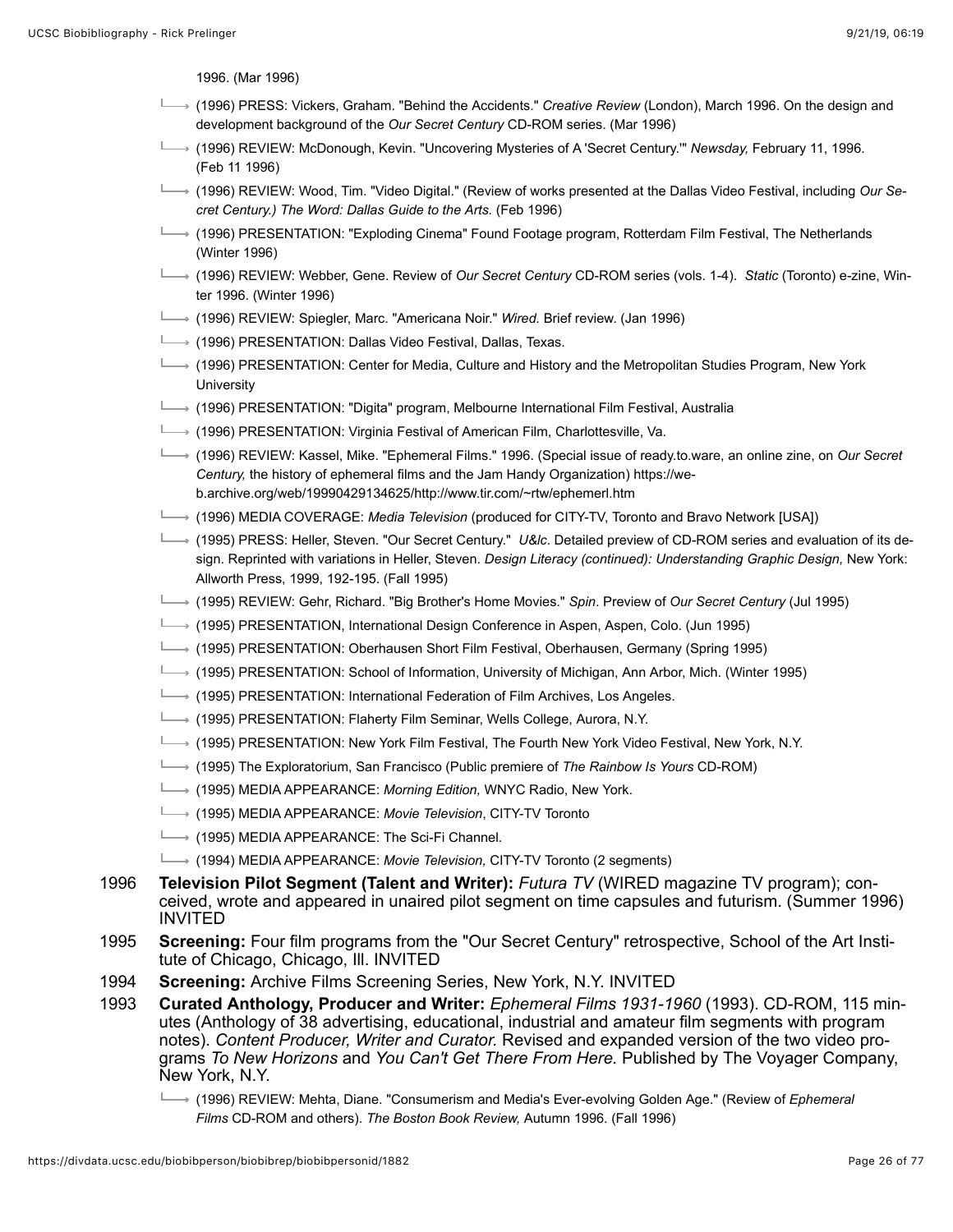- (1996) REVIEW: [Anonymous]. "The Couch-Potato Mac: I Like to Watch." *MacUser.* (Jul 1996)
- (1996) REVIEW: DeRouen, Joe. *Computer Currents,* New York Metro edition. (Jul 1996)
- (1996) REVIEW: Ostertag, J. Keith. Review of *Ephemeral Films 1931-1960* CD-ROM. *Choice* 33(9). Targeted at library acquisitions staff. (May 1996)
- (1996) REVIEW: "You're In...: Ephemeral Films 1931-1960." *Intelligent Agent.* (Apr 1996)
- (1996) INSTALLATION: American Museum of the Moving Image, Astoria, N.Y. (as part of the *Millennial Mysteries* film program) (Jan - Mar 1996)
- (1996) REVIEW: DeRouen, Joe. "Three! Two! One! Action!: A Look Into the Big Screen." *Computer Currents* (Dallas/Ft. Worth) (Feb 1996)
- (1995) REVIEW: Valdés, Ana L. "Oumbärlig kultskiva." *Dagens Nyheter* (Stockholm). (Oct 26 1995)
- (1995) REVIEW: Haraszti, Kate. Review of *Ephemeral Films* CD-ROM. *Shift* (Toronto), September/October 1995. (Sep 1995)
- (1995) REVIEW: Thompson, Brenda. "On Golden ROM." *Public News* (Houston, Texas) (Aug 23 1995)
- (1995) REVIEW: Goldstein, Harry. "Multimedia: Come to Your Senses." *Utne Reader,* July-August 1995. (Jul 1995)
- (1995) REVIEW: "Editors' Choice." *American Heritage,* July/August 1995. Review of *Ephemeral Films* CD-ROM. (Jul 1995)
- (1995) PRESENTATION: International Federation of Film Archives, Los Angeles, Calif. (Apr 1995)
- (1995) REVIEW: Helfand, Glen. "Screenage Wasteland." *Pulse.* (Mar 1995)
- (1995) REVIEW: White, Ron. "At the Movies." *PC Computing.* (Mar 1995)
- (1995) REVIEW: Storer, Andy. "Ephemeral Films 1931-1960." *Mac Format* (U.K.) (Mar 1995)
- (1995) REVIEW: Review of *Ephemeral Films* CD-ROM. *CD-ROM* magazine (U.K.), Issue 10. (Mar 1995)
- (1995) REVIEW: Whelan, Kevin. "Ephemeral Films." *Cybersurfer* 2.
- (1994) REVIEW: Syman, Stefanie. *Wall Street Journal.* (Dec 20 1994)
- (1994) PRESS: Greene, Bob. "Scenes From an Ideal America." By Bob Greene. Nationally syndicated column published, among other outlets, in *Cincinnati Enquirer.* (Apr 9 1994)
- (1994) PRESS: Greene, Bob. "Training Films From a Lost America." Nationally syndicated column published, among other outlets, in *Cincinnati Enquirer.* (Mar 31 1994)
- → (1994) INSTALLATION: American Museum of the Moving Image, Astoria, N.Y., as part of *Our Secret Century: Revelations from the Prelinger Archives* film program. (Jan - Mar 1994)
- (1994) PRESS: Murphy, Laura. "Ephemeral Films: The Prelinger Archives." *Planet Pop,* Volume One, 1994.
- (1994) PRESS: Lane, Jeffrey Paul. "Hunter and Gatherer of Celluloid." *Renegade One Report* #1, 1994.
- (1994) MEDIA COVERAGE: *Entertainment Tonight,* segment with Leonard Maltin.
- 1992 **Production, Directing, Writing and Narration:** *Call It Home: The House That Private Enterprise Built* (1992) Laserdisc, 60 minutes. *In collaboration with Keller A. Easterling.* New York and Santa Monica: The Voyager Company, 1992. Documentary tracing the history of suburbia and suburban planning in the United States, incorporating 55 min. of motion picture clips; 3,000 still photographs, maps, advertisements and plans; historical and critical commentary; two archival audio tracks and descriptive booklet. A DVD version produced by Keller Easterling in association with Tal Schori was released in 2013 and is available at amazon.com.

http://www.amazon.com/Call-Home-house-private-enterprise/dp/B00BUV9XO2

- (2005) ACADEMIC REVIEW: Fishman, Robert. "*Holy Land: A Suburban Memoir* by D. J. Waldie; *Where We Are Now: Notes from Los Angeles* by D. J. Waldie; *The Lakewood Story: History, Traditions, Values* by D. J. Waldie; *The City as New as Tomorrow: Lakewood @ 50* by D. J. Waldie; *Call It Home: The House That Private Enterprise Built* (Videodisc) by Keller Easterling and Richard Prelinger." *Journal of the Society of Architectural Historians* 64 (No. 4, Dec. 2005), pp. 562-566. (Dec 2005) http://www.jstor.org/stable/25068208
- (1995) ACADEMIC REVIEW: Harris, Richard. H-URBAN (Urban History) academic discussion list, February 23, 1995 (Feb 23 1995) http://h-net.msu.edu/cgi-bin/logbrowse.pl?trx=vx&list=h-high-s&month=9502&week=d&msg=rrE4o1rOCRwiHZrM7tu%2BrA&user=&pw=
- (1994) INSTALLATION: American Museum of the Moving Image, Astoria, N.Y. (as part of *Our Secret Century: Revela-*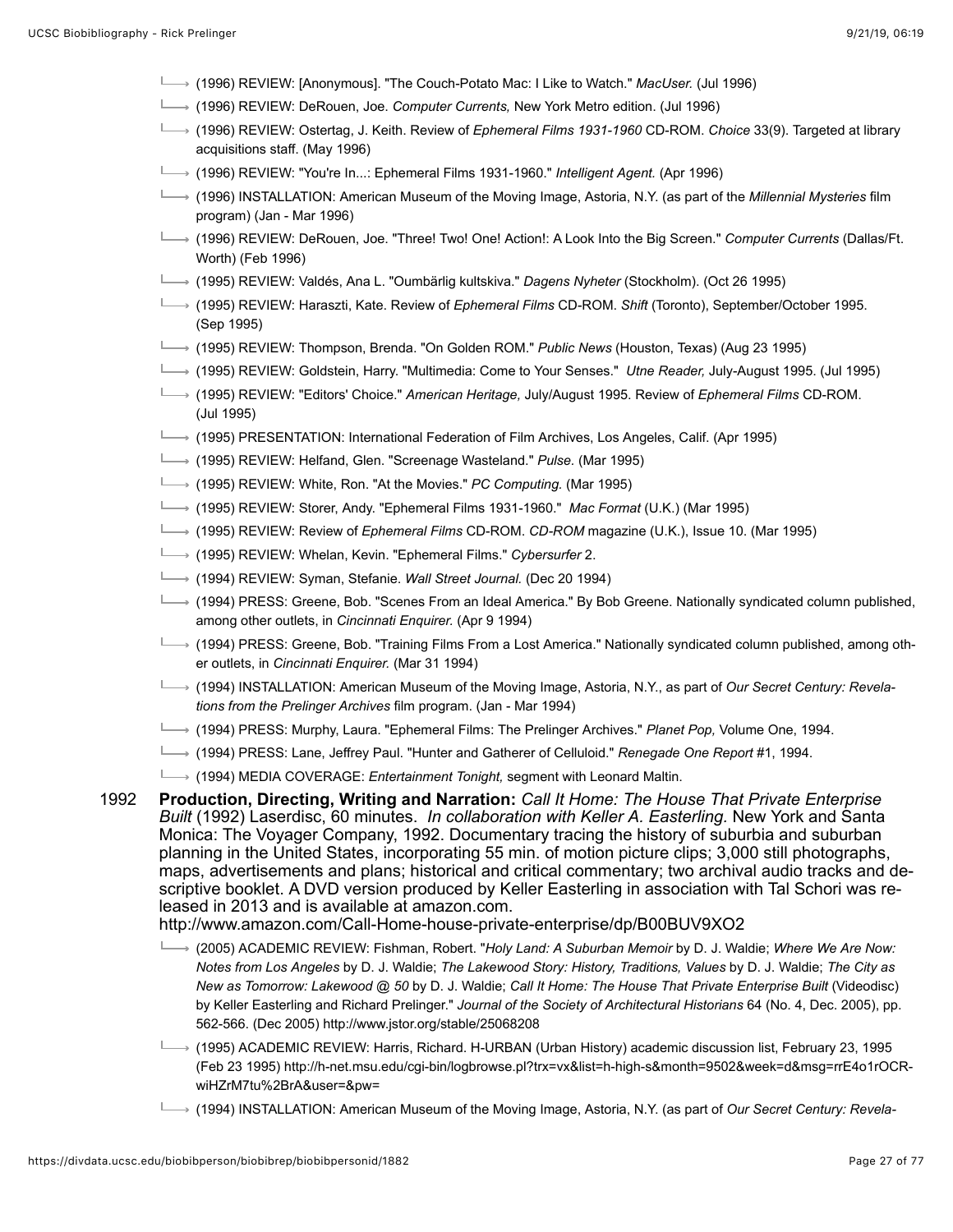*tions from the Prelinger Archives* film program). (Jan - Mar 1994)

- $\rightarrow$  (1994) PRESENTATION: Mid-Atlantic Archives Conference, New York, N.Y.
- (1994) INSTALLATION: Wexner Center for the Arts, Ohio State University, Columbus, Ohio (As part of *House Rules* exhibition).
- (1993) REVIEW: Licata, Elizabeth. "A Show of Computer Art With Its Idealism Intact." Iincludes review of *Call It Home* screening at Squeaky Wheel, Buffalo). *The Buffalo News.* (Oct 21 1993)
- (1993) REVIEW: Goldberg, Ron. *Video.* (Jun 1993)
- (1993) REVIEW: Heller, Steven. "Foundations of Suburbia." *i.d.,* May-June 1993. (May 1993)
- (1993) PRESENTATION: 6th Annual Symposium on the History of American Graphic Design, New York, N.Y.
- $\longmapsto$  (1993) PRESENTATION: Phillips Academy Film Festival, Andover, Mass.
- (1993) PRESENTATION: Phillips Academy Film Festival, Los Angeles, Calif.
- $\rightarrow$  (1993) PRESENTATION: Knitting Factory, New York, N.Y.
- (1993) PRESENTATION: Squeaky Wheel, Buffalo Media Resources, Buffalo, N.Y.
- (1993) PRESENTATION: Wexner Center for the Arts, Ohio State University, Columbus, Ohio (by Keller Easterling)
- $\longmapsto$  (1992) PRESENTATION: FilmForum, Los Angeles, Calif.
- (1992) PRESENTATION: School of Architecture, Columbia University (presented by Keller Easterling)
- (1992) PRESENTATION: Dallas Video Festival, Dallas, Texas
- (1992) PRESENTATION: Harvard University, presented by Keller Easterling
- $\rightarrow$  (1992) PRESENTATION: Chicago Institute for Architecture and Design, presented by Keller Easterling
- $\Box$  (1992) PRESENTATION: Architectural League of New York, New York, N.Y.
- (1992) PRESENTATION: Department of Architecture, Pratt Institute, Brooklyn, N.Y.
- (1991) PRESENTATION: School of Architecture, University of Virginia, Charlottesville, Va.
- (1989) PRESENTATION: Cooper-Hewitt Museum, New York, N.Y. (as rough cut)
- (1988) PRESS: Cannell, Michael. "Brave New World." *Metropolis* (New York). Early, detailed article on the *Call It Home* videodisc project and the history of suburbia as documented in ephemeral films. (May 1988)
- (1988) PRESENTATION: Department of Architecture, Rice University (as rough cut)
- $\longmapsto$  (1988) PRESENTATION: Department of Architecture, Princeton University (as rough cut)
- (1988) PRESENTATION: Media and Culture Roundtable, Graduate Center, City University of New York (as rough cut)
- 1992 **Screening and Lecture:** Private film screening and seminar, Whitney Museum Film & Video Fellows, Whitney Museum, New York, N.Y. INVITED
- 1992 **Acting:** *Bible Belt,* a video produced by Nora Ligorano and Marshall Reese under the name Ligorano/Reese, made as part of a video/book installation presented at Renee Fotouhi Fine Art East, East Hampton, N.Y., 1993 and Aronson Gallery, University of the Arts, Philadelphia, 1998. Performed role of Father. INVITED

https://www.youtube.com/watch?v=skeOXctWEQ8

- 1991 **Video Keynote:** *Money* (9 min., 3/4" video). *Producer and Director.* Video keynote presentation at American Institute of Graphic Arts (AIGA) 1991 annual meeting, Auditorium Theatre, Chicago, Ill. IN-VITED
- 1991 **Directing:** *Ivan Besse's Britton: 1938-39* (1991, 120 min., VHS) *Director, Co-Producer* (with Jan Coleman) *and Editor.* Two-hour compilation of amateur films originally shot by theater operator Ivan Besse document people, places and activities in a South Dakota town. Produced to benefit the Prayer Rock Museum, Britton, S.D.
- 1991 **Community History Screening Event:** Program of home movies photographed by Ivan Besse in and around Britton, S.D., 1938-39. Presented in two participatory programs at the Strand Theater, Britton, S.D. At this event (the forebear of the *Lost Landscapes* programs) audience members were encouraged to speak to one another and address the audience at large as the film played. INVITED
	- (1992) MEDIA APPEARANCE: Program on Ivan Besse and his films, KELO-TV, Sioux Falls, South Dakota
	- (1991) PRESS: Card, Charles. "Film Collector Supports Fest." *The Britton* (S.D.) *Journal.* (May 15 1991)
	- (1991) PRESS: Remwolt, Lisa. "Film Festival in Britton Will Feature '30s 'Home Movies'." *Aberdeen* (South Dakota)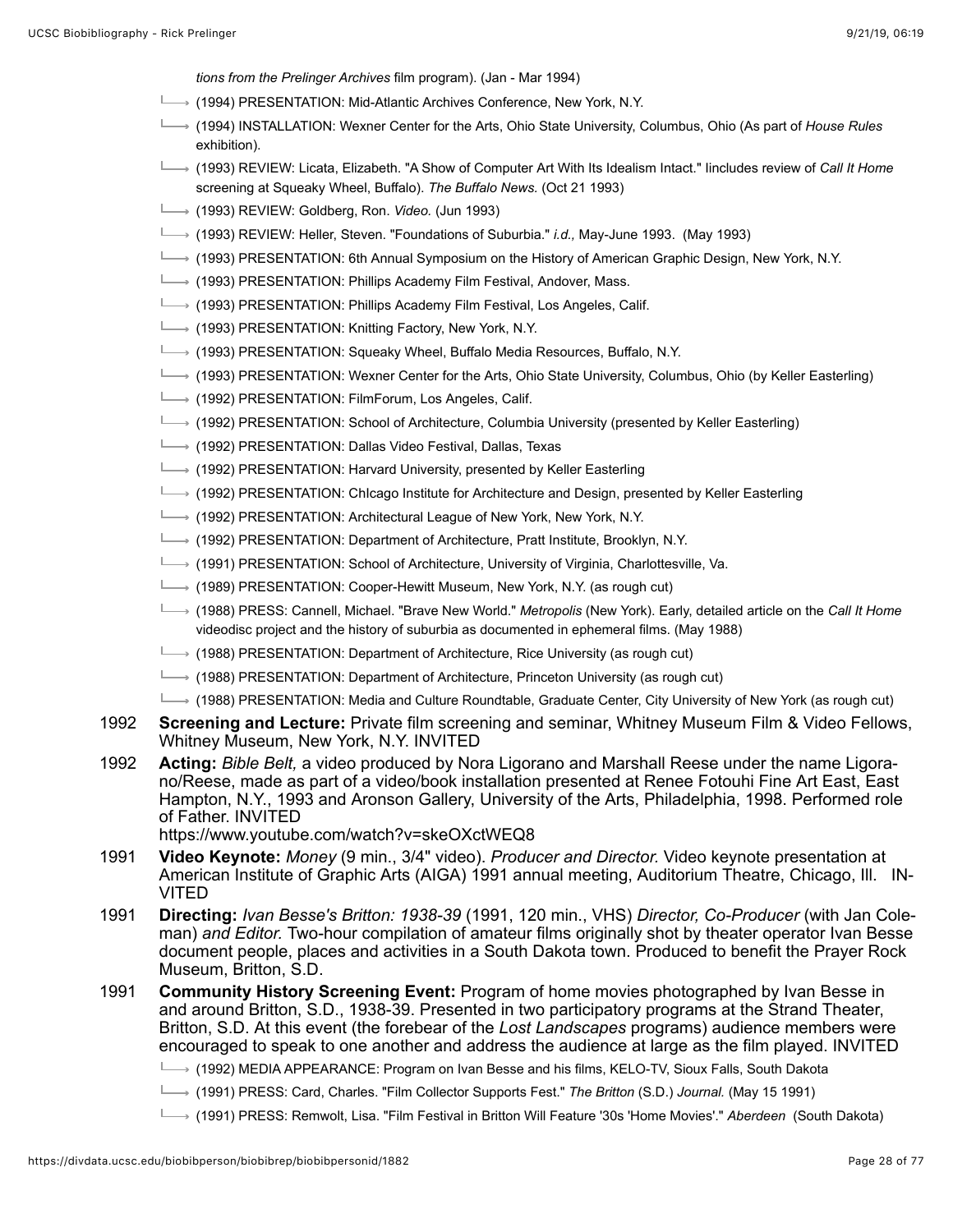*American-News.* (Apr 14 1991)

- (1991) MEDIA APPEARANCE: *Prime Time Live,* ABC News.
- (1991) MEDIA APPEARANCE: *Saturday Night With Connie Chung* (CBS News)
- $\rightarrow$  (1991) MEDIA APPEARANCE: South Dakota Public Radio.
- (1991) MEDIA APPEARANCE: Appearance in documentary (1992, 60 min.) on Ivan Besse's films and the town of Britton, South Dakota, South Dakota Public Television.
- → (1991) MEDIA APPEARANCE: CBS Sunday Morning, CBS News.
- 1989 1991 **Cable Television (Executive Producer):** *Comedy Channel/Comedy Central Archival Clips* (1989- 1991). *Executive Producer.* Over 200 comedy segments and original music video clips produced with archival footage, all aired on The Comedy Channel and Comedy Central.
- 1990 **Television Pilot: Host and Co-Writer:** *A.V. Squad* (1990). Half-hour pilot program (unaired) produced for The Comedy Channel (HBO) at HBO Studio Productions, New York City.
- 1989 1990 **Television Broadcast:** *Buzz* (1989-90). *Segment Producer/Director (in collaboration with Kathryn* High). Three segments ("Cryonics," "Hackers" and "Virtual Reality") for an international TV magazine produced by Mark Pellington for Initial Film and Television (London), aired on MTV (U.S.); Channel Four (U.K.) and elsewhere around the world. Subjects and interviewees included John Draper (aka "Captain Crunch"), Lee Felsenstein, Ken Goffman (aka "R.U. Sirius"), Scott Fisher and Jaron Lanier.
- 1989 **Director of Research:** *Heavy Petting* (1982-89). Documentary feature produced and directed by Pierce Rafferty and Obie Benz. Distributed by Skouras Pictures.
- 1987 **Curated Anthology, Directing:** *To New Horizons: Ephemeral Films 1931-1945* (1987, revised 1993). Released as laserdisc, videotape and CD-ROM, 60 min. *Director, Editor, Co-Producer (in collaboration with Robert Stein).* Collection of 19 films and film excerpts from the archives of Prelinger Associates, Inc. Published by The Voyager Company. *1989 Video Review Award nominee.*
	- (1995) Rosenzweig, Roy. "So, What's Next for Clio? CD-ROM and Historians." *Journal of American History* 81 (No. 4, March 1995), 1621-1640. Review and assessment of several CD-ROMs relating to American history, including *To New Horizons* and *You Can't Get There From Here.* (Mar 1995) http://www.jstor.org/stable/2081652
	- → (1994) INSTALLATION: American Museum of the Moving Image, Astoria, N.Y. (as part of *Our Secret Century: Revelations from the Prelinger Archives* film program). (Jan - Mar 1994)
	- (1993) PRESENTATION: Visual Arts Department, UC San Diego
	- $\rightarrow$  (1993) PRESENTATION: Squeaky Wheel, Buffalo Media Resources, Buffalo, N.Y.
	- (1993) REVIEW: Pratt, Douglas. Review of *To New Horizons* and *You Can't Get There From Here.* In *The Laser Disc Companion.* New York: New York Zoetrope, revised edition, 1993.
	- (1990) MEDIA APPEARANCE: *Good Morning America* (ABC News). (Jan 1990)
	- (1990) MEDIA APPEARANCE: *Evening News,* WCBS-TV, New York.
	- (1990) MEDIA APPEARANCE: *World News Tonight*, ABC TV News.
	- $\longmapsto$  (1990) MEDIA APPEARANCE: WRC-TV, Washington, D.C.
	- (1990) MEDIA APPEARANCE: *CBS This Morning,* CBS TV News.
	- (1990) PRESS COVERAGE: *Entertainment Tonight,* segment with Leonard Maltin.
	- (1990) MEDIA COVERAGE: *Media Beat* (CNBC Television)
	- (1989) REVIEW: Hoberman, J. Review of *To New Horizons* and *You Can't Get There From Here. Premiere.* (Sep 1989)
	- (1989) REVIEW: Shuster, Fred. "'Educational' Films, Take 2." *Los Angeles Daily News.* (Jul 29 1989)
	- (1989) REVIEW: Price, Wendy. "Meet the Magicians of Media del Arte." *Design Book Review*. Review of *To New Horizons* and *You Can't Get There From Here.* (Summer 1989)
	- (1989) MEDIA APPEARANCE: *Weekend Edition,* National Public Radio. (Jan 1989)
	- (1988) PRESS: Boyd, Ron. "Video Blasts from the Past." *Dallas Times Herald.* (Nov 10 1988)
	- (1988) PRESENTATION: Dallas Video Festival, Dallas, Texas (Nov 1988)
	- (1988) PRESS: Graf, Victor. "'Media Archaeologist' to Screen Propaganda Films." *Portland Downtowner.* (Oct 10 1988)
	- (1988) PRESENTATION: Northwest Film & Video Center and American Advertising Museum, Portland, Oregon (Oct 1988)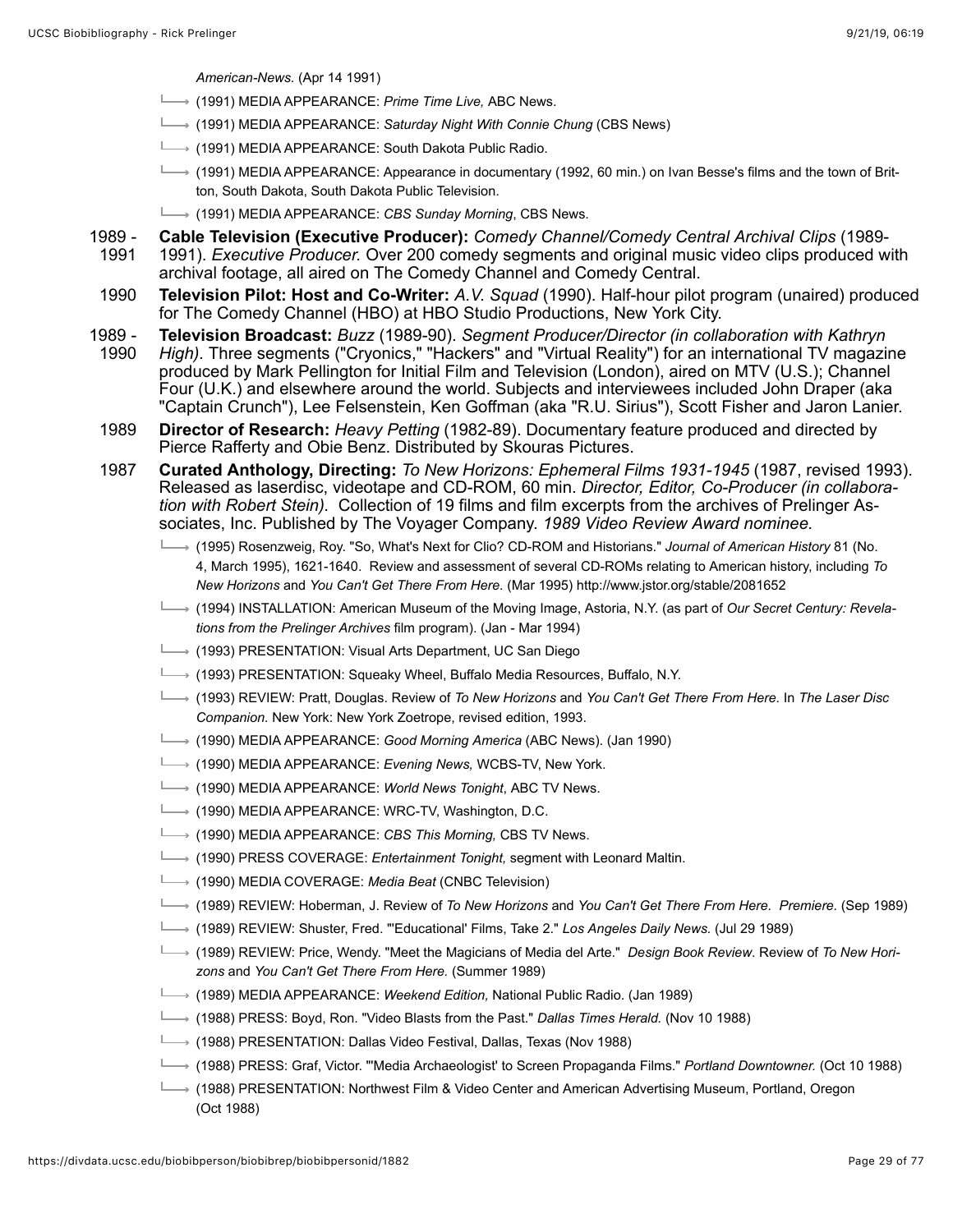- (1988) PRESS: Wooster, Ann-Sargent. "Picture Perfect." *Cover.* (Sep 1988)
- (1988) PRESS: Barol, Bill. "The Way We Really Were: Rick Prelinger Rescues Images of America." *Newsweek.* (Jul 11 1988)
- → (1988) PRESENTATION: EZTV, West Hollywood, Calif. (Spring 1988)
- (1988) MEDIA APPEARANCE: *Nightwatch,* CBS Television News
- (1988) MEDIA APPEARANCE: *The Wilton-North Report,* Fox Television, Los Angeles
- (1988) MEDIA APPEARANCE: *Entertainment This Week* (syndicated), with Leonard Maltin
- (1987) MEDIA APPEARANCE: Interstitial feature on *To New Horizons* and *You Can't Get There From Here*, The Movie Channel
- 1987 **Curated Anthology, Directing:** *You Can't Get There From Here: Ephemeral Films 1946-1960* (1987, revised 1993). Released as laserdisc, videotape and CD-ROM, 60 min. *Director, Editor, Co-Producer (in collaboration with Robert Stein).* Collection of 19 films and film excerpts from the archives of Prelinger Associates, Inc. Published by The Voyager Company. *1989 Video Review Award nominee.*
	- (1994) INSTALLATION: American Museum of the Moving Image, Astoria, N.Y. (as part of *Our Secret Century: Revelations from the Prelinger Archives* film program). (Jan - Mar 1994)
	- $\longmapsto$  (1993) PRESENTATION: Visual Arts Department, UC San Diego
	- (1993) PRESENTATION: Squeaky Wheel, Buffalo Media Resources, Buffalo, N.Y.
	- $\longmapsto$  (1993) INSTALLATION: Museum of Contemporary Art (MOCA), Los Angeles
	- (1993) INSTALLATION: Street-level windows, Donnell Media Center, New York Public Library, New York, N.Y.
	- (1988) PRESENTATION: Northwest Film & Video Center and American Advertising Museum, Portland, Oregon (Fall 1988)
	- $\rightarrow$  (1988) EZTV, West Hollywood, Calif. (Spring 1988)
	- $\longmapsto$  (1988) PRESENTATION: Dallas Video Festival, Dallas, Texas
- 1985 **Archival Film Consultant:** *Heaven* (1987). Documentary feature film directed by Diane Keaton. Pro-
- 1987 duced by Perpetual Productions for RCA Video Productions. Distributed by Pacific Arts Video.

#### **Performing Arts**

- 2017 **Dramatic Reading:** Dramatic reading, "Bay Cabaret," Doc's Lab, San Francisco. As part of the "Between the Tides" event rethinking and celebrating the theories and practice of Edward Ricketts, presented by the Fisher Bay Area Observatory, The Exploratorium. *Written and performed in collaboration with Megan Prelinger.* (Sep 23 2017) INVITED
	- https://www.exploratorium.edu/visit/calendar/ricketts-inspired-bay-cabaret
- 1990 **Standup Comedy:** The Bottom Line, New York, N.Y. (Standup comedy performance incorporating film segments, presented by The Comedy Channel/Home Box Office) (Fall 1990) INVITED
- 1990 **Standup Comedy:** Duck Soup, Boston, Mass. (Standup comedy performance incorporating film segments, presented by The Comedy Channel/Home Box Office) (Jun 1990) INVITED
- 1990 **Standup Comedy:** Periwinkles, Providence, R.I. (Standup comedy performance incorporating film segments, presented by The Comedy Channel/Home Box Office) (Jun 1990) INVITED

### **Solo Exhibitions**

2013 **Installation:** *Bay Motion: Capturing San Francisco Bay on Film.* Four-channel synchronized largescreen video installation presenting archival material depicting official and unofficial histories of San Francisco Bay and surrounding cities. Commissioned by Oakland Museum of California, on display November 9, 2013 through June 29, 2014. Documentation included in dossier: Photographs of installation. INVITED

## **Group Exhibition**

- 2008 **Contributing Artist:** Prelinger, Rick. "On the Virtues of Preexisting Material: A Manifesto." Manifesto included as part of People Like Us Retrospective, alt.gallery, Newcastle upon Tyne, UK, May 16-July 12, 2008. (May 16 - Jul 12 2008) INVITED
- 2008 **Installation:** "Self Storage," installation in exhibition curated by Curatorial Industries, San Francisco.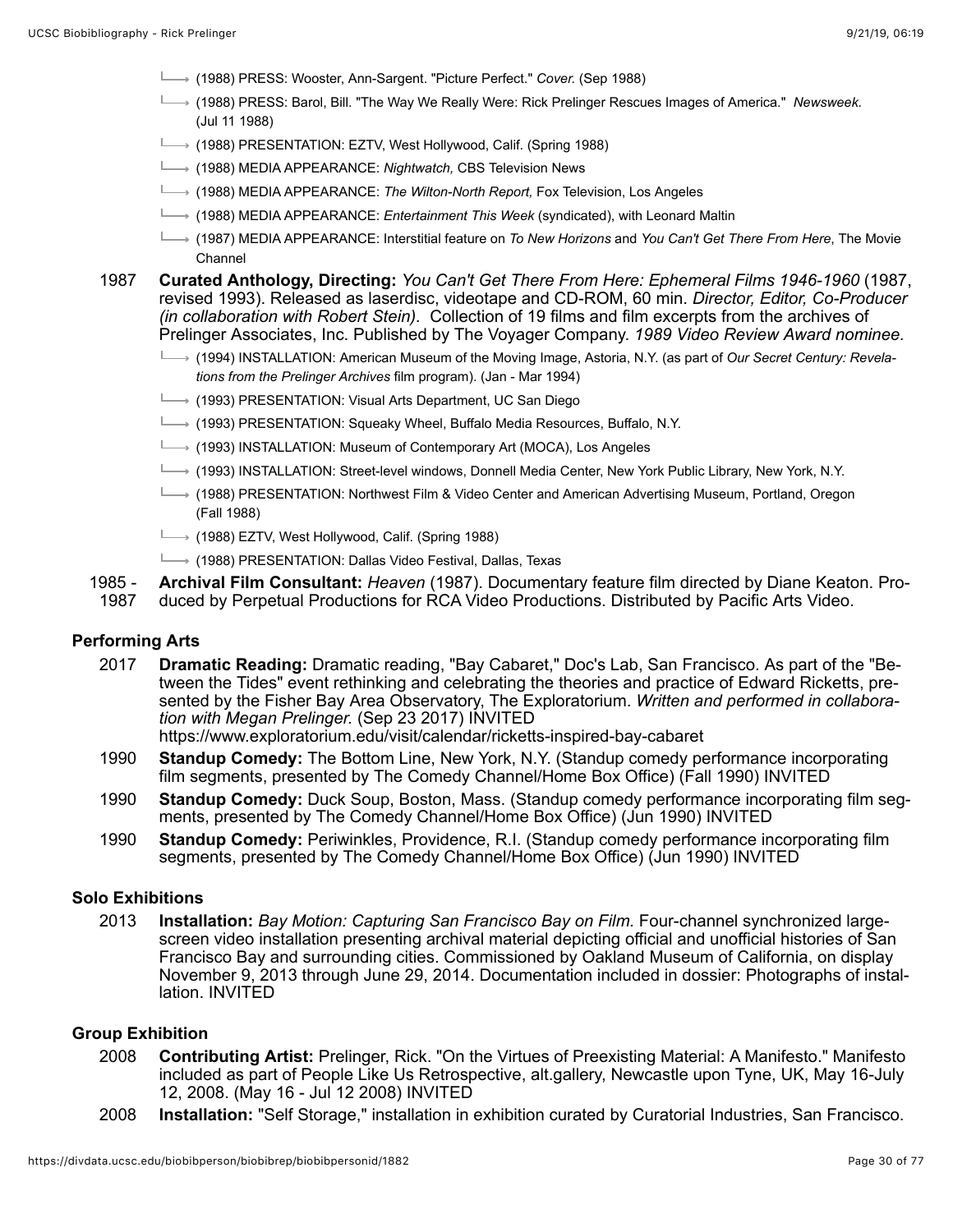Installation of special-collections library containing material from artists and archives, housed in a working self-storage facility. *Contributor as half of the working group Prelinger Library.* (Apr 2008) IN-VITED

- 2008 **Interactive Data Visualization:** "Strange Weather," interactive visualization produced by the Studio for Urban Projects (San Francisco) graphing the usage of terms that characterize the dialogue around climate change, installed at Eyebeam, as part of their "Feedback" exhibition, New York, N.Y. Winner of the Eco-Visualization Challenge Award granted by Eyebeam. *Contributor as half of the working group Prelinger Library.* (Mar - Apr 2008) JURIED http://www.strangeweatherproject.net
- 2007 2008 **Installation and Web Project:** "In Popular Terms," kiosk- and web-based project tracking the shifting language of ecology. Berkeley Art Museum, Berkeley, Calif., as part of exhibition "RIP.MIX.BURN.BAM.PFA." *Contributor as half of the working group Prelinger Library.* (Oct 2007 - Mar 2008) INVITED

http://www.inpopularterms.net

- 2007 **Participant and Focal Venue:** Supplied inspiration, moving images, still images, text and the venue for "Prelinger on Prelinger," Illuminated Corridor, San Francisco. Outdoor public art event designed to "turn the Prelinger Library inside out," with the participation of over 50 musicians, mediamakers and performative projectionists outside the library building at 8th and Folsom streets. Included live presentation of *Panorama Ephemera* film with a score composed for the occasion by Gino Robair. Presented by Illuminated Corridor (Suki O'Kane, project director), the San Francisco Cinematheque, and a host of collaborators, including library co-founder Megan Prelinger (Oct 3 2007) INVITED http://www.illuminatedcorridor.com/prelinger/index.html
	- (2007) "Prelinger on Prelinger." *Shotgun Review,* October 17, 2007. Review of *Illuminated Corridor* event. (Oct 17 2007) http://www.artpractical.com/review/prelinger\_on\_prelinger/
- 2007 **Installation:** "Ephemera Panorama." Historical text and documents exhibit explicating unseen historical forces at work in the design of the North American landscape. In "The California Files: Re-Viewing Side Effects of Cultural Memory," Wattis Institute Gallery, California College of Arts, San Francisco. Book and printed ephemera installation made to accompany playback of *Panorama Ephemera* video. *Contributor as half of the working group Prelinger Library.* (Apr - Jul 2007) INVITED
	- (2007) KEYNOTE TALK: "An Analog-Digital Landscape in Eight Squares." Keynote in conjunction with "The California Files" exhibit (with Megan Shaw Prelinger). (Apr 2007)
- 2001 **Curated Video Installation:** "Back to the Bay: An Exploration of the Marginal Zones of the San Francisco Bay." Video program curated and installed as part of exhibit by Center for Land Use Interpretation (CLUI) at Yerba Buena Center for the Arts, San Francisco (Aug - Nov 2001) INVITED
- 1987 **Installation:** "Listening Post" (installation with radio scanners), as part of "Surveillance" group exhibition, Los Angeles Contemporary Exhibitions (LACE), Los Angeles, Calif. (Feb - Apr 1987) INVITED http://welcometolace.org/lace/surveillance/
	- → (1987) PRESS: Shuster, Fred. "Artists Use Surveillance Technology In Unusual New Exhibit." Associated Press, March 13, 1987. (Mar 13 1987)

# **Curation**

- 2019 **Curator and Presenter:** "Prelinger Archives: Behind the American Dream." Lecture and screening of compiled collection of films focusing on "the consumerism, paranoia and obsession with the future in twentieth-century US culture." Presented as part of the "Documents" lecture series, Museo Nacional Centro de Arts Reina Sofia, Madrid, Spain. (Mar 17 2019) INVITED https://www.museoreinasofia.es/en/activities/documents-9-prelinger-archives
	- (2019) "Albert Serra y Rick Prelinger, protagonistas del cine en el Reina Sofía." Noticias de Madrid (Mar 14 2019) https://noticiasdemadrid.com/cultura/14/03/2019/albert-serra-y-rick-prelinger-protagonistas-del-cine-en-el-reinasofia/8313.html
- 2018 **Curator and Presenter:** "A Visit With Jam Handy." Program of three industrial and sponsored films (*Master Hands, American Look* and *Rudolph, The Red-Nosed Reindeer*) presented in 35mm at the Jam Handy Studios in Detroit. Projection by Full Aperture Systems, Chicago. Co-sponsored by the Freep Film Festival (Detroit Free Press) and the Detroit Institute of Arts. (Apr 11 - Apr 12 2018) INVIT-ED

https://www.freep.com/story/entertainment/movies/2018/04/09/jam-handy-detroit-prelinger-freep-film-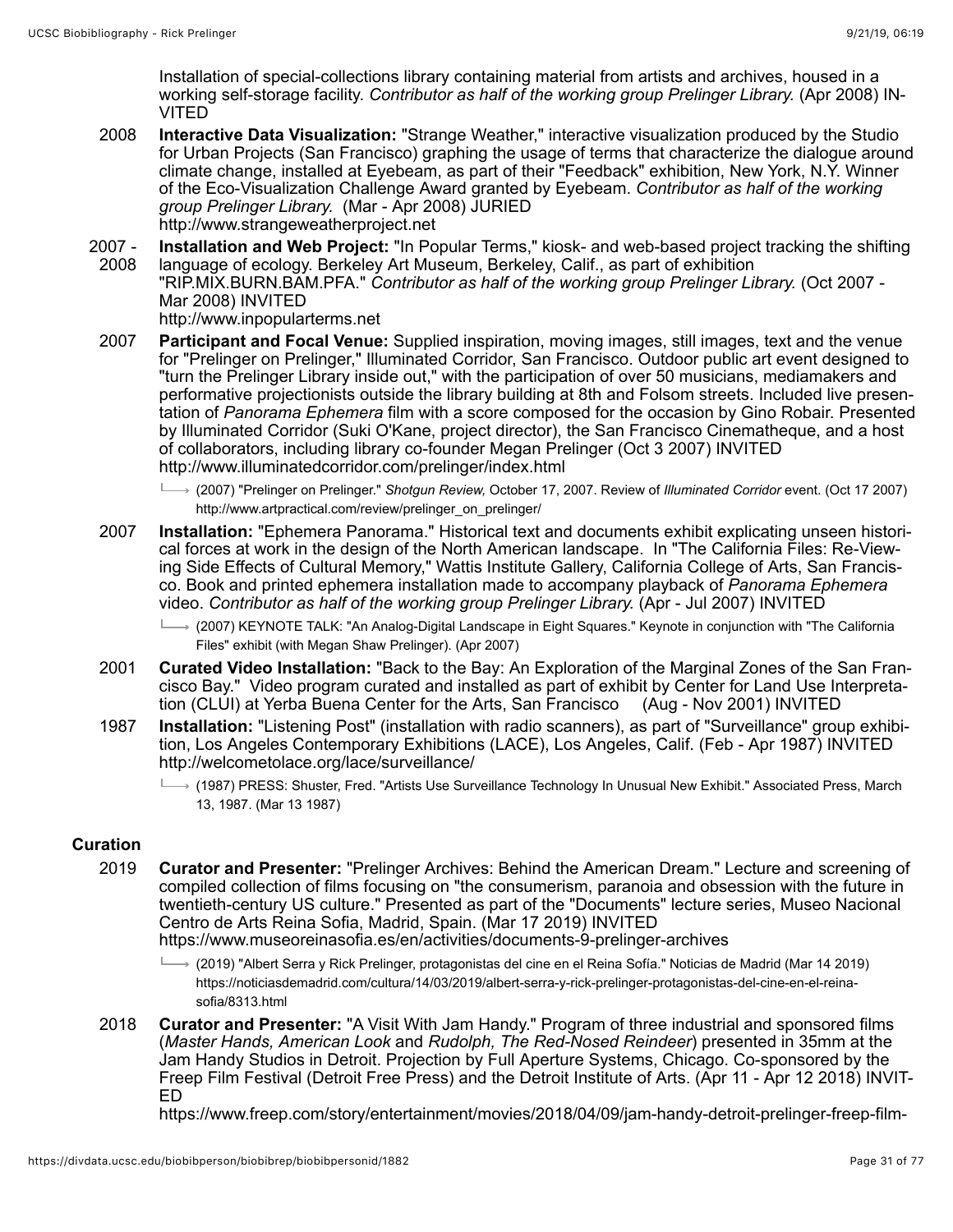festival/496139002/

- 2018 **Curator and Presenter:** *Work, Make, Move, Talk: Four from the Golden Age of Industrial Films.* Curated program of industrial films presented in 35mm and digital format. Museum of the Moving Image, Astoria, Queens, N.Y. (Feb 11 2018) INVITED http://www.movingimage.us/visit/calendar/2018/02/11/detail/work-make-move-talk-four-from-the-golden-age-of-industrial-films
- 2018 **Curator and Presenter:** *Centers and Edges: Home Movie Revelations,* a program of home movies. Sunview Luncheonette, Greenpoint, Brooklyn (Feb 10 2018) INVITED http://www.thesunview.org/rick-prelinger-centers-and-edges/
- 2015 **Curator and Presenter:** *Mobility and Communication: A Program of U.S. Industrial Films.* Curated program of 35mm and 16mm films (plus digital video) presented at Deutsches Filmmuseum, Frankfurt, in conjunction with the "Films That Work" conference on industrial cinema sponsored by Goethe Universität Frankfurt, Deutsches Filminstitut and the British Film Institute. (Dec 17 2015) INVITED http://www.films-that-work.de/
- 2013 **Curator and Presenter:** California Academy of Sciences. Archival film screening for Nightlife Program, in association with San Francisco International Film Festival. (Apr 2013) INVITED
- 2012 **Curator and Presenter:** *Lost Landscapes*, archival screening relating to the history of Los Angeles and the future of archives. Presented at *Screening the Future* Conference, University of Southern California (May 2012) INVITED
- 2012 **Curator and Presenter:** *Convergent Cinema,* a San Francisco Cinematheque program presented at Yerba Buena Center for the Arts. Program of ephemeral films produced in the Bay Area from the 1910s through the 1950s in which artistic impulses (both schooled and self-taught) intersected with teaching and commerce (Apr 2012) INVITED
- 2012 **Curator and Presenter:** *Learning With the Lights Off,* a program of industrial and educational films, Other Cinema, San Francisco (Mar 2012) INVITED
- 2012 **Curator and Presenter:** The Exploratorium, Bay Observatory Studio, Piers 3-5, San Francisco (curated program of historical films on history and culture of San Francisco waterfront) (Jan 2012) INVIT-ED
- 2011 **Curator and Presenter:** Ephemeral film program relating to books, printing and the graphic arts, presented at Haute-École d'Art et de Design (HEAD) Gallery, Geneva, Switzerland (Oct 2011) INVITED
- 2011 **Curator and Presenter:** Outdoor screening of Market Street (San Francisco) historical films and footage, presented at United Nations Plaza, Market Street, in association with Studio for Urban Projects. (Oct 2011) INVITED
- 2011 **Festival Curator:** Full Frame Documentary Film Festival, Durham, N.C. Curated thematic program for nationally prominent festival, including nine screenings focusing on the use of archival materials; wrote theme essay for program catalogue; introduced programs and led discussions. (Apr 2011) IN-VITED
	- (2011) PRESS: Loria, Daniel. "At the Full Frame Film Festival: Archives Are the Future." *IndieWIRE,* April 19, 2011. (Apr 19 2011) http://www.indiewire.com/article/durham\_dispatch\_full\_frame\_goes\_to\_the\_archives/
- 2011 **Curator and Presenter:** "Auto Focus: Studebaker on Film." Program of historical films from the automobile industry. Browning Cinema, University of Notre Dame (with Andy Beckman from Studebaker National Museum). (Mar 2011) INVITED
- 2011 **Curator and Presenter:** "Eating, Energy and Environment: How We Got It Wrong the First Time," Wexner Center for the Arts, Columbus, Ohio INVITED
- 2011 **Curator and Presenter:** "Eating, Energy and Environment: How We Got It Wrong the First Time," Portland (Oregon) Art Museum INVITED
- 2011 **Curator and Presenter:** Program of San Francisco labor history films, Labor Archives History Fair, ILWU Local 34 Headquarters, San Francisco INVITED
- 2010 **Curator and Presenter:** "A Is For Atom," compilation of energy-related ephemeral films, presented at AV Festival, Newcastle, U.K. (Mar 2010) INVITED
- 2010 **Curator and Presenter:** "The Great Food Speedup: From Hunter-Gatherers to Microwaves," Wexner Center for the Arts, Columbus, Ohio. Program of films relating to food production, tracing the trajectory from artisanal to industrial. (Feb 2010) INVITED
- 2010 **Curator and Presenter:** "America: From Capitalist Realism to Consumer Republic," program of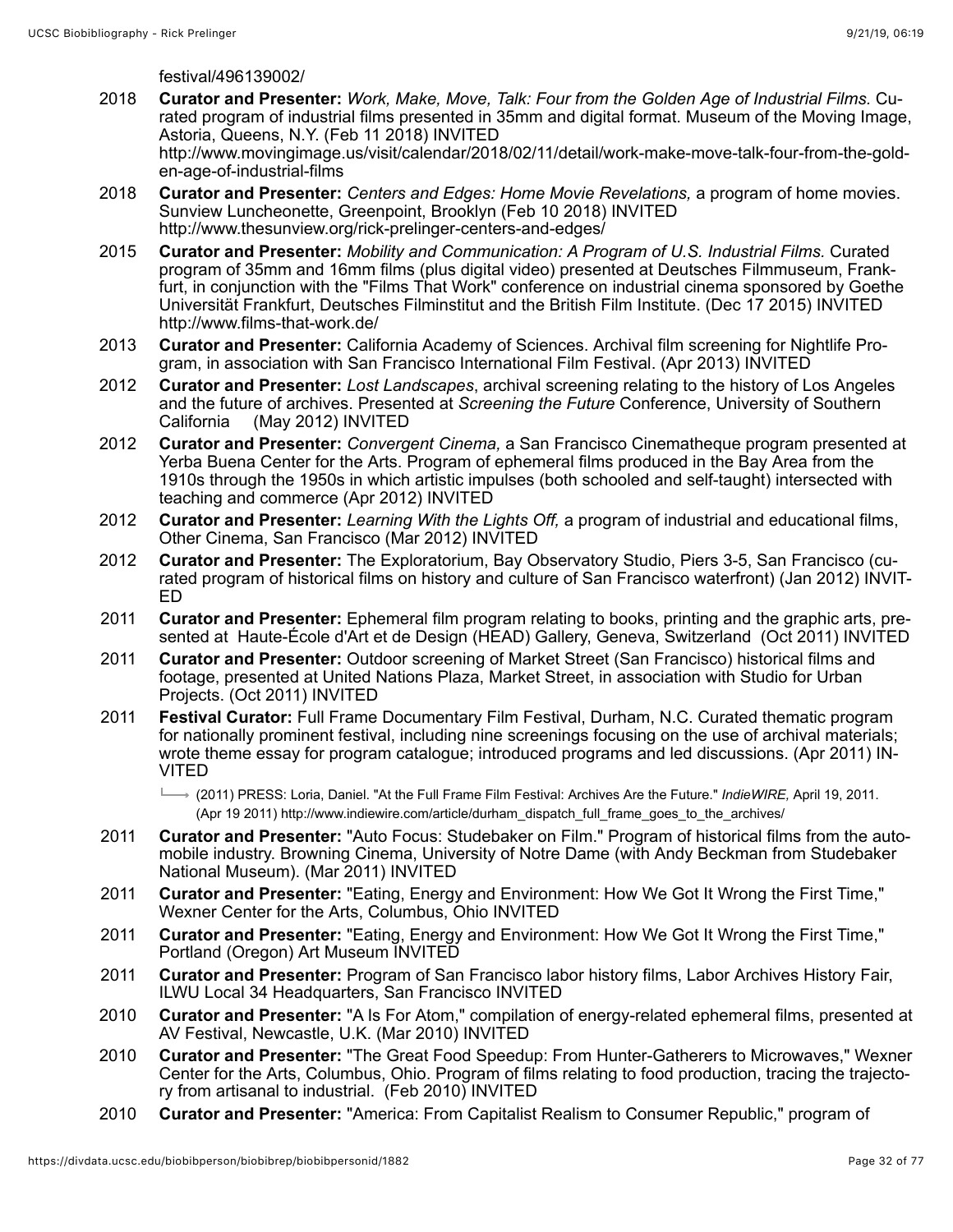ephemeral films presented at Big Sky Documentary Film Festival, Missoula, Montana (Feb 2010) IN-VITED

- 2010 **Curator and Presenter:** "Archives Meet the People," program of ephemeral films presented at Big Sky Documentary Film Festival, Missoula, Montana (Feb 2010)
	- (2010) PRESS: Smetanka, Andy. "A Different Lens." *Missoula Independent,* February 11, 2010. (Feb 11 2010) http://missoulanews.bigskypress.com/missoula/a-different-lens/Content?oid=1224143
- 2010 **Curator and Presenter:** "Appropriating Science," program of film excerpts presented as part of "Science and the Moving Image" conference (2010 Hixon Riggs Public forum) Harvey Mudd College, Claremont, Calif. (Feb 2010) INVITED
- 2010 **Curator and Presenter:** "Know Their World: Bringing Art and Consciousness Into the Museum," San Francisco Museum of Modern Art. Curated program of films recalling the Museum's *Know Your World* film program, which ran from 1943 through 1950. (Jan 2010) INVITED
- 2009 **Curator and Presenter:** *Lost Landscapes of the East Bay* (85 min., DV video) program of films and film fragments depicting the history of Oakland, Berkeley and Richmond, California. Presented at CounterPULSE, San Francisco (Dec 2009) INVITED
- 2009 **Curator and Presenter:** "The Archive We Don't Know," a structured film essay made from archival moving image segments and presented as a continuous stream together with a slide lecture bearing the same name, Festival de Nouveau Cinema, Montréal, Québec. (Oct 2009) INVITED
- 2009 **Curator and Presenter:** "Amateur Historians," program on the history, aesthetics and sociocultural significance of home movies, part of "Orphans WxNW," Other Cinema, San Francisco (Oct 2009) IN-VITED
- 2009 **Curator and Presenter:** "Films from Our Secret Century," screening of ephemeral films in 35mm, Andy Warhol Museum, Pittsburgh, Pa. (Feb 2009) INVITED
- 2009 **Curator and Presenter:** "Archives Meet the People," screening of films relating to cinema exhibition practices, Oberlin College, Oberlin, Ohio (Feb 2009) INVITED
- 2008 **Curator and Presenter:** *"*Sex, Space and Sickness in the Jazz Age", Other Cinema, San Francisco (Nov 2008) INVITED
- 2008 **Curator and Presenter:** "Pursuits of Happiness," screening at UC Berkeley, Department of Comparative Literature (Oct 2008) INVITED
- 2008 **Curator and Presenter:** Screening on history of San Francisco labor movement, Laborfest, San Francisco (Jul 2008) INVITED
- 2008 **Curator and Presenter:** "America: From Capitalist Realism to Consumer Republic," screening at Kino Arsenal, Berlin, Germany (Jun 2008) INVITED
	- (2008) PRESS: Kammerer, Dietmar. "Im Netz Muss die Freiheit Wohl Grenzenlos Sein." By Dietmar Kammerer. *Frankfurter Allegemeine Zeitung,* 25 September 2008. (Sep 25 2008)
	- (2008) PRESS: Kammerer, Dietmar. "Filme Für Alle Jederzeit." *tip Berlin,* No. 16, July 2008. (Jul 2008)
- 2008 **Curator and Presenter:** "Sponsorship as Demonstration and Drama," screening at Kino Arsenal, Berlin, Germany (Jun 2008) INVITED
- 2008 **Curator and Presenter:** "Memories of Persuasion," screening at Kino Arsenal, Berlin, Germany (Jun 2008) INVITED
- 2008 **Curator and Presenter:** Outdoor screening of social guidance films, Old Pasadena Film Festival, a presentation of American Cinematheque, Pasadena, Calif. (Jun 2008) INVITED
- 2008 **Curator and Presenter:** Compilation of industrial and sponsored film segments prefiguring Maker Culture, Maker Day, Maker Faire, San Mateo, Calif. (May 2008)
- 2008 **Curator and Presenter:** "Sex(ed) Diaries," compilation of films and lecture on history of sex education in film, presented in association with Brenda Goodman, director of the documentary film SexEd, University of Southern California, Los Angeles, Calif. (May 2008) INVITED
- 2008 **Curator and Presenter:** "Honoring Legacy Media," screening at Economics of the Commons conference, de Balie, Amsterdam, Netherlands (Apr 2008) INVITED
- 2007 **Curator and Presenter:** Program of silent industrial films, Giornate del Cinema Muto, Pordenone, Italy (Oct 2007) PEER REVIEWED
- 2007 **Curator and Presenter:** "Futurism Simplified: Extinct Promises from Three World's Fairs," New College Roxie Cinema Center, San Francisco, edited program of World's Fair ephemeral films, presented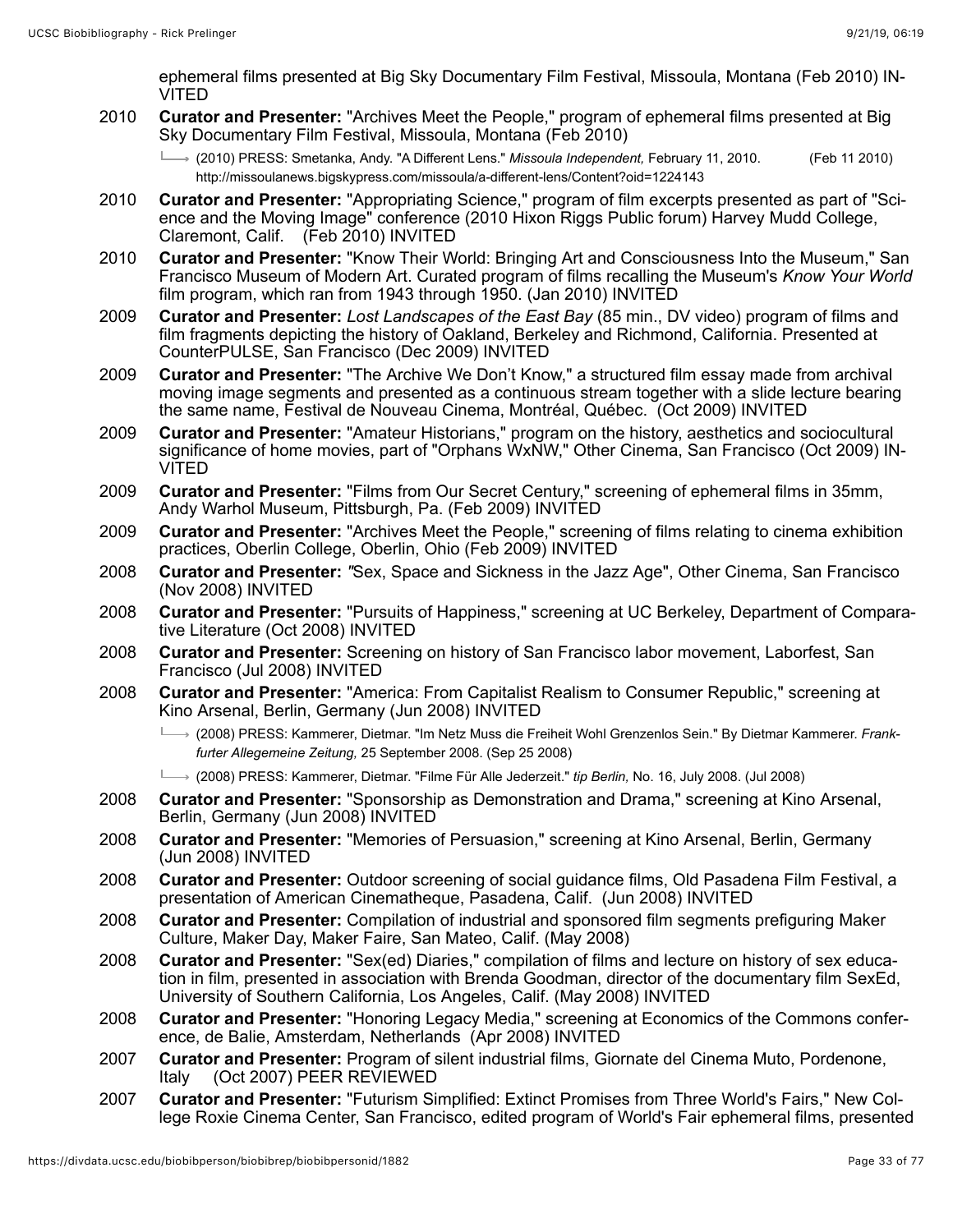as part of the San Francisco World's Fair, a project of the Curatorial Studies program, California College of Arts, San Francisco (Apr 2007) INVITED

- 2006 **Curator and Presenter:** Film program, "The Culture of Fear" symposium, Department of Curatorial Practice, California College of Arts, San Francisco (Apr 2006) INVITED
- 2006 **Curator and Presenter:** "History of the Sponsored Film," Artists Television Access, San Francisco INVITED
- 2004 **Co-Curator:** "Our Secret Century: The Darker Side of the American Dream." Two compiled ephemeral film programs: Part 1. "Friendly Persuasion." Part 2. "The Terrible Truth." Installed at the Pelorus Trust Mediagallery, New Zealand Film Archive / Ngā Taonga Sound & Vision Mediaplex, Wellington (in collaboration with Mark Williams) (Sep - Nov 2004) INVITED

(2004) MEDIA APPEARANCE: *Nightline,* New Zealand Television. (Dec 7 2004)

- (2004) MEDIA APPEARANCE: *Good Morning,* New Zealand Breakfast Television. (Nov 29 2004)
- 2004 **Curator:** "To New Horizons," a program of futurist films, Haagse Filmhuis, The Hague, Netherlands INVITED
- 2003 **Curator and Presenter:** "Persuasion, Prejudices and Psychology: Films from Prelinger Archives," presentation and talk at Detroit Film Theatre, Detroit Institute of Arts (Nov 2003) INVITED
- 2003 **Curated Program:** "Tan atractivos, tan diferentes," curated program of 14 ephemeral films in conjunction with exhibition of Richard Hamilton's art works. Exhibited at La Casa Encendida, Madrid, Spain (Jul - Sep 2003) INVITED
- 2003 **Curator:** Two ephemeral film programs, presented for a weeklong screening at Two Boots Pioneer Theater, New York, N.Y. (Jul 2003) INVITED
- 2003 **Curated Program:** "Tan atractivos, tan diferentes," curated program of 14 ephemeral films in conjunction with exhibition of Richard Hamilton's art works. Exhibited at MACBA (Museu d'Art Contemporanio de Barcelona), Barcelona, Spain. (Mar - Jun 2003) INVITED
- 2003 **Curator and Presenter:** "Utopia Appropriated: The Future As It Was," ephemeral film program on futurism and technology, presented at Asilomar Microcomputer Workshop, Pacific Grove, Calif. (Apr 2003) PEER REVIEWED
- 2003 **Curator and Presenter:** "Searching for Outsiders," ephemeral film program, UC Santa Cruz INVITED
- 2003 **Curator:** "Utopia Appropriated: The Future As It Was," ephemeral film program on futurism and technology, Experimenta Festival, St. Kitts, Australia INVITED
- 2003 **Co-Curator:** Ephemeral film screening, Harvard University (co-curated with Ted Barron) INVITED
- 2002 **Curator and Presenter:** "Films That Haunt the Future" (2 programs from Prelinger Archives). Northwest Film & Video Center, Portland, Ore. (Oct 2002) INVITED
- 2002 **Curator and Presenter:** "Labor Goes to the Movies" program, Center for Worker Education, New York, N.Y., under the auspices of the Professional Staff Congress, New York Labor Institute, New York City (Sep 2002) INVITED
- 2002 **Curator and Presenter:** "Films That Haunt the Future" (3 programs of films from Prelinger Archives). Pacific Film Archive, Berkeley, California. Programs: "Survival of the Fittest," "Artful Adaptations," and "School Daze." (Aug 2002) INVITED
- 2002 **Curator and Presenter:** Ephemeral film program, The META Museum, Black Mountain, N.C. (May 2002) INVITED
- 2001 **Curator and Presenter:** Program of ephemeral films relating to San Francisco Bay and its borders, Headlands Center for the Arts, Sausalito, Calif., as part of the *Metropolis Dissolved: An Exploration of the Margins of the San Francisco Bay* exhibition curated by Matthew Coolidge and the Center for Land Use Interpretation (CLUI) (Jun 2001) INVITED
- 2001 **Curator:** "Tick Tock, Tick Tock, I'm Free to Have Fun Around the Clock," program of ephemeral films from Prelinger Archives dealing with time study and Taylorism, Oberhausen Festival of Short Films, Oberhausen, Germany (programmed in collaboration with Herbert Schwarze) (May 2001) INVITED
- 2001 **Curator and Presenter:** "Stressed-Out Sooners," program of ephemeral films produced at University of Oklahoma, Orphans of the Storm Symposium, Columbia, S.C. (Apr 2001) INVITED
- 2001 **Curator and Presenter:** "An Evening with Rick Prelinger," Green Mountain Film Festival, Savoy Theater, Montpelier, Vt. (Mar 2001) INVITED
- 2000 **Curator and Presenter:** "See the U.S.A.: On The Road in Motion Pictures," program on the history of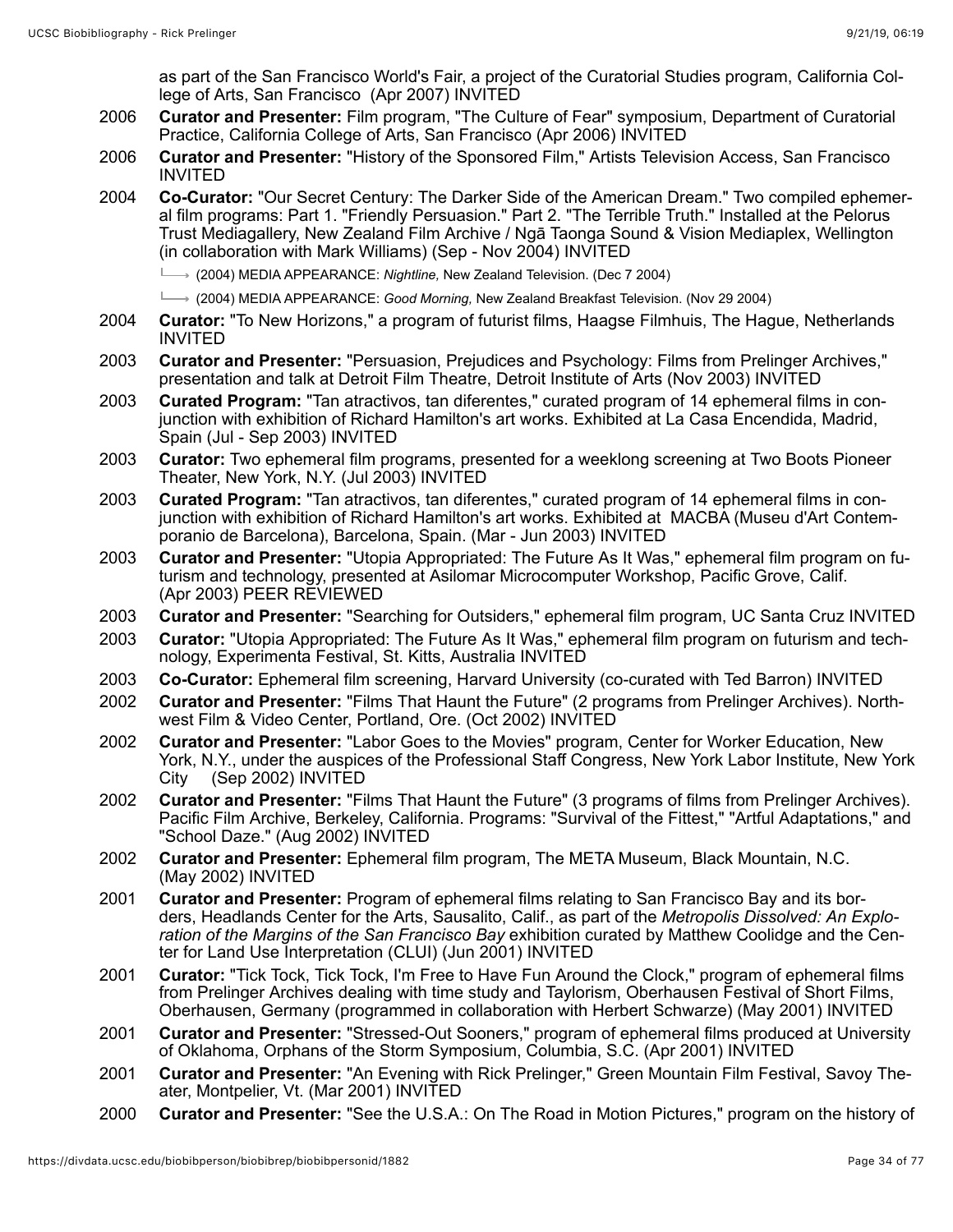roadside culture in America, National Building Museum, Washington, D.C. (Apr 2000) INVITED

- 2000 **Curator and Presenter:** Ephemeral film presentation, The META Museum, Black Mountain, N.C. IN-VITED
- 1999 **Curator and Presenter:** Ephemeral film program, Orphans of the Storm Film Symposium I, University of South Carolina, Columbia, S.C. (Sep 1999) INVITED
- 1999 **Curator and Presenter:** "The Art of Selling the Suburbs," film program and lecture on the history of American suburban planning and promotion. Florida Atlantic University and Abacoa Partnership for Community, Jupiter, Fla. (Sep 1999) INVITED
- 1999 **Curator and Presenter:** "Selling Suburbia," program of ephemeral films documenting the promotion of suburban communities and the origin of urban sprawl, National Building Museum, Washington, D.C. (Apr 1999) INVITED
- 1998 **Curator and Keynote Presenter:** "Play," keynote film screening and talk, Doors of Perception Conference, sponsored by Netherlands Design Institute, Amsterdam, Netherlands. (Nov 1998) INVITED
- 1997 **Curator and Presenter:** *America's Secret Century,* 6 film programs curated for a U.K. audience and presented over a two-week period at the British Film Institute's National Film Theatre, Southbank, London, U.K. (Jul 1997) INVITED
	- (1997) MEDIA APPEARANCE: BBC Radio GLR (Greater London Radio), *Peter Curran Show* (May 27 1997)
	- $\rightarrow$  (1997) MEDIA APPEARANCE: Channel 1 Radio, London (May 27 1997)
	- (1997) PRESS: Huntress, Roderick Lowell. "Weird Scenes in Suburbia." *Daily Telegraph* (London). (May 24 1997)
	- (1997) MEDIA APPEARANCE: *The Afternoon Shift,* BBC Radio 4 (May 23 1997)
	- (1997) MEDIA APPEARANCE: *Radio Five Live,* BBC London (May 22 1997)
- 1997 **Curator and Presenter:** *Busy Bodies* and *Home Movies: The Most Ephemeral Films of All,* two archival programs presented on film at Cinecycle, Pleasure Dome, Toronto, Ont. (Summer 1997) IN-VITED
- 1997 **Curator and Presenter:** Film program on advertising and consumer culture, presented in the "Dinner Theatre of the Mind" series sponsored by ECHO (the computer conferencing system) and WORD magazine, Exit Art, New York, N.Y. (Spring 1997) INVITED
- 1997 **Curator and Presenter:** *The Return to Normalcy,* program of ephemeral films on post-World War II economic reconversion and social adaptation, Mary Riepma Ross Film Theater/Sheldon Memorial Art Gallery, University of Nebraska, Lincoln, Nebraska (Spring 1997) INVITED
- 1997 **Curator and Presenter:** Two film programs on social guidance, Missouri history and post-World War II culture, Winifred Moore Theater, Webster University, Webster Groves, Missouri (Feb 1997) INVIT-ED
- 1996 **Curator and Presenter:** Film screening and discussion as part of "Making the Familiar Strange: Propaganda and Persuasion in the Twentieth Century," annual reunion program held at Wellesley College, Wellesley, Mass. (Jun 1996) INVITED
- 1996 **Curator and Presenter:** *Millennial Mysteries,* 12 film programs including "Money in the Air;" "The Cinema of Cleanliness;" "For the Children"; "Trained for Reliability: Mid-Century Etiquette;" "People Must Eat!...and Drink Too"; "Dirt, Disease and Decay: Resisting Bodily Processes;" "Keeping Up the Good Work: Film on the Job;" "Risks Eternal: Menace and Jeopardy Revisited;" "Heads Up! Psychologists in Action;" "Teenage Transgression;" and "Before "Just Say No": Classic Anti-Drug Films." American Museum of the Moving Image (AMMI), Astoria, N.Y. Sequel to the "Our Secret Century" film retrospective presented at AMMI in 1994. (Jan - Feb 1996) INVITED
	- (1996) PRESS: Atkinson, Michael. "Millennial Mysteries: Continuing Revelations from the Prelinger Archives." *Village Voice.* (Jan 30 1996)
	- (1996) MEDIA APPEARANCE: *Fresh Air* (National Public Radio). (Jan 26 1996)
	- (1996) MEDIA APPEARANCE: *Dorian Devins Show,* WFMU, New York/New Jersey (Jan 1996)
- 1996 **Curator and Keynote Presenter:** "Speed," film screening and keynote presentation on velocity in Western culture, Doors of Perception Conference, sponsored by Netherlands Design Institute, Amsterdam, Netherlands. INVITED
	- (1996) MEDIA APPEARANCE: *Limited Edition* (Cable TV show produced by *Mediamatic* magazine), Amsterdam (Nov 1996)
- 1996 **Curator and Presenter:** "Films of Menace and Jeopardy," program presented at Cinecycle, Pleasure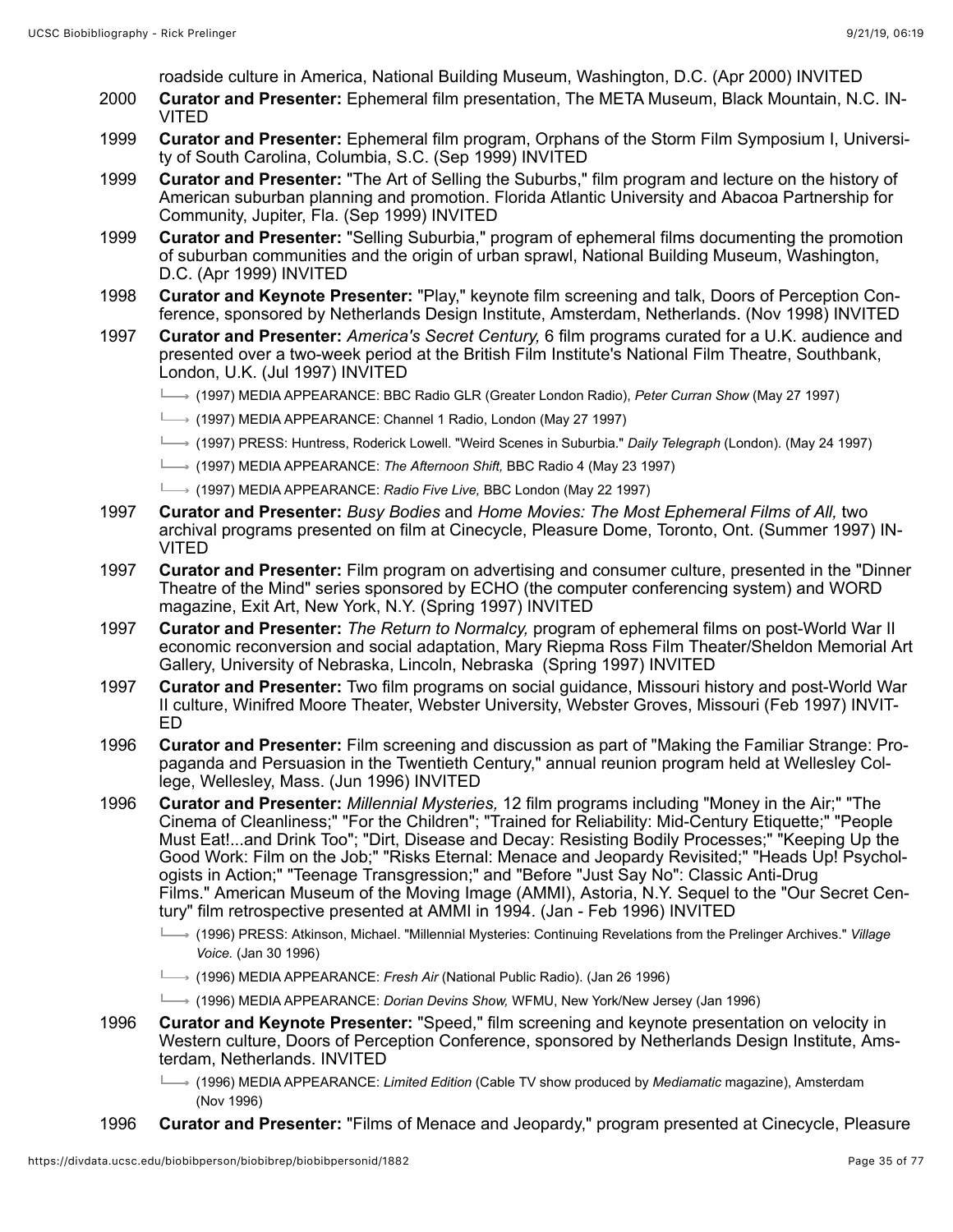Dome, Toronto, Ont. INVITED

- 1996 **Curator and Presenter:** "The Unknown Sid Davis," film program presented at The Knitting Factory, New York, N.Y. INVITED
- 1996 **Curator and Presenter:** "The Unknown Sid Davis," film program presented at Archive Films Screening Series, New York, N.Y. INVITED
- 1996 **Curator and Presenter:** Two film programs: "Nature/Culture," on landscape and place in the twentieth century; and "Paper or Plastic: Production and Consumption," a program of "process" films from the food industry. McBean Theater, The Exploratorium, San Francisco INVITED

 $\longmapsto$  (1996) MEDIA APPEARANCE: KCBS Radio, San Francisco.

- 1996 **Curator and Presenter:** "People Must Eat!...and Drink Too", film program presented at Pacific Film Archive, University Art Museum, Berkeley, Calif. INVITED
- 1996 **Curator and Presenter:** "Freedom Highway," a film program and discussion on landscape, place and politics in North America. Virginia Festival of American Film, Charlottesville, Va. INVITED
- 1995 **Curator and Presenter:** "Romance in the Parking Lot," ephemeral film program, Northeast Historic Film, Bucksport, Maine (Summer 1995) INVITED
	- (1995) PRESS: Anstead, Alicia. "Don't Forget to Bathe! Ephemeral Films Taught 1950s Teens Proper Social Behavior." *Bangor Daily News* (Jul 25 1995)
- 1995 **Curator and Presenter:** "A More Perfect You" and "Outdoor Romance," two film programs presented outdoors at Lubber Run Amphitheater, Arlington, Va., under the auspices of the Arlington County Department of Cultural Affairs (Summer 1995) INVITED
- 1995 **Curator and Presenter:** "Films of Friends and Family." Screening and plenary lecture at "New Business: Redefining the Idea of Design," 1995 International Design Conference in Aspen, Aspen, Colo. (Jun 1995) INVITED
- 1995 **Curator and Presenter:** "The Subsurface of Suburbia," film program, Art in General, New York, N.Y. (Spring 1995) INVITED
- 1995 **Curator and Presenter:** Program on the glorification of industry in ephemeral films. Oberhausen Short Film Festival, Germany. (Spring 1995) INVITED
- 1995 **Curator and Presenter:** "More Social Guidance Classics," film program, Seattle International Film Festival. (Spring 1995) INVITED
- 1995 **Curator and Presenter:** Five video programs from the Our Secret Century series presented in 1994 at American Museum of the Moving Image, plus "The Subsurface of Suburbia." Harvard Film Archive, Carpenter Center, Cambridge, Mass. (Mar 1995) INVITED
	- (1995) PRESS: Dougherty, Robin. "Life Lessons: Rick Prelinger Reveals All in 'Our Secret Century.'" *Boston Phoenix.* (Mar 24 1995)
	- (1995) PRESS: Cox, Jennifer L. "Prelinger Films Hit Close to Home. *Harvard Crimson.* (Mar 23 1995)
	- (1995) PRESS: Sherman, Betsy. "Movie Miseducation From Another Era." *Boston Globe.* (Mar 22 1995)
- 1995 **Curator and Presenter:** Program of ephemeral films, sponsored by the WELL, Exit Art, New York, N.Y. (Winter 1995) INVITED
- 1995 **Curator and Presenter:** "History of the Future: Domestic Technology," film program, McBean Theater, The Exploratorium, San Francisco. INVITED
	- (1995) MEDIA APPEARANCE: Interview, *West Coast Weekend,* syndicated public radio show hosted by Sedge Thompson. (Feb 11 1995)
	- $\rightarrow$  (1995) MEDIA APPEARANCE: KUSF Radio, San Francisco (Feb 10 1995)
	- (1995) PRESS: Craig, Pat. "Exploratorium Show Recalls How We Marveled at High-Tech Future." *Contra Costa* (Calif.) *Times.* (Feb 7 1995)
- 1995 **Curator and Presenter:** "In Defense of Teens," film program on adolescence and autonomy, Ridge Theatre, Vancouver International Film Festival, Vancouver, B.C. INVITED
- 1994 **Curator and Presenter:** "Controlling Interests," Two film programs on persuasion and politics, Hallwalls Gallery, Buffalo, N.Y., October 7 and 8, 1994. (Oct 1994) INVITED
- 1994 **Curator and Presenter:** Ephemeral film program, Department of Art and Art History, Colgate University, Hamilton, N.Y. (Fall 1994) INVITED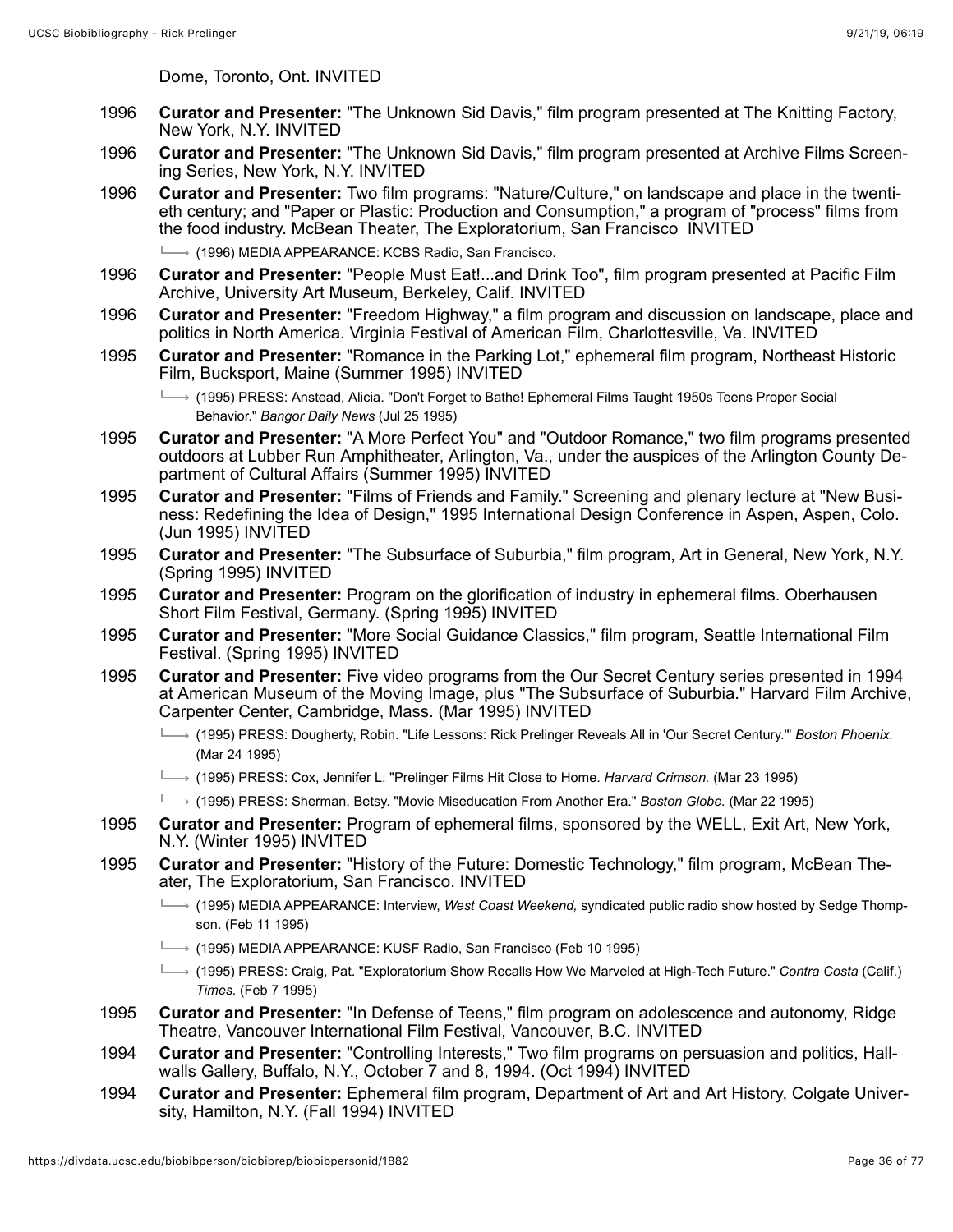- 1994 **Curator and Presenter:** "Ironing Out the Wrinkles: Manufacturing the Mid-Century Couple," ephemeral film program presented at Virginia Festival of American Film, Charlottesville, Va. (Fall 1994) INVITED
	- (1994) PRESS: Barr, Derek. "Old Training Films for Teens Belong to Era of Innocence." *Harrisonburg* (Va.) *Daily News-Record.* (Nov 1 1994)
- 1994 **Curator and Presenter:** "We Didn't Dream Big Enough: Landscape and Travelogue," ephemeral film program presented at Munson-Williams-Proctor Institute (Museum), Utica, N.Y. (Fall 1994) INVITED
- 1994 **Curator and Presenter:** 4 programs from "Our Secret Century" retrospective, Berkeley College Film Society, Yale University, New Haven, Conn. (Jun 1994) INVITED
- 1994 **Curator and Presenter:** "Our Secret Century: Revelations from the Prelinger Archives," 14 film programs including "The Rainbow is Yours;" "The Human Product: Animation and Anthropomorphism;" "Pictures Don't Lie: Creative Visualizations;" "Social Guidance Classics;" "Make Mine Freedom: Patriotism and Public Life;" "Postwar Pessimism: Eight Films by Sid Davis;" "Free to Obey: Control and Conformity;" "We Didn't Dream Big Enough: Landscape and Travelogue;" "Breeding Out the Unusual: Gender at Mid-Century;" "Tireless Marketers;" "42 Ads in 80 Minutes;" "Films of Menace and Jeopardy;" "Favorite Films;" plus 3 CD-ROM/videodisc installations. American Museum of the Moving Image, Astoria, Queens, New York. Programs from this retrospective traveled widely and provided the basis (with many changes and additions) for the *Our Secret Century* CD-ROM series. (Jan - Mar 1994) INVITED
	- (1994) PRESS: Hoberman, J. "As Is." *Village Voice.* (Jan 18 1994)
	- (1994) MEDIA APPEARANCE: *Fresh Air* (National Public Radio). (Jan 10 1994)
	- (1994) PRESS: Woodward, Richard B. "Films Born of Ill-Hidden Agendas." *New York Times.* (Jan 7 1994)
	- (1994) PRESS: Anderson, John. "Three Decades of Little Films." *New York Newsday.* (Jan 7 1994)
	- (1994) PRESS: Bernard, Jami. "Kitschy Coup: 'Educational' Flicks From '40 & '50s." (New York) *Daily News.* (Jan 7 1994)
	- (1994) PRESS: Talbot, Mary. "His 'Ephemeral Films' Capture the Way We Were." (New York) *Daily News.* (Jan 5 1994)
	- (1994) MEDIA APPEARANCE: *Morning Edition,* WNYC Radio, New York. (Jan 1994)
	- (1994) MEDIA APPEARANCE: *Dorian Devins Show,* WFMU, New York/New Jersey (Jan 1994)
	- (1994) MEDIA APPEARANCE: *CBS This Morning.*
	- → (1994) MEDIA APPEARANCE: *Eye to Eye With Connie Chung* (CBS Television).
	- (1994) MEDIA APPEARANCE: *Views,* WABC-TV, New York.
	- (1994) PRESS COVERAGE: *Entertainment Tonight,* segment with Leonard Maltin.
- 1994 **Curator and Presenter:** Program of archival films relating to Florida with accompanying lecture, Miami Film Festival Seminars, Louis Wolfson II Media History Center, Miami-Dade Public Library, Miami, Fla. (Winter 1994) INVITED
	- $\longmapsto$  (1994) MEDIA APPEARANCE: WPBT-TV, Miami, Fla.
- 1994 **Curator and Presenter:** "Nature Always Sides With the Hidden Flaw: Films of Guilt, Menace and Jeopardy." Ephemeral film program presented at Vancouver International Film Festival. INVITED
	- (1994) REVIEW: Walsh, Michael. "Guilt, Menace Beat 'Festive Dress.'" *Vancouver* (B.C.) *Province*. Review of screening at Vancouver International Film Festival. (Oct 19 1994)
	- (1994) MEDIA APPEARANCE: Interview, *Vicki Gabereau Show,* CBC Radio National. (Oct 1994)
	- (1994) PRESS: Bacchus, Lee. "And They're Off!" *Vancouver* (B.C.) *Province.* (Sep 30 1994)
	- (1994) MEDIA APPEARANCE: *Early Edition,* CBC Radio Vancouver.
	- (1994) MEDIA APPEARANCE: *Zero Avenue,* CBC-TV Vancouver.
- 1994 **Curator and Presenter:** "Social Guidance Classics," ephemeral film program presented at Seattle International Film Festival, Seattle, Wash. INVITED
- 1993 **Curator and Presenter:** "Films of Menace and Jeopardy," ephemeral film program presented at Bank Multimedia Gallery, Detroit, Mich. INVITED
- 1993 **Curator and Presenter:** "Pictures Don't Lie: Creative Visualizations," ephemeral film program, San Francisco Cinematheque, San Francisco Art Institute. INVITED
- 1992 **Curator and Presenter:** "Patriotism and Public Life," ephemeral film program presented at Northwest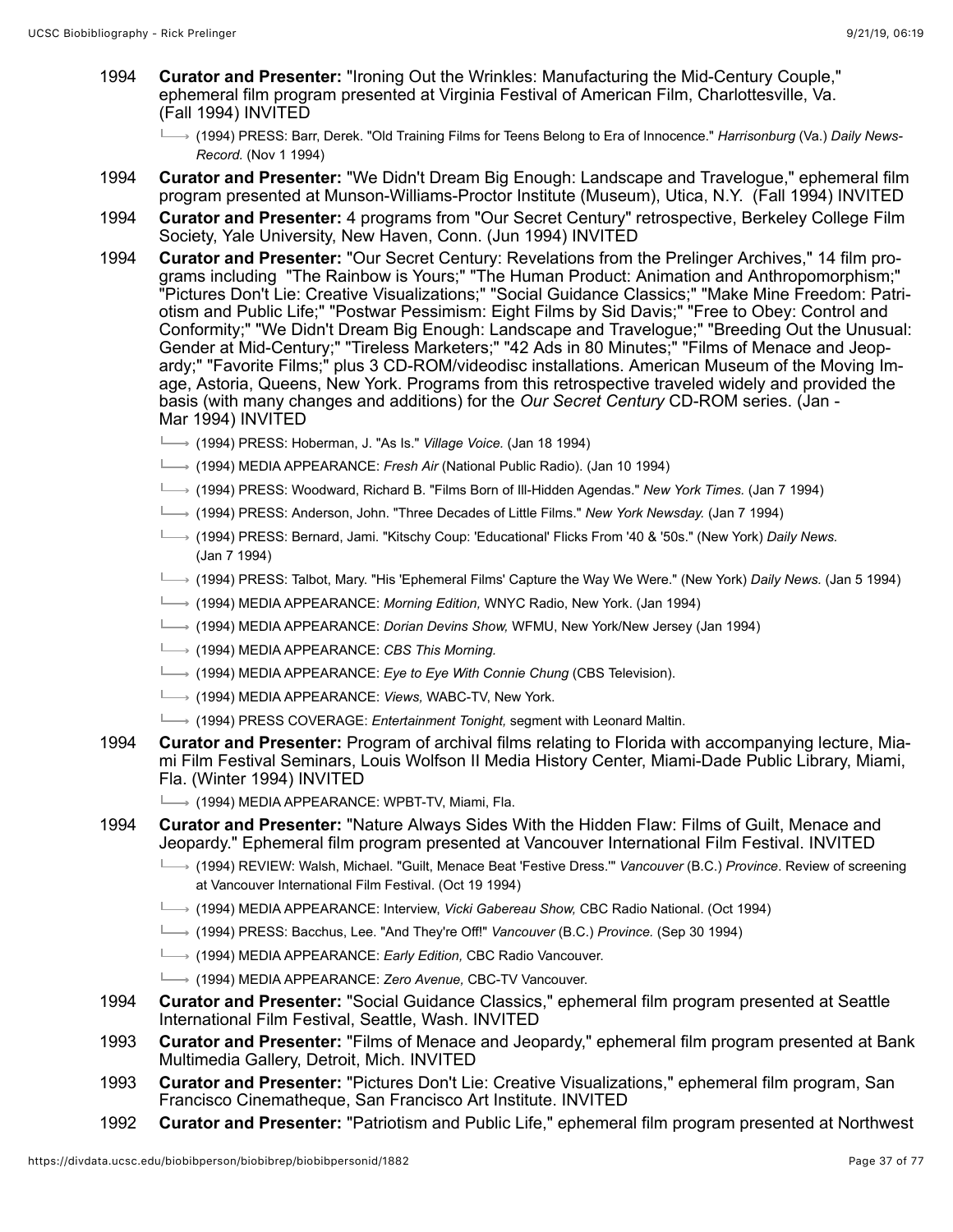Film & Video Center, Portland, Oregon (Fall 1992) INVITED

 $\longmapsto$  (1992) MEDIA APPEARANCE: KPTV, Portland, Ore.

- 1992 **Curator and Presenter:** "From Vaudeville to Futurism," program of short advertising films produced in the United States. Oberhausen Short Film Festival, Oberhausen, Germany. (Spring 1992) INVITED (1992) MEDIA APPEARANCE: *European Culture Channel.*
- 1992 **Curator and Presenter:** Two programs on ephemeral films and moving image archival issues, Department of Visual Arts, UC San Diego. INVITED
- 1992 **Curator:** Archival film program on transgression in the 1950s, Hunters and Gatherers Festival, Eiszeit-Kino, Berlin, Germany. INVITED
- 1992 **Curator and Presenter:** Program of archival films relating to food and food preparation, "Meals on Reels" Film Festival, New York Folk Culture Festival, New York University INVITED
- 1991 **Curator and Presenter:** Film program on adolescence and risk in the 1950s, Chapin School, New York, N.Y. INVITED
- 1991 **Curator and Presenter:** "The Rainbow Is Yours," a program of archival films on design produced in conjunction with Berkeley Art Museum's exhibition on the (British) Independent Group. Albright-Knox Art Gallery, Buffalo, N.Y. INVITED
- 1991 **Curator and Presenter:** "The Rainbow Is Yours," a program of archival films on design produced in conjunction with Berkeley Art Museum's exhibition on the (British) Independent Group. Pacific Film Archive, Berkeley Art Museum, Berkeley, Calif. INVITED
- 1991 **Curator and Presenter:** Program of ephemeral films relating to technology and culture, SIGGRAPH (Los Angeles chapter) Association for Computing Machinery, Jet Propulsion Lab auditorium, Pasadena, Calif. INVITED
- 1991 **Curator:** Program of archival films on the 1940s, presented at Columbus Cultural Arts Center, Columbus, Ohio INVITED
- 1991 **Curator:** Program of archival social guidance films, presented at Walker Art Center, Minneapolis, Minn. INVITED
- 1991 **Curator and Presenter:** Introduction to ephemeral films, program presented at Visiting Artist Program, California Institute of the Arts. INVITED
- 1990 **Curator and Presenter:** Program on the evidentiary value of ephemeral films, Fourth Annual Festival of Folk Culture Films, New York University, New York, N.Y. (Summer 1990) INVITED
- 1990 **Curator and Presenter:** Film programs on American patriotism and creative visualizations in ephemeral films, Dallas Video Festival, Dallas, Texas INVITED
- 1990 **Curator and Presenter:** Film program on the history and significance of educational and sponsored films, presented for a professional audience of media librarians. Consortium of College and University Media Centers annual conference, University of Minnesota, Minneapolis, Minn. INVITED
- 1990 **Curator:** Program on U.S. culture and politics in the 1950s, Columbus Cultural Arts Center, Columbus, Ohio INVITED
- 1990 **Curator and Presenter:** Program of historically significant ephemeral films, FilmForum at Los Angeles Contemporary Exhibitions (LACE), Los Angeles, Calif. INVITED
- 1990 **Curator and Presenter:** "Films of Menace and Jeopardy," Cornell Cinema, Ithaca, N.Y. INVITED
- 1989 **Curator and Presenter:** Introductory program on the artistic and historical significance of ephemeral films, Grand Rapids Film Theater, Urban Institute of Contemporary Arts, Grand Rapids, Mich. (Nov 16 1989) INVITED
- 1989 **Curator and Presenter:** Program on U.S. design history as documented in ephemeral films, Walker Art Center, Minneapolis, Minn. (in conjunction with *Graphic Design in America* exhibition) (Nov 15 1989) INVITED

(1989) PRESS: Lewis, Judith, "Another Man's Treasure." *City Pages* (Minneapolis). (Nov 15 1989)

- 1989 **Curator and Presenter:** Program of safety films, Downtown Community Television Center, New York, N.Y. (Fall 1989) INVITED
- 1989 **Curator and Presenter:** Program of ephemeral films exemplifying discourses of futurism, Downtown Community Television Center, New York, N.Y. (Spring 1989) INVITED
- 1989 **Curator and Presenter:** Ephemeral film program, Dryden Theater, George Eastman House,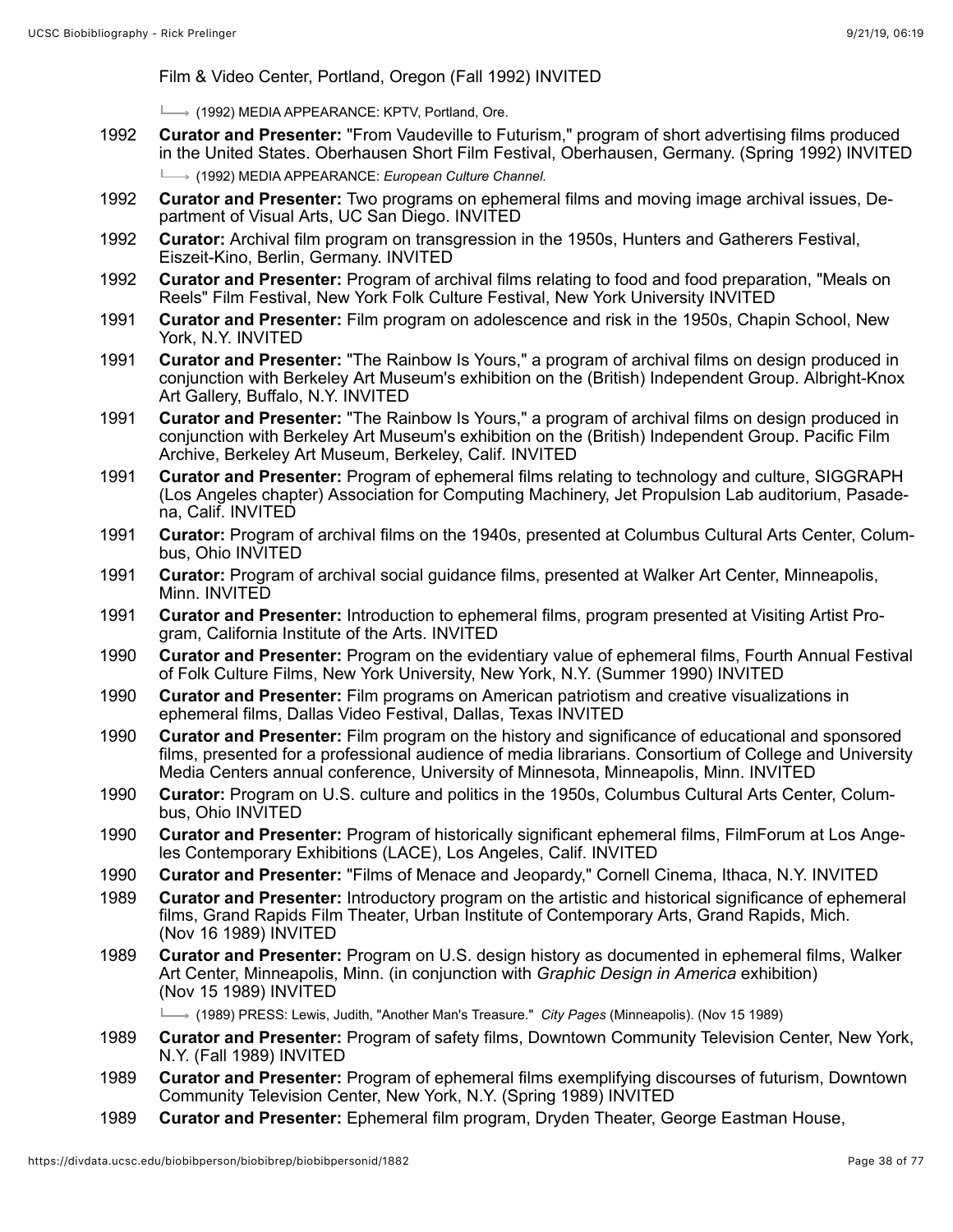Rochester, N.Y. INVITED

- 1989 **Curator and Presenter:** "The Seven Deadly Virtues," ephemeral film program, Collective for Living Cinema, New York, N.Y. INVITED
- 1989 **Curator and Presenter:** Program of films from World's Fairs, Cooper-Hewitt Museum, New York, N.Y. INVITED
- 1988 **Curator and Presenter:** "Films of Menace and Jeopardy," Dallas Video Festival, Dallas, Texas (Fall 1988) INVITED
- 1988 **Curator and Presenter:** "Films of Menace and Jeopardy," Two evening screenings, Castro Theatre, San Francisco (presented by Re/Search magazine) (Fall 1988) INVITED

(1988) PRESS: Stanley, John. "Films of Menace and Jeopardy." *San Francisco Chronicle.* (Sep 25 1988)

- 1988 **Curator and Presenter:** "Films of Menace and Jeopardy" and program of ephemeral films on futurism in America, Image and Sound Festival, Film Foundation of the Hague, The Hague, Netherlands (Spring 1988) INVITED
- 1988 **Curator and Presenter:** Program of ephemeral films, The Kitchen, New York, N.Y. (in association with The Standby Program) INVITED
- 1988 **Curator and Presenter:** Ephemeral films screening, Pacific Film Archive, Berkeley, Calif. INVITED
- 1987 **Curator and Presenter:** Ephemeral film program, Collective for Living Cinema, New York, N.Y. IN-VITED

#### **Other Creative Activities**

2004 - Present **Social Practice: Library: Ongoing**: Prelinger Library (co-founder and collaborator with Megan Shaw Prelinger). Appropriation-friendly library containing a private collection of approximately 80,000 books, periodical volumes, government documents, maps, paper ephemera and visual material, located at 301 8th Street in San Francisco's South of Market area. A long-term social practice project, the library functions as a critique of institutional librarianship, traditional information organization as obfuscation and cultural enclosure. At the same time, it provides broad public access to this collection in order that artists, activists, students, researchers and other interested parties can enjoy the freedom to browse, copy, and experience serendipitous insights from a wealth of twentieth-century documentation not easily available to most uncredentialed individuals. Opened in June 2004, the library has hosted over 12,000 visitors through June 2019. Staffed both by its founders and by a small group of trained volunteers, the library is open to the public ten to twelve days a month. It has become a venue for social reading, a place of discussion and collaboration and an incubator for artistic and social projects, including most recently *The New Farmers Almanac* (first and second editions, 2013 and 2015). An active digitization project continues and currently totals over 3,800 items. Prelinger Library is a member of the Intersection Incubator, a program of Intersection for the Arts providing fiscal sponsorship, incubation and consulting to artists. The Library currently maintains an active artist-in-residence program. Recent residencies include: Pierre Leguillon (Paris); Felicity Tayler (Montréal); Christopher Carley (Brooklyn); Lindsey Dupler (San Francisco); Lucy Quinn (Australia); Louisa Penfold (Australia); Carolee Gilligan Wheeler and the Elsewhere Philatelic Society; Charles Macquarie and the Library of Approximate Location; Place Talks (curators: Nicole Lavelle & Charles Macquarie); Sylvia Herbold (Duke University, MFA in Experimental and Documentary Arts program); Sherrie Wasserman (New York); Marshall Trammell (Black Spirituals and Music Research Strategies); Dustin Mabry (Davis, Calif.); Sara Lauren Smith (Northampton, Mass.); Marie Martraire (San Francisco and Paris); Monica Westin (San Francisco); Tamara Suarez Porras (New York and San Francisco); Peter Lucas (London); Jeremy Ferris (Providence); Nishant Batsha (Berkeley); Kendell Harbin and Asa Wilder (Roaming Center for Magnetic Alternatives, Kansas City); Renny Pritikin (San Francisco); Lacey Johnson (Oakland); and KLOOG (Charles Kremenak, Thom Blum) with Janet Silk. (Jun 2004 - Present)

#### http://www.prelingerlibrary.org

- (2004 Present) Approximately 130 in-library lectures, classes and tours for visiting scholars, art school and university classes, high school groups, archives and library professional associations and visiting librarians, principally in collaboration with Megan Prelinger.
- (2019) Reese, Marshall. "Knocking on Mnemosyne's Door, Part 2: The Vernacular Library." VOCA (Voices in Contemporary Art). Detailed article on Prelinger Library and its activities. (Jun 14 2019) http://www.voca.network/blog/2019/06/14/knocking-on-mnemosynes-door-part-2/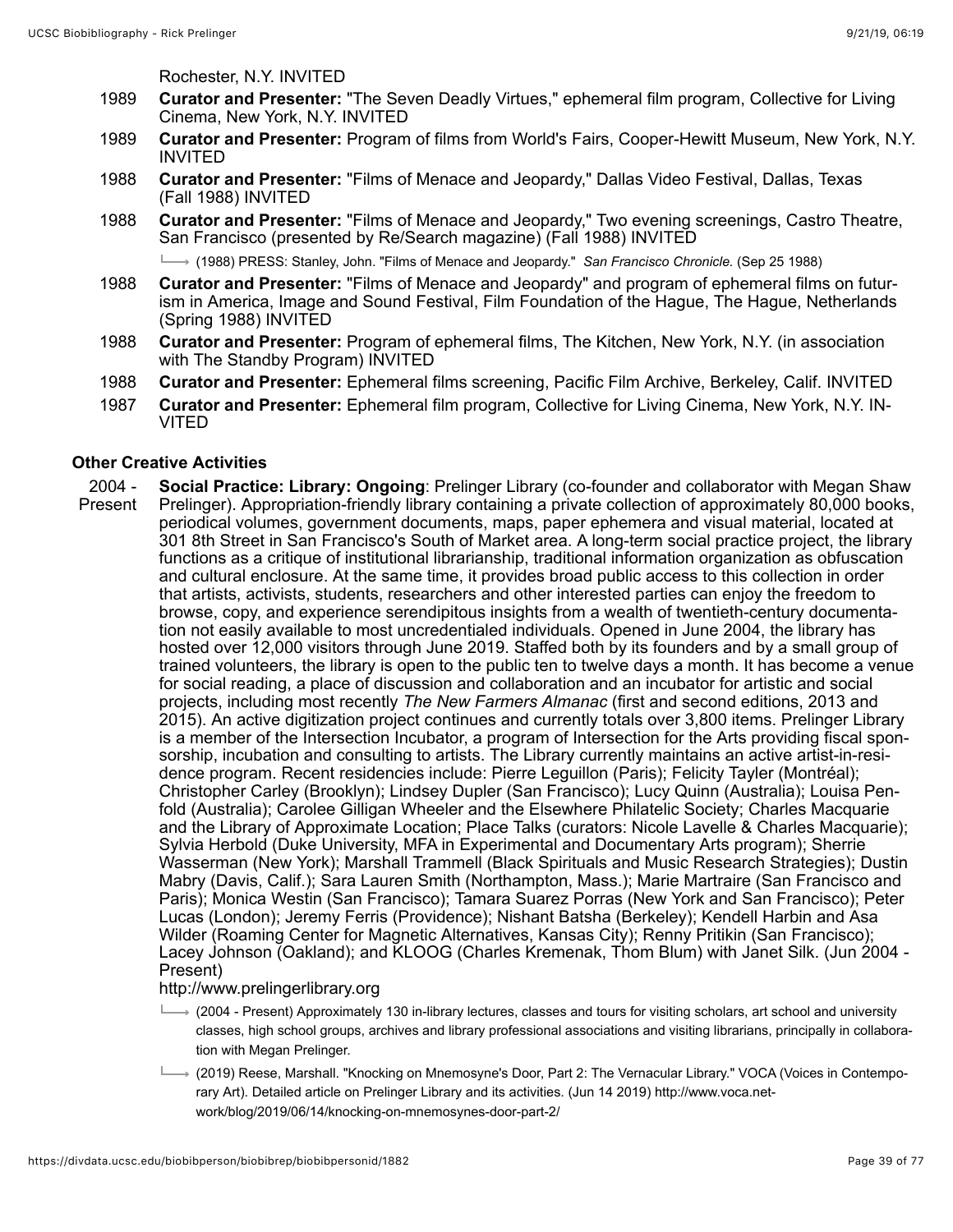- (2019) Greaves, Sheldon. "A DIY Public Library." Guerrillascholar.com (Apr 23 2019) http://www.guerrillascholar.com/cogito/2019/04/23/a-diy-public-library/
- (2018) Purdom, Gwen. "6 Northern California Libraries To Get Lost In." *Culture Trip.* (Mar 11 2018) https://theculturetrip. com/north-america/usa/california/articles/6-northern-california-libraries-to-get-lost-in/
- → (2016) MEDIA COVERAGE: "San Francisco Couple Opens Free Public Library," ABC7News (KGO-TV, San Francisco), produced by Ken Miguel. (Sep 2 2016) http://abc7news.com/society/san-francisco-couple-opens-free-public-library/1495747/
- (2016) Voss, Georgina. "Prelinger Library." *Situated Knowledges,* Issue 3 (June 2016). Print zine devoted entirely to deep interview with Rick & Megan Prelinger, prepared and published as part of the Situated Systems research project of the Experimental Research Lab at the Autodesk Pier 9 facility, San Francisco. (Jun 2016) http://situated.systems/knowledges/03/situatedsystems\_zine03\_screen.pdf
- (2016) Leguillon, Pierre and Prelinger, Megan. "On Libraries in the Age of Dematerialization: Pierre Leguillon in conversation with Megan Prelinger." In Miessen, Markus; Chateigné, Yann with Füchtjohann, Dagmar; Hoth, Johanna; and Schmid, Laurent. *The Archive as a Productive Space of Conflict*. Berlin: Sternberg Press, 2016, 595-601.
- (2015) Bakker, Henry. "Always Unpacking: The Prelinger Library as Twenty-First Century Archive." *Topology Magazine,* December 2, 2015. (Dec 2 2015) http://www.topologymagazine.org/essay/always-unpacking-the-prelinger-library-astwenty-first-century-archive/
- (2015) Hotchkiss, Sarah. "Uncommon Library Opens Its Doors for Artist-Led Talks." *KQED Arts,* October 21, 2015. (Oct 20 2015) http://ww2.kqed.org/arts/2015/10/21/uncommon-library-opens-its-doors-for-artist-led-talks/
- (2015) Young, David. "Inside the Prelinger Library, A Unique Archive of Ephemera." *Hoodline,* September 20, 2015. (Sep 20 2015) http://hoodline.com/2015/09/inside-the-prelinger-library
- (2015) Kost, Ryan. "In SOMA, A Hidden Research Library Reflects Its Founders." *San Francisco Chronicle,* August 24, 2015. (Aug 24 2015) http://www.sfchronicle.com/art/article/In-SOMA-a-hidden-research-library-reflects-its-6458999.php
- (2015) Conroy, Rebecca. "The Prelinger Library: A Public Externalisation of Your Brain." *The Librarium,* June 5, 2015. (Jun 5 2015) http://thelibrarium.org/2015/06/05/the-prelinger-library-a-public-externalisation-of-your-brain/
- (2015) Kissane, Erin; Springer, Anne-Sophie and Turpin, Etienne. "Interview with Rick and Megan Prelinger." Revised and reedited version of Erin Kissane's "The Library as a Map." In Anna-Sophie Springer and Etienne Turpin (eds.), *Intercalations 1: Fantasies of the Library,* Berlin: K.Verlag & Haus der Kulturen der Welt, 2015 and Cambridge: MIT Press, 2016.
- (2014) Rose, Alexander. "Megan and Rick Prelinger's Selected Books for the Manual of Civilization." *Blog of the Long Now,* March 25, 2014. (Mar 25 2014) http://blog.longnow.org/02014/03/25/prelingers-book-suggestion/
- → (2014) MEDIA APPEARANCE: *Prelinger Library: Book Activists*, a short film on Prelinger Library, directed by Doug Aitken. Appearance and narration in collaboration with Megan Prelinger. http://www.dailymotion.com/video/x2onc34
- (2013) Turpin, Amber. "A Farmer's Almanac for the Young, DIY Set." *Civil Eats,* September 27, 2013. Introduction to (and review of) *The 2013 New Farmer's Almanac,* originally conceived by RP and produced by The Greenhorns with the resources of Prelinger Library. (Sep 27 2013) http://civileats.com/2013/09/27/a-farmers-almanac-for-the-young-diy-set/
- (2013) "Maps at the Speakeasy of Libraries: Prelinger Library, San Francisco, USA." *Map Wanderer,* September 13, 2013. Visual tour of Prelinger Library, emphasizing its cartographic and geographic holdings. (Sep 13 2013) http://mapwanderer.com/2013/09/13/maps-at-the-speakeasy-of-libraries-prelinger-library-san-francisco-usa/
- $\rightarrow$  (2013) Miller. Greg. "Rarely seen maps from San Francisco's quirkiest hidden library." Wired. (Aug 9 2013) https://www.wired.com/2013/08/prelinger-library-rare-maps/
- (2013) Shopsin, Tamara. "Can You Guess What This Is?" *New York Times,* July 18, 2013. Photographic quiz employing photo of Prelinger Library shelves. (Jul 18 2013) http://opinionator.blogs.nytimes.com/2013/07/18/can-you-guess-whatthis-is-8/
- (2013) Ozeki, Ruth. "ALA panel & some thoughts on libraries." *Ozekiland,* January 17, 2013. Meditation on randomness and browsability as exemplified in Prelinger Library. (Jan 16 2013) http://www.ruthozeki.com/weblog/archives/963
- $\rightarrow$  (2013) Kissane, Erin. "The Library as a Map." Extended interview with Rick and Megan Shaw Prelinger on Prelinger Library, its history, intentions and arrangement. *Contents* (Issue 5, January 2013). (Jan 2013) http://contentsmagazine. com/articles/the-library-as-a-map/
- (2012) "Prelinger Library." *Scouted San Francisco,* May 2012. (May 2012)
- (2012) Heath, Erin. "A First Visit to the Prelinger Library." Kelsey Street Press Blog, March 8, 2012. (Mar 8 2012)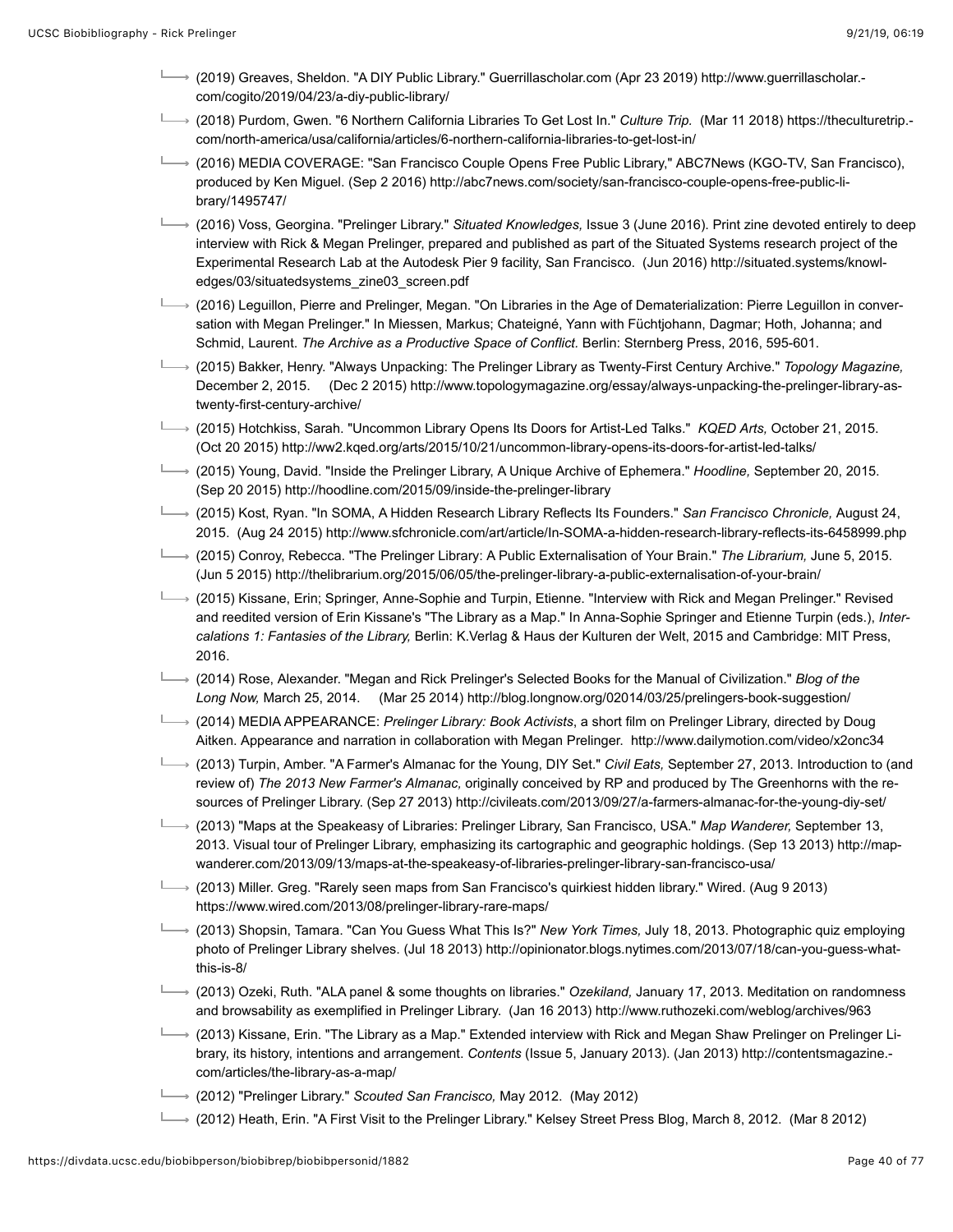http://www.kelseyst.com/news/2012/03/08/erin-heath-visits-the-prelinger-library/

- (2011) Smith, Matt. "Prelinger Archives Show How San Francisco Has Always Struggled With Change." *SF Weekly,* September 28, 2011. On the origin, collection and organizational scheme of Prelinger Library and its collections relating to San Francisco history. (Sep 28 2011) http://www.sfweekly.com/2011-09-28/news/prelinger-archive-san-francisco-historymatt-smith/
- (2011) Urban, Jennifer. Brief of *Amici Curiae* Public Domain Interests in Support of Petititioners, *Golan v. Holder,* U.S. Supreme Court 10-545, June 21, 2011. Prepared by Jennifer Urban, Samuelson Law, Technology and Policy Clinic, UC-Berkeley School of Law. Describes practices of Prelinger Library and Archives regarding public domain works. (Jun 21 2011) http://www.collegeart.org/pdf/GolanvHolder.pdf
- (2011) Kelly, Kevin. "The Gravity of Paper." *The Technium,* April 11, 2011. Reappreciation of physical materials by a digitally oriented writer. (Apr 11 2011) http://www.kk.org/thetechnium/archives/2011/04/the\_gravity\_of.php
- $\rightarrow$  (2011) Feinberg, Melanie. "How Information Systems Communicate As Documents: The Concept of Authorial Voice." *Journal of Documentation* 7 (No. 6, 2011), pp. 1015-1037. Describes how the organizational scheme of Prelinger Library reflects an authorial voice. https://www.ischool.utexas.edu/~feinberg/Feinberg%20JDOC%202011.pdf
- (2010) Beard, Dena. "Resource Guide to Performative Cartography." Published in *Theatrum Orbis Terrarum,* tabloid catalog for Marjolijn Dijkman's exhibition at Berkeley Art Museum, September 26-November 28, 2010, pp. 8, 13. Describes Prelinger Library and its resources. (Sep 2010)
- (2010) Beard, Dena. "The Best Bay Area Radical Art Resources." *Art Practical,* August 19, 2010. (Aug 19 2010) http://www.artpractical.com/review/Best\_of\_dena\_beard/
- → (2010) Marks, Ben. "A Visit to the Prelinger Library." *Collectors Weekly, August 5, 2010. (Aug 5 2010)* http://www.collectorsweekly.com/articles/a-visit-to-the-prelinger-library/
- (2010) MEDIA APPEARANCE: *Studio 360* (WNYC for Public Radio International), with Megan Prelinger. (Feb 10 2010)
- (2010) "Prelinger Library." *Atlas Obscura,* 2010. http://www.atlasobscura.com/places/the-prelinger-library
- (2009) Hawk, Thomas. (pseud. for Andrew Peterson). "The Prelinger Library, An Appropriation-Friendly Community Resource." *Thomas Hawk's Digital Connection*, September 24, 2009. (Sep 24 2009) http://thomashawk.com/2009/09/theprelinger-library-an-appropriation-friendly-community-resource.html
- (2009) Williams, Kelvin (pseud.). "The Evalyn Lucien Archive." Remembering Eva blog, August 19, 2009. On Prelinger Library's participation in "Jejune Institute's"/Nonchalance ARG (Alternate Reality Game). (Aug 19 2009) http://rememberingeva.wordpress.com/2009/08/19/the-evalyn-lucien-archive/
- → (2009) MEDIA APPEARANCE: *Forum*, KQED-FM, San Francisco (with Megan Prelinger); discussion on Prelinger Library and on efforts to collect archival film material relating to San Francisco for the *Lost Landscapes* urban history event series. (May 14 2009)
- (2009) Lester, Sarah. "Using Serendipity to Navigate the Stacks." *Ambidextrous* (Stanford, Calif.) 11, Spring 2009. (Spring 2009)
- (2009) INCLUSION IN ARTIST'S BOOK: Herrera-Prats, Carla. *Localization, Location, Ubicación.* Self-published, 2009. Artist's book including profiles of 25 libraries, archives, institutions and organizations dealing with questions of immigration and labor in North America, distributed only to the 25 organizations profiled. Produced as part of an exhibition at Lenzner Family Gallery, Pitzer College, Claremont, Calif. http://www.carlaherreraprats.com/pages/location\_description.html
- (2008) MEDIA APPEARANCE: *Final Draft,* 2SER Radio, Sydney, Australia (with Megan Shaw Prelinger). (Dec 15 2008)
- (2008) Ray, Anne. "The Eye: A Place Both Visually Stimulating and Intellectual" (Reporting on the Library as a cultural organization selected by curator Courtney Fink.) *San Francisco Examiner.* (Nov 23 2008)
- (2008) Feinberg, Melanie. "Classificationist as Author: The Case of the Prelinger Library." Paper presented at International Society for Knowledge Organization conference, Montréal, August 2008. (Aug 2008) http://www.ebsi.umontreal.ca/isko2008/documents/abstracts/feinberg.pdf
- (2008) Feinberg, Melanie, *Classification as Communication: Properties and Design.* Ph.D. dissertation, University of Washington, 2008. Discusses Prelinger Library's organization and classification systems, as well as the library user experience.
- (2008) Bozak, Nadia. *The Disposable Camera: Image, Energy, Environment.* Ph.D. dissertation, University of Toronto, Department of Comparative Literature, 2008. Discusses aspects of ecology and value as manifested in the organization and practice of Prelinger Library.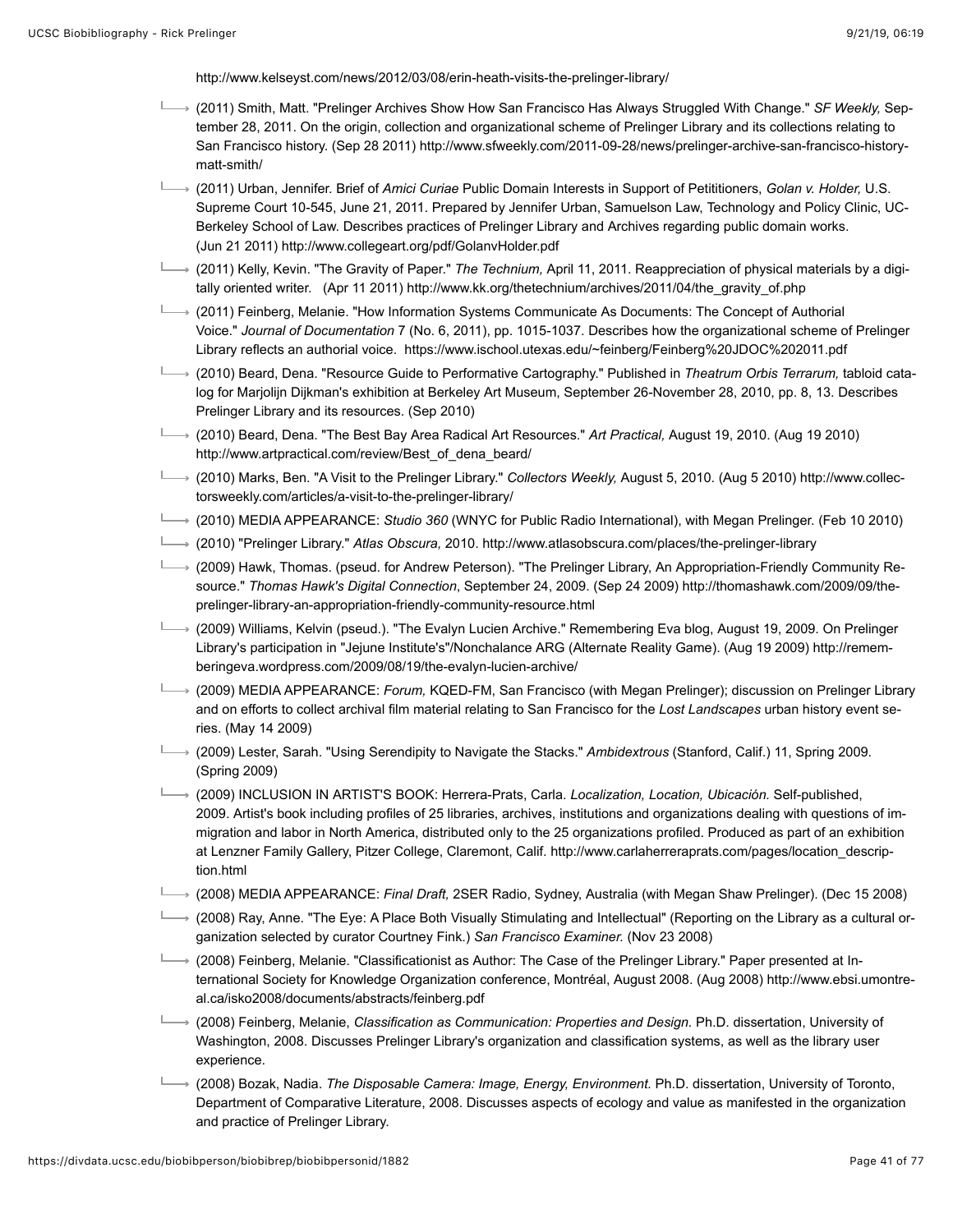- → (2008) Kukulska-Hulme, Agnes. "Encyclopedic Knowledge in the Mobile Age." In Needham, G. and Ally, M. (eds.), M-Li*braries: Libraries on the Move to Provide Virtual Access.* London: Facet Publishing, 2008, pp. 29-36. Discusses Prelinger Library.
- → (2008) Sirius, R.U. (pseud. for Ken Goffman). "DIY-brary." *MAKE* magazine, Issue 16, 2008. Profile of Prelinger Library and its founders. https://web.archive.org/web/20150227045042/http://makezine.com:80/magazine/make-16/diy-brary/
- (2007) Lewis-Kraus, Gideon. "A World In Three Aisles: Browsing the Post-Digital Library." *Harper's Magazine* 314 (May 2007), pp. 47-57. Profile of the Prelinger Library; its organization, significance and founders. (May 2007) http://prelinger. com/harpers.pdf
- (2007) Sarver, Aaron. "Creating the 21st Century Library." *In These Times,* September 2007.
- (2006) Moore, Anne Elizabeth. "Unofficial Histories: Zine and Ephemeral Print Artists," *Punk Planet* 75. (Sep 2006) http://zinewiki.com:80/Unofficial\_Histories:\_Zine\_and\_Ephemeral\_Print\_Archivists
- (2006) Vadino, Diane. "Steal This Movie." *ReadyMade* 22, April-May 2006. On the history and practice of Prelinger Library and Archives. (Apr 2006)
- (2005) O'Reilly, Arwen. "How-To Library." *Make* 4, p. 177 (Fall 2005)
- (2005) Yeung, Bernice. "Best of San Francisco: "Unmusty Archive." *San Francisco Magazine,* July 2005. The Prelinger Library named as best San Francisco library. (Jul 2005)
- (2002) Yeung, Bernice. "Collect Calling." *SF Weekly,* October 30-November 5, 2002. On the Prelingers' collection of textual and visual materials and their wish to found a library.
- 2015 **Community Library:** Community library installation as part of the Outpost Project, convened by Studio for Urban Projects at the Market Street Prototyping Festival, a project of San Francisco Planning Department, Yerba Buena Center for the Arts and Knight Foundation, San Francisco. *Assisted principal creator Megan Prelinger.* (Apr 2015) INVITED

2011 - **Installation:** "Observatory Library." Standalone exhibit for the Exploratorium at Pier 15's Bay Obser-

2014 vatory, opened April 2013 and completed December 2014. Five thematic atlases on San Francisco Bay history, culture, geography and natural history (*Islands, Shorelines, Watersheds, San Francisco* and *East Bay*, printed in an edition of one on Tyvek and bound by the Futurefarmers collective; a curated library of books and reproductions of historical ephemera; and a curated moving image installation. *Co-Contributor (with Megan Shaw Prelinger and Stacy Kozakavich) as one-third of the working group Prelinger Library.* (Aug 2011 - Dec 2014) INVITED https://www.exploratorium.edu/exhibit/observatory-library

- 2009 **Installation:** "Shorelines and Timelines." Kiosk with two-channel video installation and drawers of his-
- 2012 torical reference documents tracing the changing contours, uses and contestations over the northern shoreline of the city of San Francisco. First commissioned by The Exploratorium as part of the "Observing" show (January 2009), then reinstalled as part of the Outdoor Exploratorium, Building D, Fort Mason (May 2009-September 2012). *Co-Creator (with Megan Shaw Prelinger) as half of the working group Prelinger Library.* (Jan 2009 - Sep 2012) INVITED
- 2010 **Social Practice (Education):** "Analog and Digital Cultural Resources: Do Parallel Lines Meet At Infinity?," Pickpocket Almanack project, San Francisco Museum of Modern Art. *Class organizer and instructor, in collaboration with Megan Shaw Prelinger.* (Fall 2010) INVITED
- 2010 **Social Practice (Education):** "The Document as Coordinate and Contract," Pickpocket Almanack project, San Francisco Museum of Modern Art. *Class organizer and instructor, in collaboration with Megan Shaw Prelinger.* (Fall 2010) INVITED
- 2009 **Community Library:** Maker Faire, San Mateo, Calif. Hosted 1,500 visitors in the course of a weekend. (May 2009) INVITED
- 2008 **Audio Festival:** "Radio Ephemera: 2008 Audio Challenge." Collaboration between Prelinger Library and Third Coast International Audio Festival, Chicago. *Co-created (with Megan Prelinger) context for audio story creators based on Prelinger Library texts.* (Mar - Oct 2008) INVITED http://thirdcoastfestival.org/explore/feature/presenting-the-2008-tcf-shortdocs-radio-ephemera
- 2008 **Community Library:** Maker Faire, San Mateo, Calif. (May 2008) INVITED
- 2008 **Community Library:** McLaren Park, San Francisco, for Earth Day. (Apr 2008) INVITED
- 2007 **Community Library:** Garden for the Environment, San Francisco, for Earth Day. *In collaboration with Megan Prelinger.* (Apr 15 2007) INVITED
- 2007 **Community Library:** McLaren Park, San Francisco, for Earth Day. *In collaboration with Megan*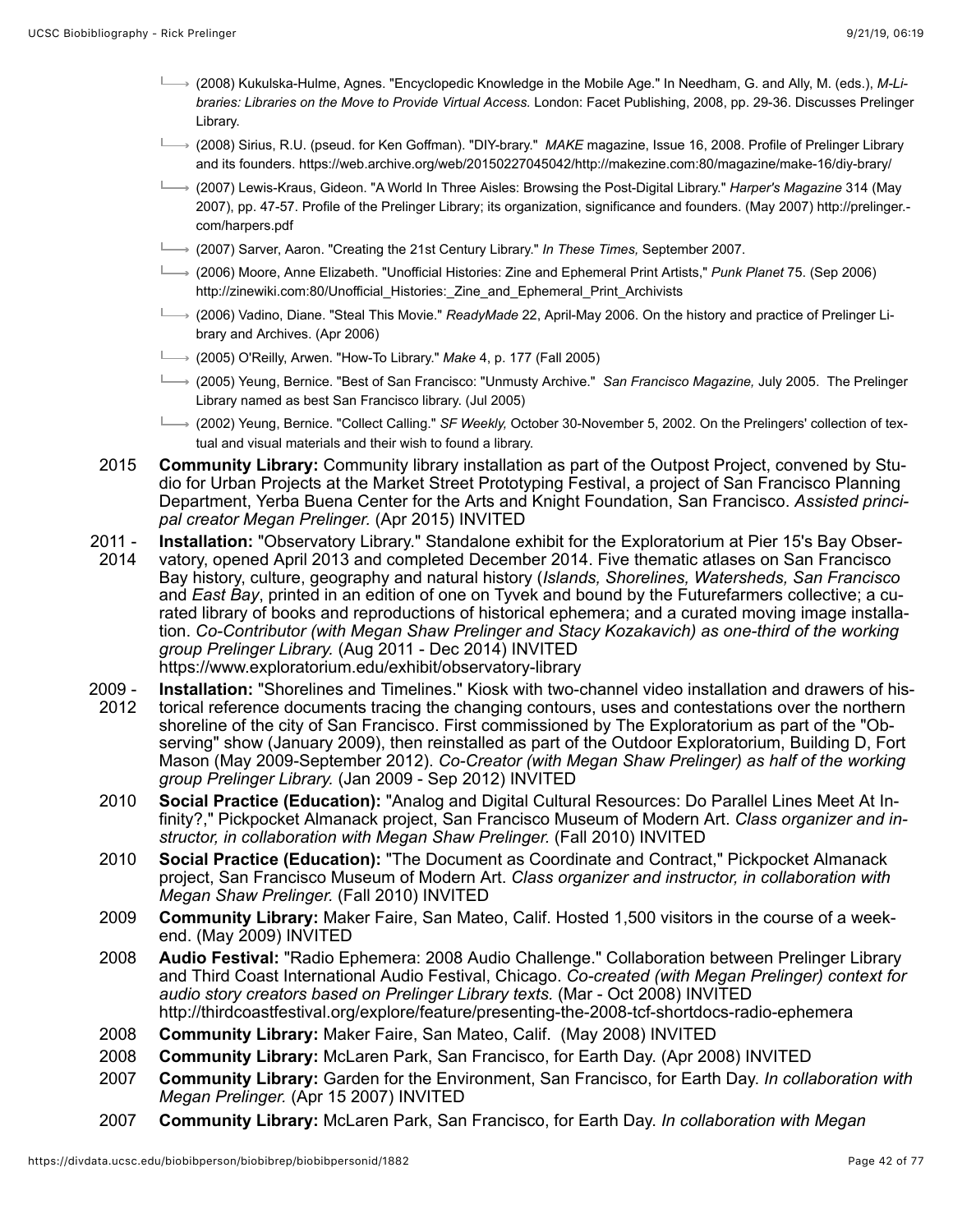#### *Prelinger.* (Apr 2007) INVITED

- 2004 2007 **Research Advisor:** "Invisible Dynamics," a project to discern, expose and re-visualize Bay Area infrastructures conducted by The Exploratorium in preparation for the opening of the new museum building in 2013. *Member of project team in collaboration with Megan Prelinger.* INVITED http://www.exploratorium.edu/id/about.html
- 2005 **Fellowship:** Vectors Fellowship, Institute for Multimedia Literacy, Annenberg Center, University of Southern California, 2005. Produced online multimedia examination of memory, biography and archives whose departure point was the film *Panorama Ephemera.* INVITED https://web.archive.org/web/20141216115742/http://panorama.vectorsjournal.org/html/index.php
- 1993 **Software:** *Short Attention Span Theater* (3 CD-ROMs, 1993-94). *Co-Producer.* Three CD-ROMs (*It's All Relative, Dating and Mating* and *Sports*) produced by HBO Downtown Productions, Time Warner Interactive Group and Comedy Central, containing standup comedy clips.

### **Other Scholarly Activities**

1991 **Software:** *Footage 91: North American Film & Video Sources* (CD-ROM version, 1991) *Editor and Co-Publisher* (with Highlighted Data, Inc., Arlington, Virginia). CD-ROM containing 36 HyperCard stacks describing holdings of North American moving image archives, distributors and stock footage houses; machine-readable conversions of reference works; new HyperCard cumulated edition of *Footage 89* and *Footage 91;* and a curated selection of QuickTime video clips from Prelinger Archives, the Video Data Bank and Electronic Arts Intermix.

#### **Biographies or Retrospectives of My Work**

- 2018 **Deep Interview:** Oral history interview for Society of Cinema and Media Studies "Fieldnotes" project (a series of interviews with "pioneers of film and media studies"). Interviewed by Prof. Charles Acland at Concordia University, Montréal, Québec. (May 3 2018) INVITED https://vimeo.com/274674125
- 2017 **Dissertation:** Robbins, Papagena (2017) *City-Symphonies-in-Reverse: Urban Historical Consciousness through the Baroque Moving Image Archive.* PhD thesis, Concordia University. "In this dissertation, I argue that twenty-first century urban archival montage films eschew the dominant historiographical strategies of documentary film and encourage the development of a historically conscious spectatorship. The thesis examines three North American city-symphonies-in-reverse, *Los Angeles Plays Itself* (Thom Andersen, 2003), the *Lost Landscapes* film programs (Rick Prelinger, 2006-2017), and *My Winnipeg* (Guy Maddin, 2007)." Thesis supervisor: Catherine Russell. (Aug 29 2017) https://spectrum.library.concordia.ca/983505/
- 2014 **Dissertation:** Burkey, Brant. *The Future of Remembering: How Multimodal Platforms and Social Media Are Repurposing Our Digitally Shared Pasts in Cultural Heritage and Collective Memory Practices.* Ph.D. dissertation, School of Journalism and Communication, University of Oregon, 2014. Examines the practice and discursive interpretation of Prelinger Archives and Prelinger Library (and two other repositories), with special attention to how these repositories contribute to the articulation of shared memory in the emerging media landscape. (Sep 29 2014) https://scholarsbank.uoregon.edu/xmlui/handle/1794/18378
- 2014 **Review:** Manaugh, Geoff and Twilley, Nicola. "Guided by Voices." BLDGBLOG, June 6, 2014. On my lecture at the inaugural Bay Area Infrastructure Observatory *Macro* City conference.
- 2013 **Magazine Article:** Tedford, Matthew Harrison. "Visiting Artist Profiles: Rick Prelinger." *Art Practical,* December 11, 2013. http://www.mhtedford.com/rick-prelinger/ (Dec 2013)
- 2013 **Website:** Marlow, Jonathan. "Caroline Martel: WAVEMAKERS and Operators." *Keyframe*, October 14, 2013. Detailed interview with Québécois filmmaker Caroline Martel describing, among many other things, her discovery of and longtime collaboration with Prelinger Archives.
- 2013 **Review:** De Seife, Ethan. "A Film Archivist and Preservationist Shows Us Our Past to Inform Our Future." *Seven Days,* October 9, 2013.
- 2013 **Deep Interview:** "The Library as a Map." By Erin Kissane. Extended interview with Rick and Megan Shaw Prelinger on Prelinger Library, its history, intentions and arrangement. *Contents* (Issue 5, January 2013).
- 2013 **Interview:** "Looking Back at an Electronic Exchange with a Media Archeologist: An Interview with Rick Prelinger by Caroline Martel 12-1/2 Years Later." By Caroline Martel and Rick Prelinger. In André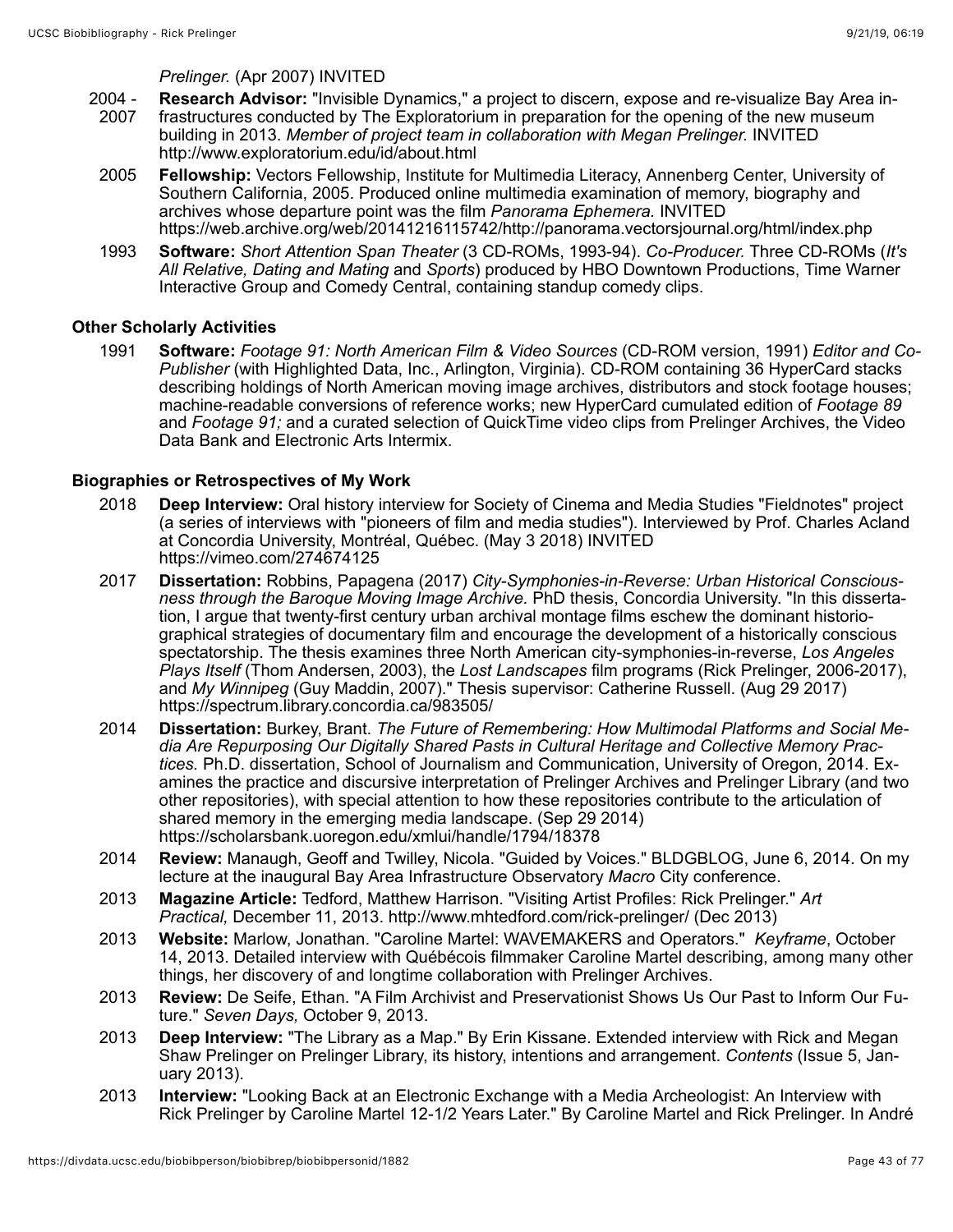Habib and Michel Marie (eds.), *L'avenir de la mémoire: Patrimoine, restauration et réemploi cinématographiques,* Villeneuve d'Ascq, France: Presses Universitaires de Septentrion, 2013. INVITED

2012 **Interview:** Ramos, Anna. Interview with Rick Prelinger. Radio Web MACBA (Barcelona), August 31, 2012. (Aug 31 2012)

http://www.macba.cat/en/rwm-sonia-rick-prelinger-

- 2012 **Critical Review:** Gracy, Karen F. "Distribution and Consumption Patterns of Archival Moving Images in Online Environments." *American Archivist* 75 (Fall/Winter 2012), pp. 422-455. Evaluation (and confirmation) of my assertions regarding archival access in my essay published in *The Moving Image* 9 (Fall 2009), 164. PEER REVIEWED
- 2011 **Deep Interview:** Prelinger, Rick; Ramos, Anna; Bennett, Vicki; and Leidecker, Jon. "Memorabilia. Collecting Sounds With...Rick Prelinger." Barcelona: Ràdio Web MACBA (Museu d'Art Contemporani de Barcelona), May 2011. Definitive interview with RP on his history, practice and current views on archives, based on an email conversation. Companion audio interview online at http://rwm.macba. cat/en/sonia/rick\_prelinger/capsula. (May 2011) INVITED http://rwm.macba.cat/uploads/twitter/memorabilia\_rickprelinger\_eng.pdf
- 2010 **Article:** Eddy, Cheryl. "Goldies 2010 Lifetime Achievement: Rick and Megan Prelinger." *San Francisco Bay Guardian,* November 2, 2010. (Nov 2 2010) http://www.sfbg.com/2010/11/02/goldies-2010-lifetime-achievement-rick-and-megan-prelinger
- 2010 **Press Article:** Harvey, Dennis. "Essential SF: Rick Prelinger." *SF360* (San Francisco Film Society), November 2, 2010. (Nov 2 2010) http://www.sf360.org/?pageid=13132
- 2010 **Critical Essay:** Russell, Catherine. "Benjamin, Prelinger and the Moving Picture Archive." By Catherine Russell. Presented at L'avenir de la mémoire: patrimoine, restauration et recyclages cinématographiques, Cinémathèque québécoise, Montréal, Feb. 11, 2010. Published in André Habib and Michel Marie (eds.), *L'avenir de la mémoire: Patrimoine, restauration et réemploi cinématographiques,* Villeneuve d'Ascq: Presses Universitaires de Septentrion, 2013. (Feb 11 2010) http://books.openedition.org/septentrion/2264
- 2008 **Interview:** Vonderau, Patrick. "Vernacular Archiving: An Interview with Rick Prelinger." In Vincenz Hediger and Patrick Vonderau, eds., *Films at Work: Industrial Film and the Productivity of Media,* Amsterdam: Amsterdam University Press, 2008, pp. 51-61. PEER REVIEWED
- 2005 **Interview:** Loebenstein, Michael, "Archive sind keine ruhigen Orte mehr: Ein Gespräch mit Rick Prelinger." *Kolik Film* (Wien), Oktober 2005. (Oct 2005)
- 2005 **Interview:** Anderson, Steve. "Media Mapmaker: Rick Prelinger." *RES* magazine, September/October 2005. (Sep 2005)
- 1996 **Interview:** Alberro, Alex and Halley, Peter. "Interview with Rick Prelinger." *Index Magazine*, 1998. http://www.indexmagazine.com/interviews/rick\_prelinger.shtml
- 1988 **Article:** Heller, Steven. "Ephemeral Films: The Prelinger Collection." *Print.* Reprinted in *The Big Reel,* April 1993. Systematic and thoughtful introduction to Prelinger Archives and to first five years of RP's work. (Mar 1988)

# **PROFESSIONAL ACTIVITIES**

# **Public Lecture or Forum Participation**

- Apr 15 2020 **Illustrated Lecture:** Century Club of California, San Francisco INVITED
- Dec 7 2019 **Performative Public Lecture:** "Wildcards of the Ether." Other Cinema, Artists' Television Access, San Francisco. Presenting research derived from *Wireless Traces: Reading Lost Transmissions* book project. INVITED
- Aug 22 2019 **Public Lecture:** "East Bay Everyday: Looking at History Through Home Movies." Lake Merritt Breakfast Club, Oakland, Calif. INVITED
	- Jan 5 2019 **Lightning Talk:** Presented talk/screening as part of program "Grand Re-Opening of the Public Domain," co-hosted by Internet Archive and Creative Commons, Internet Archive San Francisco. Online at A Grand Re-opening of the Public Domain.mp4 INVITED
	- Dec 2 2018 **Public Lecture:** "Noisy Archives and the Future of Memory." Illustrated lecture. Rajiv Vaidya Memorial Lecture, National Gallery of Art, Washington,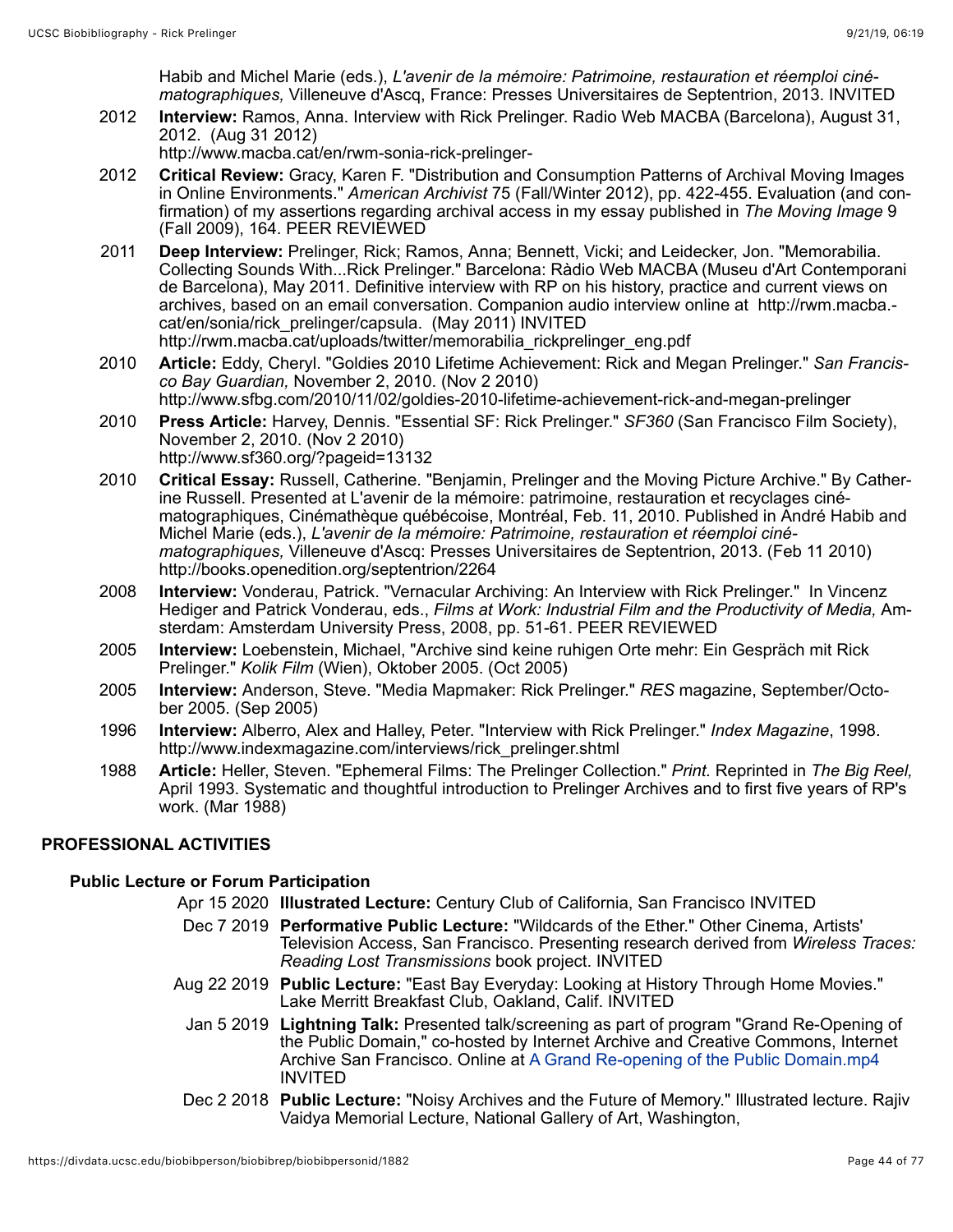D.C. https://www.nga.gov/calendar/film-programs/fall18/vaidya-prelinger.html (Lecture video at: https://www.youtube.com/watch?v=1kZU\_6omkcA) INVITED

- May 23 2018 **Panelist:** "Archives and Memory." Talk and panel discussion, Shaping San Francisco, San Francisco, Calif. http://shapingsf.org/public-talks/index.html#archives INVITED
- May 3 2018 **Public Lecture:** "Monitoring Useful Radio: How a Residual Media Form Sparked Mutual Education." Lecture presented as part of a panel with Charles Acland and Haidee Wasson (Concordia University), Canadian Centre for Architecture, Montréal INVITED
- Apr 9 2018 **Public Lecture:** "Undividing Digital and Analog: The Promise of Hybridity." Public lecture presented at Higgins School of Humanities, Clark University, Worcester, Mass. http://www2.clarku.edu/higgins-school-ofhumanities/Calendar/documents/Higgins-Calendar-Spring-2018-Analog-Digital.pdf INVITED
- Oct 17 2017 **Endowed Lecture:** "Effacement in the Repository: Do Physical Objects Have the Right to Exist?". George Parker Winship Lecture, Houghton Library, Harvard University. INVITED
- Oct 11 2017 **Public Appearance:** On-Stage Appearance and Screening: Presentation of amateur film thought to have been produced by Charles R. Lynn showing activities and incarcerees at Jerome Relocation Center, Jerome, Arkansas, a concentration camp operated by the War Relocation Authority, 1942-44. Appeared with Rev. Saburo Masada, incarcerated at Jerome. Internet Archive Fall Gala presentation. INVITED
- Sep 29 2017 **Panelist:** "Libraries as Contemporary Art Spaces." Panel discussion as part of "Does Art Have Users?" symposium, San Francisco Museum of Modern Art, in partnership with Asociación de Arte Útil and Yerba Buena Center for the Arts. INVITED
- May 9 2017 **Public Lecture:** "From Repository to Workshop: An Experimental Research Library at 13." Presented at Colophon Club, Berkeley, Calif. *In collaboration with Megan Prelinger.* INVITED
- May 2 2017 **Public Appearance:** Reading and introduction at publishing party for *State Change,* an artists' anthology (Living Room Light Exchange, Publication Two.) The Thing gallery, San Francisco. INVITED
- Mar 21 2017 **Public Lecture:** "Living Archives." A lecture in the *Malleable Moments* exhibition and program series, presented by The Open Workshop (architectural practice) at StoreFrontLab, San Francisco. http://www.storefrontlab.org/malleable-monuments-1/ INVITED
- Dec 2 2016 **Public Lecture:** "Prelinger Library." Public lecture presented as part of "Dora García: The Hearing Voices Lab," The Lab, San Francisco. *(With Megan Prelinger).* INVITED
- Nov 19 2016 **Public Lecture:** "Sorting the Archives: A Talk to Accompany Bertolt Brecht's essay 'Telling the Truth: Five Difficulties,'" Other Cinema, Artists' Television Access Gallery, San Francisco. INVITED
	- Apr 2016 **Speaker:** "power, agency, archives." Living Room Light Exchange, San Francisco, April 2016. In conjunction with Open Engagement Conference. INVITED
	- Mar 2016 **Panelist:** "Authorship and the Promises of Digital Dissemination." Presented by Innovating Communication in Scholarship Project, Center for Science and Innovation Studies, UC Davis School of Law, Institute for the Social Sciences, and Davis Humanities Institute. UC Davis. INVITED
	- Mar 2016 **Lecture:** "The Philosophical Concept of Unrestricted Access to Moving Images." Lecture (presented with screening of *Lost Landscapes of Oakland*), Berkeley Art Museum, Pacific Film Archive, Berkeley, Calif. INVITED
	- Oct 2015 **Lecture:** "The Future of Memory: Disrupting the Archives to Save It." Lecture and discussion as part of the "Higher Learning: Reel Heritage" series, TIFF Bell Lightbox, Toronto, Ontario INVITED
	- Aug 2015 **Panelist:** "Documentary Now." Panel at Traverse City Film Festival moderated by Thom Powers and Michael Moore INVITED
	- Jul 2015 **Panelist:** "Come to the Doc Side." Panel, Traverse City Film Festival, exploring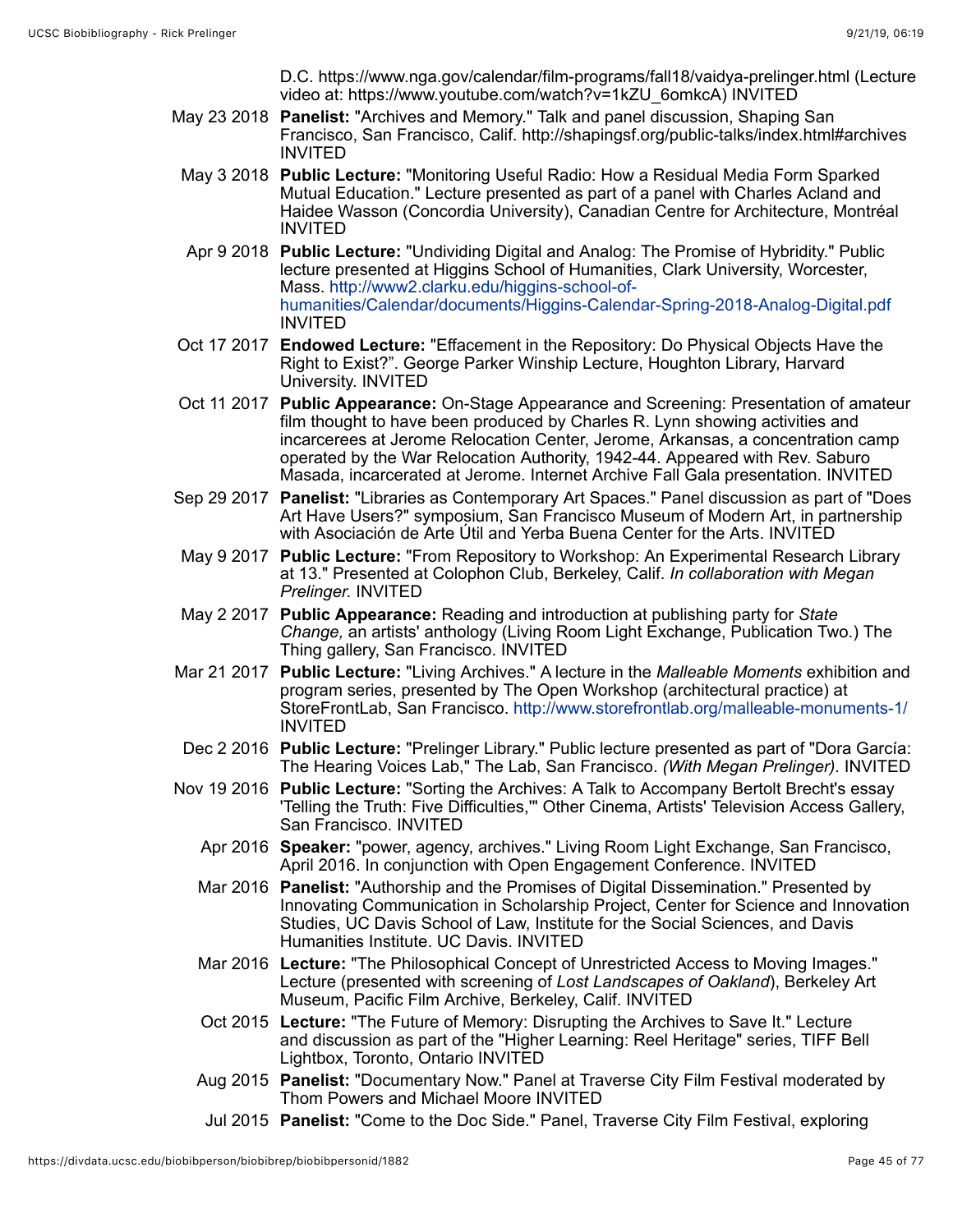emerging issues in contemporary documentary film, moderated by Michael Moore INVITED

- Jun 2015 **Public Appearance:** "An Evening with California Filmmakers: Rick Prelinger and Dawn Logsdon." Video Round Table, American Library Association conference, San Francisco INVITED
- Jun 2015 **Public Lecture:** "Weaving the Web II: Building Bay Area Infrastructures," second in a series of talks on the history of San Francisco Bay Area communications infrastructure, Long Now Foundation, Interval Speaker Series, San Francisco INVITED
- Feb 2015 **Public Appearance:** One-on-one public discussion with filmmaker Peter Forgacs (Hungary) in conjunction with premiere of his video installation "Letters to Afar," Contemporary Jewish Museum, San Francisco INVITED
- Aug 2014 **Public Appearance:** "Meet TCFF Visionary Award Winner Rick Prelinger." One-onone public discussion with Michael Moore, Traverse City Film Festival, City Opera House, Traverse City, Michigan, August 2014. INVITED
- Jun 2014 **Speaker:** "Combinatory Cartography." Lecture/presentation describing five thematic atlases and library installation produced for the Fisher Bay Observatory. The Exploratorium Bay Observatory, San Francisco *(With Megan Prelinger).* INVITED
- May 2014 **Public Lecture:** "How a Library Became an Artists' Workshop," talk as part of "Mapping the Archive" series, de Young Museum, San Francisco *(collaborative presentation with Megan Prelinger).* INVITED
- May 2014 **Keynote Lecture:** "Weaving the Web: Building Bay Area Infrastructures," talk on the history of San Francisco Bay Area communications infrastructure, presented at Bay Area Infrastructure Observatory conference, Brava Theater, San Francisco INVITED
- Mar 2014 **Public Lecture:** "Appropriation: Is It Finished?" Wattis Institute, California College of Arts, San Francisco. INVITED
- Jan 2014 **Panelist:** "Post Script," a symposium on interactivity, archives and history organized by the Piet Zwart Institute, Creating 010 and the 43rd International Film Festival Rotterdam, Rotterdam, Netherlands INVITED
- Dec 2013 **Illustrated Talk:** Ignite San Francisco, Brava Theatre, San Francisco. Rapid-fire talk on San Francisco historical geography. INVITED
- Nov 2013 **Gallery Talk:** Artist talk at opening of *Bay Motion* installation, Oakland Museum of California INVITED
- Oct 2013 **Lecture:** "Surviving Plenty: Archival Filmmaking in the Age of Mass Production." Vermont International Film Festival, Burlington, Vermont INVITED
- Oct 2013 **Panelist:** "Lost, Found and Remixed." Vermont International Film Festival, Burlington, Vermont INVITED
- Aug 2013 **Keynote Speaker:** "Digitise or Perish." Lecture (public version) presented to Australian archivists, cultural policymakers and members of the public, under the auspices of National Film & Sound Archive. Presented at Parliament House, Canberra, Australia
- Apr 2013 **Panelist:** "Check It Out! The Library in Our Lives." San Francisco Public Library INVITED
- Mar 2013 **Welcome Speaker:** "Archive Hacks," a Tribeca Hacks Hackathon, Grey Area Foundation for the Arts, San Francisco INVITED
- Mar 2013 **Panelist:** Panel on archival moving images use and research, Sebastopol (California) Documentary Film Festival INVITED
- Mar 2013 **Panelist:** "Using Archival and Found Footage in Film." South by Southwest, Austin, Texas INVITED
- Jul 2012 **Public Lecture:** "Lost Landscapes and Found Collections." Museum of Contemporary Art Barcelona (MACBA), Barcelona, Spain. INVITED
- Jun 2012 **Public Lecture:** "Shifts in Horizon: Perspectives on Landscape," screening and presentation, Headlands Center for the Arts, Marin County, California INVITED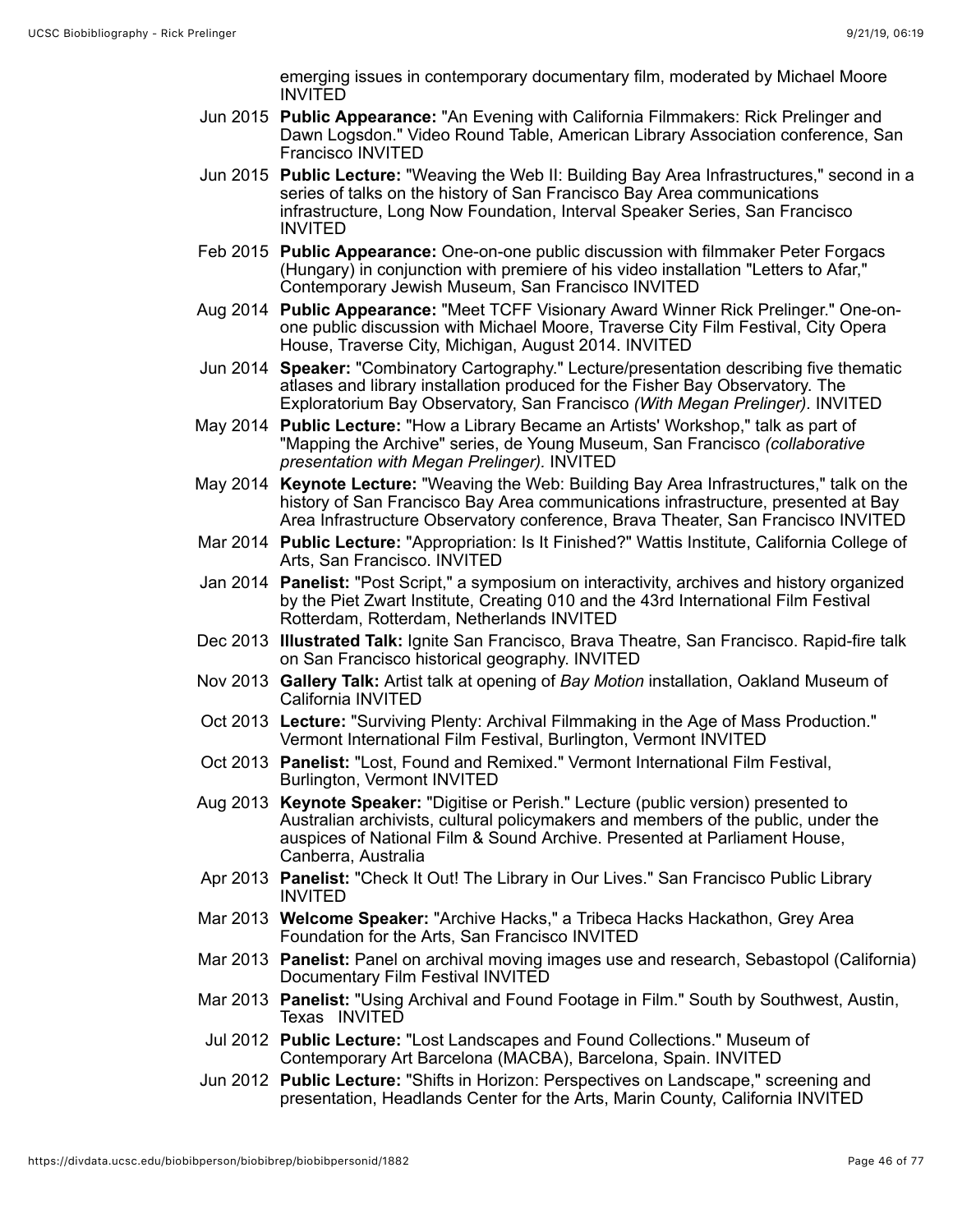- May 2012 **Public Lecture:** "Lost Landscapes." Screening the Future Conference: Play, Pause and Press Forward, University of Southern California. Slides online at http://www.slideshare.net/footage/prelingerlostlandscapes20120522. INVITED
- May 2012 **Public Lecture:** Welcome and talk about contemporary archival issues on the occasion of the opening of MayDayRooms, an archives of materials relating to history of social change, London INVITED
- Apr 2012 **Panelist:** "Beyond Documents: The Future of Archives." Stanford University, Humanities Center and Department of History, April 2012. INVITED
- Apr 2012 **Public Lecture:** "Confessions of an Outsider Archivist." Cinema Pacific, University of Oregon, Eugene INVITED
- Apr 2012 **Panelist:** Media Mashers Forum (focusing on remix culture). Cinema Pacific, University of Oregon, Eugene INVITED
- Oct 18 2011 **Moderator and Panelist:** "Seeding the Future: A Town Hall Meeting for Small-Scale Agriculture," screening and panel discussion, presented by The Greenhorns and Internet Archive, San Francisco INVITED Internet Archive, San Francisco
	- Oct 2011 **Panelist and Speaker:** "The Future of the Archive," panel discussion at Scanners Bookstore (pop-up arts installation), Mission District, San Francisco INVITED
	- May 2011 **Lecture:** "From Silence to Noise: The Emergence of Archives." MACBA, Barcelona. Podcast of lecture at http://rwm.macba.cat/uploads/twitter/memorabilia\_rick\_prelinger\_lecture.mp3 INVITED
	- May 2011 **Talk:** Talk on opening access to archives, MayDay Rooms, London INVITED
	- Aug 2010 **Speaker:** Lecture on San Francisco neighborhood history accompanied by moving image clips, San Francisco History Association INVITED
	- Aug 2010 **Speaker:** Talk on the cultural commons, Open Field, Walker Art Center, Minneapolis. (in collaboration with Futurefarmers). INVITED
	- Apr 2010 **Public Instructor:** "Citizen Archiving," a class in the series entitled "The Page + The Screen: Siting Test in the Early 21st Century and Beyond." Public School/NY, Brooklyn. INVITED
	- Mar 2010 **Keynote Talk:** "Redeeming Reuse." Recycled Film Symposium, AV Festival, Newcastle, U.K. INVITED
	- Jan 2010 **Lecture:** "Know Your World." Lecture (introducing screening) describing the educational and documentary film landscape of the 1940s and 1950s, San Francisco Museum of Modern Art's history as an exhibitor of ephemeral films. San Francisco Museum of Modern Art. INVITED
	- Oct 2009 **Masterclass:** "Revisiting the Virtues of Preexisting Material: A Manifesto." Masterclass at DAZIBAO Gallery, Montréal, Québec INVITED
	- Feb 2009 **Public Lecture:** "Unreeling the Mysteries of Film Preservation," University of Pittsburgh, School of Information Sciences and Carnegie Museum of Natural History "Preservation Fair," Pittsburgh, Pa. INVITED
	- Jan 2009 **Lecture (with screening):** "7000 Films and More: Jam Handy and His Organization," presented with Cinefamily at the Silent Movie Theatre, Hollywood, Calif. INVITED
	- Dec 2008 **Lecture:** Long Now Foundation Lecture Series on Long-Term Thinking, Cowell Theater, San Francisco (lecture on ephemerality, evidence and rephotography to accompany *Lost Landscapes of San Francisco 3* screening) INVITED
	- Mar 2008 **Performative Lecture:** "Points of Departure: History and the Social Contract," Other Cinema, Artists Television Access, San Francisco INVITED
	- Nov 2007 **Performative Lecture:** "Folk Archival Revival/Ecologies of Libraries," Other Cinema, Artists Television Access, San Francisco (in collaboration with Megan Shaw Prelinger). INVITED
	- Oct 2007 **Lecture:** Lecture on future of access to moving image archives, *Collegium*, Le Giornate del Cinema Muto, Pordenone, Italy. INVITED
	- Jul 2007 **Public Lecture:** "Remix or Rollover: Paradojas archivísticas en el Siglo XXI," Arteleku, Donostia-San Sebastian, Spain INVITED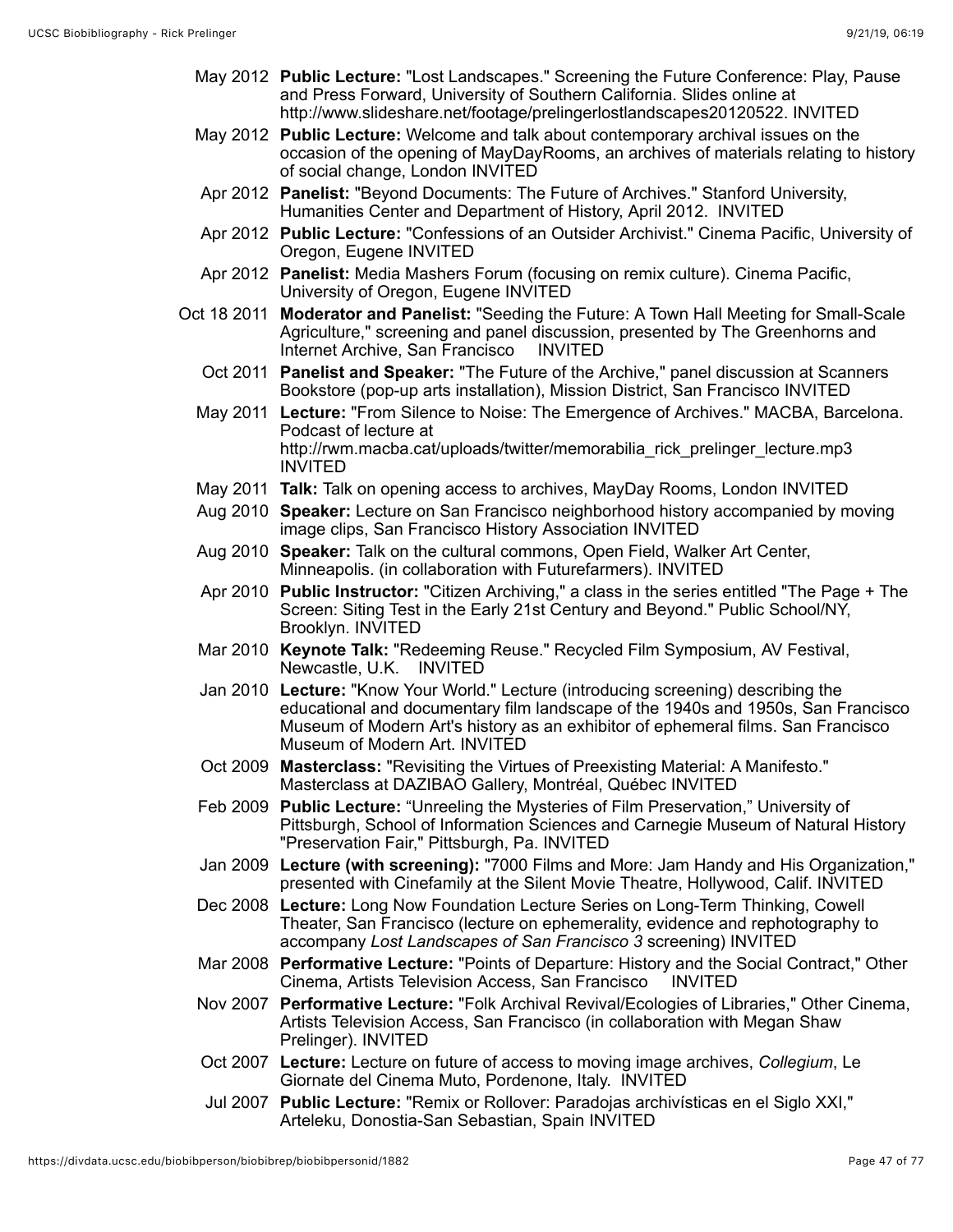|                  | Jun 2007 Panelist: "Work For Free: Getting Your Work Out There On The Web," Platform<br>International Animation Festival, Portland, Oregon. INVITED                                                                            |
|------------------|--------------------------------------------------------------------------------------------------------------------------------------------------------------------------------------------------------------------------------|
| Jun 2007         | Panelist: "Trademarked: Copyright in the Age of New Media," Platform International<br>Animation Festival, Portland, Oregon. INVITED                                                                                            |
|                  | Mar 2007 Public Reading: Manifesto on the Virtues of Preexisting Material." Presented at<br>Moe's Books, Berkeley, Calif. INVITED                                                                                              |
| Sep 2006         | Performative Lecture (Co-Presenter): "To Build a Library: An Analog Landscape in<br>Eight Squares," illustrated lecture, Proteus Gowanus Gallery, Brooklyn, N.Y., in<br>collaboration with Megan Shaw Prelinger. INVITED       |
|                  | Jun 2006 Speaker: Creative Commons Salon, San Francisco. INVITED                                                                                                                                                               |
|                  | Jan 2006 Public Lecture: "Are the Archives Doomed?" Lecture at SIS Forum on Information<br>Ethics, School of Information Sciences, University of Pittsburgh INVITED                                                            |
| Oct 2005         | <b>Public Talk: "Time Out From the Copyright Battle: Making Sense of Rights,</b><br>Reproduction and Remixing," Northwest Film & Video Center, Portland, Ore.<br><b>INVITED</b>                                                |
|                  | May 13 2005 Keynote Speaker: Chicago Film Archives Benefit Evening, Chicago Cultural Center,<br>Chicago, III. INVITED                                                                                                          |
|                  | Apr 2005 Presenter and Panelist: "Creative Fuel for the Nation: Unlocking Film, Television,<br>and Radio for the Public." Participant in seminar at launch of the BBC Creative<br>Archive Licence Group, London, U.K. INVITED  |
|                  | Feb 23 2005 Moderator: "Gutenberg to Galaxy: Accessing Cultural Assets Online." Panel at the<br>Computer History Museum, Mountain View, Calif. INVITED                                                                         |
|                  | Feb 19 2005 Performative Lecture: "Free Culture." Presentation at Other Cinema, Artists<br>Television Access, San Francisco. Moderator and presenter. INVITED                                                                  |
|                  | Jan 27 2005 Endowed Lecture: "Navigating the Future: How Archivists Can Thrive, Not Just<br>Survive." Samuel Lazerow Lecture, Graduate School of Education and Information<br>Studies, UCLA, Los Angeles PEER REVIEWED INVITED |
|                  | Oct 15 2004 Reading: Reading of "Beyond Copyright Consciousness" chapter from Collective<br>Action: A Bad Subjects Anthology, AK Press, Oakland, Calif. INVITED                                                                |
| May 2000         | <b>Presenter:</b> "Boom and Bust." Presentation at "Boom Think Tank," public symposium<br>sponsored by Department of Architecture, California College of Arts and Crafts, San<br>Francisco, Calif. INVITED                     |
| Sep 1997         | Guest Lecturer: Smithsonian Institution Colloquium, National Museum of American<br>History, Washington, D.C. INVITED                                                                                                           |
|                  | Oct 1996 Presenter: "Using Archival Media." Panel discussion, Dallas Video Festival. INVITED                                                                                                                                   |
|                  | Oct 1996 Panelist: "From Film & Video to Multimedia." Panel at Dallas Video Festival.                                                                                                                                          |
|                  | 1995 Lecture: "The Glory of Advertising Film." Lecture and screening for "Modernism and<br>Consumerism," School of Visual Arts Design Symposium. INVITED                                                                       |
|                  | Fall 1993 Guest Speaker: Lecture on archives and emerging media, Squeaky Wheel/Buffalo<br>Media Resources, Buffalo, N.Y. INVITED                                                                                               |
|                  | Oct 1992 Workshop: "CD-ROM and New Media," Portland Art Museum and Northwest Film<br>and Video Center, Portland, Oregon. INVITED                                                                                               |
|                  | Winter 1989 Presentation (Co-Presenter): "Housing and the American Dream." Cooper-Hewitt<br>Museum, New York (in collaboration with Keller A. Easterling). INVITED                                                             |
|                  | Fall 1988 Workshop: "Taking Stock: Creative Uses of Archival Footage." Workshop presented<br>jointly by the American Advertising Museum and Northwest Film and Video Center,<br>Portland, Oregon. INVITED                      |
| <b>Fall 1988</b> | Lecture (Co-Presenter): "The Birth of the Beast: Prewar Television." 41st<br>Anniversary Symposium, School of Visual Arts, New York. (In collaboration with<br>Kathryn High.) INVITED                                          |
|                  |                                                                                                                                                                                                                                |

# **Papers Presented at Professional Meetings**

May 16 2019 **Speaker and Presenter:** "Assembly Over Algorithm: Resisting Overnarrativization,"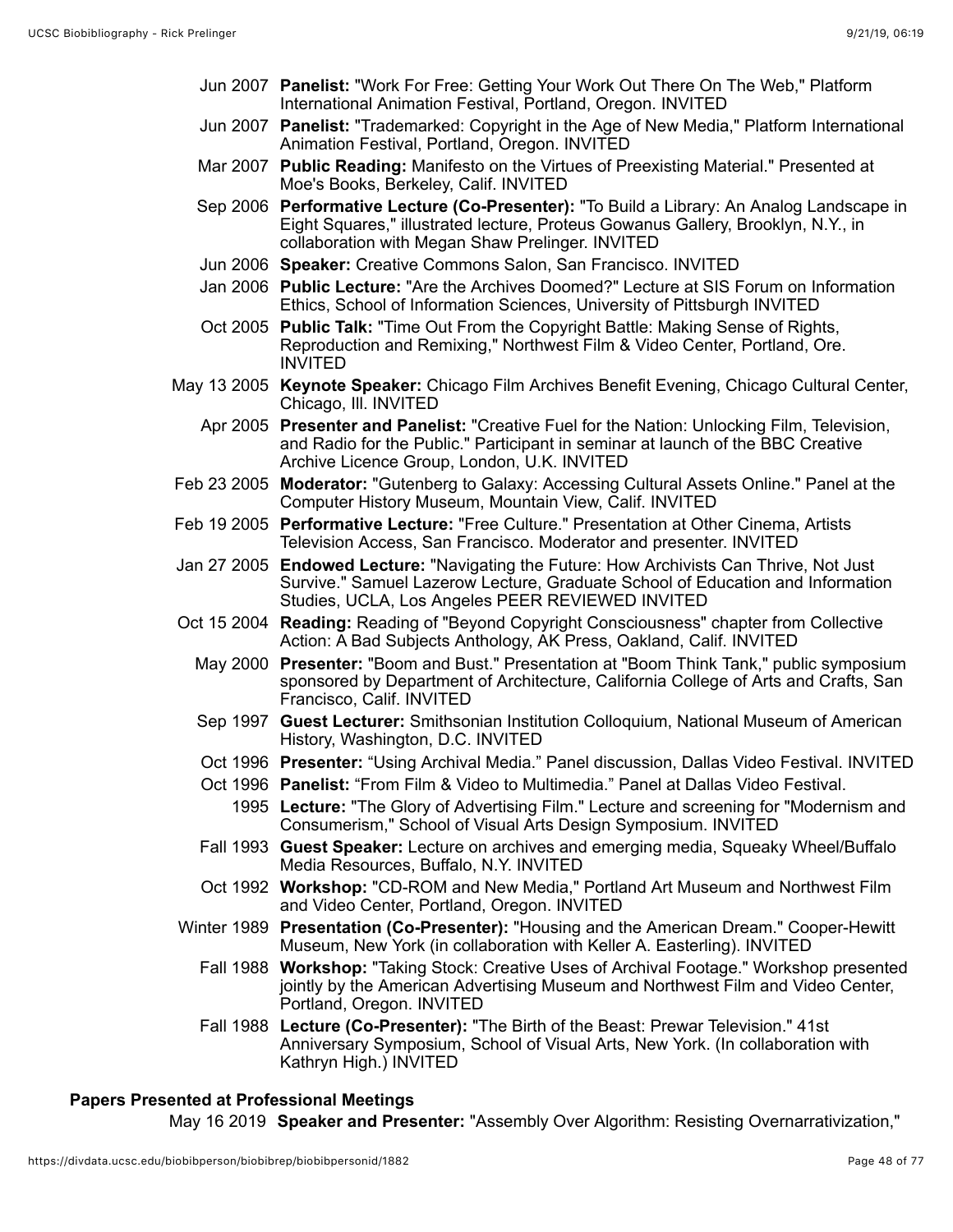illustrated lecture as part of "Framing Story" opening session, Poetics + Politics Documentary Research Symposium 4, UC Santa Cruz

- Dec 13 Dec 14 2018 **Keynote Speaker:** "Mapping City Films" conference, jointly hosted by the Austrian Film Museum and the Ludwig Boltzmann Institute for History and Society as part of the EU Horizon 2020 project "I-Media-Cities." https://www.filmmuseum.at/jart/prj3/filmmuseum/main.jart?j-jurl=/kinoprogramm/schiene&schienen\_id=1541767794187&ss1=y INVITED
	- Sep 7 2017 **Panelist and Speaker:** "Inconvenient Materialities. Paper presented at "Material Desire in the Digital Age" conference, Department of Art, Art History and Visual Studies, Duke University INVITED
		- Jun 2017 **Speaker and Performer:** "The Emergence of Collecting and the Effacement of Archives," presented at "Cinema in the Eye of the Collector" conference presented by the International Research Partnership TECHNÈS at Cinémathèque québécoise, Montreal. Video available: https://vimeo.com/231560007 PEER REVIEWED INVITED
	- May 13 2017 **Paper:** "Collecting Strategies for the Anthropocene." Paper presented at Libraries and Archives in the Anthropocene conference, New York University. https://www.youtube.com/watch? v=0INFMVMA58A&index=2&list=PLPWQ6rvOzQLpVDx39jQ-6U8fTpx9lE80Q PEER REVIEWED
	- May 5 2017 **Keynote Speaker:** "Perishable Practices: Preserving New Documentary Forms in a Post-Archival Moment." Talk on digital preservation of interactive documentaries at interdisciplinary conference "Update or Die: Future-proofing Emerging Digital Documentary Forms," presented by MIT's Open Documentary Lab, Centre Phi and IDFA's Doclab, Montréal, Québec. INVITED
	- Apr 28 2017 **Speaker and Presenter:** "Window Water Baby Dying," film presentation and talk, Bastard Film Encounter, Raleigh, N.C. (presented in absentia) PEER REVIEWED
		- May 2016 **Paper:** "Inconvenient Objects and Surprising Workflows." NorCal Technical Processes Group, Association for Library Collections and Technical Services, American Library Association, San Francisco, May 2016. INVITED
		- Apr 2016 **Opening Speaker:** "Silence, Cacophony, Crosstalk: New Talking Points." Orphan Film Symposium 10, Library of Congress Packard Campus for Audiovisual Conservation, Culpeper, Va. At http://www.slideshare.net/footage/silence-cacophonycrosstalk-new-talking-points INVITED
		- Jan 2016 **Paper:** "Visible Theories and Invisible Workflows: Reconciling Archives and 'The Archive.'" Presented at Modern Language Association, Austin, Texas, January 2016. *Roundtable Panelist.* PEER REVIEWED
		- Dec 2015 **Paper:** "Industrial Cinema as Agent of Rebirth: The Emergence of New Archival Paradigms and Practices in the 1980s." Opening conference paper, presented at "Films That Work" conference on industrial cinema, Filmmuseum Frankfurt, Germany, sponsored by Goethe Universität Frankfurt, Deutsches Filminstitut and the British Film Institute, December 2015. INVITED
		- Nov 2015 **Paper:** "Ephemeral to Canonical: The First 33 and the Next 100 Years of Collecting Useful Media." Lecture/presentation on emergence of archival practice in areas of sponsored and industrial film. Presented at seminar on Useful Cinema, presented jointly by Netherlands Institute for Sound and Vision in cooperation with VU University Amsterdam. Online at http://www.slideshare.net/footage/ephemeral-to-canonical-thefirst-33-and-the-next-100-years-of-collecting-useful-media INVITED
		- Oct 2015 **Keynote Speaker:** "Archives of Inconvenience." Keynote lecture at "The Terms of Media II: Actions" conference at Cogut Center for the Humanities, Brown University, organized by Wendy Hui Kyong Chun. Online at http://www.slideshare.net/footage/archives-of-inconvenience-terms-of-media-iikeynote-20151008 INVITED
		- Jun 2015 **Plenary Speaker:** "Workshops, Workflows and Wooden Trains." American Library Association conference, Rare Books and Manuscripts Section (RBMS) Preconference, Oakland, Calif. *Invited Plenary Speaker,* "Preserve the Humanities! Special Collections as Liberal Arts Laboratory" section. Online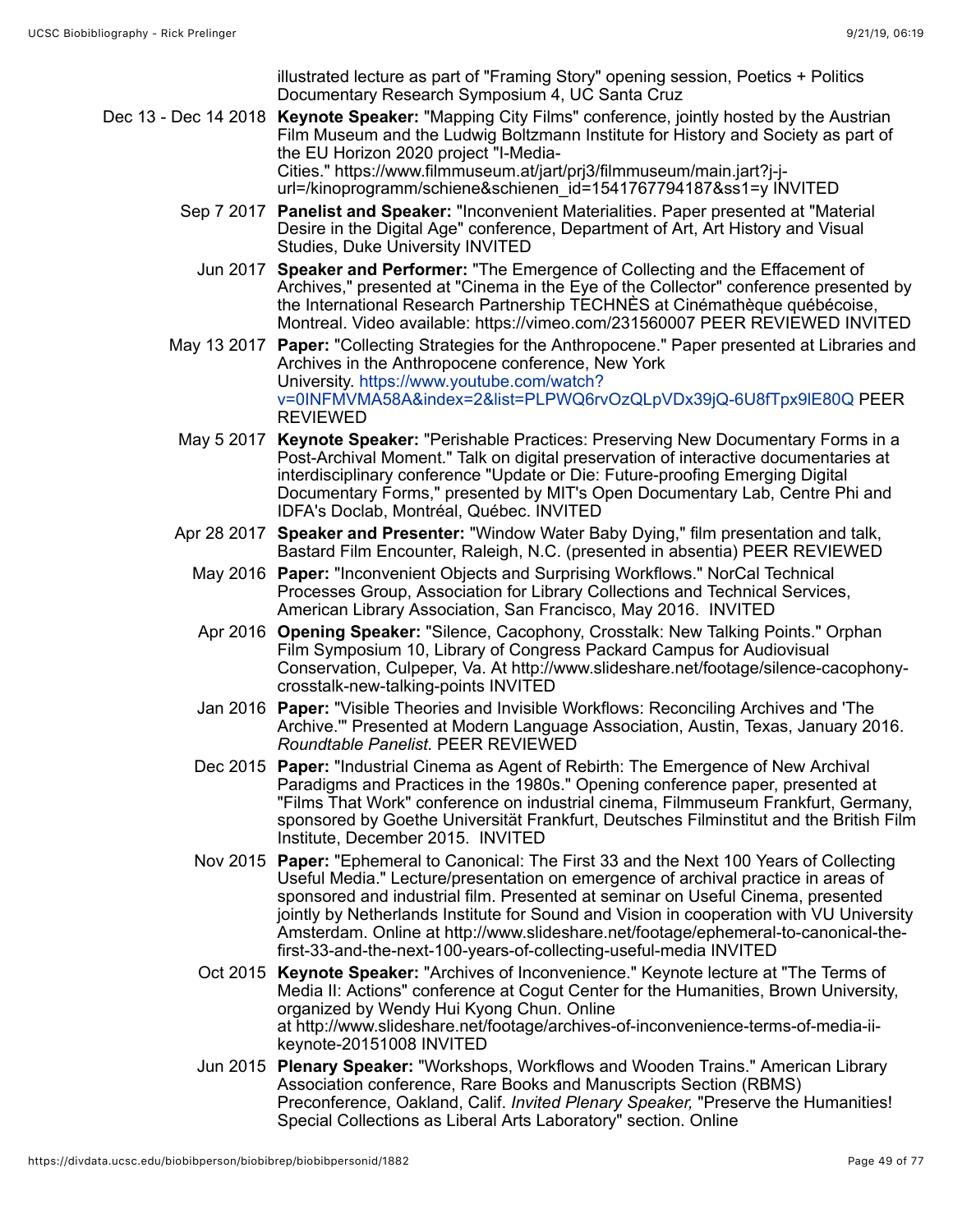at http://www.slideshare.net/footage/workshops-workflows-wooden-trains INVITED

- May 2015 **Speaker and Panelist:** "Filling the Teleological Vacuum: Archives as Actionable Spaces." Art of the Archive Workshop, Innovating Communication of Scholarship conference, University of California, Davis, May 2015. INVITED
- Apr 2015 **Speaker:** "Uninformed Consent: Subjects Without Rights." Bastard Film Encounter, Raleigh, N.C., April 2015. PEER REVIEWED
- Apr 2015 **Keynote Speaker:** (co-presented with Howard Besser), Personal Digital Archiving Conference, New York University, New York, N.Y. PEER REVIEWED
- Apr 2015 **Keynote Speaker and Panelist:** "The Future of Memory: Disrupting the Archives to Save It." International Federation of Film Archives (FIAF) Congress, Sydney, Australia. Online at http://www.slideshare.net/footage/the-future-of-memorydisrupting-the-archives-to-save-it INVITED
- Nov 2014 **Speaker:** "Populism, Digitization and Plenty: An Online Film Archives at 15," at "Shaping Access! -- More Responsibility for the Cultural Heritage." Conference jointly presented by Prussian Cultural Heritage Foundation, German Digital Library, Internet & Society Collaboratory, Jewish Museum Berlin, Network of Multimedia Resources Center, Open Knowledge Foundation, Foundation of the House of the History of the Federal Republic of Germany, Wikimedia Germany, iRights.info and others, Berlin. Online at http://www.slideshare.net/footage/populism-digitization-and-plenty-anonline-film-archives-at-15-41497375 INVITED
- Aug 2014 **Keynote Speaker:** "The Noisy Archives." Keynote speech, Archives and Records Association of the United Kingdom, 2014 Conference, Newcastle, U.K. Online at http://www.slideshare.net/footage/the-noisy-archives INVITED
- Apr 2014 **Keynote Lecture:** "The Archive of Children and the Promise of Home Movies." *Children and Nontheatrical Media: From Film to Video* conference, University of Glasgow, Scotland, April 2014. *Invited Speaker.* Online at: http://www.slideshare.net/footage/the-archive-of-children-and-the-promise-of-homemovies INVITED
- Aug 2013 **Keynote Speaker:** "Digitise or Perish." Conference with Australian national archivists, museum executives, broadcasters and cultural sector leaders, National Film & Sound Archive, Canberra, Australia, August 2013. INVITED
- May 2013 **Lecture:** "Remaking the Archive with Home Movies." Moving Image Orphan Film Symposium, Orphan Showcase, Academy of Motion Picture Arts and Sciences, Hollywood, May 2013. INVITED
- Apr 2013 **Screening and Talk:** "Dysphoric Documentarian: The Unsettled Genius of Central Jersey." Bastard Film Encounter, Raleigh, N.C., April 2013. INVITED
- Nov 2012 **Panelist:** "Preservation Through Reuse: Home Movies as Refreshers of Culture." Association of Moving Image Archivists, Seattle, Washington, November 2012. PEER REVIEWED
- Sep 2012 **Keynote Speaker:** "Accelerating Networks, Broken Networks." ISEA2012 Albuquerque: "Machine Wilderness," 18th International Symposium on Electronic Art Conference, September 2012. INVITED
- Apr 2012 **Panelist:** Talk on future legal perspectives governing orphan works, Orphan Works & Mass Digitization: Obstacles and Opportunities, Berkeley Center for Law and Technology, UC Berkeley, April 2012. At https://www.law.berkeley.edu/files/Orphan\_Works\_Talk.pdf INVITED
- Mar 2012 **Paper:** "Background, Foreground, and Template: Trajectories of Archival Appropriation, 1975-2015." Society of Cinema and Media Studies, Boston, Mass. PEER REVIEWED
- Nov 2011 **Paper:** "Access to Family Collections." Association of Moving Image Archivists conference, Austin, Texas PEER REVIEWED
- Nov 2011 **Paper:** "Archives and the Commons: Ten Years of Open Access." Association of Moving Image Archivists conference, Austin, Texas. Review of the first ten years of Internet Archive's open-access online moving image collections. PEER REVIEWED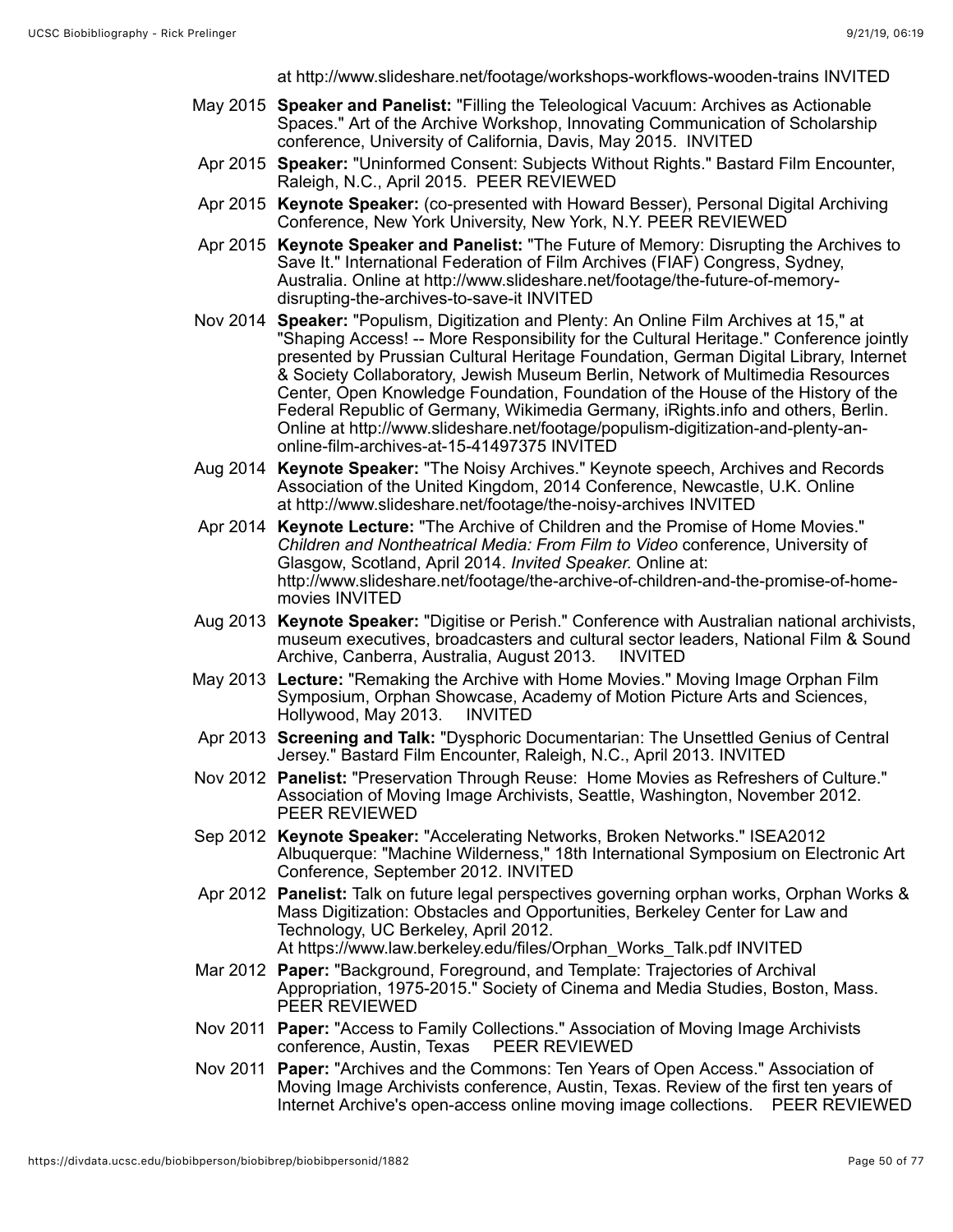- Nov 2011 **Panelist:** "Digitization: REBOOT!" Association of Moving Image Archivists conference, Austin, Texas PEER REVIEWED
- Oct 2011 **Lecture:** "Apocalypse or Accelerando? Archives and the 'Social Economy' of Access. Austrian Film Museum, Ludwig Boltzmann Institute for History and Society, Vienna, Austria INVITED
- May 2011 **Keynote Lecture:** "We Are the New Archivists: Artisans, Activists, Citizens." International Federation of Television Archivists, Media Management Seminar, Ryerson University, Toronto, Ont. INVITED
- Nov 2010 **Keynote Address:** "We Are the New Archivists: Artisans, Activists, Cinephiles, Citizens." Reimagining the Archive conference, UCLA, November 2010. At http://www.slideshare.net/footage/reimagining-the-archive-keynote-presentation.
- Oct 2010 **Unconference:** THATCamp (The Humanities And Arts Camp), San Francisco, Calif. INVITED
- Sep 2010 **Keynote Speaker:** Opening Talk, Home Movie Summit, convened by the Center for Home Movies in collaboration with Library of Congress, Packard Campus for Audiovisual Conservation, Culpeper, Va., INVITED
- May 2010 **Lecture:** "Reading the Landscape: Libraries of Time and Space," Exploratorium/IMéRA Joint Symposium, Institut Méditerranéen de Recherches Avancées, Marseille, France INVITED
- Feb 2010 **Lecture:** "Simplifying Science: The Sponsored Film and Its Offspring." Presented at Science and the Moving Image conference, Hixon-Riggs Forum, Harvey Mudd College, Claremont, Calif. INVITED
- Nov 2009 **Paper:** "Some Fallacies of Monetization." Association of Moving Image Archivists conference, St. Louis, Mo, PEER REVIEWED
- Nov 2009 **Paper:** "Future Directions and the Internet." Association of Moving Image Archivists conference, St. Louis, Mo. PEER REVIEWED
- Nov 2009 **Paper:** "Out, Damn'd Spots! How Archives Have Left TV Commercials to Others, and How We Might Get Them Back." Association of Moving Image Archivists conference, St. Louis, Mo. PEER REVIEWED
- Oct 2009 **Keynote Talk:** "Liminality and the Archives." San Francisco State University Graduate Student Association Film Conference, San Francisco, Calif. INVITED
- Apr 2009 **Plenary Discussant:** Untitled plenary talk, Media in Transition conference, Comparative Media Studies, MIT, Cambridge, Mass. PEER REVIEWED
- Nov 2008 **Panel Chair and Presenter:** "Digitizing 101." Association of Moving Image Archivists conference, Savannah, Ga. PEER REVIEWED
- Jun 2008 **Panelist:** "Archives, Authority and the Social Contract." Presented at "New and Old Frames" conference, NECS (European Network for Cinema and Media Studies), Budapest, Hungary PEER REVIEWED
- Jun 2008 **Keynote Presentation:** "The Gift, The Bits, and the Social Contract How Moving Image Archives Can Survive and Flourish in the 20th Century," "Die Digitale Herausforderung" Kolloquium, Deutsche Kinemathek-Museum für Film und Fernszehen, Berlin, Germany INVITED
- Apr 2008 **Keynote Presentation:** "The Audiovisual Commons and the Social Contract." Economics of the Commons conference, presented by De Balie, Centre for Culture and Politics in Amsterdam, The Netherlands Institute for Sound and Vision, Virtual Platform, Images for the Future Project and Foundation Knowledgeland, Amsterdam, Netherlands INVITED
- Apr 2008 **Respondent:** "Uncommon Business Models." Economics of the Commons conference, De Balie, Amsterdam, Netherlands INVITED
- Apr 2008 **Respondent:** "Professional Cultural Producers." Economics of the Commons conference, De Balie, Amsterdam, Netherlands INVITED
- Mar 2008 **Paper and Presentation:** "7000 Films and More Jam Handy and his Organization." 6th Orphan Film Symposium, New York University, New York, N.Y.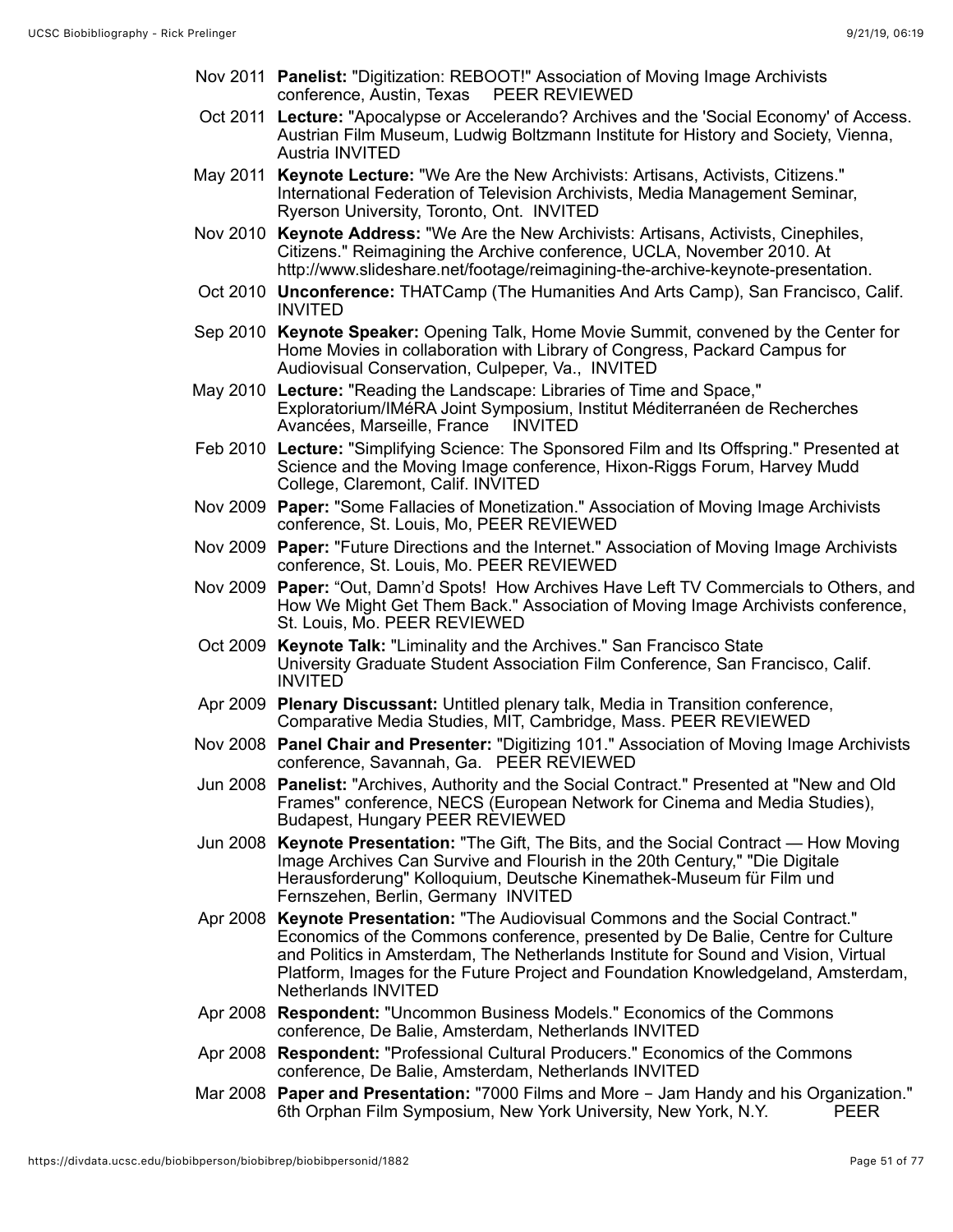REVIEWED

- Nov 2007 **Keynote Lecture:** "It's Only A Moving Image: Archives, Access and the Social Contract," Future Histories of the Moving Image Conference, Sunderland University, Sunderland, U.K. INVITED
- Nov 2007 **Keynote Address:** "Let's Not Wait for the Metadata," DLF Forum, Digital Library Federation, Philadelphia, Pa. INVITED
- Nov 2007 **Panelist:** Panel on access to moving image collections held by research institutions, DLF Forum, Digital Library Federation, Philadelphia, Pa. INVITED
- Jul 20 2007 **Paper:** "Seven Years of Online Video: The Internet Archive Experience." JISC (Joint Information Systems Committee) Strategic e-Content Summit, Cardiff, Wales, July 2007. INVITED
- May 23 2007 **Panelist:** "Next Steps II: Opening Code and Content: Future directions for making educational video openly available." Panel at "Video, Education and Open Content: Best Practices" conference, hosted by Intelligent Television and Columbia University's Center for New Media Teaching and Learning. Video at http://ccnmtl.columbia.edu/opencontent/may23/next\_steps\_ii\_opening\_code\_and.html INVITED
- May 22 2007 **Keynote:** "Remarks from a Recovered Archivist and Filmmaker." Keynote talk at "Video, Education and Open Content: Best Practices" conference, hosted by Intelligent Television and Columbia University's Center for New Media Teaching and Learning. Video

at http://ccnmtl.columbia.edu/opencontent/may22/keynote\_address.html INVITED

- Apr 2007 **Panelist:** "The Information Commons and Hybrid Analog-Digital Libraries." California Studies Association symposium on "The Crisis of the Commons," Berkeley, Calif. INVITED
- Apr 2007 **Panelist:** "The Idea of the Commons." California Studies Association symposium on "The Crisis of the Commons," Berkeley, Calif. INVITED
- Nov 4 2006 **Keynote Lecture:** "Remix or Rollover! Archival Paradoxes in Century 21," Institute of Multimedia Literacy, Annenberg Center, University of Southern California, Los Angeles, Calif. INVITED
	- Oct 2006 **Panelist and Presenter:** MIC (Moving Image Collections Project) Panel, Association of Moving Image Archivists conference, Anchorage, Alaska. PEER REVIEWED
	- Sep 2006 **Panelist and Presenter:** "Business Models for the Future," Open Content and Public Broadcasting Conference, WGBH Educational Foundation, Cambridge, Mass. INVITED
- Aug 11 2006 **Panelist and Presenter:** OCLC Western Digital Forum (Sound and Moving Image), San Jose, Calif. INVITED
- Mar 27 2006 **Keynote Speaker:** Eighth Annual Conference on Digital Video (also known as SURA/ViDe Conference), Georgia Tech University, Atlanta, Ga. INVITED
	- Mar 2006 **Panelist and Presenter:** "Finding Treasures in the Archives," Society for Cinema and Media Studies annual conference, Vancouver, B.C. PEER REVIEWED
	- Mar 2006 **Lecture:** "History of Sponsored Films," Orphan Film Symposium, Columbia, S.C. On the history of industrial and institutional films as traced in the forthcoming *Field Guide to Sponsored Films.* PEER REVIEWED
	- Dec 2005 **Convenor and Panelist:** "AMIA at 14," Association of Moving Image Archivists, Austin, Tex. Panel to discuss the generational divide in the moving image archives field and strategies for bridging it. PEER REVIEWED
- Oct 15 2005 **Panel Chair and Presenter:** "Theses on Archives," RE:activism Conference, presented by the European Network for Cinema Studies (NECS) and Central European University, Budapest. PEER REVIEWED
- Sep 30 2005 **Panelist and Presenter:** "Giving It Away Online: A Case Study." Presented at "Getting Ready for Prime Time: Online Video and the Future of Television," convened by Archival TV, Hillside Club, Berkeley, California. INVITED
- Jul 22 2005 **Co-Presenter:** "A New Public Library and Orphan Works." Workshop on copyright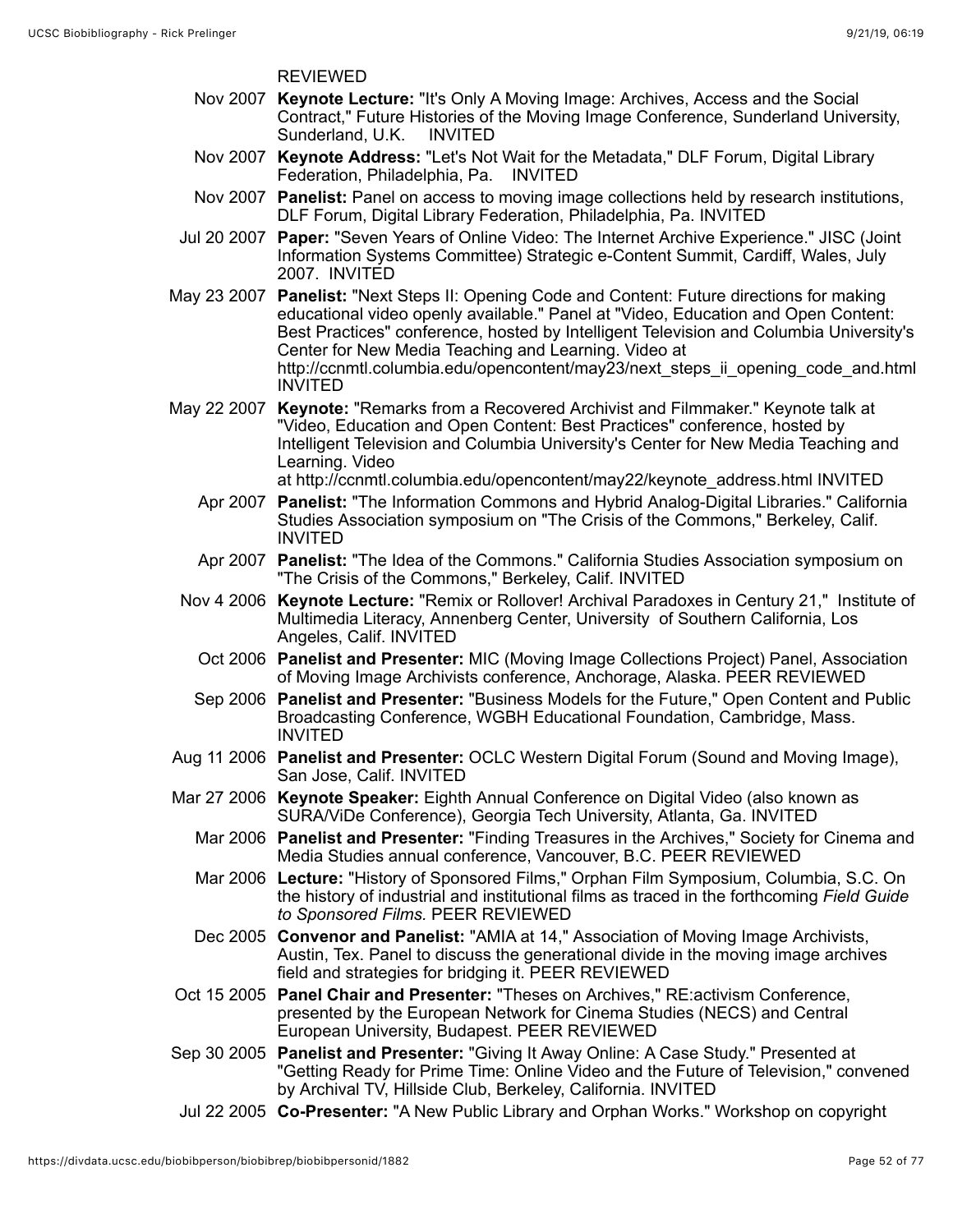law, Society of California Archivists, San Francisco. Presented with Megan Shaw Prelinger. PEER REVIEWED INVITED

- Nov 2004 **Panelist and Presenter:** "The Long Arm in the White Glove: Archives and Copyright." Association of Moving Image Archivists conference, Minneapolis. PEER REVIEWED
- Nov 2004 **Co-Chair and Panelist:** "AMIA At 13." Association of Moving Image Archivists conference, Minneapolis. Panel on the generational divide in the moving image archves field. Co-chair (with Sarah Ziebell Mann). PEER REVIEWED
- Apr 21 2004 **Lecture:** "Utopia Appropriated: The Future As It Never Was." Computers, Freedom and Privacy 2004 conference, Berkeley, Calif. INVITED
	- Apr 2003 **Lecture:** "Utopia Appropriated: The Future As It Never Was." Asilomar Microcomputer Workshop, Pacific Grove, California. PEER REVIEWED
	- Nov 2002 **Panelist and Presenter:** "Taking a Crack at Industrial Film," presented as part of "Industrial Revolution V" panel, Association of Moving Image Archivists annual conference, Boston, Mass. PEER REVIEWED
	- Nov 2002 **Presentation:** Presentation on the Internet Moving Images Archive and issues relating to exposing archival moving images online, Association of Moving Image Archivists annual conference, Boston. PEER REVIEWED
	- Sep 2002 **Presentation:** "A Model of Plenty: Putting Orphan Films Online." Orphans of the Storm "Listening to Orphan Films" Symposium, University of South Carolina INVITED
	- Jul 2002 **Presentation:** "Amateur Film, Copyright and New Media," presentation at "Close Readings: Seeing Amateur Films in Important Ways," Northeast Historic Film Summer Symposium, Bucksport, Maine. PEER REVIEWED
	- Apr 2002 **Keynote Speech:** "Digital Archives, Culture, and Intellectual Property." Keynote speaker, Digital Frontier Kyoto 2002 Conference, Kyoto, Japan. INVITED
	- Nov 2001 **Panelist and Presenter:** "Industrial Revolution IV: Coming Extractions." Panel at Association of Moving Image Archivists conference, Portland, Oregon. PEER REVIEWED
- Oct 18 Oct 19 2001 **Panelist and Presenter:** "Cherishing the Distance: Why Historians and Moving Image Archives Have Just Begun to Talk." Presentation at Film In History/Film As History (aka "Beyond the 'History Police': Dialogues Between Filmmakers and Historians") symposium, Charles Warren Center, Department of History, Harvard University. INVITED
	- Nov 2000 **Panelist and Presenter:** "Industrial Revolution III: Sex and the Sponsored Film." Panel at Association of Moving Image Archivists conference, Los Angeles. PEER REVIEWED
	- Jun 2000 **Keynote Speech:** "From Evidence to Experience: Information Grows Up." Association for Computing Machinery, Digital Libraries 2000 Conference, San Antonio, Texas. INVITED
	- Nov 1999 **Panelist and Presenter:** "Industrial Revolution II: Fair Trade." Panel at Association of Moving Image Archivists conference, Montréal, Québec. PEER REVIEWED
	- Nov 1998 **Panelist and Presenter:** "Industrial Revolution." Panel at Association of Moving Archivists conference, Miami. PEER REVIEWED
	- Mar 1997 **Keynote Speaker:** "Utopia Appropriated: The Future As It Was" (lecture and screening), CHI 97 (Computers and Human Interaction Conference), Association for Computing Machinery, Atlanta, Ga. PEER REVIEWED
	- Fall 1995 **Panelist and Presenter:** "Multimedia Publishing." Panel at Association of Moving Image Archivists, Toronto, Ont. PEER REVIEWED
	- Oct 1992 **Panelist and Presenter:** "Licensing Policies for Archives." Association of Moving Image Archivists conference, San Francisco. PEER REVIEWED
	- Fall 1989 **Panelist:** "Fast Rewind: The Archaeology of Film." Archival conference presented at Rochester Institute of Technology. INVITED
	- Jun 1989 **Speaker:** "Archival Resources for Film and Television." Presented at International Association for Audio-Visual Media in Historical Research and Education (IAMHIST)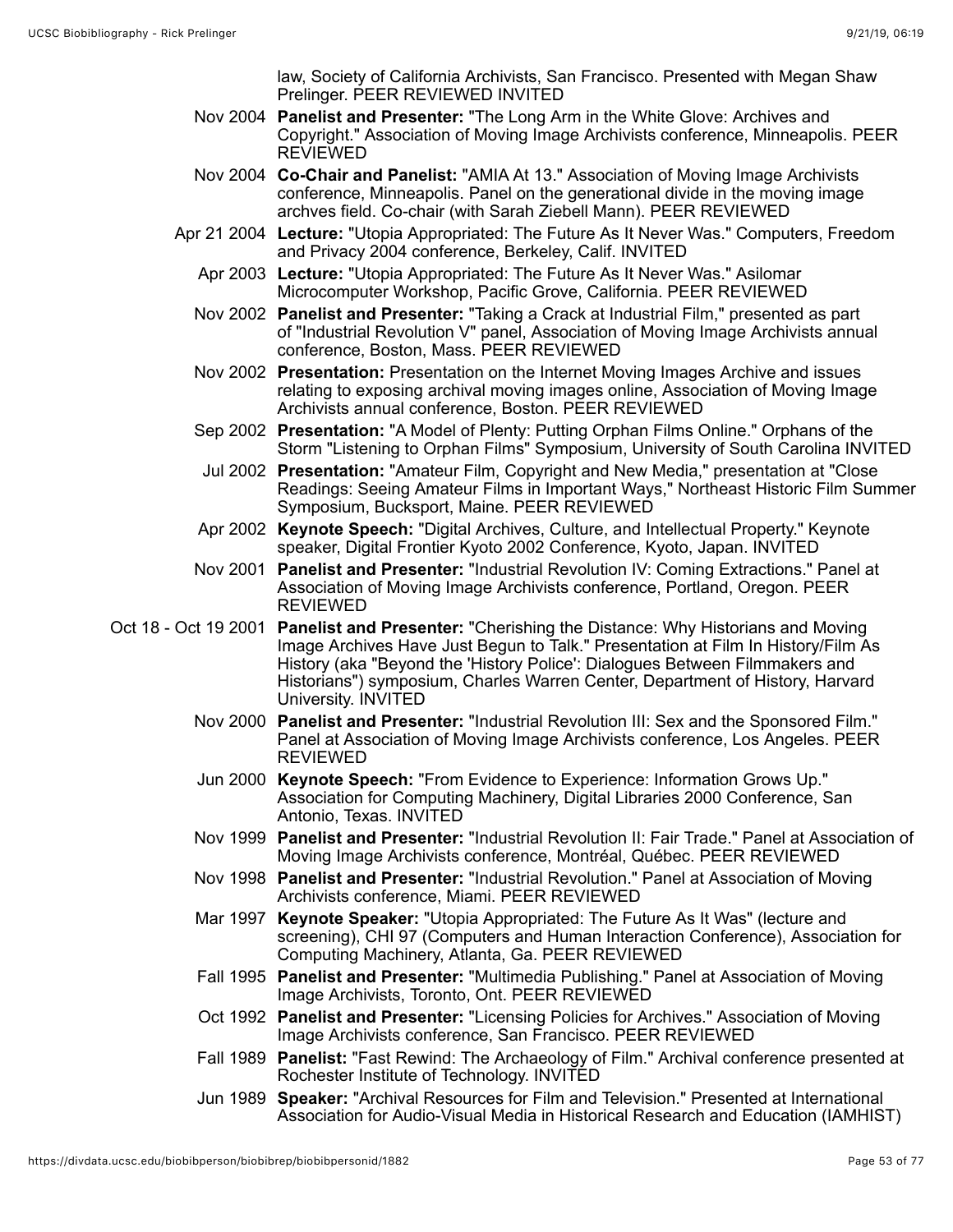#### conference, Frostburg State College, Frostburg, Maryland. PEER REVIEWED

#### **Works Presented at Professional Meetings**

- Jul 2016 **Performative Talk:** "The Future Is Not a Brand." Presented at World Wide West arts retreat, Point Arena, Calif. INVITED
- Oct 2009 **Performative Lecture:** "The Archive We Don't Know." Festival du Nouveau Cinema, Montréal, Québec. Slides online at http://www.slideshare.net/footage/the-archive-wedont-know. INVITED
- Aug 2008 **Performative Lecture:** "Radical Traditionalism: The Gift, The Commons and the Future. Presented at Interactive Screen, Banff Centre for New Media, Banff, Alberta, as part of residency. INVITED

#### **Conferences and Meetings**

- Jun 2019 **Professional Conference:** Rare Books and Manuscripts Section (RBMS), American Library Association, Baltimore, Md.
- May 16 May 19 2019 **Moderator:** "Surveillance" panel, Poetics + Politics Documentary Research Symposium 4, UC Santa Cruz
	- Aug 7 Aug 11 2018 **Participant:** Visible Evidence XXV, Indiana University, Bloomington, Ind. PEER REVIEWED INVITED
		- Oct 6 Oct 8 2017 **Speaker:** "Speculations in the Archive," workshop at UnionDocs, Brooklyn, N.Y. INVITED
- Sep 28 Sep 29 2017 **Participant and Panelist:** "Does Art Have Users?" conference, San Francisco Museum of Modern Art INVITED
	- Jul 2017 **Professional Conference:** Society of American Archivists, Portland, Oregon
	- Nov 2016 **Professional Conference:** Association of Moving Image Archivists, Pittsburgh, Pa.
	- Jul 2016 **Arts Retreat:** World Wide West, a project of thiswilltaketime.org, Point Arena, Calif. INVITED
	- Mar 14 2016 **Participant and Presenter:** "Talking Through the Movie," lecture presented at "Engagement of Cultural Assets through Archives and the Arts," a convening hosted by Arts + Public Life at the University of Chicago, The South Side Home Movie Project (Prof. Jacqueline Najuma Stewart), Rebuild Foundation (Theaster Gates, Jr.), and the Andrew W. Mellon Foundation. Held at Stony Island Arts Bank, Chicago. INVITED
		- May 2015 **Workshop participant:** San Francisco Museum of Modern Art, Public Dialogue ("Visibility") INVITED
		- May 2015 **Participant:** Poetics & Politics 2 conference, UC Santa Cruz
		- Feb 2015 **Professional retreat:** Invited Advisor/Speaker, Center for Home Movies, Board Retreat, Madison, Wisconsin INVITED
		- Fall 2014 **Professional Conference:** Association of Moving Image Archivists, Savannah, Ga.
		- Jul 2013 **Professional retreat:** Creative Capital Foundation, Williams College INVITED
		- Jul 2013 **Panel:** Creative Capital retreat, presented on panel regarding archival issues affecting artists and filmmakers. INVITED
		- Nov 2012 **Professional Conference:** Association of Moving Image Archivists, Seattle, Wash.
		- Jul 2012 **Professional retreat:** Creative Capital Foundation, Williams College INVITED
		- Fall 2011 **Professional Conference:** Association of Moving Image Archivists, Austin, Texas
	- Aug 24 2011 **Co-Organizer:** *9/11 TV News Archive: Learning from Recorded Memory,* a miniconference at Tisch School of the Arts, New York University presented jointly by Internet Archive and NYU's Moving Image Archiving and Preservation Program. Organized with Howard Besser (NYU).
	- May 20 2011 **Participant and Speaker:** Oregon Moving Images Archive Planning Discussion meeting, convened by the Northwest Film and Video Center, Portland, Ore. INVITED
		- Nov 2010 **Professional Conference:** Association of Moving Image Archivists, Philadelphia, Pa.
		- Jun 2010 **Discussant:** "Missing Image" panel organized by Florian Schneider, Berlin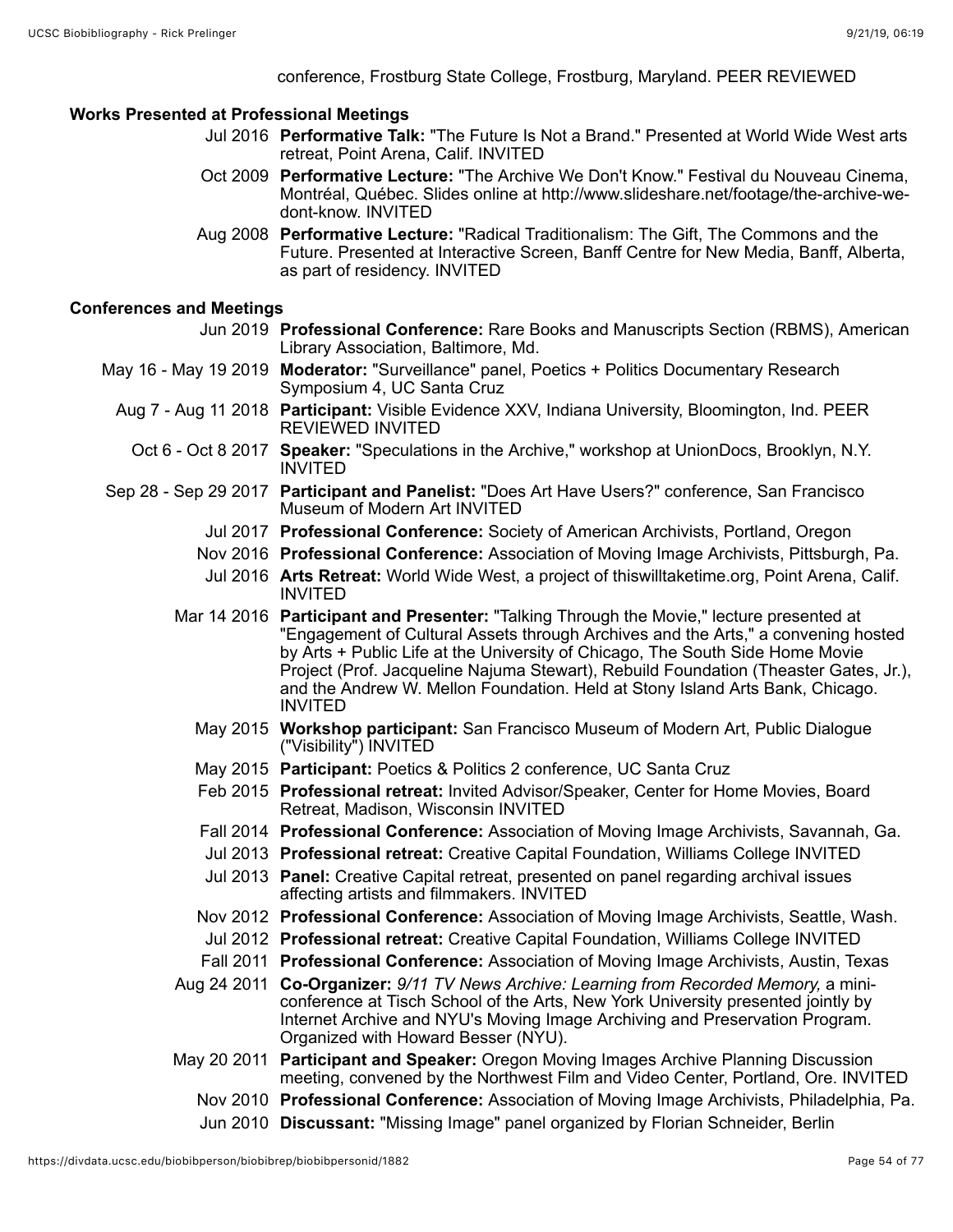Documentary Forum, Haus der Kulturen der Welt, Berlin, Germany INVITED

- May 2010 **Participant:** Exploratorium/IMéRA Joint Symposium, Institut Méditerranéen de Recherches Avancées, Marseille, France INVITED
- Dec 11 2009 **Participant:** San Francisco Film Society, Digital Roundtable. Invited discussion on future digital directions for San Francisco Film Festival. INVITED
	- Nov 2009 **Professional Conference:** Association of Moving Image Archivists, St. Louis, Mo.
	- Aug 2009 **Informal Talk:** "Fixing Local News Radio." Foo Camp, hosted by O'Reilly Media, Sebastopol, Calif.
	- Mar 2009 **Participant:** "Future of Video Workshop." Institute for the Future, Palo Alto, Calif. INVITED
	- Oct 2008 **Participant:** "Tinkering as a Mode of Knowledge Production in the Digital Age." Workshop funded by the MacArthur Foundation in collaboration with University of Southern California and Carnegie Endowment for Education, Palo Alto, Calif. INVITED
	- Fall 2008 **Professional Conference:** Association of Moving Image Archivists, Savannah, Ga.
- 2007 2008 **Co-Convenor and Co-Organizer:** With Peter Brantley of the Digital Library Federation, convened and organized lot49, an invitational conference of decisionmakers in the archival field concerned with enabling more expansive moving image archival access. lot49 met at UC Berkeley in July 2007 and again at Library of Congress in September 2008.
- Sep 30 2007 **Participant:** San Francisco Jewish Film Festival Board of Directors retreat and discussion on the emerging digital media landscape. INVITED
	- Jun 2007 **Working Group Participant:** "Invisible Dynamics, The Science of a Sense of Place," symposium at The Exploratorium, San Francisco. Culmination of a three-year design and discussion process leading toward a working plan for an urban infrastructure and natural process Observatory at the new Exploratorium building.
	- Mar 2007 **Panelist and Presenter:** Standards Panel, "Competing in the Network Economy," Diamond Exchange, an annual meeting sponsored by Diamond Consulting, Pebble Beach, Calif. INVITED
	- Dec 2006 **Professional Conference:** Association of Moving Image Archivists, Anchorage, Alaska
	- Nov 2006 **Panelist:** Panel on *Vectors*, a publication of the Institute of Media Literacy, Annenberg Center, University of Southern California, at American Studies Association annual conference, Oakland, Calif. Appearance with other *Vectors* fellows. PEER REVIEWED
	- Sep 2006 **Performative Lecture (Co-Presenter):** "To Build a Library: An Analog Landscape in Eight Squares," illustrated lecture, Institute for the Future of the Book, Brooklyn, N.Y., in collaboration with Megan Shaw Prelinger. INVITED
	- May 2006 **Participant:** "Repurposing and Rights," a conference on rights management in the digital future, organized by Center for Media and Social Impact, Fair Use and Free Speech Project, School of Communication, American University, Washington, D.C. INVITED
	- May 2006 **Panelist:** "Repurposing and Rights: A Nonprofit Summit," Glushko-Samuelson Intellectual Property Law Clinic & Program on Intellectual Property and the Public Interest, Washington College of Law, American University, Washington, D.C. INVITED
	- Nov 2005 **Panelist:** "Gold in Them Hills: How to Search for Buried Treasure in Local Film, Video and Photo Collections," Women in Film and Television, San Francisco INVITED
	- Oct 8 2005 **Panelist:** "Winning Hearts and New Audiences," 10th Digital Storytelling Conference, KQED, San Francisco, moderated by JD Lasica. INVITED
	- Oct 7 2005 **Panelist:** Public Media Caucus, 911 Media Arts Center, Seattle. INVITED
		- Fall 2005 **Professional Conference:** Association of Moving Image Archivists, Austin, Texas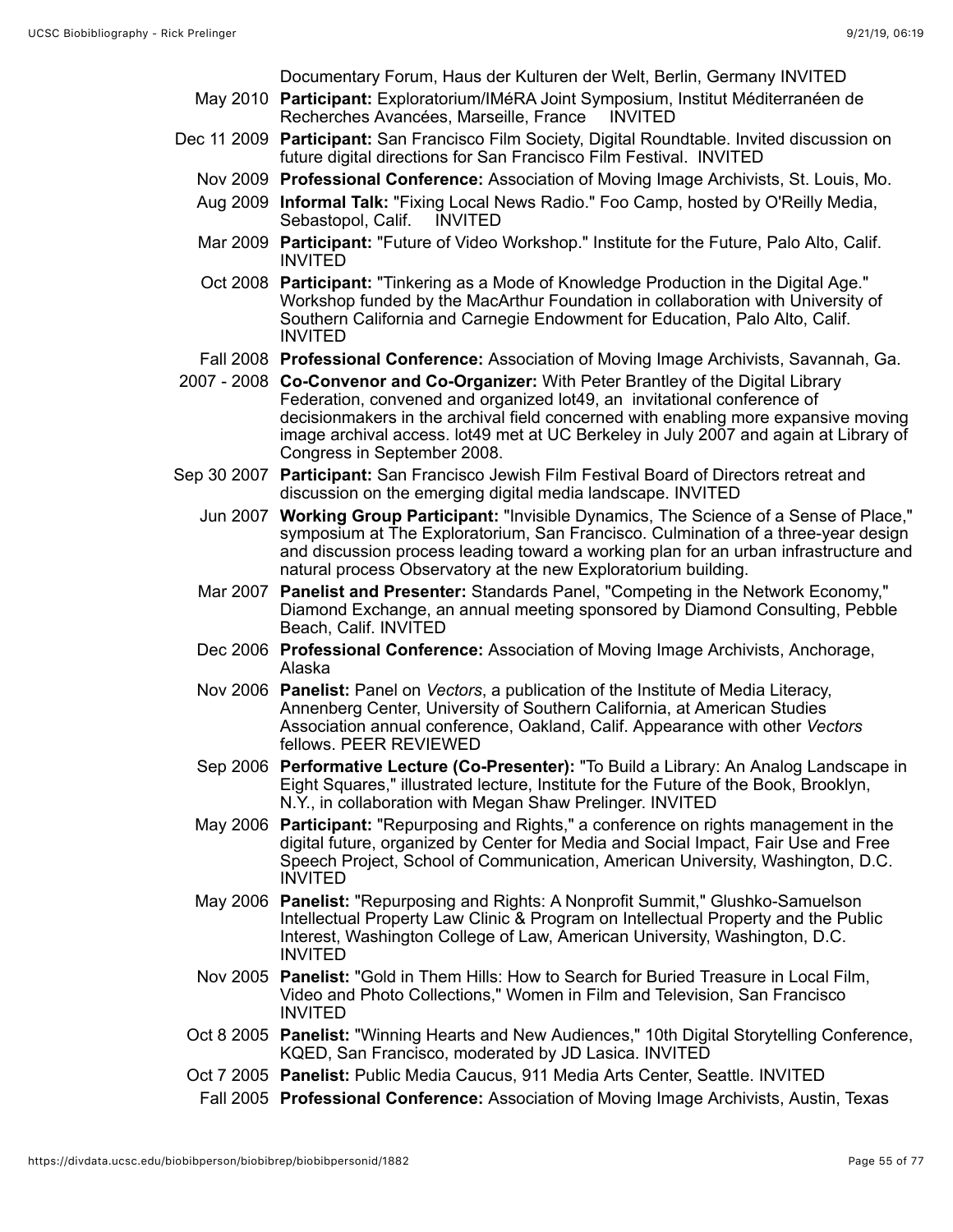|                     | May 7 2005 Co-Presenter and Panelist: "Invisible Dynamics" symposium sponsored by The<br>Exploratorium at San Francisco Art Institute. Presented in collaboration with Megan<br>Shaw Prelinger. INVITED                                                                                                                                                                                                                                                                                                    |
|---------------------|------------------------------------------------------------------------------------------------------------------------------------------------------------------------------------------------------------------------------------------------------------------------------------------------------------------------------------------------------------------------------------------------------------------------------------------------------------------------------------------------------------|
|                     | Nov 2004 Professional Conference: Association of Moving Image Archivists, Minneapolis,<br>Minn.                                                                                                                                                                                                                                                                                                                                                                                                            |
|                     | Oct 2004 Unconference: Presentation on Internet Archive and its moving image collection,<br>DigiFoo, O'Reilly Media, Sebastopol, Calif. PEER REVIEWED                                                                                                                                                                                                                                                                                                                                                      |
| Jan 31 - Feb 1 2004 | Presenter and Panelist: "Who Owns This? A Creative Alternative to Intellectual<br>Property," panel on copyright and the free culture movement, Digital<br>Independence conference (DI2004), San Francisco (with Siva Vaidhyanathan and<br>Wendy Seltzer). INVITED                                                                                                                                                                                                                                          |
|                     | Fall 2003 Professional Conference: Association of Moving Image Archivists, Vancouver, B.C.                                                                                                                                                                                                                                                                                                                                                                                                                 |
|                     | Apr 2003 Panelist: "It's Hard to Make Predictions - Especially About the Future." Panel,<br>Asilomar Microcomputer Workshop, Pacific Grove, Calif. PEER REVIEWED                                                                                                                                                                                                                                                                                                                                           |
|                     | Mar 1 2003 Workshop and Seminar: "Ephemeral Film and Media Literacy," seminar and<br>screening for young mediamakers and Museum Explainers, Exploratorium, San<br>Francisco. INVITED                                                                                                                                                                                                                                                                                                                       |
|                     | Oct 2002 Panelist: "Tales From the Crypt: Incorporating Archival Footage." Panel at Bay Area<br>Video Coalition, San Francisco, Calif. INVITED                                                                                                                                                                                                                                                                                                                                                             |
|                     | Oct 2002 Panelist: "What Gets Preserved?" Panel presentation at National Association of<br>Media Arts Centers (NAMAC) annual conference, Seattle, Wash. INVITED                                                                                                                                                                                                                                                                                                                                            |
|                     | Fall 2002 Professional Conference: Association of Moving Image Archivists, Boston, Mass.                                                                                                                                                                                                                                                                                                                                                                                                                   |
|                     | May 2002 Artist Presentation: Presentation on countersurveillance strategy and tactics, The<br>META Museum, Black Mountain, N.C. INVITED                                                                                                                                                                                                                                                                                                                                                                   |
|                     | May 2002 Presentation: "Beyond Copyright Consciousness." Presented at Taos Talking Pixels<br>Festival, Taos, New Mexico. INVITED                                                                                                                                                                                                                                                                                                                                                                           |
|                     | Oct 2001 Panelist and Presenter: "The Challenge of the Archive," panel at History 2001<br>Conference, presented by World Congress of History Producers, Boston, Mass.<br><b>INVITED</b>                                                                                                                                                                                                                                                                                                                    |
|                     | Oct 2001 Panelist and Presenter: "The Colour of War," panel at History 2001 Conference,<br>presented by World Congress of History Producers, Boston, Mass. INVITED                                                                                                                                                                                                                                                                                                                                         |
|                     | Fall 2001 Professional Conference: Association of Moving Image Archivists, Portland,<br>Oregon                                                                                                                                                                                                                                                                                                                                                                                                             |
|                     | Jun 29 - Jul 1 2001 Participant: Final Encyclopedia Charrette, a gathering of artificial intelligence, user<br>interface, archival and technology experts convened by Microsoft co-founder Paul<br>Allen to discuss the creation of a Final Encyclopedia, Lopez Island, Washington.<br>Skeletal information<br>at http://carriedaway.blogs.com/carried away/2006/08/the final encyc.html<br>and http://articles.chicagotribune.com/2001-06-24/business/0106240042_1_paul-<br>allen-ideas-computer. INVITED |
|                     | Jan 11 2001 Presentation: "Beyond Copyright Consciousness: Access and Authorship in the<br>Digital Age." Presentation to the National Academy of Science, Computer Science<br>and Telecommunications Board, Committee on Information Technology and<br>Creativity, held at Stanford University. INVITED                                                                                                                                                                                                    |
|                     | 2000 Professional Conference: Association of Moving Image Archivists, Los Angeles                                                                                                                                                                                                                                                                                                                                                                                                                          |
|                     | Oct 15 1999 Panelist and Presenter: Workshop on marketing archival moving image resources<br>for nonprofit organizations, Midwest Regional Archives Conference and Society of<br>Rocky Mountain Archivists joint meeting, Lincoln, Neb. INVITED                                                                                                                                                                                                                                                            |
|                     | Fall 1999 Professional Conference: Association of Moving Image Archivists, Montréal,<br>Québec                                                                                                                                                                                                                                                                                                                                                                                                             |
|                     | Fall 1998 Professional Conference: Association of Moving Image Archivists, Miami, Fla.                                                                                                                                                                                                                                                                                                                                                                                                                     |
|                     | Aug 1998 Moderator: Moderator, discussion with Péter Forgács, 44th Flaherty Film Seminar,<br>Wells College, Aurora, N.Y. INVITED                                                                                                                                                                                                                                                                                                                                                                           |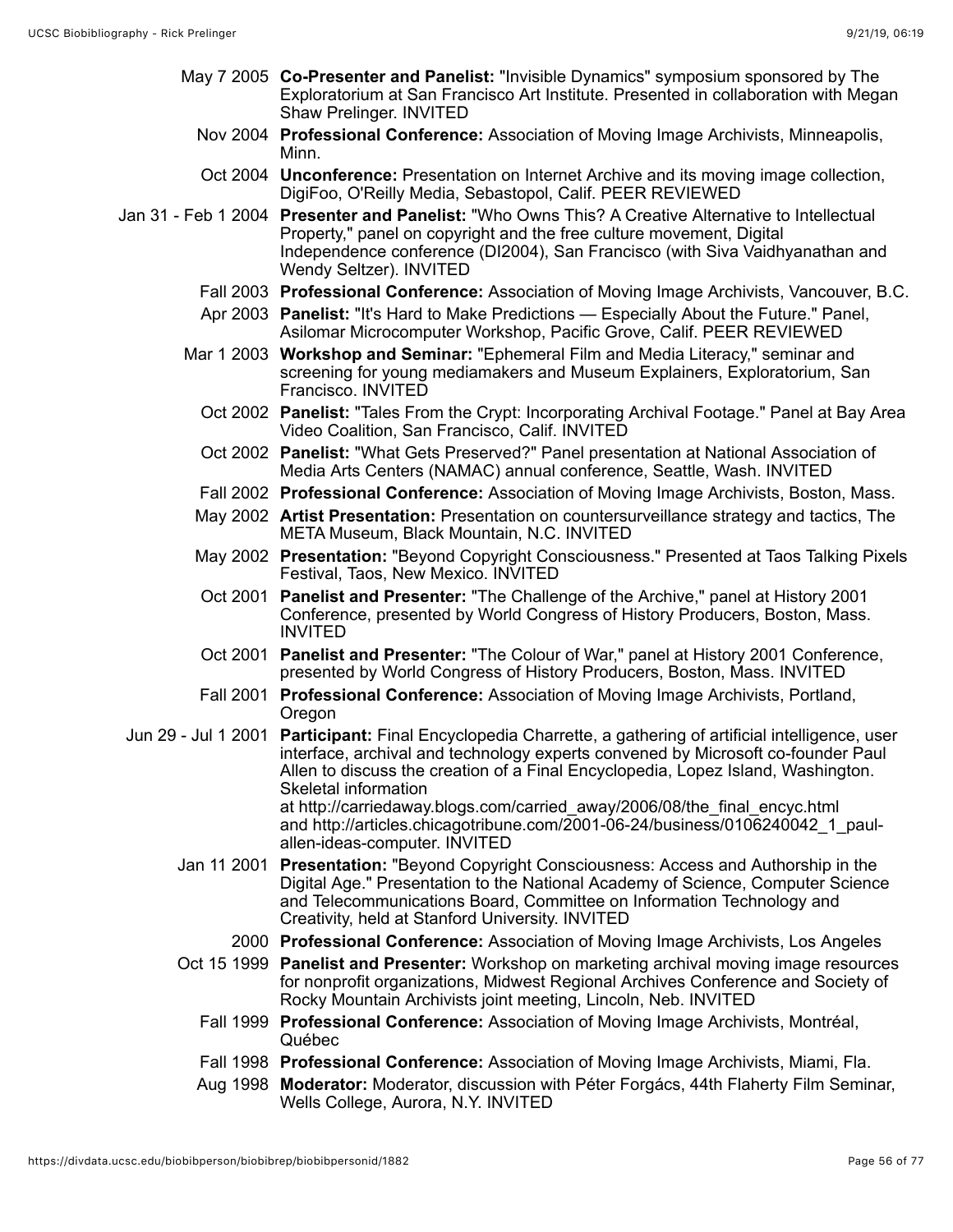- Fall 1997 **Professional Conference:** Association of Moving Image Archivists, Bethesda, Md.
- Apr 1997 **Workshop Presenter:** Workshop on archival resources, rights and clearances for low-budget producers, Nebraska Educational Television, Lincoln, Nebraska. INVITED
- Oct 1996 **Professional Conference:** Association of Moving Image Archivists, Atlanta, Ga.
- Jun 1996 **Panelist:** "Digital Technology and the Law." Panel convened by Association of Independent Video and Filmmakers/POV Interactive, San Francisco. INVITED
- Fall 1995 **Workshop:** "Accessing the Internet." Panel at Association of Moving Image Archivists, Toronto, Ont. INVITED
- Oct 1995 **Panelist and Presenter:** "The Future is Past." Panel on the future of new media and electronic culture. Vancouver International Film Festival (Trade Forum), Vancouver, B.C. INVITED
- Fall 1995 **Professional Conference:** Association of Moving Image Archivists, Toronto, Ont.
- Oct 1994 **Workshop:** "Navigating the Internet." Workshop at Association of Moving Image Archivists annual conference, Boston, Mass.
- Oct 1994 **Professional Conference:** Association of Moving Image Archivists, Boston, Mass.
- 1994 **Panelist:** "New Technologies for Media Artists: The Challenge to Media Art Centers." Panel hosted by Film/Video Arts, New York, N.Y. INVITED
- Nov 1993 **Professional Conference:** Association of Moving Image Archivists, Chicago, Ill.
- Spring 1993 **Panelist:** International QuickTime and Multimedia Expo, San Francisco INVITED
	- 1993 **Presenter:** "Old Images and New Media." 911 Media Arts Center, Seattle, Wash. INVITED
	- Oct 1992 **Professional Conference:** Association of Moving Image Archivists, San Francisco
	- Fall 1991 **Professional Conference:** Association of Moving Image Archivists, New York, N.Y.
	- Jun 1990 **Presenter:** Workshop on ephemeral film and emerging archival issues, Flaherty Film Seminar, Wells College, Aurora, N.Y. INVITED
		- 1990 **Speaker:** Annual Graphic Design Symposium, School of Visual Arts, New York, N.Y. INVITED
	- Fall 1988 **Panelist and Speaker:** "Intertainment" Interactive Video Conference, New York, sponsored by *This Week in Consumer Electronics.* INVITED
	- Fall 1987 **Presenter:** "The Lost Art of Industrial Film." Presented at "Modernism and Eclecticism: The History of Graphic Design," 40th Anniversary Symposium, School of Visual Arts, New York, N.Y. INVITED
	- Fall 1987 **Professional Conference:** Film & Television Archives Advisory Committee (F/TAAC), New York, N.Y.
- Spring 1987 **Speaker:** Lecture on ephemeral film and design, American Institute of Graphic Arts, New York City chapter, New York, N.Y. INVITED
	- Fall 1986 **Professional Conference:** Film & Television Archives Advisory Committee (F/TAAC), Los Angeles
- Spring 1986 **Commentator:** "Fair Use and Free Inquiry" panel at "New Perspectives on Copyright" conference, presented Center for Book Research, New York, N.Y. INVITED

### **Memberships or Activities in Professional Associations**

- 2006 Present **Member:** Society of American Archivists (SAA)
- 2005 Present **Member:** Society for Cinema and Media Studies (SCMS)
- 1990 Present **Life Member:** Association of Moving Image Archivists (AMIA)
	- 2012 **Honorary Life Member:** Federation of Commercial Audiovisual Archives (FOCAL), an international industry association headquartered in the United Kingdom INVITED
	- 1996 1997 **Chair, Publications Committee:** Association of Moving Image Archivists (AMIA)
	- 1996 1997 **Board of Directors:** Executive Board, Association of Moving Image Archivists (AMIA)
	- 1995 1996 **Co-Chair, Committee on Access:** Association of Moving Image Archivists (AMIA)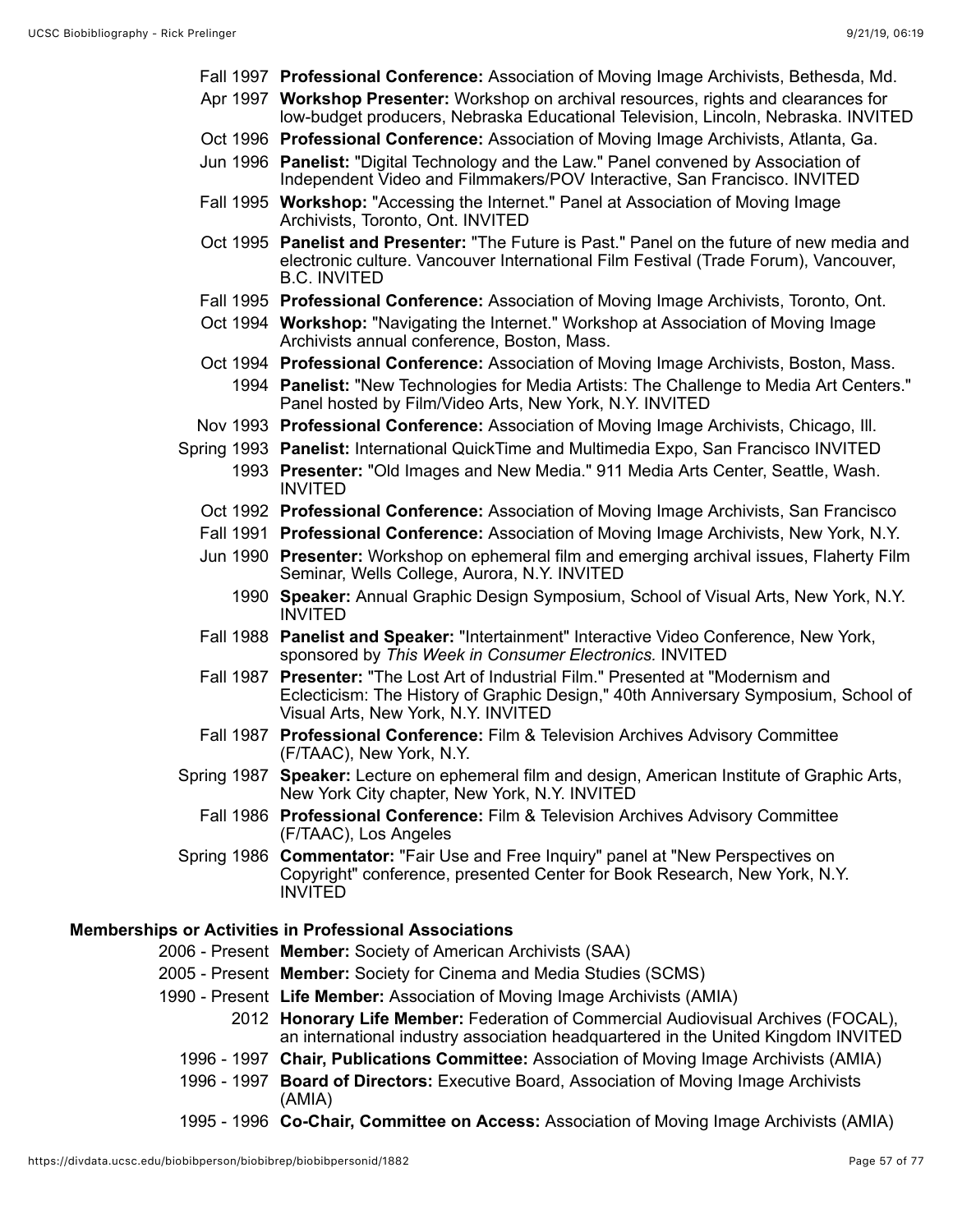- 1993 1995 **Treasurer:** Member of Executive Board, Association of Moving Image Archivists (AMIA)
- 1986 1990 **Participant:** Film and Television Archives Advisory Committee (F/TAAC) of the American Film Institute (precursor to Association of Moving Image Archivists)

#### **Consulting**

- Jan 2017 Present **Consultant and Bibliographer:** Public Knowledge Library, a project of the San Francisco Museum of Modern Art. Community branch of San Francisco Public Library opened within SFMOMA's Koret Education Center. Provided guidance and feedback on library-building and drafted list of books to be included in library. *In collaboration with Megan Prelinger.* INVITED
	- 2008 Present **Artist in Residence and Design Team Collaborator:** Bay Observatory, The Exploratorium, San Francisco, ongoing. INVITED
		- Aug 2018 **Archival Consultant:** Library of Congress, Motion Picture, Broadcasting and Recorded Sound Division, Culpeper, Virginia.
		- Oct 11 2017 **Consulting and Lecturing:** Hosted group visit, orientation and lecture at Prelinger Library for educational research organization Transcend, Inc. INVITED
	- Jul Sep 2017 **Media Appraiser:** Cinecraft Productions, Cleveland, Ohio
		- Sep 1 2016 **Consultant:** Indiana University Libraries, consulting meetings with CIO, Library Deans and senior management regarding Media Digitization and Preservation Initiative. INVITED
		- 2015 2016 **Consultant (Pro Bono):** Wende Museum of the Cold War, Culver City, Calif. Regarding digitization of home movie and amateur film collections from the German Democratic Republic.
			- Aug 2013 **Consultant:** National Film & Sound Archive, Canberra, Australia. Engaged to survey organization, operations, workflow and mission of national moving image repository, August 2013.
			- May 2013 **Consultant:** UCLA, Libraries and Department of Information Studies, consulting meeting with senior librarians and campus stakeholders regarding expanded access to physical and digital resources, May 2013.
				- 2013 **Archival Consultant:** UCLA Libraries and School of Information Science, Los Angeles, Calif. Regarding strategies for exposing moving image collections held in UCLA Libraries.
		- 2003 2009 **Consultant:** American University, Center for Media & Social Impact, Fair Use and Free Speech Project
- Jul 2007 Jun 2008 **Archival Consultant:** Library of Congress, Washington, D.C. and Culpeper, Va. Regarding the Prelinger Collection at the Library of Congress
	- 2008 **Archival Access/Digitization Consultant:** Deutsche Kinemathek, Berlin. (Pro bono consulting)
	- 2007 **Archival and Technical Consultant:** British Film Institute: Archival and technical consultancy (awarded through competitive tender, duration 6 months) for major online cultural heritage project utilizing film and video material from BFI, BBC, ITV, British Parliament and many other archives.
	- 2005 2006 **Archival Consultant:** WGBH Educational Foundation, Boston, Mass. On open content and public media archives.
	- Mar 7 2005 **Working Group Participant:** Dance Documentation Needs Analysis Working Group meeting, New York Public Library. INVITED
	- 2003 2005 **Consultant (Pro Bono):** BBC Creative Archive Initiative (later BBC Creative Archive Licence Group), London, U.K.
		- 2003 **Creative Consultant:** Crossroads Television, New York, N.Y. Creative consultation on Johnny Cash documentary.
	- 2002 2003 **Consultant:** HBO Sports, New York, N.Y. Archival and risk assessment consulting regarding a historical sports moving image collection.
	- 2001 2003 **Archival Consultant:** University of South Carolina, Newsreel Library, Columbia, S.C.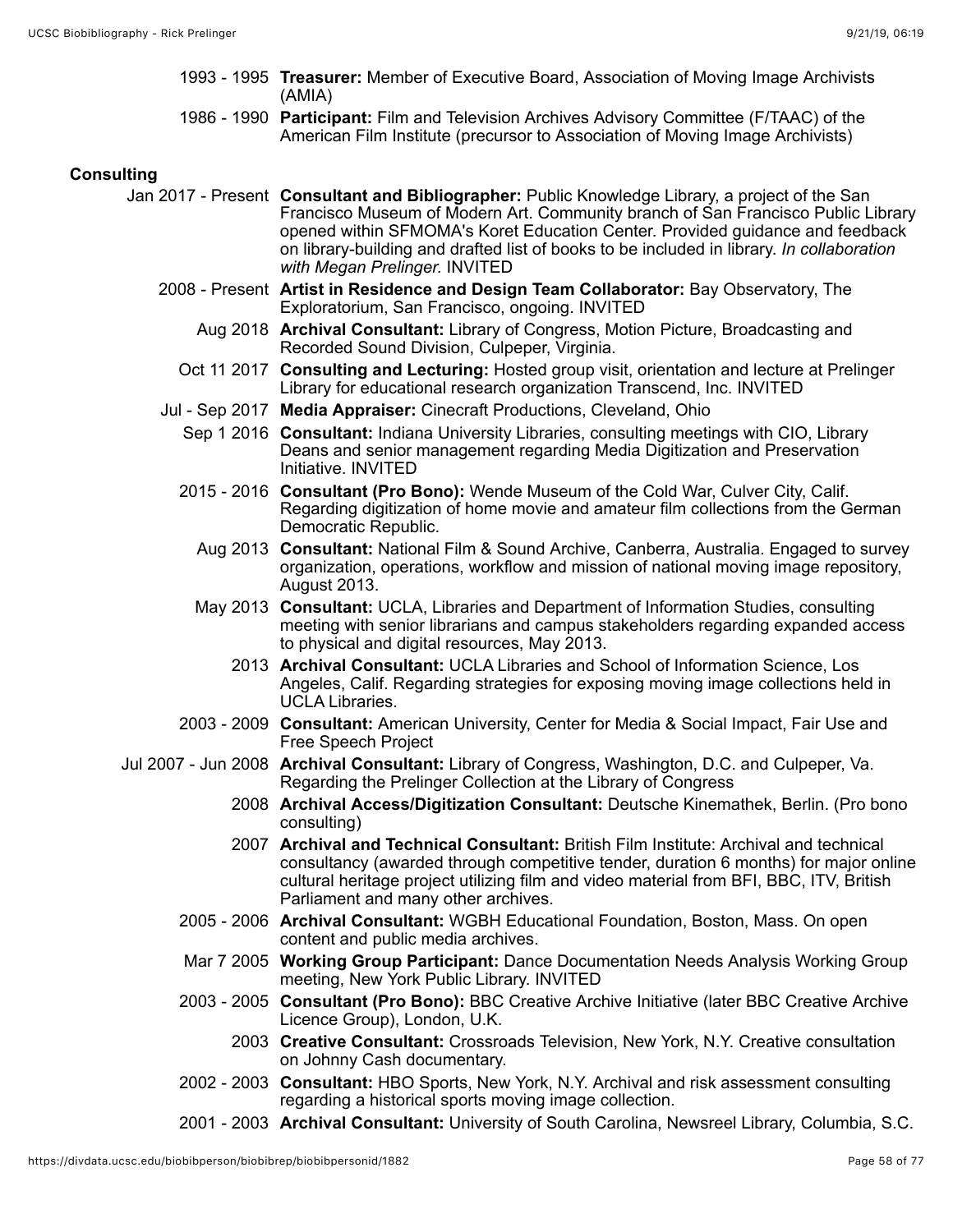Regarding digitization of and access to Fox Movietone News collection.

- 2002 **Archival Consultant (Pro Bono):** Golden Gate Bridge, Highway and Transportation District, San Francisco, Calif. Regarding preservation and access issues pertinent to a historical film collection.
- Jan 11 Jan 13 2001 **Briefer:** Briefed research group preparing national study. National Research Council, Division on Engineering and Physical Sciences, Computer Science and Telecommunications Board, Committee on Information Technology and Creativity: *Beyond Productivity: Information Technology, Innovation and Creativity.* William J. Mitchell, Alan S. Inouye, and Marjory S. Blumenthal, Editors. Held at Stanford University. https://www.nap.edu/catalog/10671/beyond-productivityinformation-technology-innovation-and-creativity INVITED
	- 2001 **Archival Consultant (Pro Bono):** UCLA Film & Television Archive, Hollywood, Calilf. Regarding marketing and distribution.
	- 2000 **Media Appraiser:** Clear Channel Entertainment/Bill Graham Presents, San Francisco, Calif. Appraisal of music-related collection of paper, photographs, audio and moving images.
	- 1995 1999 **Creative/Archival Consultant and Writer:** Abamedia, Inc. Worked with Russian-American Archives Project to open access to documentary and other nonfiction films produced in the USSR; wrote treatment for documentary television series using Cold War archival material.
		- 1998 **Creative Consultant:** Noggin (digital cable TV service, a partnership of Nickelodeon and Childrens' Television Workshop). Programming and creative consultation.
		- 1998 **Media Appraiser:** The Walt Disney Company/ESPN. Evaluation of a sports moving image archives.
		- 1997 **Archival Consultant:** Nebraska State Historical Society, Lincoln, Neb.
		- 1997 **Media Appraiser:** Hughes, Amys (Barristers & Solicitors), Toronto, Ontario. Evaluation of media collection.
	- 1995 1996 **Archival Consultant:** Sphinx Productions, Toronto, Ont. Archival consulting for television documentary series based on David Halberstam's *The Fifties.*
		- 1995 **Media Appraiser:** Blair Entertainment, Philadelphia, Pa. Evaluation of sports film collection.
		- 1994 **Archival Consultant:** Alternate Current, New York, N.Y.
	- 1993 1994 **Archival Consultant:** CRM Films L.P., Cardiff, Calif.
		- 1993 **Media Appraiser:** Broad Street Productions (a division of Drexel Burnham Lambert), New York, N.Y. Evaluation of corporate video archives.
		- 1992 **Archival Consultant:** Arts & Entertainment Network/The History Channel
		- 1992 **Archival Consultant:** Dance Needs Analysis Project, New York Public Library, New York, N.Y.
		- 1992 **Media Appraiser:** Northeast Historic Film, Bucksport, Maine. Appraisal of Archie Stewart film collection.
		- 1991 **Archival Consultant:** Long Bow Group, Boston, Mass. Regarding arrangement, cataloging and disposition of a large production archives relating to 20th-century history of China.
		- 1991 **Business Consultant:** Newsreel Access Systems, Inc., New York, N.Y.
		- 1991 **Archival Consultant (Pro Bono):** Smithsonian Institution, National Museum of Natural History, Human Studies Film Archives. Regarding access and marketing initiatives.
		- 1991 **Creative Consultant:** Nickelodeon, New York, N.Y. Creative consultation for Nickelodeon magazine.
		- 1990 **Consultant:** The Ford Foundation, New York, N.Y. Evaluation of continuing support for a longterm archival project.
		- 1990 **Archival Consultant:** Long Beach Museum of Art, Long Beach, Calif.
		- 1990 **Archival Consultant:** Edwin Schlossberg Inc., New York, N.Y.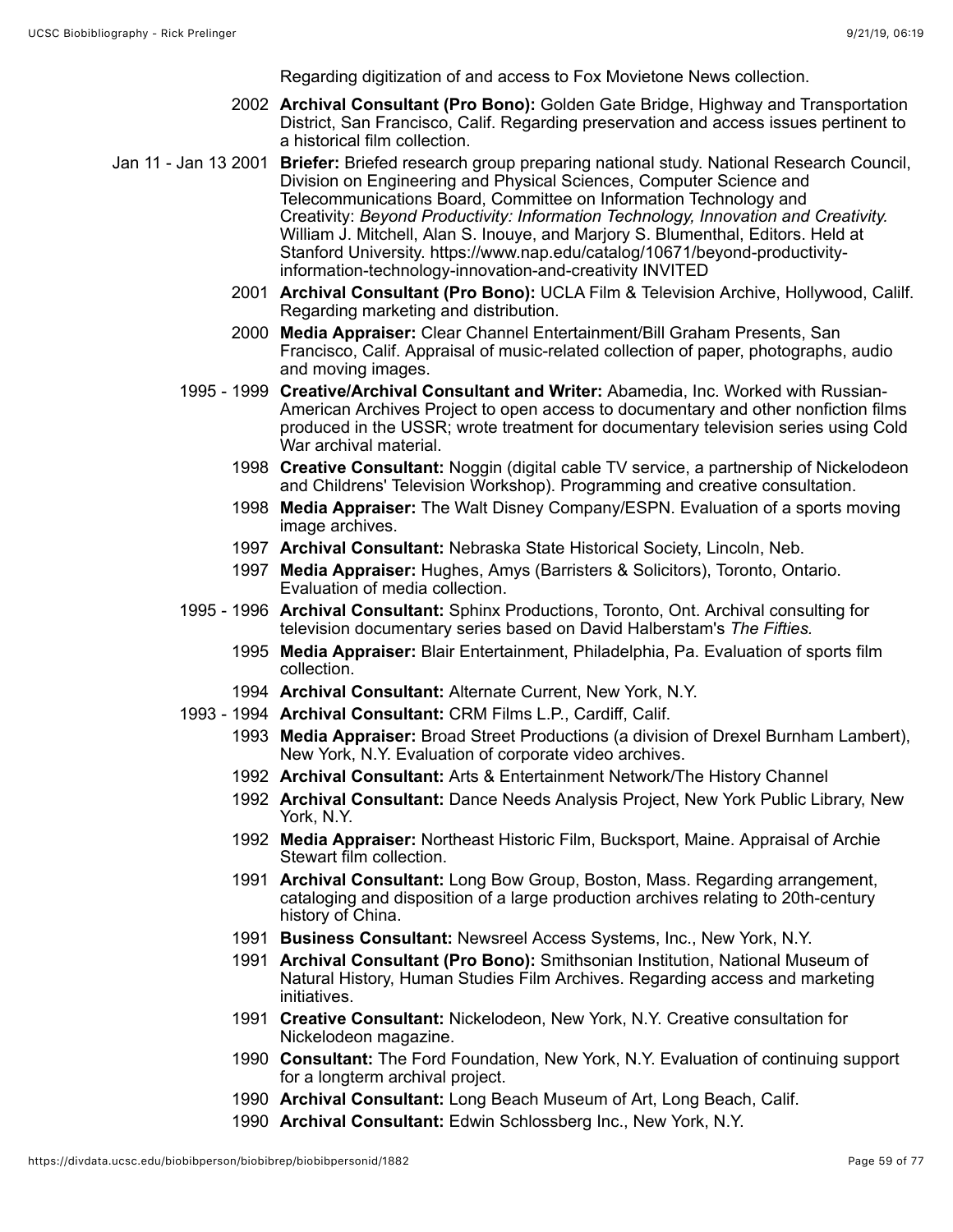- 1989 **Archival Consultant:** The Comedy Channel, New York, N.Y. (prior to hiring as Director, Archival)
- 1989 **Archival Consultant:** Smithsonian Institution, Office of Telecommunications, Washington, D.C.
- 1987 1989 **Archival Consultant:** Okinawa Historical Film Society, Itoman City, Okinawa, Japan. Longterm engagement with community-based archival moving image and memory project, including archival research, production expediting, travel and international liaison. Worked closely with Okinawan counterparts, including Masahide Ota, later Governor of Okinawa Prefecture (1990-98).
	- 1987 **Archival Consultant (Pro Bono):** Pacific Film Archive, University Art Museum, Berkeley, Calif. Regarding retention and disposal of educational film materials.

# **Review/Referee Grants, Proposals and Publications**

Aug 2017 - Present **Advisory Board and Grant Reviewer:** DC Public Library Memory Lab, IMLS National Leadership Grant Project (two cycles, 2017 and 2019) INVITED

- Jan 2018 **Expert Panelist:** Partnership Grants Competition, Social Sciences and Humanities Research Council of Canada (SSHRC) INVITED
- 2009 2018 **Editorial Board:** *The Moving Image,* journal of the Association of Moving Image **Archivists** 
	- Jan 2017 **Manuscript Reviewer:** Indiana University Press
		- 2015 **Manuscript Reviewer:** *Feminist Media Histories*
		- 2015 **Manuscript Reviewer:** University of Arizona Press, 2015
		- 2015 **Manuscript Reviewer:** Routledge
		- 2013 **Manuscript Reviewer:** University of California Press
		- 2013 **Panelist:** Panelist, National Film Preservation Foundation Grants Program
- 2012 2013 **Evaluator:** AEO-Light Project, University of South Carolina, 2012-2013. Project to create digital audio files by scanning optical film soundtracks. National Endowment for the Humanities Panel Evaluator.
	- 2012 **Juror:** Wiki Loves Monuments Photography Contest, sponsored by Wikimedia Foundation INVITED
- 2005 2012 **Grants Evaluation Panel Member:** Various National Endowment for the Arts and National Endowment for the Humanities funded projects
	- 2011 **Manuscript Reviewer:** Duke University Press
- 2004 2005 **Panelist:** National Film Preservation Foundation Preservation Grants Program
- 2002 2005 **Nominator and Evaluator:** National fellowship program
	- 1996 **Panelist:** Annual Design Review, I.D. Magazine, Interactive Media category
- 1994 1996 **Panelist:** New York State Council on the Arts, Electronic Media and Film Program

# **Board of Directors**

- 2013 Present **Board Member:** Open Library of Canada, Toronto, Ontario
- 2012 Present **Treasurer:** Internet Archive
- 2011 Present **Board Member:** Open Library of Richmond, San Francisco, Calif.
- 2006 Present **Board Member:** Internet Archive Canada
- 2005 Present **Board Member:** Internet Archive, San Francisco. Board Member and Advisor. Governance and facilitator of moving image archives, library partnerships and moving image digitization project.
	- 2005 2011 **Board President:** Internet Archive
	- 2004 2011 **Board Member:** Stay Free! magazine (a 501c3 nonprofit organization)
	- 2001 2010 **Board Member:** Television Archive, Inc., a collection of on-air recordings of television news offered online as the TV News Archive
	- 2006 2007 **Board President:** San Francisco Cinematheque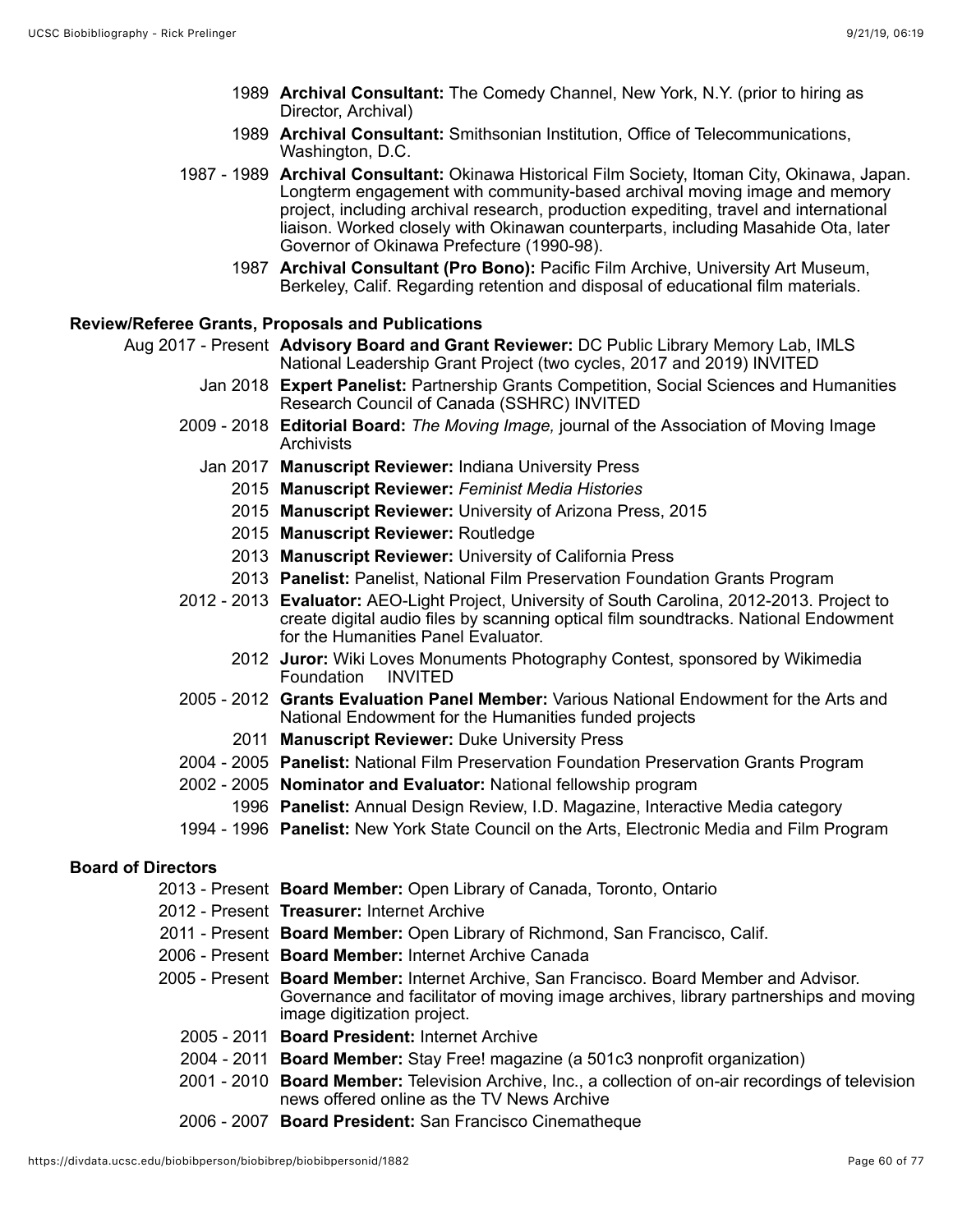- 2002 2007 **Board Member:** San Francisco Cinematheque
- 1996 1997 **Director at Large:** Executive Board, Association of Moving Image Archivists (AMIA)
- 1993 1995 **Treasurer:** Member of Executive Board, Association of Moving Image Archivists (AMIA)

### **Expert Testimony**

- May 2016 **Expert Affidavit:** Lipsitz & Ponterio LLC, Buffalo, N.Y.
- Apr 6 2006 **Congressional Hearing:** "Orphan Works Legislation." Testimony before the U.S. Senate, Committee on the Judiciary, Subcommittee on Intellectual Property, chaired by Sen. Orrin Hatch INVITED
- Feb 26 1993 **Expert Presenter:** Testimony contributing to the Study of the Current State of American Film Preservation. Delivered at Panel of National Film Preservation Board, Library of Congress, Washington, D.C. Online (as part of hearings volume) at https://www.loc.gov/programs/national-film-preservation-board/preservationresearch/film-preservation-study/washington-dc-public-hearing/. INVITED
- 1990 1991 **Archival Evaluation:** U.S. Department of Justice, Tax Division, regarding Hearst Metrotone Newsreel collection. Prepared market study and historical sketch tracing use of archival footage in commercial and other markets.

### **Talks and Presentations at Colleges and Universities**

- Sep 7 2019 **Faculty Speaker:** "The Future of Memory," talk at Administrative Management Professionals Annual Fall Conference, UC Santa Cruz INVITED
- Feb 26 2019 **Invited Speaker:** "Thinking Beyond Media Binaries." Department of Media Study, SUNY at Buffalo, PLASMA (Performances, Lectures and Screenings in Media Art) Series. http://arts-sciences.buffalo.edu/media-study/news-events/recentnews/plasma-rick-prelinger.html INVITED
- Feb 14 Feb 15 2019 **Illustrated Lecture:** "The Romance of Obsolescence and the Promise of Hybridity," presented as part of IAS Thursdays lecture series, Institute for Advanced Study, University of Minnesota-Twin Cities. http://www.northrop.umn.edu/events/rickprelinger-romance-obsolescence-and-promise-hybridity INVITED
	- Feb 12 2019 **Illustrated Lecture:** "Surprising Evidence: Revealing Vanished Landscapes Through Nontraditional Moving Images." Presented by Environmental Design Archives, UC Berkeley. Video: https://vimeo.com/325713961. Description: http://events.berkeley.edu/index.php/calendar/sn/library.html? event\_ID=120701&date=2019-02-12&filter=Secondary%20Event%20Type&filtersel= INVITED
	- Feb 8 Feb 9 2019 **Plenary Presentation:** "Thinking Beyond Media Binaries." Presented at HIGH/LOW: Taste, Quality, and Resolution in Film and Media, Berkeley Film & Video Conference, UC Berkeley INVITED
		- Oct 9 2018 **Class Visit:** "Understanding Media," lecture for undergraduate Film 80M class taught by Professor Edward Shanken, UC Santa Cruz INVITED
		- Sep 13 2018 **Moderator and Discussant:** Moderated appearance by and discussion with filmmaker Kelly Lynn Sears at Pacific Film Archive, Berkeley Art Museum, UC Berkeley. https://www.youtube.com/watch?v=zHv3aUFdvrc INVITED
		- Sep 7 2018 **Moderator and Discussant:** Moderated appearance by and discussion with *The Atomic Cafe* co-director Jayne Loader at Pacific Film Archive, Berkeley Art Museum, UC Berkeley INVITED
		- Jul 10 2018 **Class Visit:** "Design and Research: Immersive Inquiry and Narrative Form" class taught by Nicole Lavelle, Portland State University School of Art + Design. *With Megan Prelinger.* INVITED
		- Apr 10 2018 **Departmental Visit:** Open Documentary Lab, MIT, talk and discussion on popular, interactive and participatory documentary, faciliated by Prof. William Uricchio INVITED
		- Apr 9 2018 **Class Visit:** "Cult Objects" class, Department of Screen Studies, Clark University, taught by Prof. Hugh Manon. Screening and talk on ephemeral films, collecting, home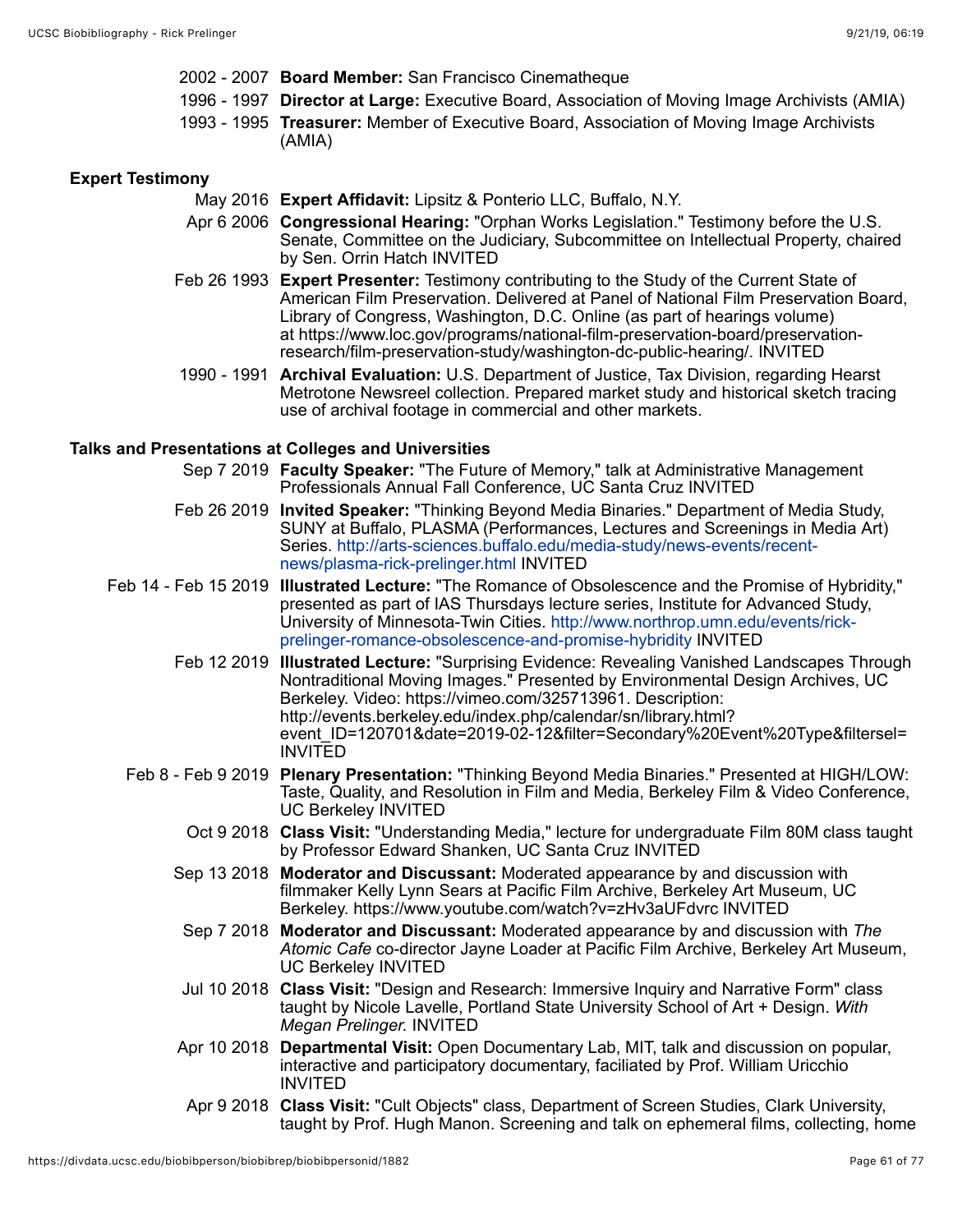movies and archival futures. INVITED

- Apr 6 2018 **Invited Speaker:** "Legal and Ethical Issues." Roundtable discussion sponsored by the UCLA Digital Archiving Collective, Department of Information Studies, UCLA INVITED
- Mar 19 2018 **Class Visit (Remote):** "Preserving and Presenting the Moving Image" class at the School of the Art Institute of Chicago; instructor: Jeffrey J. Martin INVITED
- Mar 12 2018 **Interlocutor and Presenter:** Vanessa Renwick, visit to UC Santa Cruz Film & Digital Media Visiting Artist Program and presentation of NSEW Film Tour. INVITED
- Nov 13 2017 **Class Visit:** "Nonfiction Film History," graduate seminar, Department of Cinema Studies, New York University INVITED
- Nov 3 2017 **Colloquium Speaker:** "Inconvenient Materialities" (customized version of text/image lecture), Mass Culture Workshop, Department of Cinema and Media Studies, University of Chicago, Chicago, Ill. https://voices.uchicago.edu/massculture/2017/10/30/november-3rd-2017-rickprelinger/ INVITED
- Jul 17 2017 **Class Visit:** "Expanded Documentary" class taught by Daniel Rudin, Graduate Student Instructor, UC Santa Cruz
- Apr 25 2017 **Class Visit (Remote):** Archival Practices class taught by Prof. Carolyn Faber, School of the Art Institute of Chicago INVITED
- Mar 21 2017 **Speaker:** "Living Archives," talk at StoreFront Lab, Department of Architecture, California College of Arts INVITED
- Feb 22 2017 **Speaker:** "Silence, Cacophony, Crosstalk: Archival Talking Points." (New lecture) Center for Cultural Studies Colloquium, UC Santa Cruz INVITED
- Feb 6 2017 **Class Visit:** UC Santa Cruz, Department of Film & Digital Media, Guest Lecturer for Film 185S ("Filming Work"), taught by Prof. Jonathan Kahana INVITED
- Oct 19 2016 **Class Visit (Co-Presenter):** San Francisco Art Institute, SFAI Public Education, "Material Memory: Creating a Record Through an Archive," taught by Carrie Hott. Conducted at Prelinger Library with Megan Prelinger. INVITED
- Oct 18 2016 **Lecture:** "History, Memory and the Archives." Department of Civic Arts and Technology, California State University Monterey Bay. INVITED
- Sep 2 2016 **Lecture:** "Fast Media and Slow Archives: Propositions for the 21st Century," Indiana University, Media School, presented by Indiana University Libraries. INVITED
	- Jun 2016 **Commencement Speaker:** 20th Graduating Class, L. Jeffrey Selznick School of Film & Media Preservation, George Eastman Museum, Rochester, N.Y. INVITED
	- Jun 2016 **Lecture and Discussion:** "Workshops, Workflows and Wooden Trains" (revised). Presentation to students, faculty and staff at L. Jeffrey Selznick School of Film Preservation, George Eastman Museum and University of Rochester, Rochester, N.Y., June 2016. INVITED
- May 18 2016 **Interlocutor and Presenter:** Matt McCormick, visit to UC Santa Cruz Film & Digital Media Cinema Society and presentation of his film *The Great Northwest.* INVITED
	- May 2016 **Speaker:** "Inconvenient Materialities." LASER (Leonardo Art & Sciences Evening Rendezvous), Institute of Arts and Sciences, UC Santa Cruz, May 2016. At http://www.slideshare.net/footage/inconvenient-materialities INVITED
	- Apr 3 2016 **Class & Workshop (Co-Presenter):** "Archival Microsite Workshop," a collaboration of Graphic Design Department and Curatorial Practice Department, California College of Arts, taught by Mindy Seu. Workshop and class conducted at Prelinger Library with Megan Prelinger. INVITED
	- Apr 2016 **Visiting Speaker:** Class visit, FVNM 4232 ("Preserving and Presenting Moving-Image Media"), School of the Art Institute of Chicago, class taught by Carolyn Faber and Bruce Jenkins. INVITED
	- Mar 7 2016 **Class Visit (Co-Presenter):** Urban Affairs class focusing on the City of Oakland, Graduate Program in Urban and Public Affairs, University of San Francisco, taught by Prof. Rachel Brahinsky. Conducted at Prelinger Library with Megan Prelinger. INVITED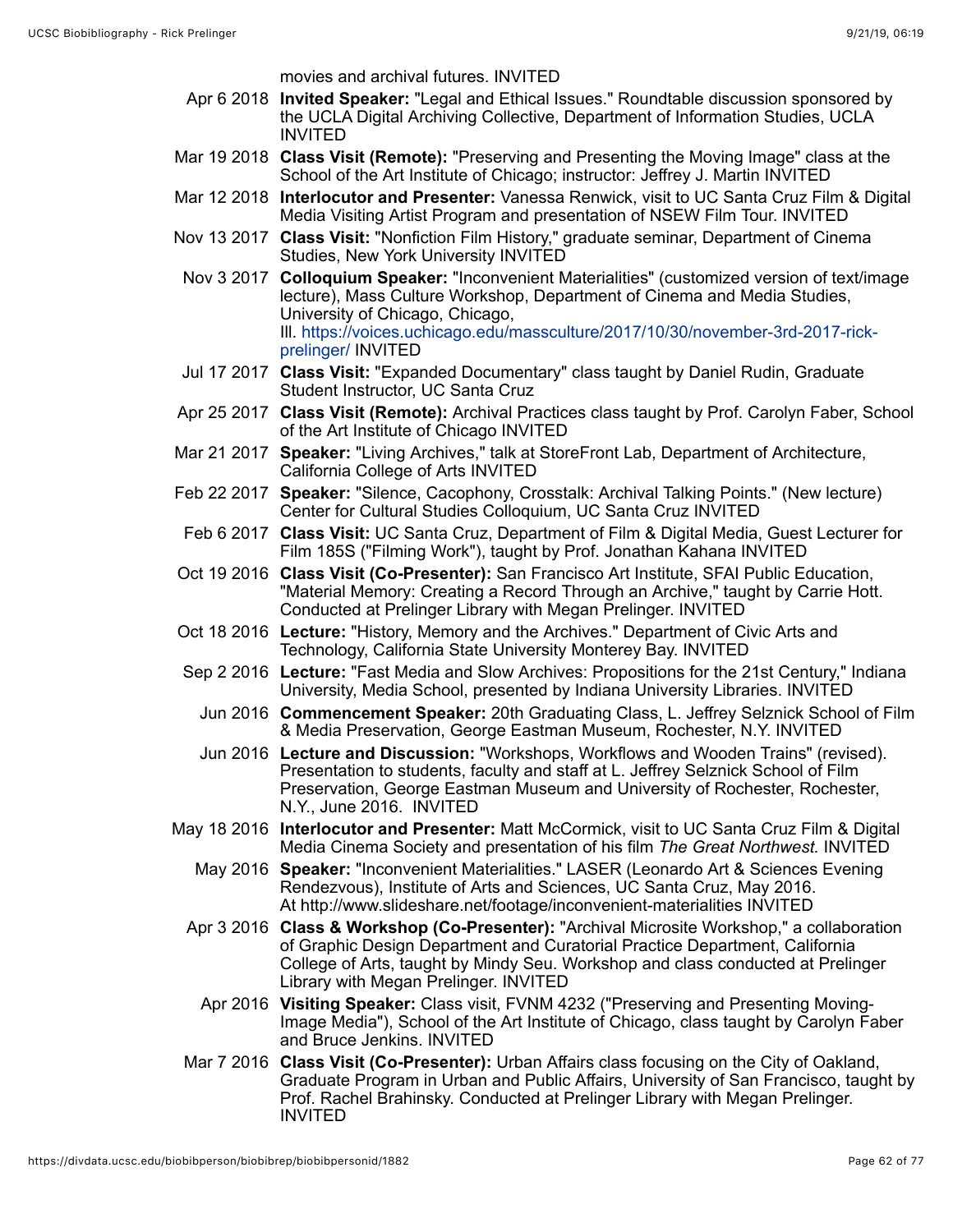- Feb 2016 **Invited Speaker:** Visual Sociology class taught by Emily Cohen Ibañez, Department of Sociology, UC Santa Cruz. INVITED
- Feb 2016 **Invited Speaker:** Documentary film history and theory class taught by Tom Rankin, MFA/Experimental Documentary Arts Program, Duke University, Durham, N.C. INVITED
- Sep 17 2015 **Class Visit (Co-Presenter):** Photography class, San Francisco Art Institute, taught by Lindsey White. Conducted at Prelinger Library with Megan Prelinger. INVITED
- Sep 10 2015 **Class Visit (Co-Presenter):** "Screen Burn," found-footage and appropriation class, Department of Film, San Francisco Art Institute, taught by Anne Colvin. Two meetings conducted at Prelinger Library with Megan Prelinger. INVITED
- Feb 20 2015 **Speaker:** "Looking Up From The Bench: For A Critical Archives Discourse." University of Wisconsin-Madison, Film Colloquium. INVITED
- Feb 18 2015 **Class Visit (Co-Presenter):** "Film and Historiography," graduate seminar, Department of Film and Media, UC Berkeley, taught by Prof. Mark Sandberg. Conducted at Prelinger Library with Megan Prelinger. INVITED
- Nov 19 2014 **Class Visit (Co-Presenter):** "Excavating Images and Meaning," Department of Photography, San Francisco Art Institute, class taught by Jenny Odell. Conducted at Prelinger Library with Megan Prelinger.
- Apr 22 2014 **Class Visit (Co-Presenter):** Archives class, San Francisco Art Institute, taught by Chris Kubick. Conducted at Prelinger Library with Megan Prelinger. INVITED
- Feb 4 2014 **Interlocutor and Presenter:** "Goodbye Gauley Mountain: An Ecosexual Love Story," visit to UC Santa Cruz Film & Digital Media Cinema Society by makers Beth Stephens and Annie Sprinkle and presentation of their film. INVITED
	- Feb 2014 **Guest Speaker (Remote):** "Free Culture & Open Access" class taught by Prof. Howard Besser, Moving Image Archives and Preservation program, New York University. INVITED
	- Feb 2014 **Guest Speaker:** Presentation and screening, "Archival Film Practices" class taught by Prof. Catherine Russell, Concordia University, Montréal, Québec. INVITED
	- Jan 2014 **Master Class and Tutorials:** Piet Zwart Institute, Media Design Program, Rotterdam, Netherlands INVITED
	- Oct 2013 **Lecture:** "Moving Image Archives, Creativity, and the Potential of Open Access," Dartmouth College Libraries, Hanover, New Hampshire INVITED
	- Oct 2013 **Lecture:** "Remaking Cinema With Home Movies." Department of Film, Middlebury College, Middlebury, Vermont. INVITED
	- Oct 2013 **Endowed Lecture:** "Film: An Eternal Present?" Burack Distinguished Lecture, University of Vermont, Burlington, Vt. INVITED
- Sep 18 2013 **Class Visit (Co-Presenter):** "Fundamentals of Type," Design Department, California College of the Arts, class taught by Geoff Kaplan. Conducted at Prelinger Library with Megan Prelinger.
	- May 2013 **Lecture:** "Archives&Access&Alternatives." UCLA, Moving Image Archives Studies Program. Online at http://www.slideshare.net/footage/archivesaccessalternatives. INVITED
	- Apr 2013 **Class Visit (Remote):** Indiana University, Moving Image Preservation Class taught by Rachael Stoeltje. INVITED
- Winter Spring 2013 **Class (Co-Guest Instructor):** "Take and Make" (class at California College of the Arts, taught by Rebeca Bolinger); teach and host four meetings at Prelinger Library. In collaboration with Megan Prelinger. INVITED
	- Feb 2013 **Lecture:** "The New Evidentiary Cinema." University of California, Santa Cruz, Film & Digital Media Colloquium. Online at http://www.slideshare.net/footage/the-newevidentiary-cinema. INVITED
	- Jan 2013 **Class Lecture:** California College of Arts, Curatorial Studies Department. INVITED
	- Nov 29 2012 **Class Visit:** "Moving Image Archives and the Frontiers of Information," Department of Film & Digital Media, UC Santa Cruz, graduate class taught by Prof. Jennifer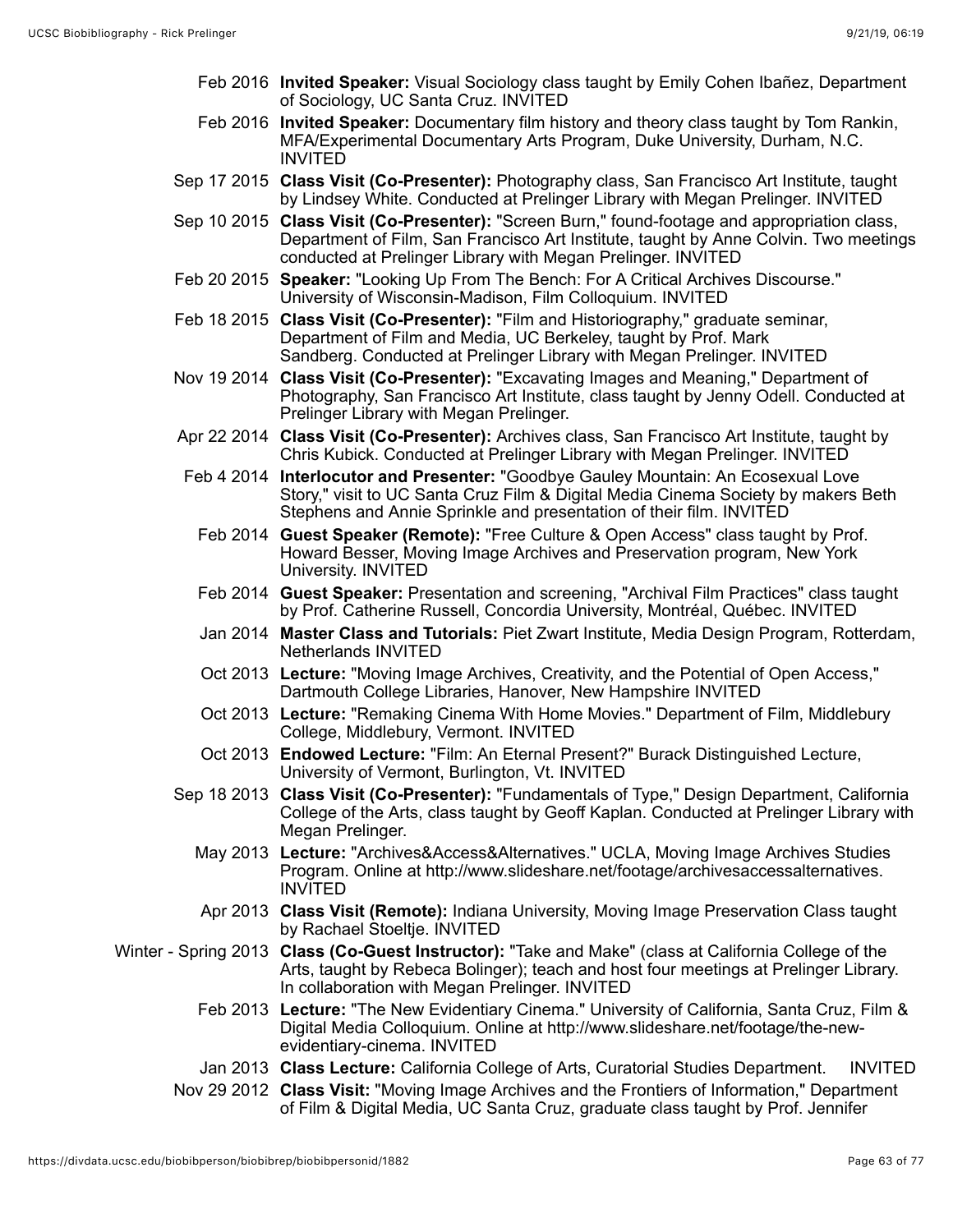- Oct 2012 **Class Lecture:** Archives seminar taught by Renny Pritikin, San Francisco Art Institute. INVITED
- Jul 2012 **Visiting Artist and Instructor:** "Managing the Knowledge Produced in Social Movements." Summer curriculum, University of the Basque Country, sponsored by Tabakalera's Mediateca Project, Donostia/San Sebastian, Spain. INVITED
- Mar 2012 **Lecture:** "Archives, Digitization, Activism." University of Oklahoma, Department of History of Science, Norman, Okla. INVITED
- Feb 29 2012 **Class Talk (Co-Presenter):** California College of Arts, MFA Writing Program, Graduate Fiction Writing Workshop taught by Miranda Mellis. Conducted class in Prelinger Library with Megan Prelinger. INVITED
- Feb 24 2012 **Class Visit (Co-Presenter):** California College of the Arts, MFA Graduate Division, "FYI" interdisciplinary seminar on information issues in the digital age taught by Ranu Mukherjee and Victoria Heilweil. Conducted seminar in Prelinger Library with Megan Prelinger. INVITED
	- Oct 2011 **Lecture:** "Appropriation: est-ce tout fini? un manifeste." Haute-École d'Art et de Design, Geneva. Switzerland INVITED
	- Apr 2011 **Class Visit:** Department of Cinema Studies, UC Berkeley. INVITED
	- Apr 2011 **Lecture:** "We Are the New Archivists: Artisans, Activists, Cinephiles, Citizens." University of North Carolina-Chapel Hill, School of Information and Library Sciences. **INVITED**
	- Mar 1 2011 **Class Visit (Co-Presenter):** San Francisco Art Institute, "Conceptual Cartography" class taught by Amanda Hughen. Conducted class at Prelinger Library with Megan Prelinger.
		- Mar 2011 **Class Visit:** Cinema history class taught by Prof. Donald Crafton, University of Notre Dame. INVITED
		- Nov 2010 **Public Lecture:** Appropriation: Over and Out? Incorporating a Manifesto." Talk at Kelly Writers House, University of Pennsylvania, Philadelphia, introduced by Kenneth Goldsmith. Online at http://jacket2.org/node/8177 INVITED
	- Nov 2010 **Class Visit:** University of California, Davis, Department of Technocultural Studies, class taught by Craig Baldwin. INVITED
- Oct 19 2010 **Class Visit (Co-Presenter):** "Maintaining the Flux: Embracing the Unresolved in a Precarious World," graduate seminar, California College of the Arts, taught by Shaun O'Dell. Conducted at Prelinger Library with Megan Prelinger. INVITED
	- May 2010 **Lecture:** "Yours, Mine and Theirs: Copyright and Cultural Heritage," Western Media Week, Western Washington University, Bellingham, Wash. INVITED
	- May 2010 **Lecture:** "History is One Second Ago and How You Can Intervene in the Future," Western Media Week, Western Washington University, Bellingham, Wash. Online at http://www.slideshare.net/footage/history-is-one-second-ago-and-how-you-canintervene-in-the-future. INVITED
- Apr 27 2010 **Class Visit:** California College of the Arts, MFA Fine Arts Program, class taught by Brian Conley. Conducted class at Prelinger Library.
- Apr 23 2010 **Class Visit (Co-Presenter):** Freshman art class, San Francisco Art Institute, taught by JD Beltran. Conducted at Prelinger Library with Megan Prelinger. INVITED
- Apr 1 2010 **Class Visit (Co-Presenter):** "Art on Paper," San Francisco Art Institute, class taught by Frances McCormack. Conducted at Prelinger Library with Megan Prelinger. INVITED
- Jan 29 2010 **Class Visit (Co-Presenter):** California College of the Arts, Department of Photography, class taught by Jim Goldberg. Conducted class at Prelinger Library with Megan Prelinger.
- Jan 19 2010 **Interlocutor:** Discussion with Bill Morrison, director of *Decasia.* Stanford University, Stanford Institute for Creativity and the Arts. Viewable at http://www.youtube.com/watch?v=3c-thhEQyIc. INVITED
	- Nov 2009 **Class Visit:** "The Archive We Don't Know," Department of Technocultural Studies,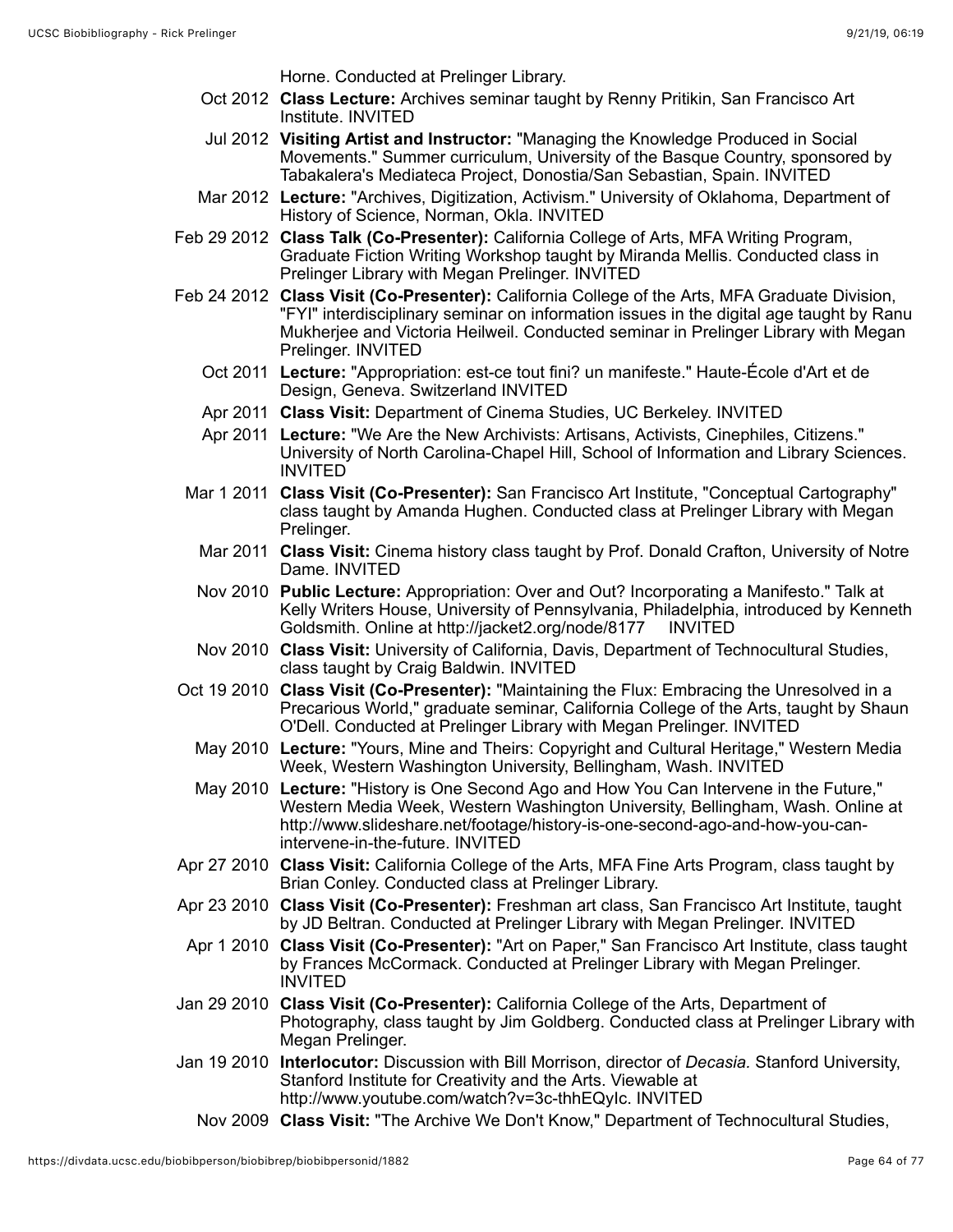UC Davis, in Professor Jesse Drew's class INVITED

- Sep 18 2009 **Class Visit:** California College of the Arts, Department of Photography, "Found Photograph" class taught by Abner Nolan. Conducted class at Prelinger Library.
	- Sep 2009 **Lecture:** "From Repository to Workshop: Reinventing the Library and Archive," California College of Arts, Interdisciplinary Studies Department, San Francisco, Calif. (with Megan Prelinger). INVITED
	- Apr 2009 **Guest Speaker:** New York University, Moving Image Archives and Preservation Program, New York, N.Y. INVITED
	- Apr 2009 **Public Lecture:** "From Repository to Workshop: Reinventing the Library and Archive" (revised), Public History Speakers Series, Shields Library, UC Davis, Davis, **INVITED**
- Feb 11 2009 **Class Visit:** California College of the Arts, Program in Curatorial Practice, "Professional Development" course taught by Marina McDougall and Matthew Coolidge, focusing on work of Center for Land Use Interpretation. Conducted class at Prelinger Library.
- Feb 6 2009 **Class Visit:** UC Berkeley, Department of Studio Art, Drawing class taught by Abner Nolan. Conducted class at Prelinger Library.
	- Feb 2009 Lecture: "From Repository to Workshop: Reinventing the Library and Archive" (revised), Oberlin College, Department of Art, Oberlin, Ohio INVITED
		- 2009 **Lecture:** "From Repository to Workshop: Reinventing the Library and Archive," Digital Humanities Lecture Series, Melburn H. Glasscock Humanities Center, Texas A&M University, College Station, Texas (in tandem with talk by Megan Prelinger) INVITED
	- Nov 2008 **Lecture:** "Revisiting the Virtues of Preexisting Material: A Manifesto." Part of the "Takeovers & Makeovers: Artistic Appropriation, Fair Use, and Digital Copyright" conference, Department of Art, University of California, Berkeley, Calif. PEER REVIEWED
- Oct 2 2008 **Class Visit (Co-Presenter):** San Francisco Art Institute, Department of Film, "Reproducibility" class taught by Craig Baldwin. Conducted class at Prelinger Library with Megan Prelinger.
	- Oct 2008 **Lecture:** "Pursuits of Happiness," Lecture and screening, UC Berkeley, Department of Comparative Literature INVITED
- Sep 2008 **Panelist:** "Archives of Dissent." Panel of archivists and librarians on archival legacy of the events of 1968, Moffitt Library, University of California, Berkeley INVITED
- Jun 2008 **Lecture:** "Archives Still Matter." University of the Arts, Berlin INVITED
- Jun 2008 **Lecture:** "Archives Still Matter." Institut für Medienforschung, Hochschule für Bildende Kunste, Braunschweig, Germany INVITED
- Apr 2008 **Class Visit:** Film 171C (Found Footage), taught by Prof. Chip Lord, Film and Digital Media Department, UC Santa Cruz INVITED
- Apr 2008 **Panelist:** Sex(Ed) Diaries conference, convened by Prof. Brenda Goodman, Voices and Visions series, University of Southern California, Los Angeles, Calif. INVITED
- Mar 4 2008 **Class Visit (Co-Presenter):** California College of the Arts, "Intellectual Property" class taught by Margeigh Tuomey. Conducted class at Prelinger Library with Megan Prelinger. INVITED
- Mar 2008 **Lecture:** "The 21st Century Archives: How Documentarians and Archives Can Work Together to Achieve Its Promise," New School University, Documentary Media Studies Program, New York, N.Y. INVITED
- Feb 6 2008 **Class Visit:** California College of the Arts, Program in Curatorial Practice, "Professional Development" course taught by Marina McDougall and Matthew Coolidge, focusing on work of Center for Land Use Interpretation. Conducted class at Prelinger Library.
	- Feb 2008 **Lecture:** "It's Only A Moving Image: Archives, Access and the Social Contract," Moving Image and Archival Studies Program, School of Information, UCLA, Los Angeles, Calif. INVITED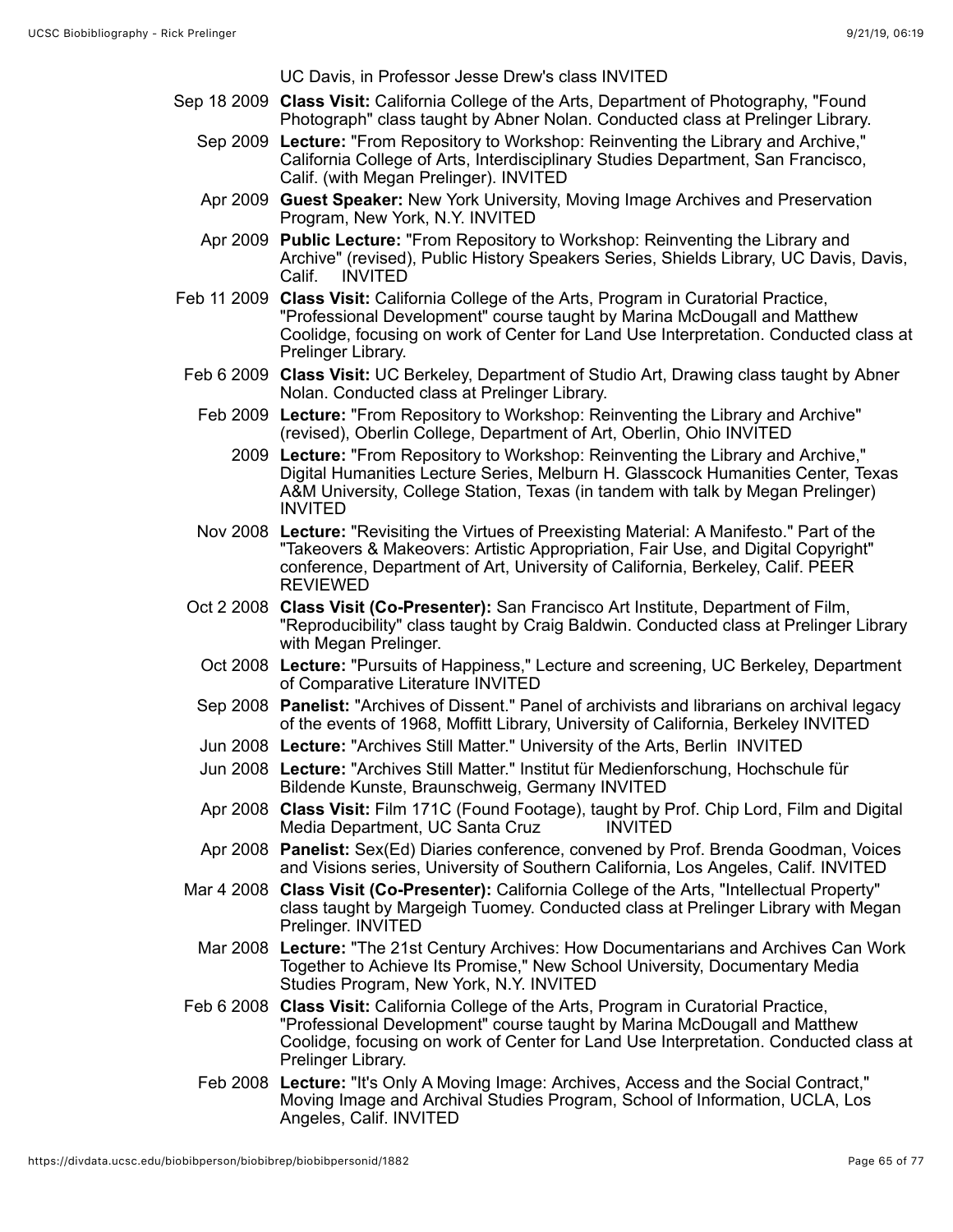- Jan 25 2008 **Class Visit (Co-Presenter):** Department of Photography, California College of Arts. Class taught by Abner Nolan. Conducted at Prelinger Library with Megan Prelinger. INVITED
- Nov 24 2007 **Class Visit (Co-Presenter):** California College of Arts, Department of Architecture, "Mapping the Ephemeral City" class taught by Alison Sant. Conducted class at Prelinger Library with Megan Prelinger.
- Nov 9 2007 **Class Visit:** UC Berkeley, Department of Art, Drawing class taught by Shaun Odell. Conducted class at Prelinger Library.
- Oct 23 2007 **Class Visit (Co-Presenter):** School of Library & Information Sciences, San Jose State University, class hosted by Brenda Welch. Conducted at Prelinger Library with Megan Prelinger.
	- Oct 2007 **Lecture:** Presentation on Prelinger Library and Prelinger Archives, Center for Integrated Media, California Institute of the Arts, San Francisco (in collaboration with Megan Shaw Prelinger). INVITED
	- Oct 2007 **Panelist:** "Archival and the Law" conference, Stanford University School of Law. INVITED
	- Oct 2007 **Panelist:** "Archives and Journalistic Ethics" conference, School of Journalism, University of California, Berkeley, October 2007. INVITED
- Sep 27 2007 **Class Visit (Co-Presenter):** San Francisco Art Institute, Department of Film, "Appropriation" class and workshop taught by Craig Baldwin. Conducted class at Prelinger Library with Megan Prelinger.
	- Jul 2007 **Visiting Instructor:** "Interactive Technologies for the Arts." Summer course at University of the Basque Country, Bilbao, Spain. Lectured and conducted workshop. INVITED
- Jun 13 2007 **Lecture:** "Are the Archives Doomed? Thriving, Not Just Surviving in Century 21." Sterling Memorlal Library, sponsored by the Beinecke Rare Book and Manuscript Library, Yale University, New Haven, Conn. INVITED
- Feb 28 2007 **Class Visit (Co-Presenter):** "From Zero to Hero: Zines and the Rise of the Radical Voice in Contemporary Culture," MFA program (various departments), California College of the Arts, class taught by Amanda Field. Conducted in Prelinger Library with Megan Prelinger.
- Feb 7 2007 **Class Visit (Co-Presenter):** California College of Arts, Graduate Architecture program, "Mapping" class taught by Alison Sant. Conducted class at Prelinger Library with Megan Prelinger. INVITED
- Oct 27 2006 **Class Visit:** California College of Arts, MFA program, "Dialogues and Practices" core class taught by Marina McDougall, David Maisel and others. Conducted class at Prelinger Library.
- Oct 9 2006 **Class Visit (Co-Presenter):** California College of the Arts, MFA program, "People Planners: What If Artists Designed Cities?" class taught by Amy Franceschini. Conducted class at Prelinger Library with Megan Prelinger. INVITED
- Oct 2006 **Lecture:** "Frontiers of Film Culture: The Gentrification of Ephemeral Films," Berkeley Film Seminar, Film Studies Program, University of California, Berkeley. INVITED
- Sep 28 2006 **Class Visit (Co-Presenter)/Workshop:** San Francisco Art Institute, Department of Film, "Appropriation" class taught by Craig Baldwin. Conducted class and workshop at Prelinger Library with Megan Prelinger. INVITED
- Sep 18 2006 **Class Visit (Co-Presenter):** California College of the Arts, Department of Photography, "Found Photograph" class taught by Abner Nolan. Conducted class at Prelinger Library with Megan Prelinger.
	- Sep 2006 **Performative Lecture (Co-Presenter):** "To Build a Library: An Analog Landscape in Eight Squares," illustrated lecture, Columbia University Libraries, New York, N.Y., in collaboration with Megan Shaw Prelinger. INVITED
- Aug 15 2006 **Class Visit:** Curatorial Studies MFA, California College of the Arts, class taught by Reynold Pritikin. Conducted in Prelinger Library.
	- Mar 2 2006 **Class Visit (Co-Presenter):** Film Production class, Department of Film, University of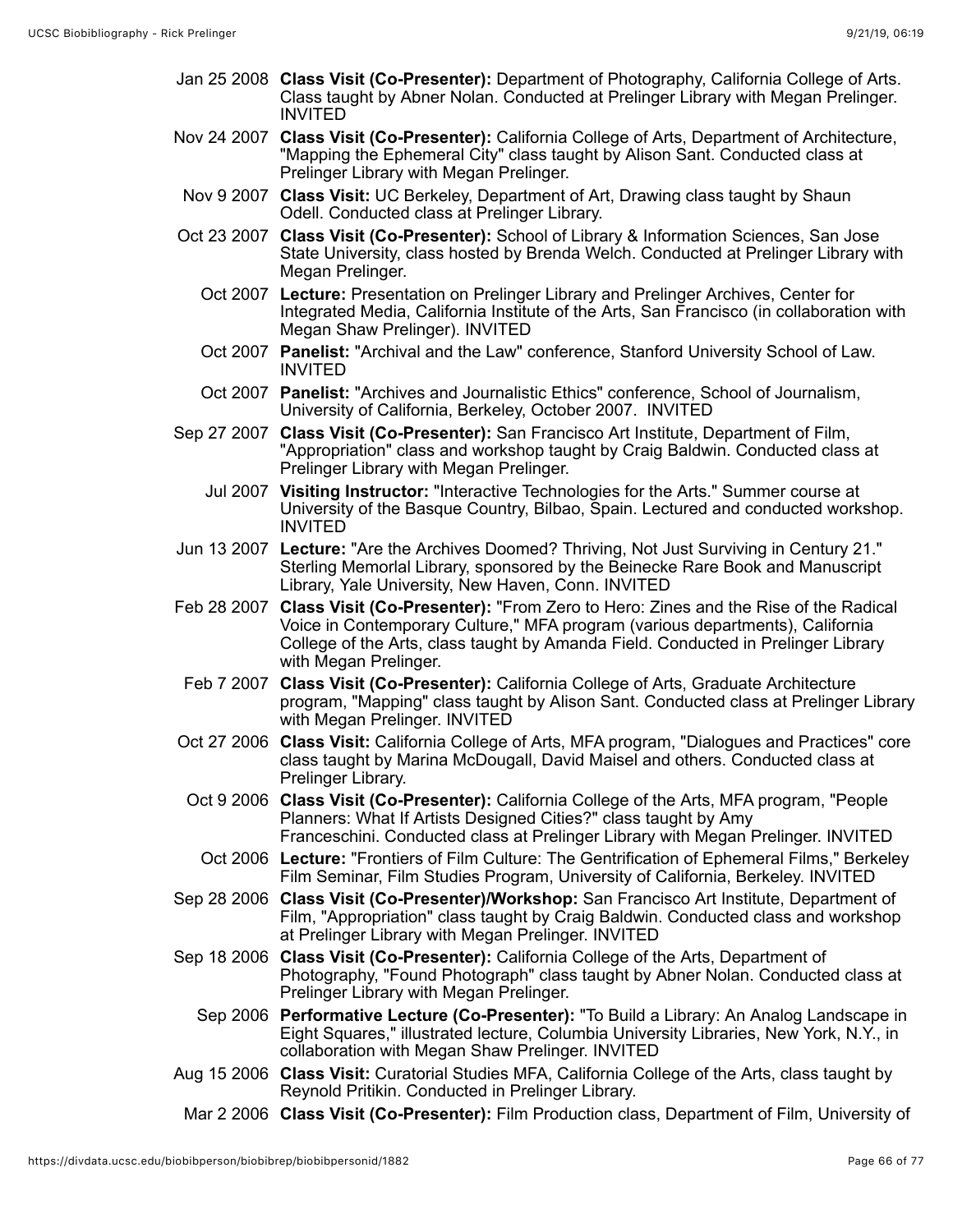San Francisco, class taught by Melinda Stone. Conducted at Prelinger Library with Megan Prelinger.

- Feb 6 2006 **Class Visit (Co-Presenter):** "Urbanism and Research," graduate class at California College of Arts taught by Alison Sant. Conducted class at Prelinger Library with Megan Prelinger. INVITED
- Feb 2006 **Endowed Lecture:** "Are the Archives Doomed?" Distinguished Lecture, Willson Center for Humanities and Arts, University of Georgia. INVITED
- Feb 2006 **Lecture:** Technoculture Program, University of California, Davis INVITED
- Jan 2006 **Workshop:** Conducted workshop on issues of archives and access, School of Information Studies, University of Pittsburgh INVITED
- Nov 11 2005 **Class Visit (Co-Presenter):** California College of Arts, MFA program, "Dialogues and Practices" core class taught by Marina McDougall and others. Conducted class at Prelinger Library with Megan Prelinger. INVITED
- Oct 21 2005 **Class Visit:** "Ecology of Research," graduate seminar at California College of Arts, taught by Amy Franceschini. Conducted class at Prelinger Library. INVITED
- Sep 19 2005 **Class Visit (Co-Presenter):** "Urban Systems and Change: The Transformation of San Francisco and San Francisco Bay," San Francisco Art Institute class taught by Susan Schwartzenberg and Peter Richards. Conducted class at Prelinger Library with Megan Prelinger. INVITED
- Sep 16 2005 **Class Visit (Co-Presenter):** "The Archive and Collecting," California College of Arts class taught by Jim Goldberg. Conducted class at Prelinger Library with Megan Prelinger. INVITED
	- Jun 2005 **Informal Talk:** Zemeckis Center for Digital Arts, University of Southern California, Los Angeles, Calif. INVITED
- Nov 19 2004 **Class Visit (Co-Presenter):** "Printed Matter in the Digital Age." San Francisco Art Institute course taught by Adriane Colburn. Conducted class at Prelinger Library with Megan Prelinger. INVITED
- Nov 5 2004 **Class Visit (Co-Presenter):** California College of Arts, MFA program, "Dialogues and Practices" core class taught by Marina McDougall, David Maisel and others. Conducted class at Prelinger Library with Megan Prelinger. INVITED
- Nov 1 2004 **Class Visit (Co-Presenter):** Program in Digital Arts and New Media, UC Santa Cruz. Presentation on open content, the free culture movement and the Prelinger Library (with Megan Shaw Prelinger). INVITED
- Nov 2004 **Class Visit (Co-Presenter):** "Archive as Metaphor" class, UC Berkeley, taught by Anne Walsh. Conducted class at Prelinger Library with Megan Prelinger.
- Sep 27 2004 **Class Visit (Co-Presenter):** "Mapping," San Francisco Art Institute, a class devoted to wirelessness and urbanism, taught by Alison Sant. Conducted class at Prelinger Library with Megan Prelinger.
	- Sep 2004 **Lecture:** "Navigating the Future: How Archivists Can Thrive, Not Just Survive." Program in Moving Image Archiving and Preservation, Department of Cinema Studies, Tisch School of the Arts, New York University. INVITED
	- Nov 2003 **Lecture/Workshop:** Presentation on history and aesthetics of sponsored film, for Department of Communication students and faculty, Wayne State University, presented at Detroit Institute of Arts, Detroit, Mich. INVITED
	- Apr 2003 **Class Visit:** Presentation for Film 171A ("Found Footage Film/Video") class, UC Santa Cruz, instructor Irene Gustafson. INVITED
	- Feb 2003 **Department Visit:** New Media Department, California College of Arts and Crafts. INVITED
	- Jan 2003 **Class Visit:** Documentary Film Program, Communications Department, Stanford University INVITED
	- Jan 2003 **Class Visit:** Art Department, Stanford University INVITED
- Mar 21 2002 **Lecture:** "The Failure of Counter-Surveillance as Mass Activity," Comparative Media Studies Colloquium, Massachusetts Institute of Technology. INVITED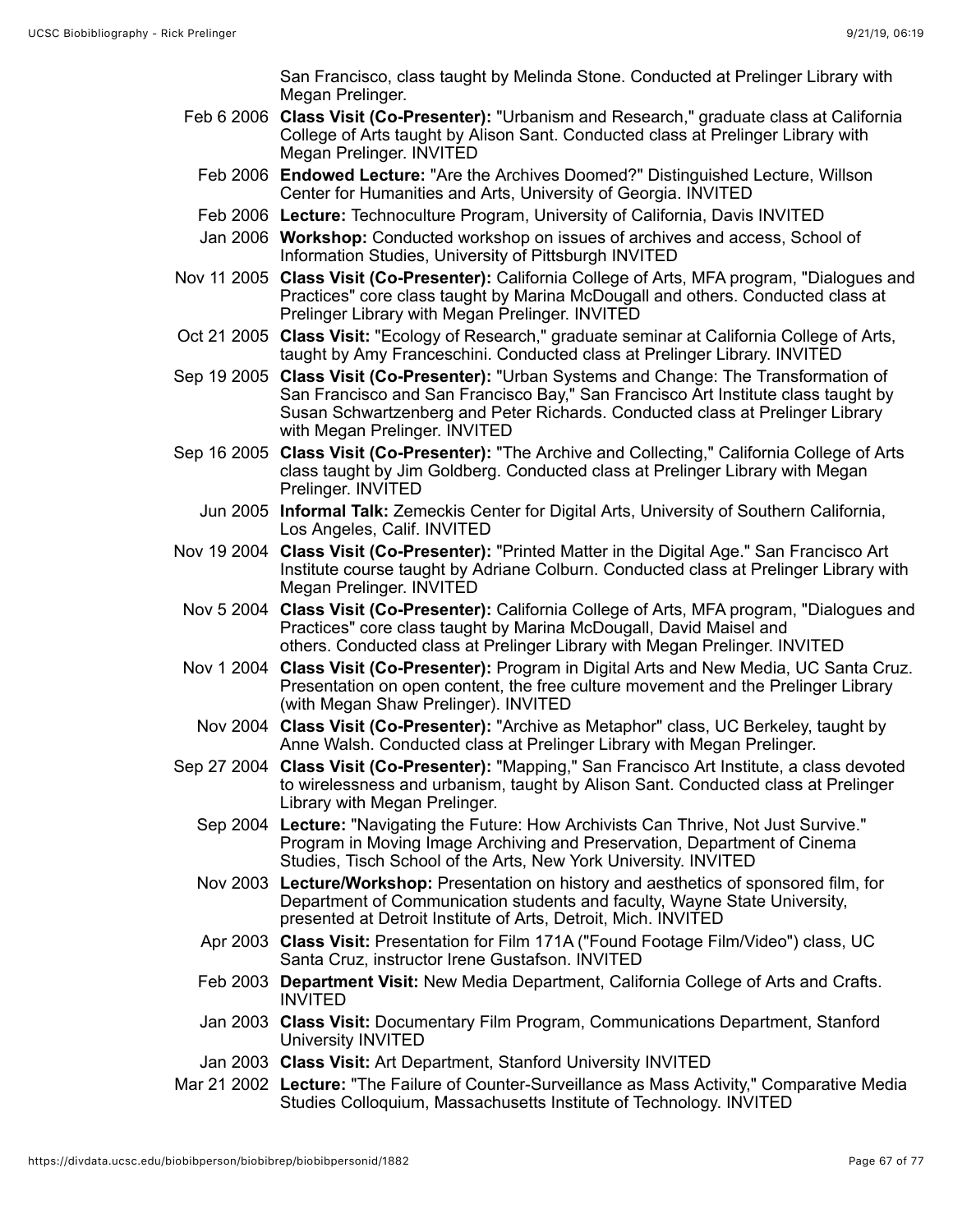- Jan 17 2002 **Presentation and Workshop:** Presentation on Internet Moving Images Archive, digital archives and intellectual property issues. New Media Group, University of South Carolina, Columbia, S.C. INVITED
- Sep 21 2001 **Class Visit:** Department of Photography, California College of Arts and Crafts, Oakland, Calif., class taught by Jim Goldberg. INVITED
	- Dec 2000 **Departmental Talk:** "Seeing the Future in the Past." Film/Video Department, California College of Arts and Crafts. INVITED
	- May 2000 **Guest Lecture:** "Extracting the Evidence: Moving Images as Complex Historical and Cultural Records." UCLA Graduate School of Education and Information Studies. INVITED
		- Jul 1998 **Visiting Filmmaker:** Summer Documentary Institute, Antioch University, Yellow Springs, Ohio, 1998. INVITED
	- May 1998 **Guest Lecturer:** L. Jeffrey Selznick School of Film Preservation, International Museum of Photography at the George Eastman House, Rochester, N.Y. INVITED
		- 1996 **Visiting Artist:** MFA Illustration Program, School of Visual Arts, New York, N.Y. INVITED
	- Oct 1994 **Visiting Critic:** Design Program Retreat, School of Art, Yale University, Norfolk, Conn. INVITED
	- Mar 1994 **Class Visit:** MFA Illustration Program, School of Visual Arts, New York, N.Y. Class taught by Steven Heller. INVITED
	- Fall 1993 **Class Visit:** Department of Visual Arts, UC San Diego. INVITED
	- Oct 1993 **Colloquium Talk:** "Don't Fence Us In: The Next Few Years of the Intellectual Property Debate." School of Library and Information Science Colloquium, UC Berkeley. INVITED
	- Fall 1992 **Class Visit:** Department of Visual Arts, UC San Diego. Class conducted by Kathy High. INVITED
- Spring 1991 **Visiting Artist:** Classes and panels in Art and Music Departments, Phillips Academy, Andover, Mass. INVITED
	- Oct 1990 **Endowed Lecture:** Misty Dailey Memorial Lecture, Georgetown University, Washington, D.C. Included ephemeral film screening. PEER REVIEWED
	- Fall 1990 **Lecture (Co-Presenter):** "The Birth of the Beast: Prewar Television." SUNY Buffalo, Buffalo, N.Y. (In collaboration with Kathryn High.) INVITED
	- Fall 1990 **Talk (with Films):** Utica College of Syracuse University (in association with classes taught by Prof. Scott McDonald) INVITED
		- 1990 **Class Visit:** Department of Film Production, Tisch School of the Arts, New York University INVITED
		- 1990 **Department Visit:** "Appropriation." Department of Media Study, SUNY Buffalo, Buffalo, N.Y. In conjunction with class taught by Prof. Tony Conrad. INVITED
		- 1989 **Lecture (Co-Presenter):** "The Birth of the Beast: Prewar Television." Department of Cinema Studies, New York University. (In collaboration with Kathryn High.) INVITED
		- 1988 **Lecture:** Film Studies Program, UC Berkeley INVITED

# **Media Appearances**

- Jul 30 2019 **Blogpost:** Mitchell, Madeline (posted by Karen Fishman). "Investigating Home Movies from the Prelinger Collection." Library of Congress Blog. Online at https://blogs.loc.gov/now-seehear/2019/07/investigating-home-movies-from-the-prelinger-collection
- Jun 7 2019 **Television Story:** *Cámara Abierta 2.0*, aired RTVE (Radio-Television Espana). Story on Prelinger Archives and the *Lost Landscapes* project. Online at http://www.rtve.es/alacarta/videos/camara-abierta-20/camara-abierta-rick-prelingertaiacore-koldo-serra-1minutocom/5267599/
- Apr 21 2019 **Television Story:** *PBS NewsHour,* story and interview (8 min.) covering Prelinger Archives, Prelinger Library and the *Lost Landscapes* urban history film project. Produced by Joanne Elgart Jennings. Online at https://www.pbs.org/newshour/show/filmmaker-unearths-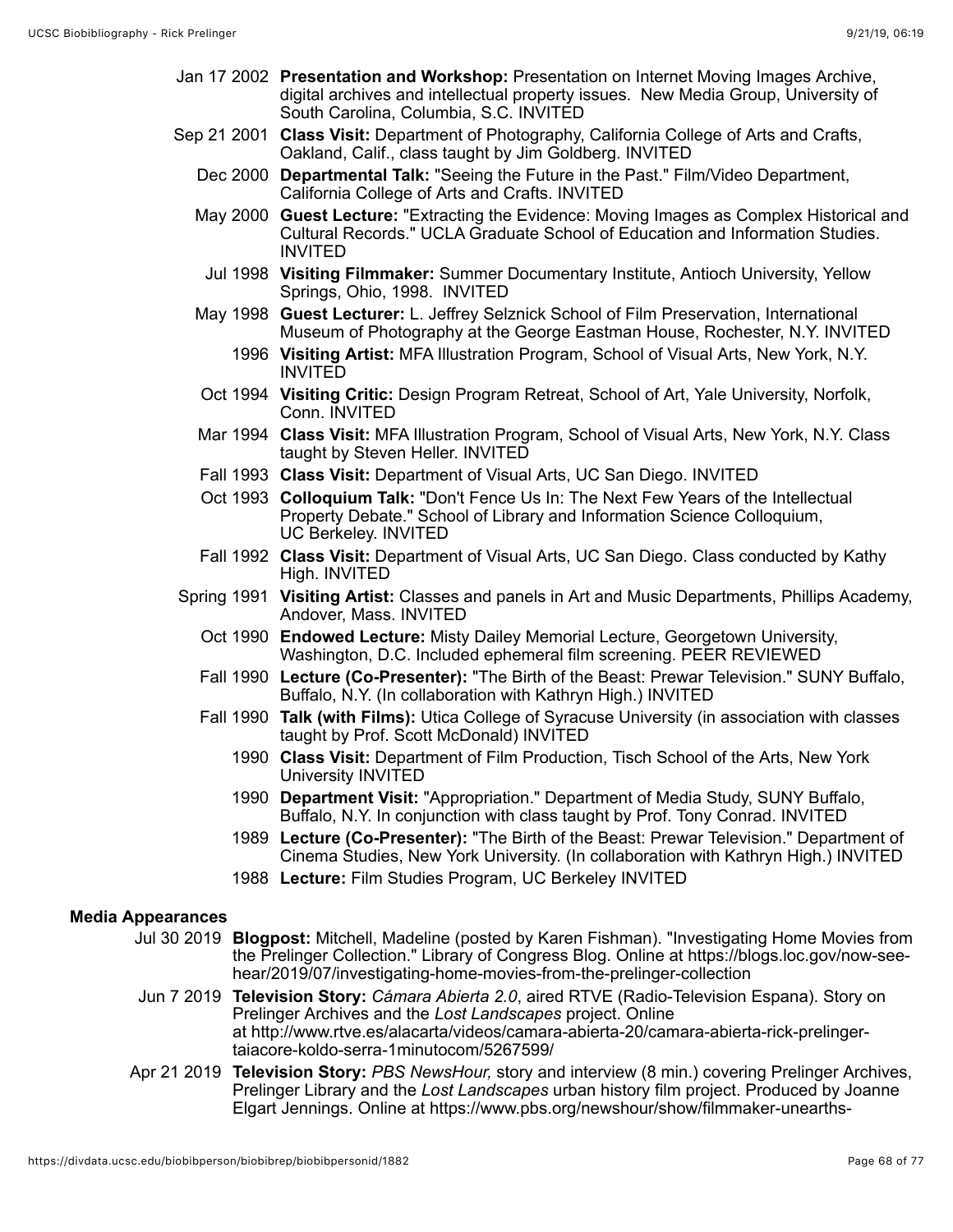historical-treasures-in-home-movies or https://youtu.be/bRSPqBfOG\_M

- Dec 31 2018 **Radio Interview:** "Radiokolleg Die Zukunft der Archive: Sammeln in Digitalen Zeiten," Jan 1 2019 produced by Thomas Mießgang. ORF (Austria) mini-broadcast series. https://oe1.orf.at/player/20181231/539034
	- Jul 20 2018 **Radio Interview:** "The Eradication of Memory." KQED-FM and kqed.org, hosted by Rachael Myrow. https://www.kqed.org/arts/13836539 INVITED
		- Jun 2018 **Press:** Walker, Cameron. "Viewing Lost Landscapes: Home Movies Capture History Through a Personal Lens." inquiry@ucsc, 2018-19, pp. 33-36. At http://inquiry.ucsc.edu/2018-19/viewing-lost-landscapes/ INVITED
- Aug 10 2017 **Deep Interview:** Brosnahan, Cori. "Personalizing the Past: History through Home Movies." WGBH American Experience website. Online at http://www.pbs.org/wgbh/americanexperience/features/personalizing-past-interview-rickprelinger/
- Nov 13 2016 **Radio Interview:** Findley, Andy and David Carter. "'Ephemeral Films' Collector Rick Prelinger and the Alloy Orchestra." Indiana Public Media.
	- Apr 9 2016 **Voiceover Contribution:** *No Man Is An Island* (Vicki Bennett, collage audio documentary commissioned by Westdeutsches Rundfunk [WDR]), Germany
		- 2016 **Documentary Film:** *Overgames,* directed by Lutz Dammeck. Documentary feature commissioned by Rundfunk Berlin-Brandenburg, Westdeutscher Rundfunk and ARTE. *Onscreen interviewee.*
- Nov 25 2014 **Press Interview:** Pachali, David. "Rick Prelinger: Das Urheberrecht wird zum Fetisch." ("Copyright Is a Fetish). *iRights,* November 25, 2014. At http://irights.info/artikel/rickprelinger-das-urheberrecht-wird-zum-fetisch/24370
	- Jul 7 2014 **Blogpost:** Guerrasio, Jason. "Safekeeping: Tips On How to Archive Your Films." Tribeca Film Institute blog.
		- https://tribecafilminstitute.org/blog/detail/tips\_on\_how\_to\_archive\_your\_films
- Summer 2014 **Press:** Campbell, Mel. "Digitise or Perish: Unlocking Cultural Memory Online." *Metro Magazine* (Australia) 179, Summer 2014.
	- Jun 6 2014 **Press:** Manaugh, Geoff. "Guided by Voices." BLDGBLOG, June 6, 2014. On my lecture "Weaving the Web: Building Bay Area Infrastructures," at the inaugural Bay Area Infrastructure Observatory *Macro* City conference. Online at http://bldgblog.blogspot.com/2014/06/guided-by-voices.html
	- Feb 27 2014 **Blogpost:** Franco, Daniela. "Pasados ajenos: 'Lamentamos informarle." *Letras Libres* (Madrid and Mexico City), February 27, 2014. Reflective essay prompted by Prelinger Archives collection. At http://www.letraslibres.com/blogs/serial/pasados-ajenoslamentamos-informarle
	- Feb 20 2014 **Blogpost:** Cebey, Georgia. "Pasados ajenos: Viaje a México, 1939." *Letras Libres* (Madrid and Mexico City), February 20, 2014. Reflective essay prompted by Prelinger Archives collection. At http://www.letraslibres.com/blogs/serial/pasados-ajenos-viaje-mexico-1939
	- Feb 13 2014 **Blogpost:** Azahua, Marina. "Pasados ajenos: Canción de cuna para cerditos, circa 1952, o sobre lo intraducible. *Letras Libres* (Madrid and Mexico City), February 13, 2014. Reflective essay prompted by Prelinger Archives collection. At http://www.letraslibres.com/blogs/serial/pasados-ajenos-cancion-de-cuna-para-cerditoscirca-1952-o-sobre-lo-intraducible
	- Feb 5 2014 **Blogpost:** "Pasados ajenos: videos caseros de la colección Prelinger." *Letras Libres* (Madrid and Mexico City), February 5, 2014. Introduction to a series of four creative critical texts profiling Prelinger Archives home movie and ephemeral films holdings. At http://www.letraslibres.com/blogs/serial/pasados-ajenos-videos-caseros-de-la-coleccionprelinger
	- Feb 5 2014 **Blogpost:** Varas, Eduardo. "Pasados ajenos: Variaciones de familia en el parque." *Letras Libres* (Madrid and Mexico City), February 5, 2014. Reflective essay prompted by Prelinger Archives collection. At http://www.letraslibres.com/blogs/serial/pasados-ajenos-variacionesde-familia-en-el-parque
		- 2014 **Documentary Film:** *Sex(Ed),* documentary feature directed by Brenda Goodman. Interviewed throughout film.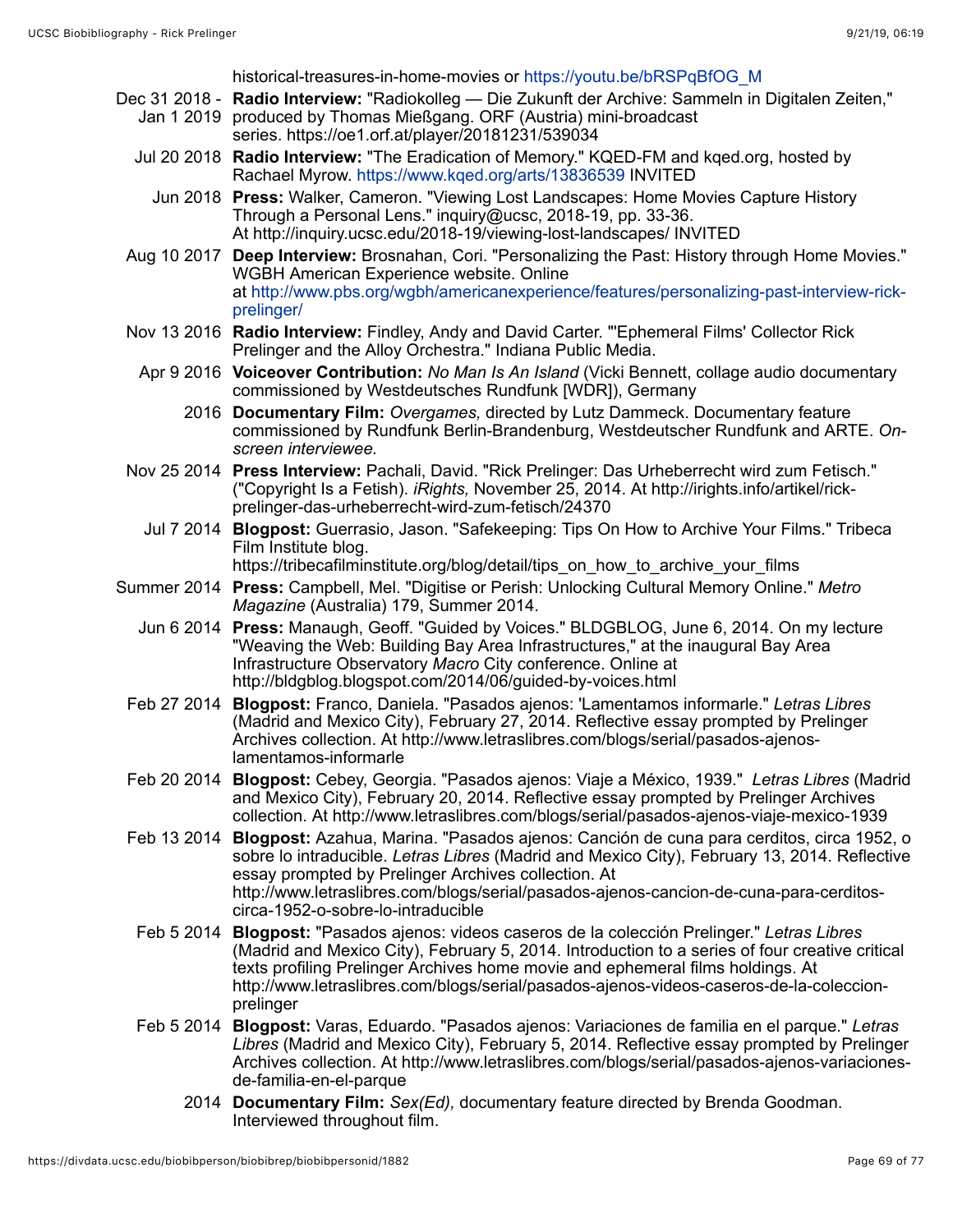- Oct 20 2013 **Television Programs/Interviews:** C-SPAN 3: *American Artifacts: Prelinger Archives, Parts I and II* (each 30 min.) premiered October 20, 2013, including interviews with RP and film segments. Online at http://series.c-span.org/History/Events/American-Artifacts-Prelinger-Archives-Part-1/10737442036/
	- Sep 2013 **Radio Interview:** *Hindsight* (Radio National, Australian Broadcasting Corporation), produced by Michelle Rayner.
- Aug 26 2013 **Podcast:** *Mediaweek* (podcast, Sydney, Australia), appearing with Paula Le Dieu.
- Jul 18 2013 **Blogpost:** Kral, Christina. "Rick Prelinger & what the future of archives has to do with publishing and public engagement." *Hybrid Publishing Lab,* July 18, 2013. At http://hybridpublishing.org/2013/07/rick-prelinger-what-the-future-of-archives-has-to-do-withpublishing-and-public-engagement/
- Jun 3 2013 **Blogpost:** Hagan, Siobhan. "Archives&Access&Alternatives." UCLA Library Preservation Blog, June 3, 2013. On RP's lecture and discussion at UCLA Library. At http://blogs.library.ucla.edu/preservation/2013/06/03/archivesaccessalternatives
- Apr 23 2013 **Press:** Madrigal, Alexis. "Peek In on Our Strange, Wonderful World With a New Archival Video App." *The Atlantic (Technology),* April 23, 2013. Review of *Linger,* Chuck Shnider's app to access the online Prelinger Archives. At http://www.theatlantic.com/technology/archive/2013/04/peek-in-on-our-strange-wonderfulworld-with-a-new-archival-video-app/275228/.
- Apr 20 2013 **Blogpost:** Wolf, Matt. "5 Major Influences from Matt Wolf." Tribeca Film Institute blog, April 20, 2013. At https://tribecafilminstitute.org/blog/detail/5\_major\_influences\_from\_matt\_wolf
- Apr 14 2013 **Interview and Segment:** *Bay Sunday,* KPIX-TV, San Francisco.
- Nov 20 2012 **Press:** Hotchkiss, Sarah. "A Remix Contest Takes Advantage of Dynamic Digital Libraries." KQED Arts Blog, November 20, 2012. On the WFMU Free Music Archive/Prelinger Archives remix competition. At http://www.kqed.org/arts/multimedia/article.jsp?essid=111364
	- Oct 2 2012 **Press:** "Interview: Rick Prelinger Encourages Remixers to Break New Ground." Free Music Archive blog, October 2, 2012. Online at http://freemusicarchive.org/member/ange/blog/Interview\_Rick\_Prelinger\_
		- Fall 2012 **Press:** Malden, Sue and Smith, James. Interview with Rick Prelinger. In *Archive Zones* (magazine of Federation of Commercial Audiovisual Libraries, London), Issue 83, Autumn 2012.
	- Sep 2012 **Documentary Film:** On-screen interview for Gene Youngblood documentary film (Bryan Konefsky, in progress).
- Aug 2 2012 **Press:** "Historia eraikitzeko eredu ezberdinak." Zuzeu.com (Donostia/San Sebastian, Spain), August 2, 2012. Online at http://zuzeu.com/2012/08/02/historia-eraikitzeko-ereduezberdinak/.
- Jul 31 2012 **Press:** Bennett, Katie. "The Fine Art of Keeping the World's Weird Films Alive: An Interview with Archivist Rick Prelinger." *VICE Motherboard,* July 31, 2012. At http://motherboard.vice.com/2012/7/31/the-fine-art-of-keeping-the-world-s-weird-films-alivean-interview-with-archivist-rick-prelinger.
- Jul 13 2012 **Blogpost:** Thacher, Sara. "Authorship: A Lesson From Home Movies." Transcript of and comments on RP's Twitter manifesto on home movies. Thachr.com, July 13, 2012. At http://thachr.com/2012/authorship-a-lesson-from-home-movies/
- May 8 2012 **Blogpost:** "Rick Prelinger. Inventar el futuro, conservando el pasado." Tabakalera (Donostia/San Sebastian, Spain) "Work in Progress" blog, May 8, 2012. Online at http://tabakalera.tumblr.com.
- Feb 21 2012 **Press:** Walsh, Barry. "Archivist Rick Prelinger to receive lifetime achievement award." *RealScreen,* February 21, 2012. Online at http://realscreen.com/2012/02/21/archivist-rick-prelinger-to-receive-lifetime-achievementaward/
	- 2012 **Book Chapter:** Osborne, Tony. "Sponsored Films: Quaintness with a Radical Bite," chapter in *"Greed is Good" and other Fables: Office Life in Popular Culture.* Santa Barbara, Calif.: Praeger, 2012, 63-76. Chapter on Prelinger Archives and its films.
	- Nov 2011 **Blogpost:** Eagan, Daniel. "Learning to Love Sponsored Films." *Reel Culture* (a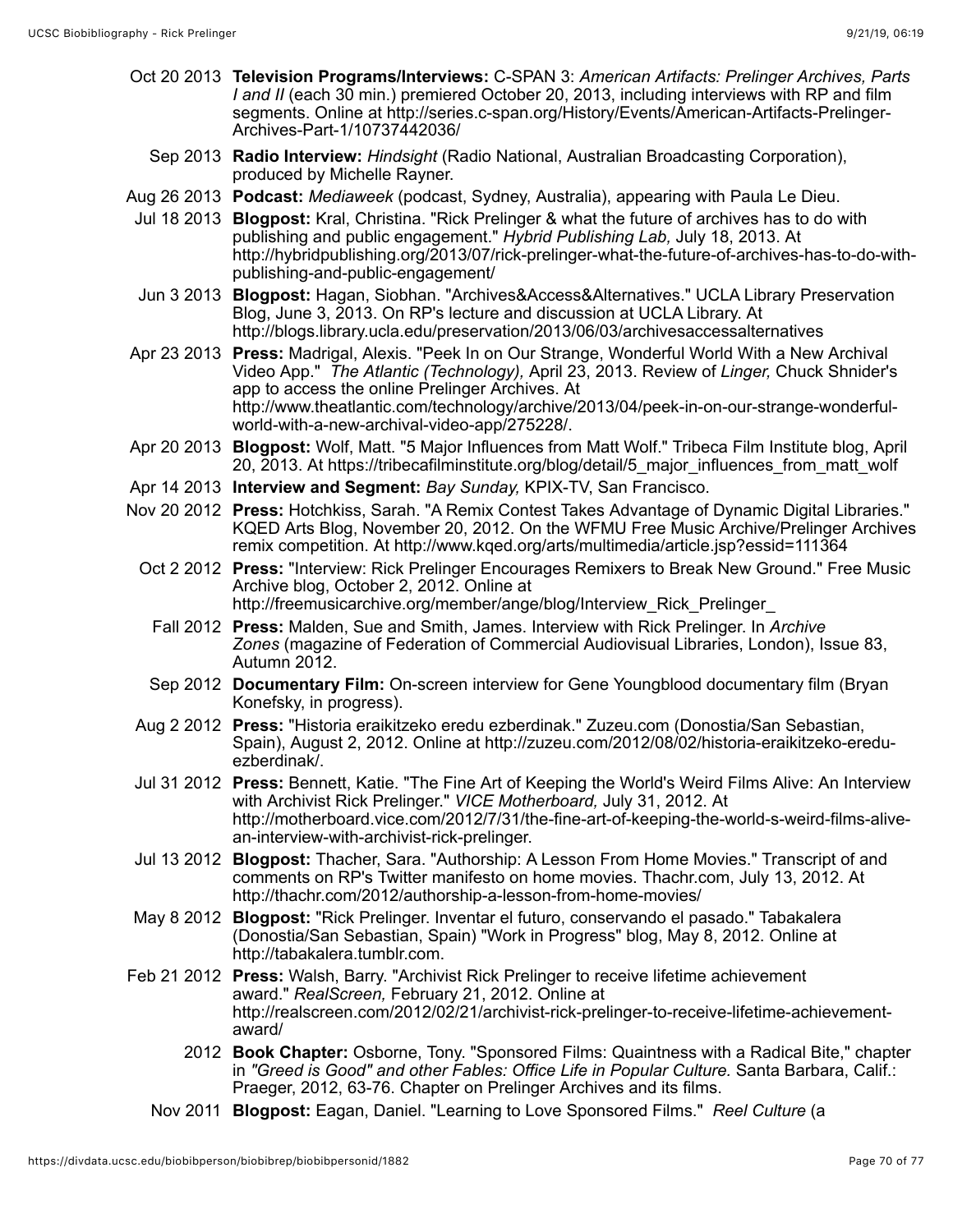*Smithsonian* blog), November 2011. Online at http://blogs.smithsonianmag.com/movies/2011/11/learning-to-love-sponsored-films/.

- Sep 28 2011 **Press:** Smith, Matt. "Prelinger Archives Show How San Francisco Has Always Struggled With Change." *SF Weekly,* September 28, 2011. Online at http://www.sfweekly.com/2011- 09-28/news/prelinger-archive-san-francisco-history-matt-smith/
- Aug 24 2011 **Television Interview:** *Democracy Now,* on Internet Archive's Television News and Search Index launch (appeared with Brewster Kahle)
	- Jul 3 2011 **Press:** Mandelbaum, Jacques. "'Poussières d'Amérique': un travail d'orfèvrerie." *Le Monde,* 3-4 juillet 2011. Review of Arnaud de Pallières's 2011 film produced completely with Prelinger Archives material, describing the archives and de Pallières's work process.
- May 5 2011 **Press Interview:** Sterling, Bruce. "Dead Media Beat: Rick Prelinger and His Ephemera Film Collection." *Wired,* May 5, 2011. Sterling's comments on and pointer to MACBA interview, listed elsewhere. http://www.wired.com/2011/05/dead-media-beat-rick-prelinger-and-hisephemera-film-collection/
	- 2011 **Documentary Film:** T*hese Amazing Shadows* (Paul Mariano and Kurt Norton, 2011). Onscreen interviewee in feature-length documentary about film preservation and the U.S. National Film Registry. Information at http://www.imdb.com/title/tt1273222/ INVITED
- Nov 27 2010 **Press:** Carstensen, Jeanne. "Relics of Film and Paper Maintain Their Grip Even in a Digital Era." Published in *The Bay Citizen* and *New York Times,* November 27, 2010. At http://www.nytimes.com/2010/11/28/us/28bccarstensen.html.
- Oct 17 2010 **Television Interview:** *60 Minutes* (CBS News, October 17, 2010, repeated July 20, 2011), segment with Morley Safer on David Kiehn's rediscovery of the origins of the 1906 film *A Trip Down Market Street Before the Fire*, of which Prelinger Archives holds the primary copy. Interviewed on screen.
- Jun 7 2010 **Blogpost:** Ferdinand, Marilyn. "Rick Prelinger: On Collecting, Film Preservation and *The House in the Middle.* Interview with Marilyn Ferdinand. *Ferdy on Film,* published June 7, 2010. At http://www.ferdyonfilms.com/?p=5017
- May 5 2010 **Press Interview:** Interview. *APEngine*, May 5, 2010. At http://www.apengine.org/2010/05/rick-prelinger/
- Mar 10 2010 **Press:** Paterson, Emma. "Rick Prelinger: Renegade Film Archivist." *Another Magazine,* March 10, 2010. Online at http://www.anothermag.com/current/view/171/Rick\_Prelinger\_Renegade\_Film\_Archivist
- Mar 3 2010 **Press Interview:** Heller, Steven. "For Your Appropriation: An Interview with Rick Prelinger." *AIGA (American Institute of Graphic Arts) Voice*, March 3, 2010. At http://www.aiga.org/content.cfm/for-your-appropriation-an-interview-with-rick-prelinger
- Nov 2009 **Press:** Britt, Aaron. "Media Matters." *Dwell,* November 2009.
- Nov 2009 **Radio Interview:** *Studio 360,* WNYC for Public Radio International.
- Sep 11 2009 **Press Coverage:** "Rider recalls first day of BART passenger service on Sept. 11, 1972." *BART News.* http://m.bart.gov/news/articles/2009/news20090911
	- Aug 2009 **Press:** "Best of the Bay Awards." *San Francisco Bay Guardian,* August 2009. Regarding Prelinger Library.
	- May 2009 **Documentary Film:** *How do you document a city and other questions for the archive(s)?* (Matt Keegan, 2009, 21:25). Artist's documentary film premiered at Altman Siegel Gallery, San Francisco, May 2009. On-screen interviewee (with Megan Prelinger) At https://vimeo.com/40624625
- Apr 29 2009 **On-Screen Interview:** Rheingold, Howard and Prelinger, Rick. "People of the Screen." Conversation between the two at Institute for the Future, April 29, 2009. At http://www.youtube.com/watch?v=hsRi5s8\_fcA.
	- Apr 2009 **Blogpost:** Lile, Grace. *Citizen Archivists: MiT6 Notes, part 2*. *Witness* Blog, April 2009. Précis of RP's remarks at the Media in Transition conference, at MIT. At https://blog.witness.org/2009/04/citizen-archivists-mit6-notes-part-2/
- Feb 14 2009 **Blogpost:** Grant, Catherine. "How Do You Know It's Love? Because it's from the Prelinger Archive." *Film Studies for Free,* February 14, 2009. At http://filmstudiesforfree.blogspot.com/2009/02/how-do-you-know-its-love-because-its.html/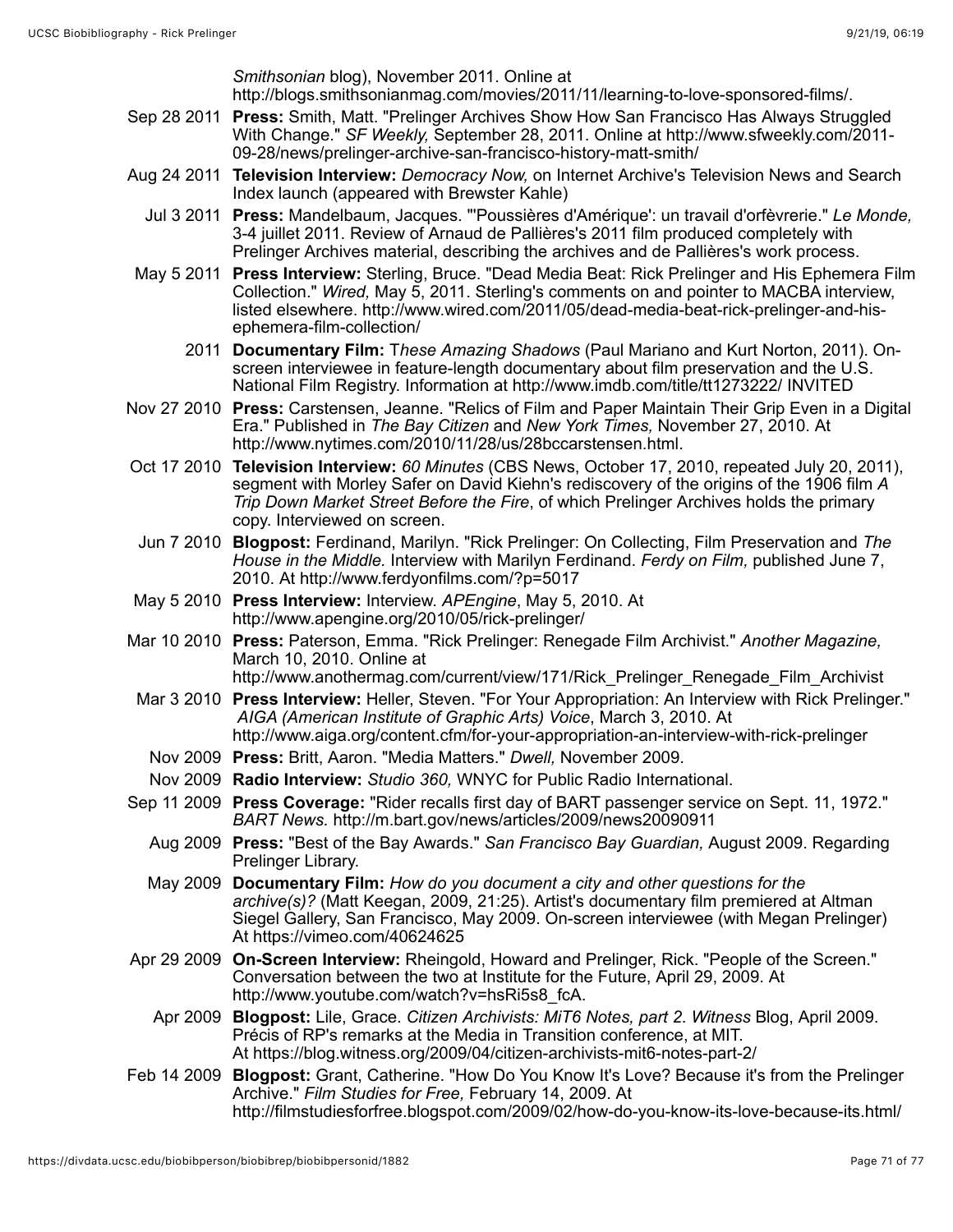- May 10 2008 **Radio Program:** *The Terrible Truth,* BBC Radio Four. Documentary on cautionary and social guidance films.
	- Jan 2 2008 **Radio Interview:** *Spark*, CBC Radio show on emerging technologies, with Nora Young.
		- 2008 **Radio Interview:** *Tom Robinson Show,* BBC Radio Four, U.K.
		- 2008 **Documentary Film:** *Steal This Film* (League of Gentlemen, 2008), documentary feature film on remix, sampling and intellectual property activism. Interviewee.
- Aug 28 2007 **Radio Interview:** *Against the Grain,* Pacifica Radio, Berkeley (with Megan Prelinger)
- May 23 2007 **Radio Interview:** *Open Source with Christopher Lydon,* Public Radio International, discussing Prelinger Archives and its online activities.
- Apr 23 2005 **Radio Interview:** *Studio 360,* WNYC for Public Radio International.
- Feb 8 2005 **TV Interview:** *Democracy Now,* on rights issues affecting distribution of *Eyes on the Prize* television series.
	- 2005 **Print Interview:** Stone, Melinda. "Secrets in the Archives: Hidden Stories, Necessary Releases." In De Michiel, Helen and High, Kathy: *A Closer Look/Hidden Histories.* San Francisco: National Alliance for Media Arts and Culture, 2005. Conversation with Andrew Lampert and Rick Prelinger.
- Dec 12 2004 **Press:** Powers, Thom. "Home Movie Buffs: A New Generation of Film Archivists Is Salvaging History From the Attics and Ash Heaps of Everyday Life." *Boston Globe.*
	- 2004 **Profile:** ARTE (Germany/France), television segment.
	- Fall 2003 **Radio Interview:** Chicago Public Radio (WBEZ-FM).
- Aug 31 2003 **Press:** Stein, Peter L. "A Rejected Genre: Those Kitschy and Cautionary Starchy Industrial and Educational Films Provide an Illuminating Peek at the Past 75 Years of American Culture." *San Francisco Chronicle.* At http://www.sfgate.com/movies/article/A-rejectedgenre-Those-kitschy-and-cautionary-2559330.php
- May 30 2003 **Press Interview:** Koman, Richard. "Incredible Movies -- Free!" By Richard Koman. O'Reilly Policy DevCenter. At http://archive.oreilly.com/pub/a/policy/2003/05/23/rickp.html
	- 2003 **Press Interview:** McLaren, Carrie. "Rebel Archivist: Interview with Rick Prelinger." *Stay Free* 20
	- 2003 **Documentary Film:** *Hell's Highway* (Bret Wood, 2003). On-screen interviewee in documentary film tracing the history and works of legendary and notorious educational film producer Highway Safety Films, Inc.
	- 2003 **Documentary Film:** *Sid Vision* (John Jack, Donna Pazdera and Todd Southern, University of Florida Documentary Institute, 2003), a biographical film on Sid Davis, the celebrated maker of cautionary educational dramas. On-screen interviewee throughout film.
	- Nov 2002 **Radio Interview:** *Forum*, KQED-FM, San Francisco, on the Prelinger Archives and its physical and online manifestations.
- Sep 12 2002 **Press:** Fonte, Diwata. "LOC's New Films Document America's Past." *Roll Call.*
- Sep 6 2002 **Radio Interview:** *Odyssey,* WBEZ-FM, Chicago Public Radio
- Aug 20 2002 **Press:** McClintock, Pamela. "Library of Congress Picks Up Pics." *Variety*. At http://variety.com/2002/film/news/library-of-congress-picks-up-pics-1117871569/
	- Aug 2002 **Interview:** Rein, Lisa. "Featured Collaborator." (Interview) Creative Commons blog. At https://web.archive.org/web/20021031092445/http://www.creativecommons.org/features/rick
- May 27 2002 **Radio Interview:** *Todd Mundt Show,* Michigan Radio (Detroit) and NPR.
- Apr 16 2002 **Press Coverage:** Stirland, Sarah Lai. "Other People's Property: Academics Square Off Against Hollywood on Internet Content." *Village Voice,* April 17-23, 2002. At http://www.villagevoice.com/news/other-peoples-property-6413935
- Feb 14 2002 **Press Coverage:** Frommel, Oliver. "Im Namen der Freiheit." *Telepolis*. http://www.heise.de/tp/artikel/11/11680/1.html
	- 2002 **LAW REVIEW ARTICLE:** Mulligan, Deirdre K. and Jason M. Schultz, "Neglecting the National Memory: How Copyright Term Extensions Compromise the Development of Digital Archives." Journal of Appellate Practice and Process 4 (Issue 2, 2002), pp. 451-473. Detailed discussion of copyright status and limitations on Prelinger Archives online archives.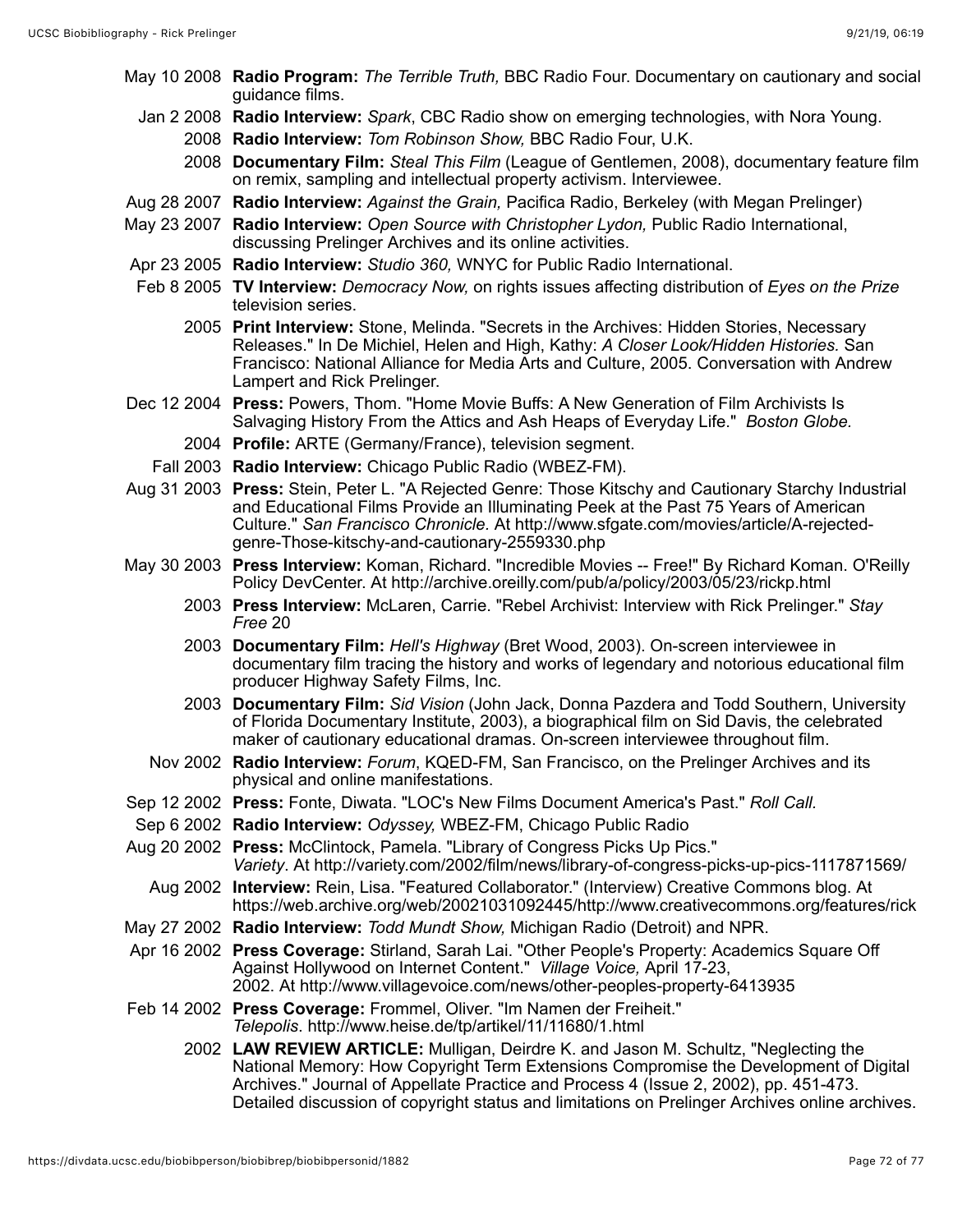- Dec 12 2001 **Press Coverage:** Utne, Leif (Ed.) "Beyond Copyright Consciousness." *Utne Web Watch Daily,* December 12, 2000. Synopsis of *Bad Subjects* article. Jun 2001 **Press Coverage:** Peterson, Brendan. "Golden Oldies: Prelinger Archives Offers Free Footage." *The Independent* (Association of Independent Video and Filmmakers). May 17 2001 **Press Coverage:** Millard, Max. "Revenge of the A-V Crew." *San Francisco Examiner.* May 12 2001 **Press Coverage:** Guenette, Gilles. "La "Préserve" Mondiale de la Propriété Intellectuelle." *Le Québécois Libre.* Libertarian response to RP's proposal for an intellectual property preserve. At http://www.quebecoislibre.org/010512-4.htm May 2001 **Press Coverage:** Eisenberg, Bart. "Rick Prelinger's Ephemeral Film Archive." *Software Design* (Japan). Apr 25 2001 **Press Coverage:** Slaton, Joyce. "Open the Archives!" By Joyce Slaton. *San Francisco Bay Guardian*. On the growing movement to create freely available, no-cost online archival resources. Apr 10 2001 **Press Coverage:** Hall, David. "Film Archives on the Net." *Washington Post,* April 10, 2001. On the Internet Moving Images Archive and online Prelinger collection. Feb 12 2001 **Radio Coverage:** "Website of the Day." *Todd Mundt Show,* Michigan Radio (Detroit) and National Public Radio. Jan 11 2001 **Press Coverage:** Hinckley, David. "Instructional-Film Follies." *New York Daily News.* Jan 1 2001 **Press Coverage:** Chase, Randall. "Educational Film Archives Preserve Aura of Postwar America." Associated Press, January 1, 2001. Sep 24 2000 **Press Coverage:** Barrett, Michael. "Those Daring! Shocking! Films." *San Antonio Express-News,* September 24, 2000. On the history of "exploitation" films, including educational films from Prelinger Archives. Apr 2000 **Press Coverage:** Longmire, Marianna. "The Manipulative World of Ephemeral Films." By Marianna Longmire. *Grok* (Perth, Australia) 32:4. Online at http://guild.curtin.edu.au/grok/grok4-00.pdf. 2000 **Documentary Film:** *My Father's Camera* (Karen Shopsowitz for National Film Board of Canada, 2000). On-screen interviewee in documentary film about home movies. 1999 **Book:** Smith, Ken. *Mental Hygiene: Classroom Films 1945-1970.* New York: Blast Books, 1999. Detailed history of U.S. social guidance films, tracing key genres and producers. Includes filmography with several hundred titles. Describes the formation of Prelinger Archives and its collections. Jul 21 1997 **Press Coverage:** "Paisaje Natural, Imagen Virtual." *El Pais* (Barcelona). Jul 20 1997 **Press Coverage:** Martinez, Gabi. "La Quinzena d'Art de Montesquiu Explora Las Posibilidades Artisticas del Ordenador." *La Vanguardia* (Barcelona). Sep 2 1996 **Radio Interview:** *Definitely Not the Opera,* CBC Radio One. May 22 1996 **Online Live Interview:** *Covert Culture* ("Club Wired"), interview hosted by Richard Kadrey. Feb - Apr 1996 **Press Coverage:** MacVean, Mary. "Finding Food on Silver Screen." Associated Press, appearing February-April 1996. Wire service story focusing on food films in Prelinger Archives. Jun 1995 **Press Interview:** Schmitz, Agen. "More Social Guidance Classics: An Interview with Rick Prelinger." *POV* (Newsletter of the Washington Film and Video Association), June/July 1995. May 22 1995 **Press Coverage:** Gehr, Richard. "Unspooling History: Rick Prelinger Shares the Secrets of Ephemeral Films." *Village Voice.* Feb 1995 **Public Access Television:** Interview, Myer Brostoff show, Ann Arbor (Michigan) Public Access TV 1995 **Television Interview:** *International Hour,* CNN International. Aug 12 1994 **Press Coverage:** "Archive Films to Represent Prelinger Collection." *Shoot.* Jan 1994 **Press Coverage:** Codrington, Andrea. "The I.D. Forty." (RP profiled as one of forty design innovators). *i.d.,* January-February 1994.
	- 1994 **Documentary Film:** Interviewee in *Everyone Knows It's Slinky* (documentary film on the Slinky toy, directed by Dawn VanderVloed and Jane McNamara).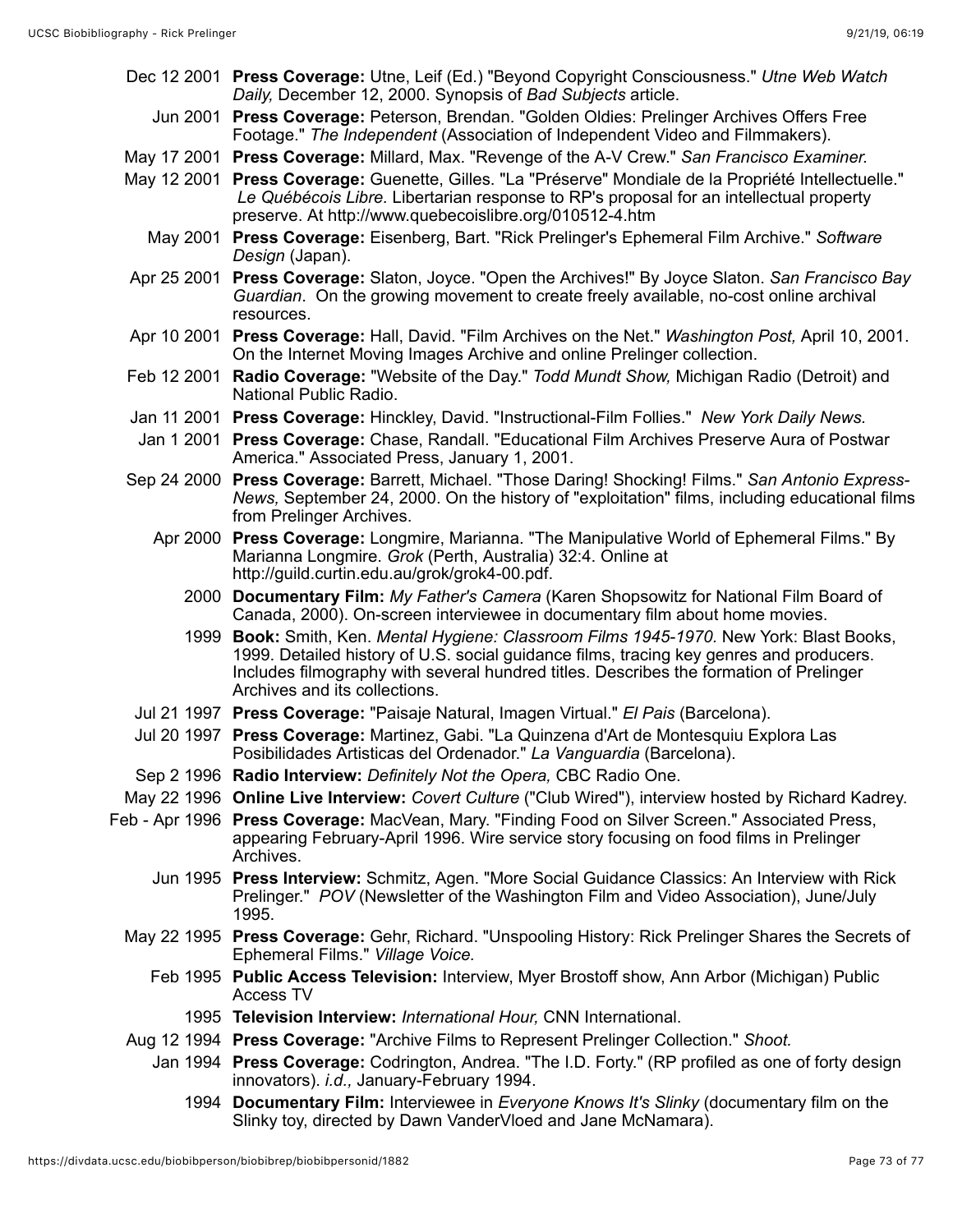- 1994 **Public Access TV Interview:** *Political Playhouse,* Seattle, Wash. public access cable show.
- 1993 **Featurette:** *Prelinger Archives and Ephemeral Films,* segment prepared for Film Preservation Month, produced by Schaffer Productions for American Movie Classics.
- Nov 4 1992 **Press Coverage:** Strausbaugh, John. "Kitsch as Culture: Old Movies in New Media." *New York Press,* November 4-10, 1992. On the history and activities of Prelinger Archives.
	- 1991 **Television Segment:** CBC Prime-Time, Canada
- Apr 25 1990 **Press Coverage:** Farber, Jim. "Dated Films Offer Dating Do's & Don'ts For Dorks." (New York) *Daily News.*
- Jan 3 1990 **Press Coverage:** Cohen, Andrew B. "Upon Reflection, High-School Movies Really Were Bizarre." *Wall Street Journal,* January 3, 1990, p. 1. (Two letters to the editor critical of article were published in the issue of February 12, 1990).
	- 1990 **Television Interview:** *MacNeil-Lehrer News Hour* (interview segment on Prelinger Archives, produced by Mike Joseloff).
	- 1990 **Talk Show:** *Night After Night with Allan Havey* (The Comedy Channel). Guest segment.
- Sep 11 1989 **Press Coverage:** Cannell, Michael. "The Talk of the Town." *New Yorker*. Describes, among other things, Ivan Besse's films of Thirties life in Britton, South Dakota.
- Mar 28 1989 **Press Coverage:** Dargis, Manohla. "The Bad and the Beautiful." *Village Voice.*
- Sep 25 1988 **Press Coverage:** "Golden Oldies." *New York Times* (The Business World)*.*
	- Feb 1988 **Press Coverage:** "Archival Revival." *Post.*
- Jan 4 1988 **Press Coverage:** Liu, Nina. "The Tin Man." *Advertising Age/New York Creativity.* 1988 **Television Interview:** TV Catalunya, Barcelona, Spain.
	- Fall 1976 **Talk Show:** *On The Square,* KTVU-TV, Oakland, Calif., discussing Bertolt Brecht and film. Hosted by Betty Ann Ka'ihilani Bruno.

## **Other Professional Activities**

May 2019 - Present **Advisor:** Educational Film Practice in Austria, a three-year project hosted by Osterreiches Filmmuseum and funded by Ludwig Boltzmann Institute for Digital History and FWF (Austrian Science Fund). PI: Dr. Joachim Schätz. INVITED

- Mar 2019 Present **Counseling Archivist:** International Advisory Group on Digital Content Inclusivity, National Swedish Film Archives, financed by the Swedish Research Council. PI: Dagmar Brunow. INVITED
- Mar 2018 Present **Board of Advisors:** *Home Movies* Archivio Nazionale del Film di Famiglia, Bologna, Italy (major archives holding approximately 17,000 amateur and home movies from Italy and around the world) INVITED
- Aug 2017 Present **Advisory Board:** DC Public Library Memory Lab, IMLS National Leadership Grant Project INVITED
	- 2013 Present **Advisor:** Media Ecology Project, Dartmouth College
	- 2013 Present **Advisor:** CESIF (Canadian Educational, Sponsored, and Industrial Film Project), Concordia University (online catalog and inventory of Canadian "useful cinema" production) INVITED
	- 2012 Present **Lifetime Honorary Member:** FOCAL International (Federation of Commercial Audiovisual Archives), an international industry association domiciled in the United Kingdom. INVITED
	- 2006 Present **Advisory Committee:** California Audiovisual Preservation Project (CAVPP), formerly known as California Stateside Audiovisual Preservation Survey
	- 2006 Present **Advisory Board:** Academic Film Archive of North America
	- 2004 Present **Advisory Board:** Center for Home Movies
	- 2002 Present **Collaborator:** Creative Commons: Prelinger Archives was the first significant collection to associate with Creative Commons and to offer material under a CC license. Since CC's launch in 2002 there have been an estimated 150 million downloads and views of material from Prelinger Archives.
- Aug 2017 Jul 2019 **Advisory Board:** Memory Lab Network, District of Columbia Public Library. Project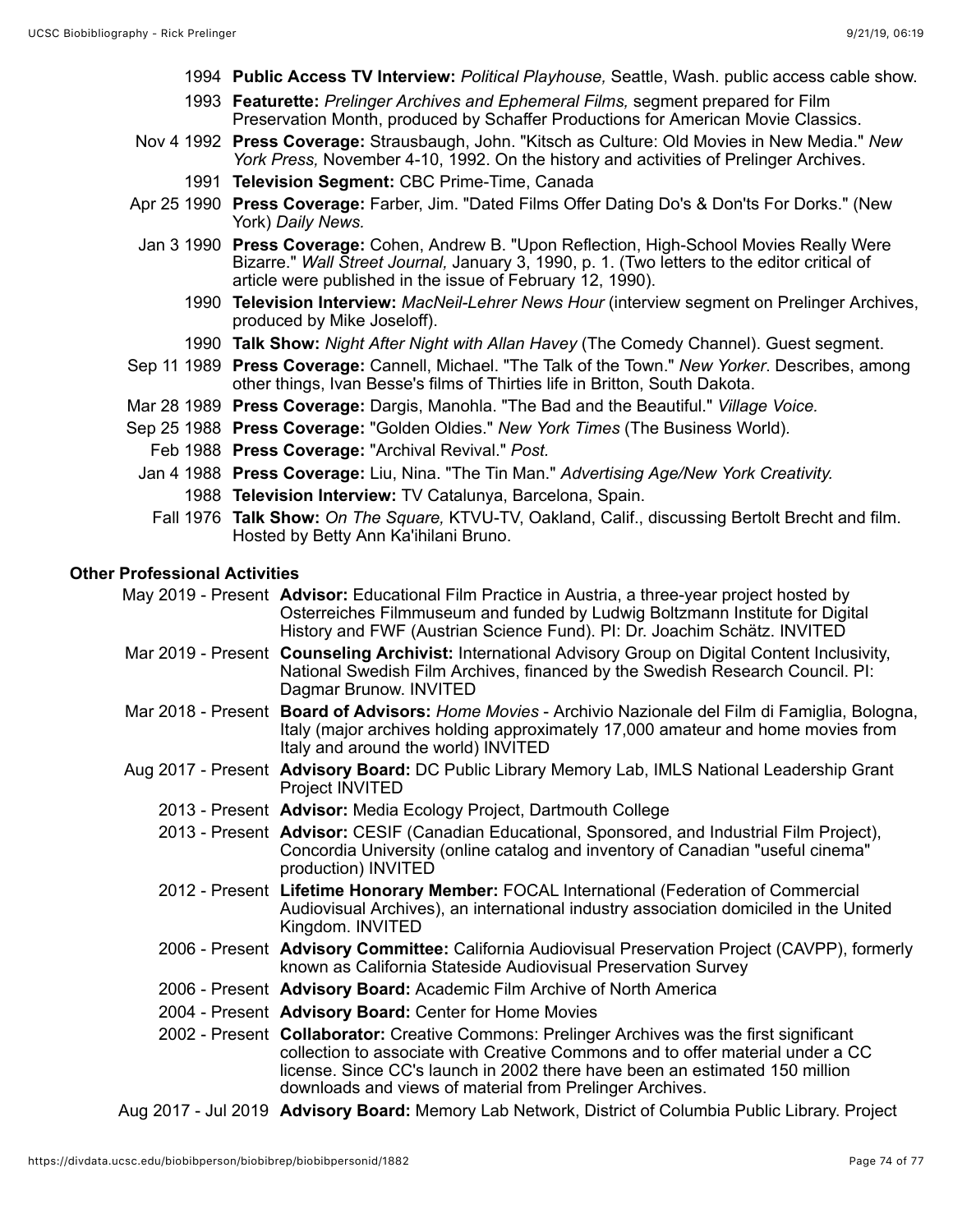|                      | funded by a two-year National Leadership Grant from the Institute of Museum and<br>Library Services (IMLS). INVITED                                                                                                                                                                                                                                                                                                                                                                                                                                             |
|----------------------|-----------------------------------------------------------------------------------------------------------------------------------------------------------------------------------------------------------------------------------------------------------------------------------------------------------------------------------------------------------------------------------------------------------------------------------------------------------------------------------------------------------------------------------------------------------------|
| Mar 11 - Mar 16 2019 | Residency and Workshop: "Participatory Cinema: Assembly Over Algorithm."<br>Weeklong workshop and residency to be presented at Bajo Cero, Programa de<br>Estudios Impropios, HUARTE, Arte Garaikideko Zentroa / Centro de Arte<br>Contemporáneo, Huarte, Navarra, Spain INVITED                                                                                                                                                                                                                                                                                 |
|                      | Sep 2017 Residency: Visiting Artist, MFA/Experimental Documentary Arts Program, Duke<br>University. INVITED                                                                                                                                                                                                                                                                                                                                                                                                                                                     |
|                      | 2016 - 2017 Advisory Board: Museum of Capitalism, a project undertaken by FICTILIS (Timothy<br>Furstnau, Andrea Steves). INVITED                                                                                                                                                                                                                                                                                                                                                                                                                                |
|                      | 2015 - 2017 Humanities Advisor: Headlands Center for the Arts, Sausalito, Calif., Archive<br>Project Grant, funded by Cal Humanities; PI: Carrie Hott INVITED                                                                                                                                                                                                                                                                                                                                                                                                   |
|                      | 2014 - 2017 Advisory Board: Pop-Up Archive and Public Radio Exchange, Digital Humanities<br><b>Startup Grant</b>                                                                                                                                                                                                                                                                                                                                                                                                                                                |
|                      | Feb 2016 Residency: Visiting Artist, MFA/Experimental Documentary Arts Program, Duke<br>University. Lectured, presented work, taught and provided 10 individual artist<br>critiques. https://mfaeda.duke.edu/visiting-artists/rick-prelinger INVITED                                                                                                                                                                                                                                                                                                            |
|                      | 2013 - 2016 Advisory Board: "Hollywood and the Constitution," forthcoming exhibit at National<br>Constitution Center, Philadelphia, Pennsylvania                                                                                                                                                                                                                                                                                                                                                                                                                |
|                      | 2013 - 2016 Committee: Member, Collections and Exhibition Committee, California Historical<br>Society                                                                                                                                                                                                                                                                                                                                                                                                                                                           |
|                      | 2011 - 2016 Advisory Board: MayDay Rooms Archives Project, London, U.K. INVITED                                                                                                                                                                                                                                                                                                                                                                                                                                                                                 |
|                      | Apr 2015 Visiting Speaker: Brightworks School, San Francisco. INVITED                                                                                                                                                                                                                                                                                                                                                                                                                                                                                           |
|                      | 2012 - 2015 Advisor: Memories To Light Project, Center for Asian American Media, San<br>Francisco                                                                                                                                                                                                                                                                                                                                                                                                                                                               |
|                      | Feb 2012 - May 2014 Convenor and Organizer: San Francisco Participatory Archives Group (SFPAG).<br>Organized community participatory archives group (hosted by Internet Archive) to<br>train aspiring archivists in archival film inspection, handling, documentation, repair<br>and scanning preparation skills. In return for their time, the group of 36 volunteers<br>received training and mentorship from professionally trained archivists. The activities<br>of SFPAG were funded in part by an arts project grant from Creative Capital<br>Foundation. |
|                      | 2014 External Advisor: MFA Fine Arts (Social Practice), California College of Arts, San<br>Francisco, Student: Nicole Lavelle, INVITED                                                                                                                                                                                                                                                                                                                                                                                                                          |
|                      | 2014 Juror: Short Film Competition, Full Frame Documentary Film Festival, Durham, N.C.<br>INVIIED                                                                                                                                                                                                                                                                                                                                                                                                                                                               |
|                      | 2011 - 2014 Advisory Board: MayDay Rooms Archives Project, London                                                                                                                                                                                                                                                                                                                                                                                                                                                                                               |
|                      | 2009 - 2014 Advisory Board: Canyon Cinema, San Francisco                                                                                                                                                                                                                                                                                                                                                                                                                                                                                                        |
|                      | 2011 - 2013 Advisor: Orphan Works Project, Samuelson Law, Technology & Public Policy Clinic,<br>UC Berkeley School of Law                                                                                                                                                                                                                                                                                                                                                                                                                                       |
|                      | 2012 Judge: "The Past Reimagined as the Future," WFMU/Free Music Archive and<br><b>Prelinger Archives Video Remix Contest</b>                                                                                                                                                                                                                                                                                                                                                                                                                                   |
|                      | 2011 - 2012 Member: Activist Archivists Working Group, New York                                                                                                                                                                                                                                                                                                                                                                                                                                                                                                 |
|                      | Mar 16 2011 Class Visit (Co-Presenter): Southern Exposure Gallery, Artist in Education Program.<br>Workshop with students preparing "The Cries of San Francisco," a public art<br>workshop on the peddlers of San Francisco, facilitated by Veronica Graham.<br>Conducted at Prelinger Library in collaboration with Megan Prelinger.                                                                                                                                                                                                                           |
|                      | 2007 - 2011 Advisory Board: Corporation for Public Broadcasting, American Archive project<br>(nationwide project to identify, collect and preserve public media)                                                                                                                                                                                                                                                                                                                                                                                                |
|                      | 2009 - 2010 Advisory Board: iotaCenter, Los Angeles                                                                                                                                                                                                                                                                                                                                                                                                                                                                                                             |
|                      | 2007 - 2009 Board of Visitors: University of Pittsburgh Library System                                                                                                                                                                                                                                                                                                                                                                                                                                                                                          |
|                      | Aug 2008 Residency: Senior Artist Residency, Interactive Screen Program, Banff Centre for<br>the Arts, Banff, Alberta. INVITED                                                                                                                                                                                                                                                                                                                                                                                                                                  |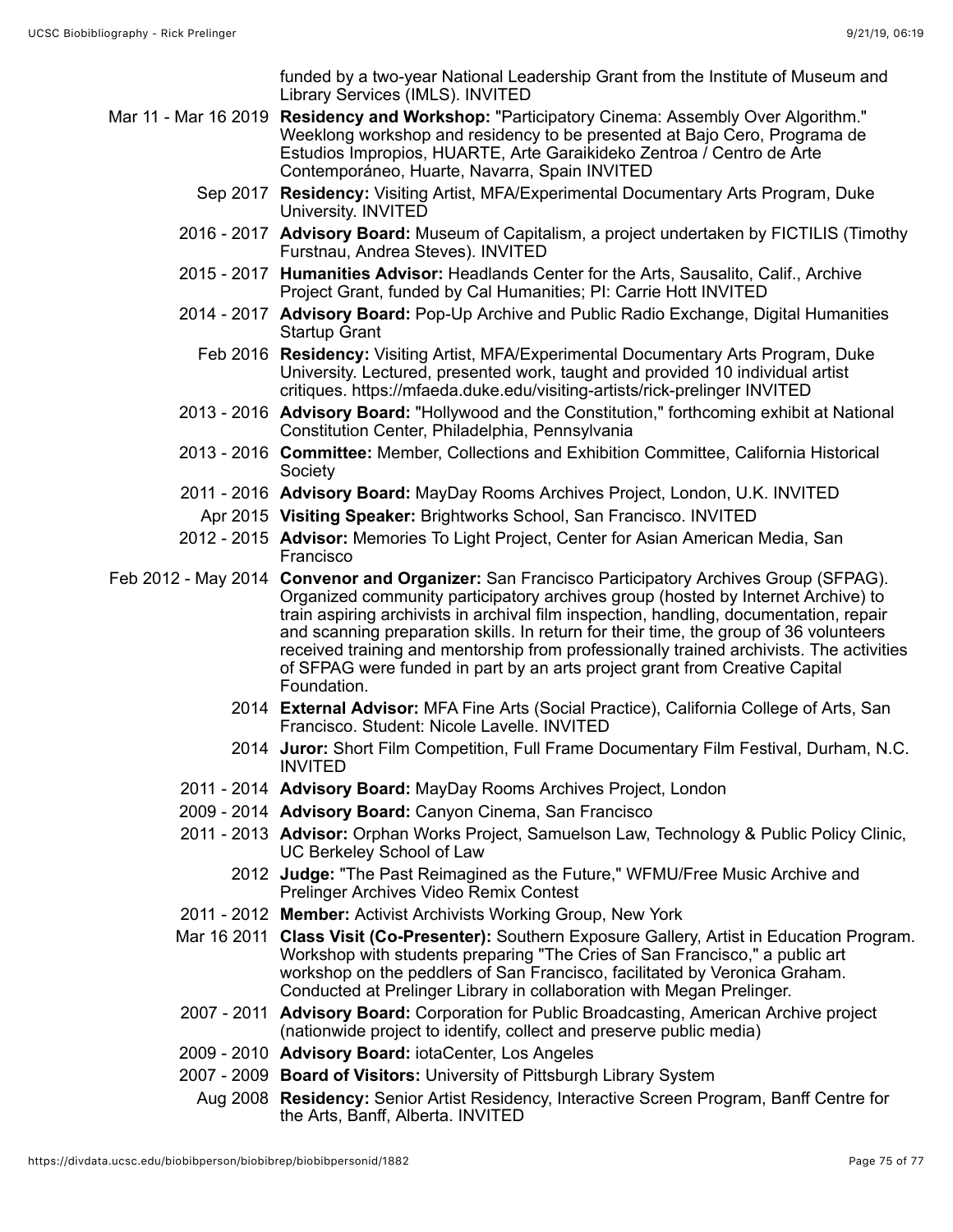- 2007 2008 **Community Advisory Committee:** San Francisco Cinematheque
- 2003 2008 **Steering Committee:** MIC (Moving Image Collections) Project, a nationwide moving image archives union cataloging and database initiative jointly directed by Library of Congress and Association of Moving Image Archivists. MIC development was funded by the National Science Foundation as part of the National Science Digital Library (NSDL) initiative.
	- Nov 2007 **Assembly Lecture:** "Risking Youth," University High School, San Francisco INVITED
- 2005 2007 **Board of Advisors:** Ourmedia (an initiative devoted to creating and sharing personal media works online)
	- May 2006 **Continuing Education Lecturer:** Pacific Northwest Arts and the Law Symposium, Washington State Bar Association, Vancouver, Wash. INVITED
- Apr 4 2006 **External Thesis Co-Advisor:** California College of the Arts, Program in Visual Criticism. Outside Thesis Co-Advisor for Boyd Richard (with Megan Prelinger) INVITED
- Spring 2006 **External Studio Co-Visitor:** California College of the Arts, Studio Program. Outside Studio Co-Visitor for Gabrielle Teschner (with Megan Prelinger).
- 2001 2005 **Member:** National Film Preservation Board of the Library of Congress, as designated representative of the Association of Moving Image Archivists
- 1996 2001 **Member:** Advisory Board, American Archives of the Factual Film, Iowa State **University** 
	- Oct 2000 **Discussion:** Appearance and discussion with DeeDee Halleck at screening of her film *The Gringo in Mañanaland,* Pacific Film Archive, Berkeley, Calif. INVITED
- 1998 1999 **Advisory Board:** Member, Advisory Board on Web Projects, National Museum of the American Indian
	- Jul 1997 **Residency:** "Agents Infiltrados," QUAM (Quinzena d'Art de Montesquiu), Montesquiu, Catalunya, Spain. Residency and teaching workshop for film and video makers and new media artists. INVITED
- 1992 1997 **Member:** Media Archives Advisory Group, American Institute of Graphic Arts (AIGA)
- 1992 1994 **Member:** National Film Preservation Board, Task Force on Public Access and **Education**
- 1989 1993 **Member:** Advisory Board, Robert F. Wagner Labor Archives Moving Image Collection, New York University
	- 1990 **Judge:** New York Short Film Festival, New York, N.Y.

## **UNIVERSITY SERVICE**

## **Academic Senate Service**

Fall 2019 - Spring 2020 Member, Committee on Committees (CoC) Winter 2017 - Fall 2018 Bookstore Review Committee, convened by Business & Administrative Services. CPB representative. 2016 - 2017 Vice Chair, Committee on Planning and Budget (CPB) 2014 - 2017 Committee on Planning and Budget (CPB)

## **Service to the Division**

- Nov 12 2017 ALUMNI AND FRIENDS DEVELOPMENT EVENT: Worked with University Relations to develop and attend a get-together in New York City after *Lost Landscapes of New York* screening.
- Feb 27 2017 ALUMNI AND FRIENDS DEVELOPMENT EVENT: Participated and presented research in Arts Salon held in Westwood, Los Angeles.
- Fall 2016 Winter 2017 Participated in Arts Dean's ad hoc Committee to Prepare for UCSC Division of the Arts Arts Salon.
	- 2015 2016 Faculty Strategic Advisory Committee, convened by Dean of the Arts